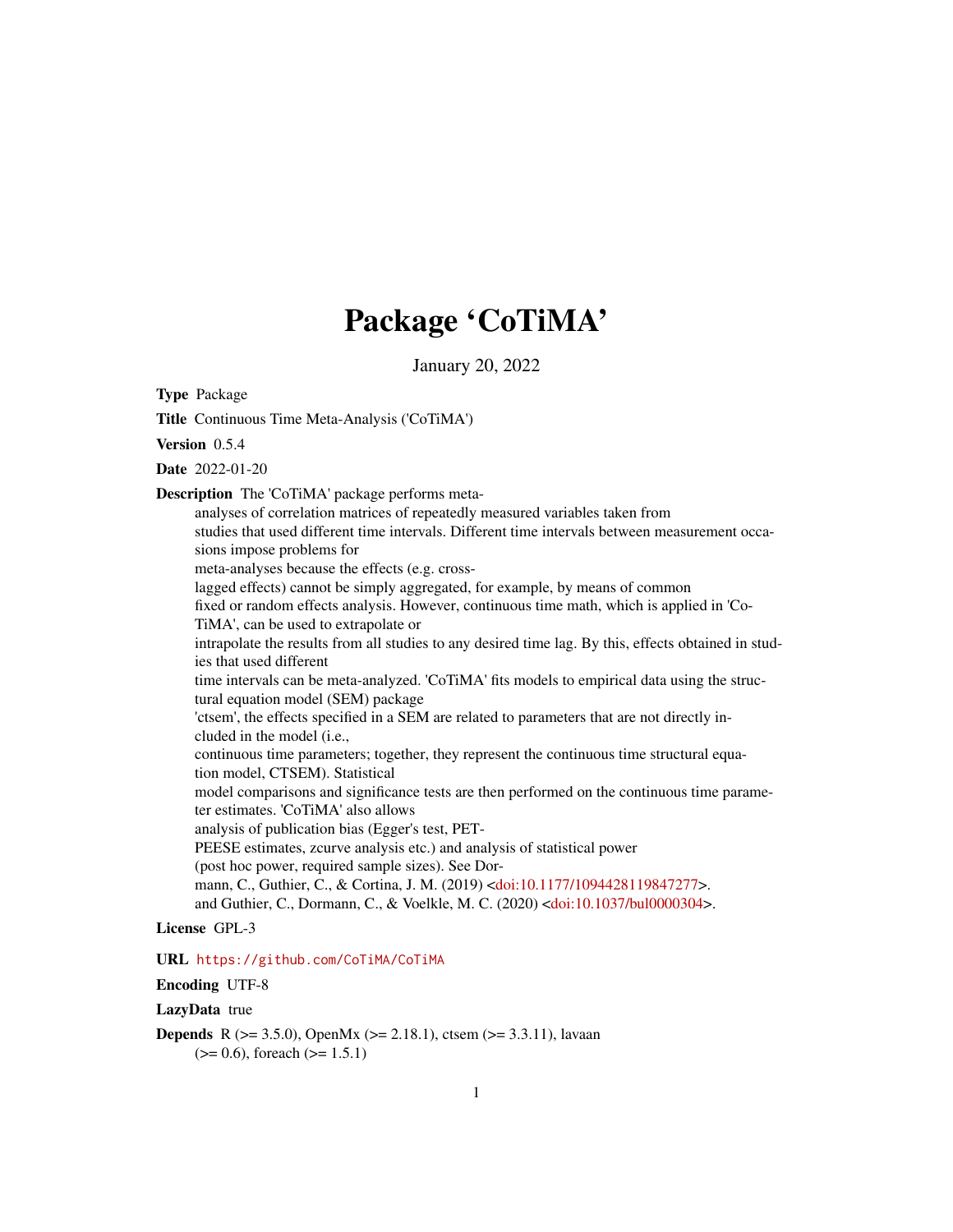2 R topics documented:

```
Imports MBESS (>= 4.6.0), crayon (>= 1.3.4), psych (>= 1.9.12),
      doParallel (>= 1.0.15), rootSolve (>= 1.8.2), abind (>= 1.4-5),
      RPushbullet (> = 0.3.3), openxlsx (>= 4.2.2), zcurve (>= 1.0.7),
      scholar (> = 0.2.0), stringi (> = 1.0.7), MASS
```
Suggests R.rsp

VignetteBuilder R.rsp

RoxygenNote 7.1.2

NeedsCompilation no

Author Christian Dormann [aut, cph], Markus Homberg [aut, com, cre], Christina Guthier [ctb], Manuel Voelkle [ctb]

Maintainer Markus Homberg <cotima@uni-mainz.de>

Repository CRAN

Date/Publication 2022-01-20 10:32:42 UTC

# R topics documented:

| A128<br>5                    |
|------------------------------|
| A313<br>6                    |
| 6                            |
| $\overline{7}$               |
| $\overline{7}$               |
| 8                            |
| 8                            |
| 9                            |
| $\mathbf Q$                  |
| $ageM3$<br>10                |
| $ageM313$<br>10              |
| 11                           |
| $ageSD128$<br>11             |
| $ageSD18$<br>12              |
| 12                           |
| 13                           |
| 13                           |
| $ageSD313$<br>14             |
| $ageSD32$<br>14              |
| 15                           |
| 15                           |
| 16                           |
| 16                           |
| 17                           |
| burnout <sub>201</sub><br>17 |
| 18                           |
| burnout313<br>18             |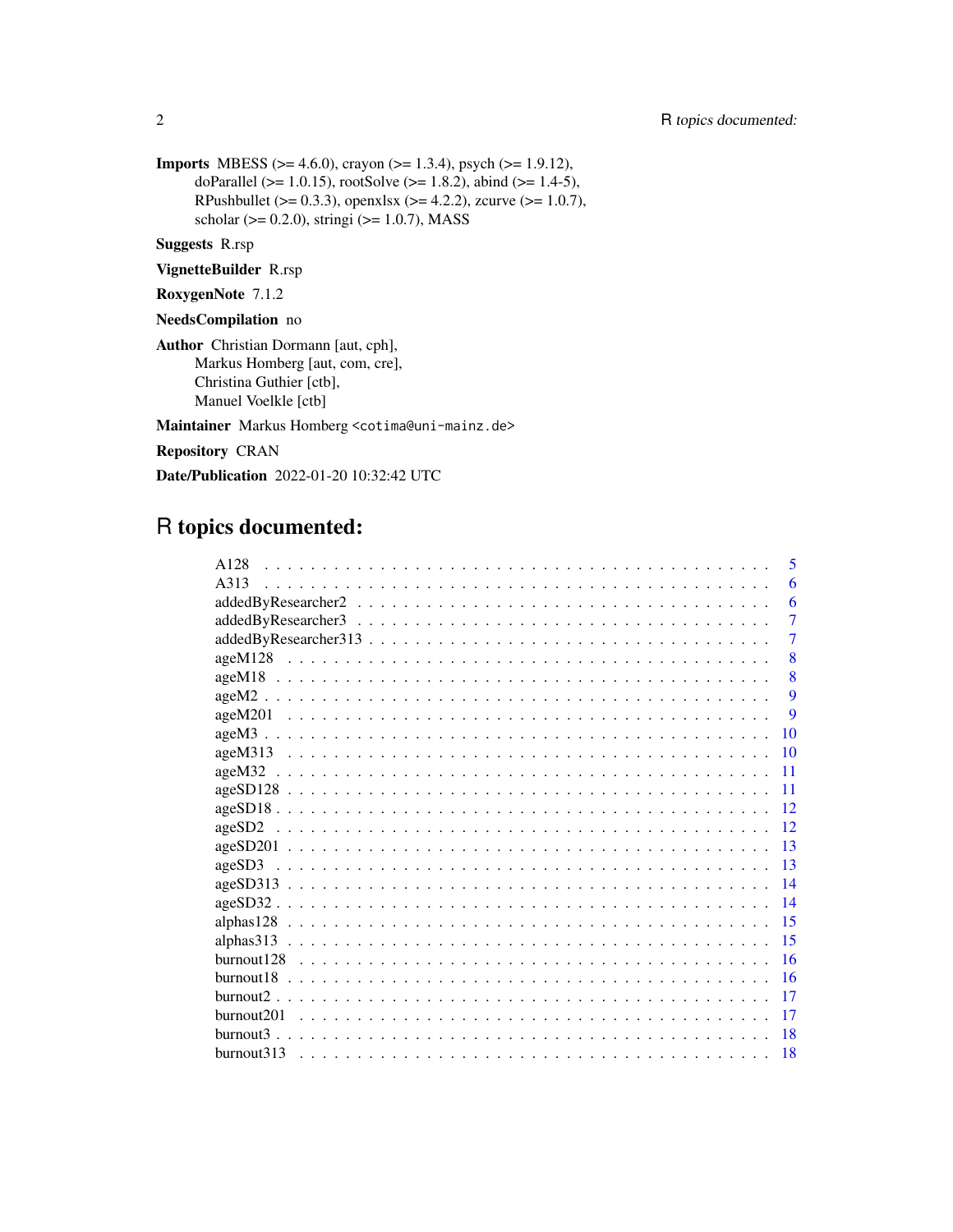|                  | <sup>19</sup> |
|------------------|---------------|
|                  | 19            |
|                  | 20            |
|                  | 20            |
|                  | 21            |
|                  | 21            |
|                  | 22            |
|                  | 22            |
|                  | 23            |
|                  | 23            |
|                  | 24            |
|                  | 24            |
|                  | 25            |
|                  | 25            |
|                  | 26            |
|                  | 26            |
|                  | 27            |
|                  | 27            |
|                  | 28            |
|                  | 28            |
|                  | 29            |
|                  | 29            |
|                  |               |
|                  |               |
|                  | 31            |
|                  | 31            |
|                  | 32            |
|                  | 32            |
|                  | 33            |
|                  | 33            |
|                  | 34            |
|                  | 34            |
|                  | 36            |
|                  | 37            |
|                  |               |
|                  |               |
|                  | 39            |
| ctmaEmpCov       | 40            |
|                  | 42            |
| ctmaFit          | 43            |
| ctmaFitList      | 46            |
| $ctmaFitToPrep$  | 47            |
| ctmaGetPub       | 47            |
| ctmaInit         | 48            |
| ctmaLabels       | 51            |
| ctmaOptimizeInit | 52            |
|                  | 53            |
| ctmaPower        | 55            |
|                  |               |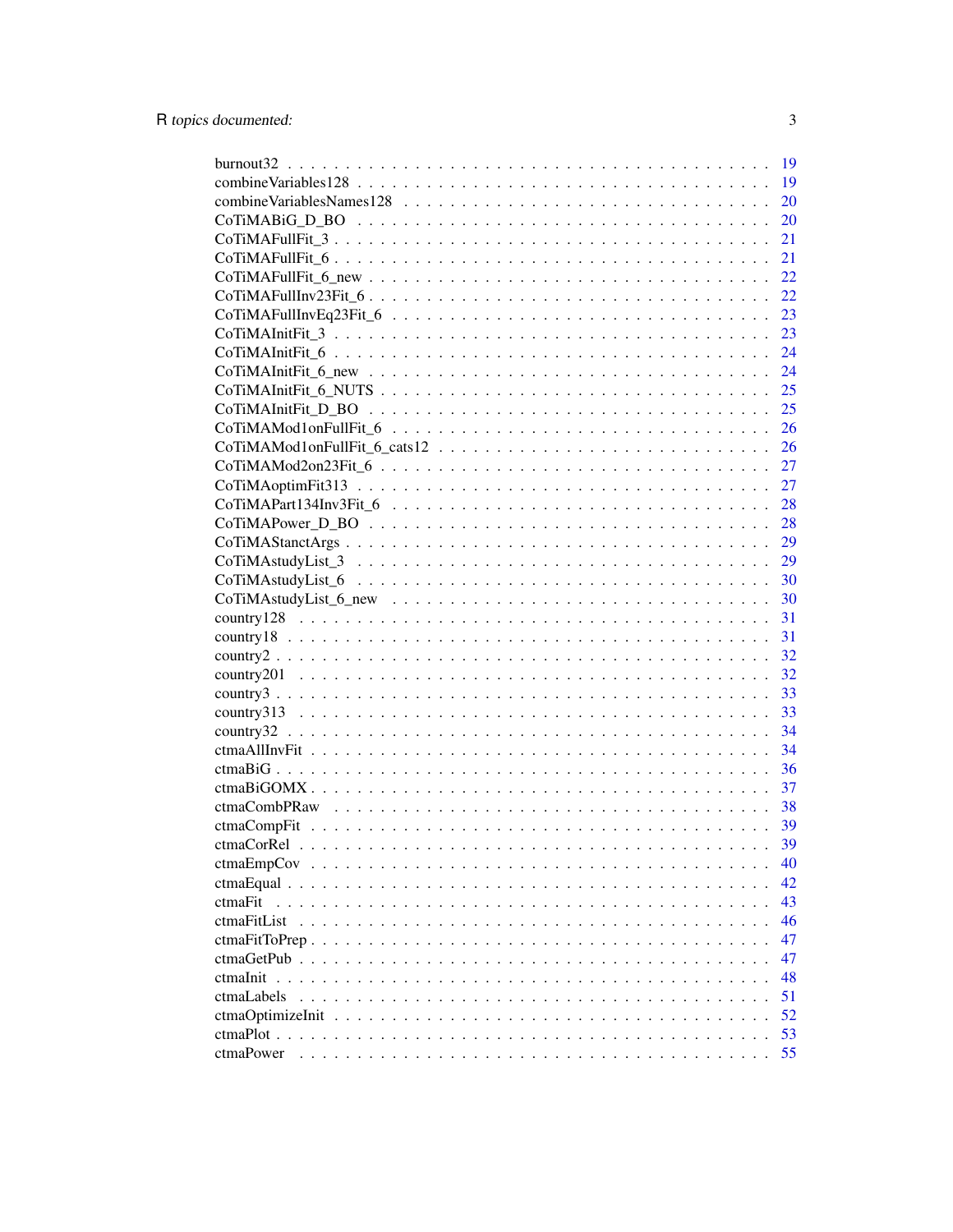|                   | 57 |
|-------------------|----|
|                   | 58 |
|                   | 61 |
|                   | 62 |
|                   | 63 |
|                   | 64 |
|                   | 65 |
|                   | 65 |
|                   | 66 |
|                   | 66 |
|                   | 67 |
|                   | 67 |
| delta t32         | 68 |
|                   | 68 |
|                   | 69 |
|                   | 69 |
|                   | 70 |
|                   | 70 |
|                   | 71 |
|                   | 71 |
|                   | 72 |
|                   | 72 |
|                   | 73 |
|                   | 73 |
|                   | 74 |
|                   | 74 |
|                   | 75 |
|                   | 75 |
|                   | 76 |
|                   | 76 |
|                   | 77 |
|                   | 77 |
|                   | 78 |
|                   | 78 |
|                   | 79 |
|                   | 79 |
|                   | 80 |
| moderator2        | 80 |
| moderator $201$ , | 81 |
| moderator3        | 81 |
|                   | 82 |
|                   | 82 |
| moderatorLabels   | 83 |
| moderator Values  | 83 |
|                   | 84 |
| occupation18      | 84 |
|                   | 85 |
|                   | 85 |
|                   |    |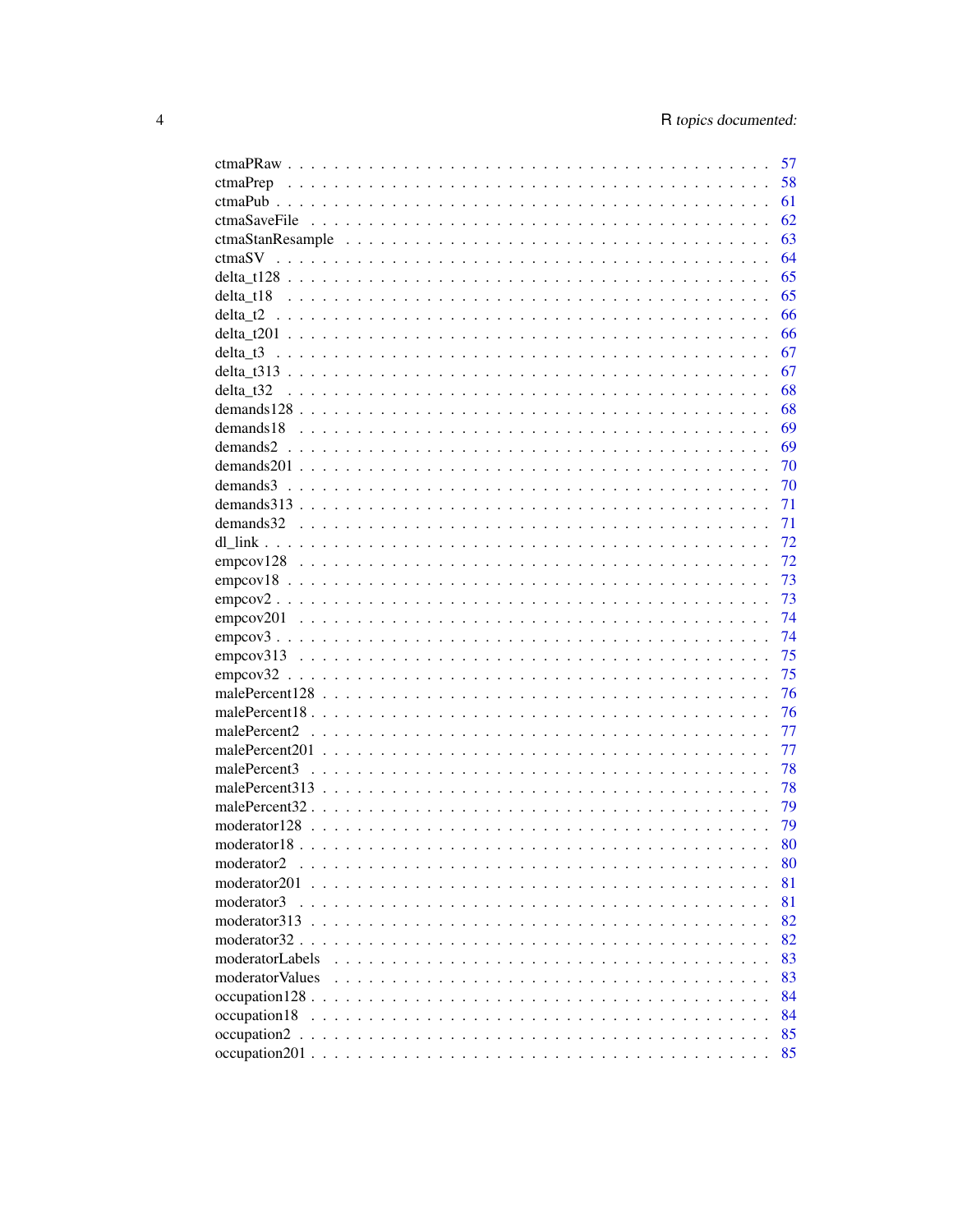<span id="page-4-0"></span>

|                                                                                                   | 86 |
|---------------------------------------------------------------------------------------------------|----|
|                                                                                                   | 87 |
|                                                                                                   | 87 |
|                                                                                                   | 88 |
|                                                                                                   | 88 |
|                                                                                                   | 89 |
|                                                                                                   | 89 |
|                                                                                                   | 90 |
|                                                                                                   | 90 |
|                                                                                                   | 91 |
|                                                                                                   | 91 |
|                                                                                                   | 92 |
|                                                                                                   | 92 |
|                                                                                                   | 93 |
|                                                                                                   | 93 |
|                                                                                                   | 94 |
|                                                                                                   | 94 |
|                                                                                                   | 95 |
|                                                                                                   | 95 |
|                                                                                                   | 96 |
|                                                                                                   | 96 |
|                                                                                                   | 97 |
|                                                                                                   | 97 |
| $targetVariables3 \ldots \ldots \ldots \ldots \ldots \ldots \ldots \ldots \ldots \ldots \ldots$   | 98 |
| $targetVariables313 \ldots \ldots \ldots \ldots \ldots \ldots \ldots \ldots \ldots \ldots \ldots$ | 98 |
| variableNames128                                                                                  | 99 |
|                                                                                                   |    |

#### $\blacksquare$

A128 *A128 example matrix*

# Description

A128 example matrix

# Usage

A128

# Format

An object of class matrix (inherits from array) with 2 rows and 2 columns.

#### Author(s)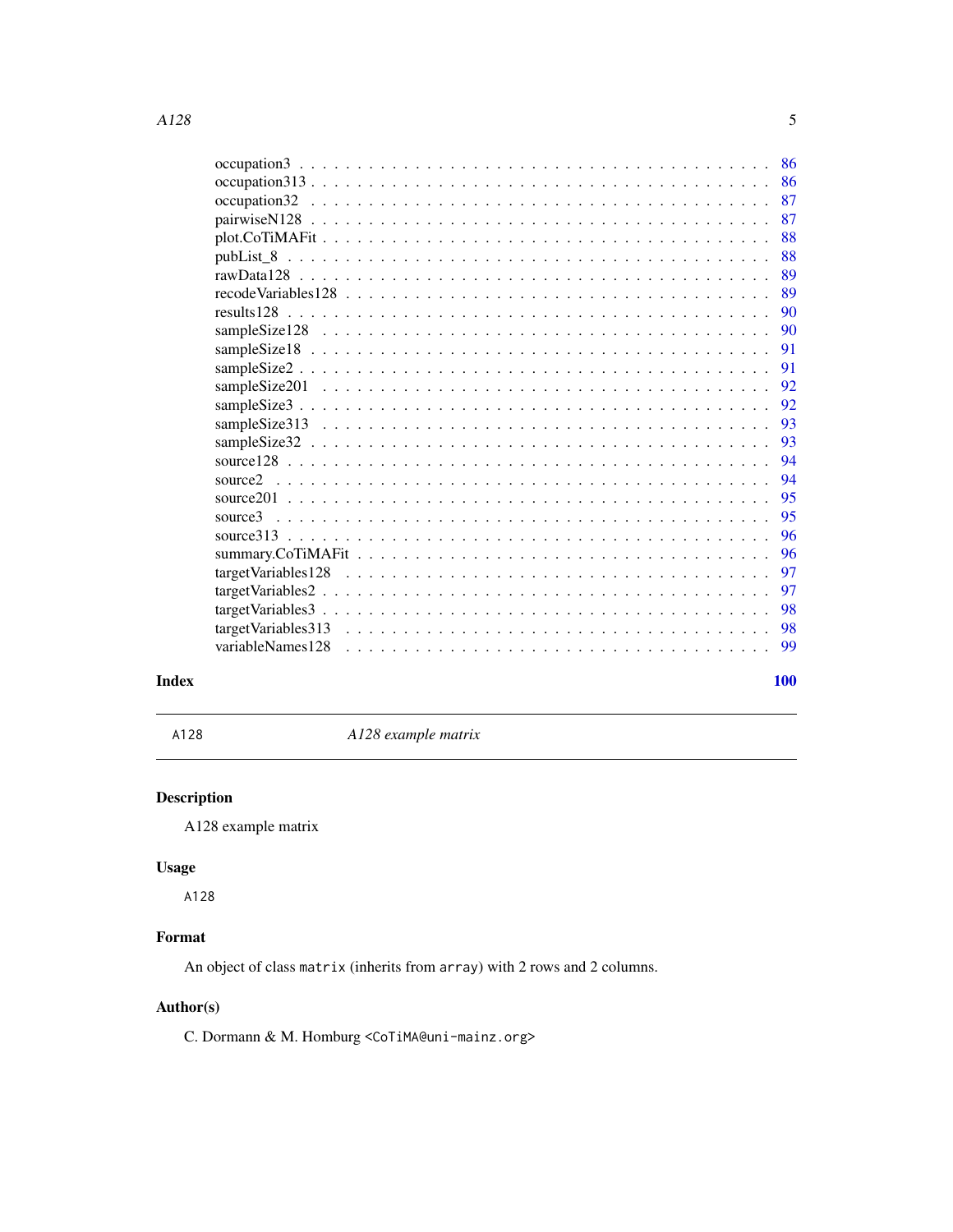<span id="page-5-0"></span>

A313 example matrix

#### Usage

A313

## Format

An object of class matrix (inherits from array) with 2 rows and 2 columns.

#### Author(s)

C. Dormann & M. Homburg <CoTiMA@uni-mainz.org>

addedByResearcher2 *addedByResearcher2 example vector*

### Description

addedByResearcher2 example vector

#### Usage

addedByResearcher2

#### Format

An object of class character of length 1.

#### Author(s)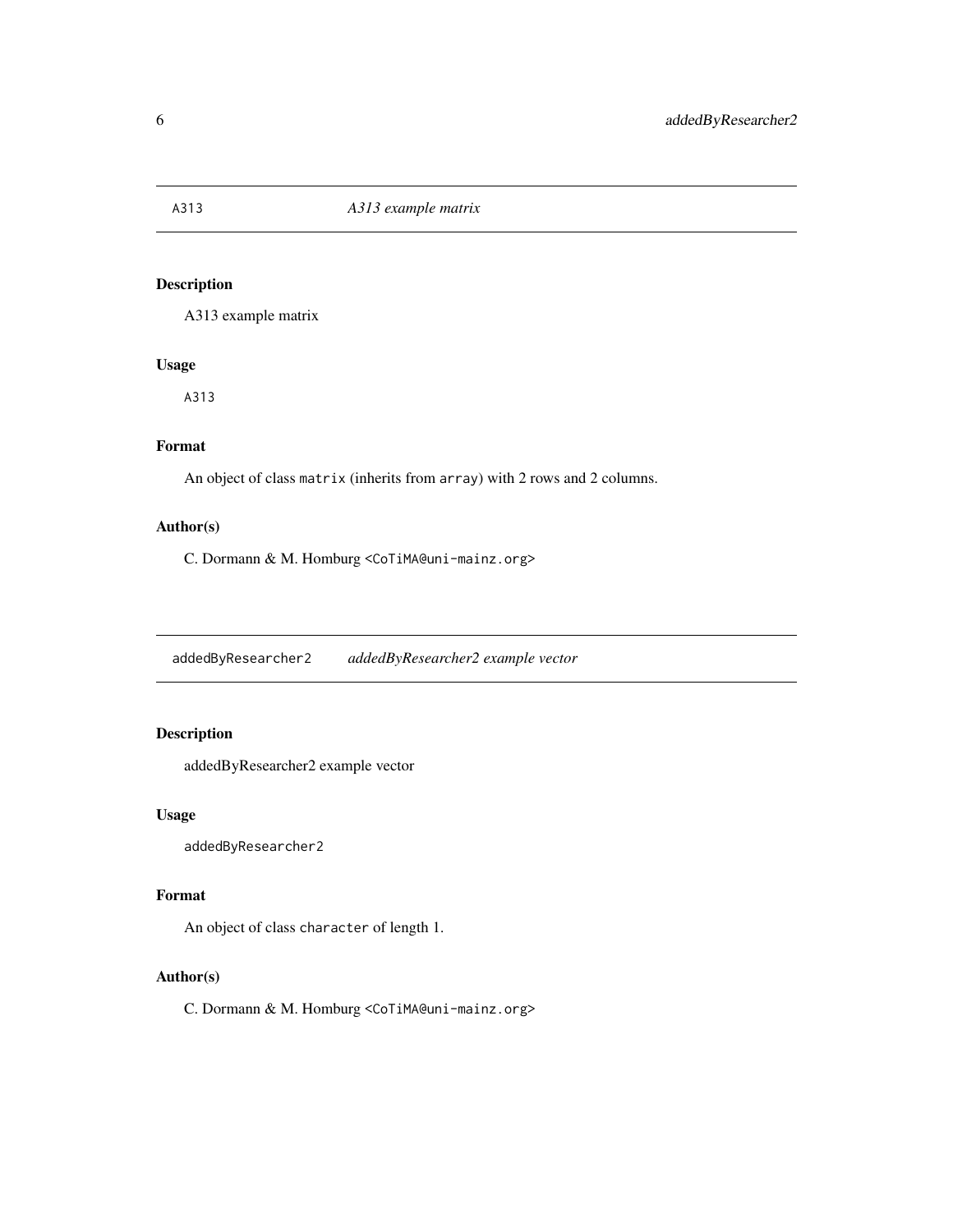<span id="page-6-0"></span>addedByResearcher3 *addedByResearcher3 example vector*

#### Description

addedByResearcher3 example vector

#### Usage

addedByResearcher3

#### Format

An object of class character of length 1.

#### Author(s)

C. Dormann & M. Homburg <CoTiMA@uni-mainz.org>

addedByResearcher313 *addedByResearcher313 example vector*

### Description

addedByResearcher313 example vector

#### Usage

addedByResearcher313

#### Format

An object of class character of length 1.

#### Author(s)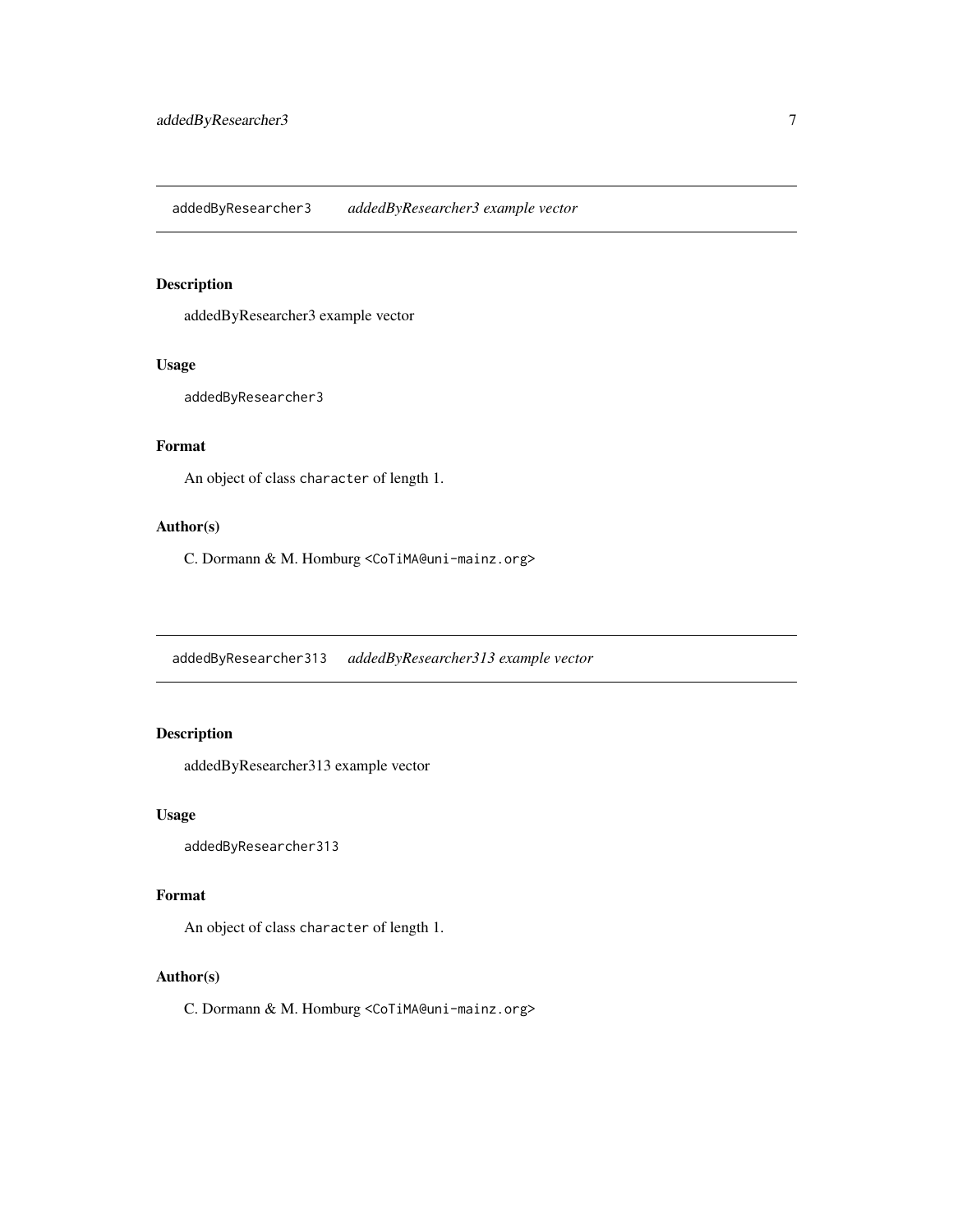<span id="page-7-0"></span>

ageM128 example vector

#### Usage

ageM128

# Format

An object of class numeric of length 1.

#### Author(s)

C. Dormann & M. Homburg <CoTiMA@uni-mainz.org>

ageM18 *ageM18 example vector*

# Description

ageM18 example vector

#### Usage

ageM18

#### Format

An object of class numeric of length 1.

#### Author(s)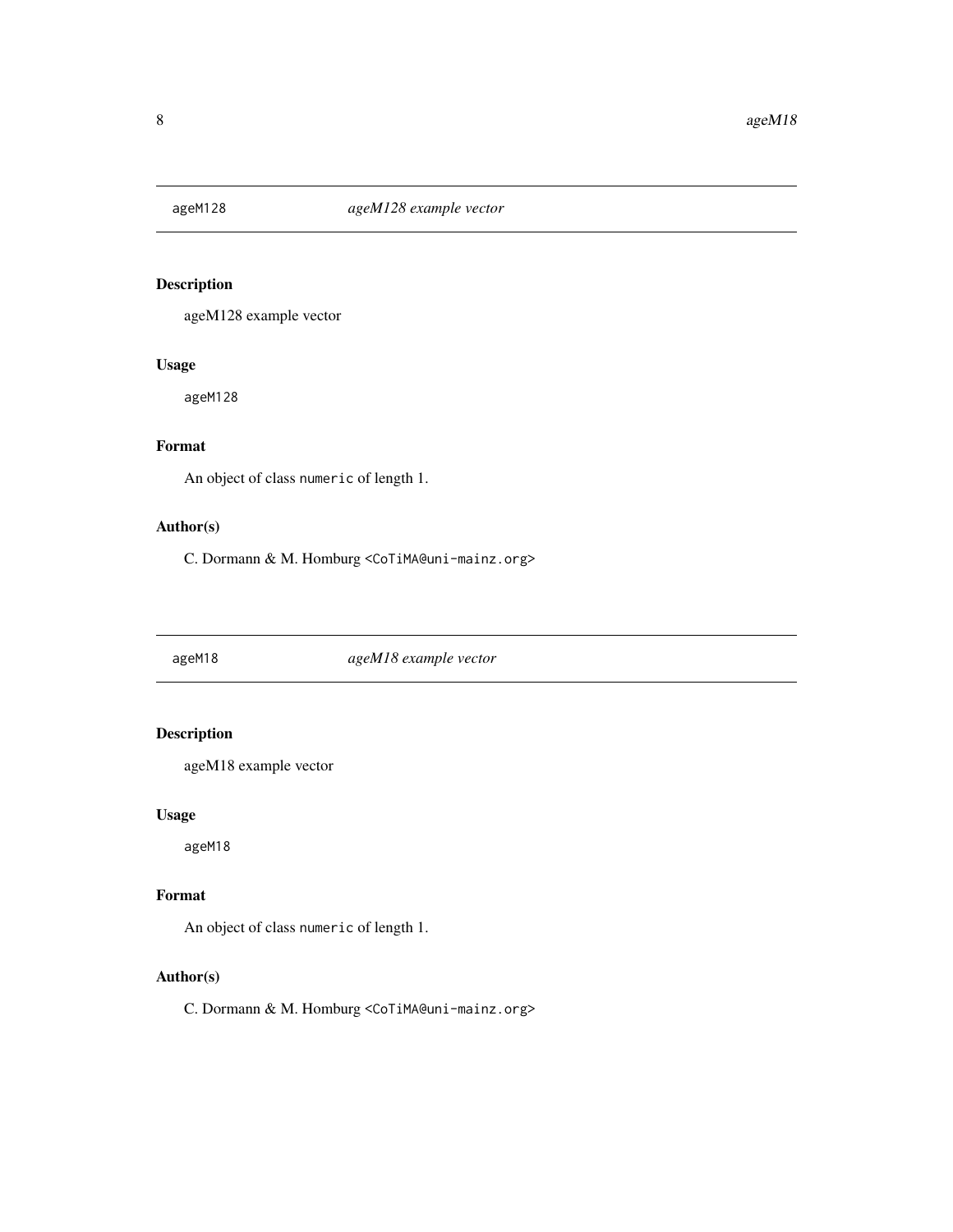<span id="page-8-0"></span>

ageM2 example vector

# Usage

ageM2

# Format

An object of class numeric of length 1.

#### Author(s)

C. Dormann & M. Homburg <CoTiMA@uni-mainz.org>

ageM201 *ageM201 example vector*

# Description

ageM201 example vector

#### Usage

ageM201

#### Format

An object of class numeric of length 1.

#### Author(s)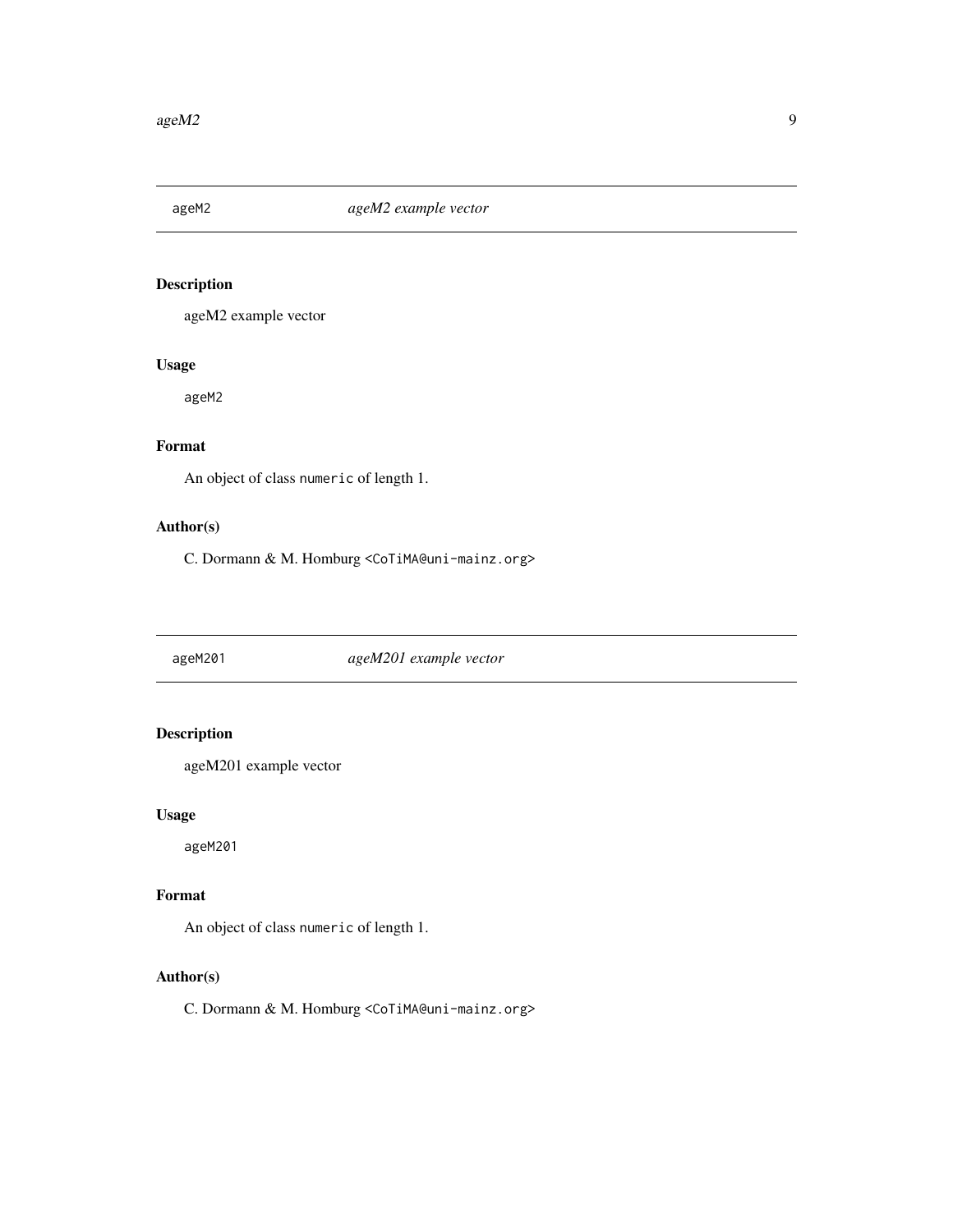<span id="page-9-0"></span>

ageM3 example vector

#### Usage

ageM3

# Format

An object of class numeric of length 1.

#### Author(s)

C. Dormann & M. Homburg <CoTiMA@uni-mainz.org>

ageM313 *ageM313 example vector*

# Description

ageM313 example vector

#### Usage

ageM313

#### Format

An object of class numeric of length 1.

#### Author(s)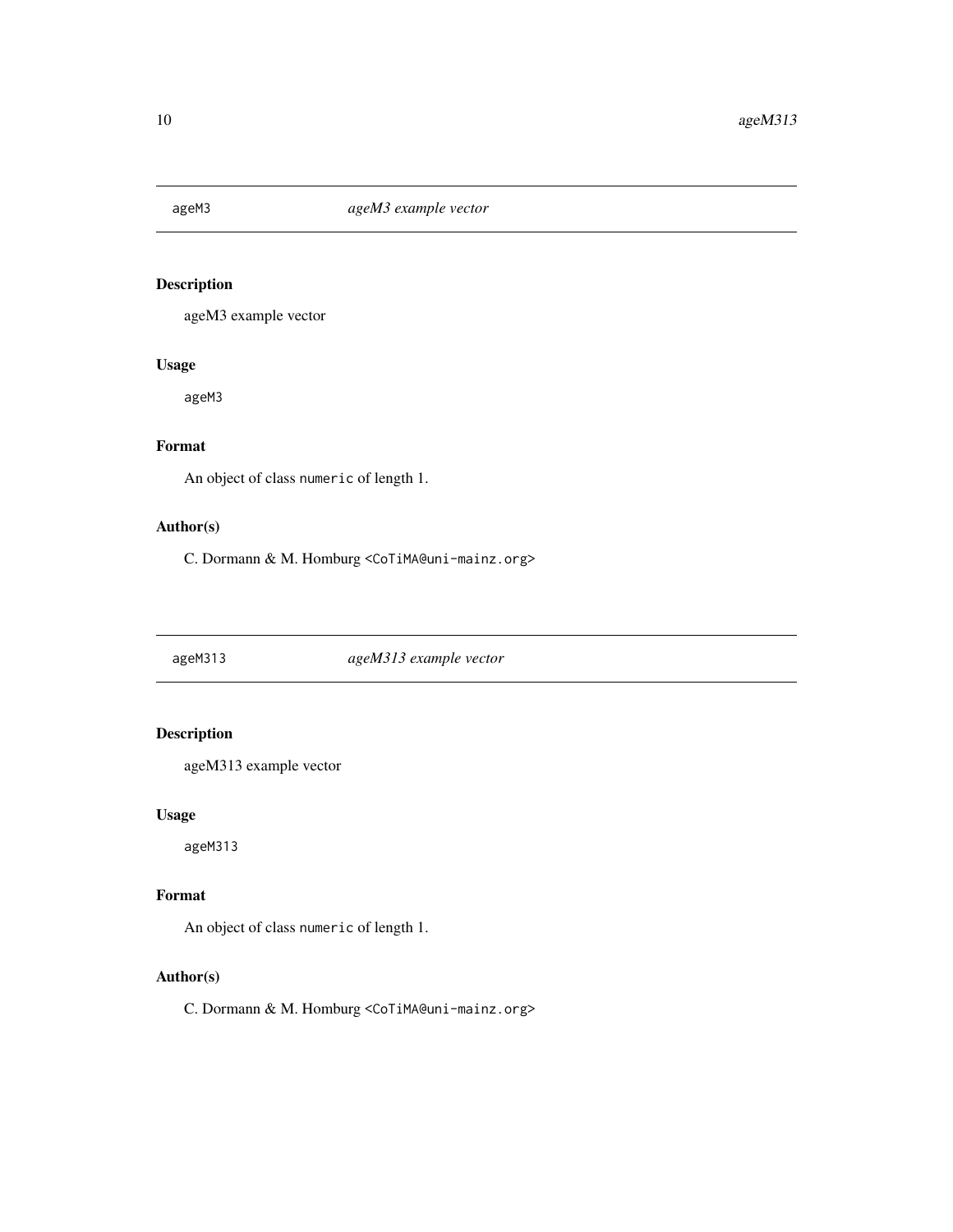<span id="page-10-0"></span>

ageM32 example vector

# Usage

ageM32

# Format

An object of class numeric of length 1.

#### Author(s)

C. Dormann & M. Homburg <CoTiMA@uni-mainz.org>

ageSD128 *ageSD128 example vector*

# Description

ageSD128 example vector

#### Usage

ageSD128

#### Format

An object of class numeric of length 1.

#### Author(s)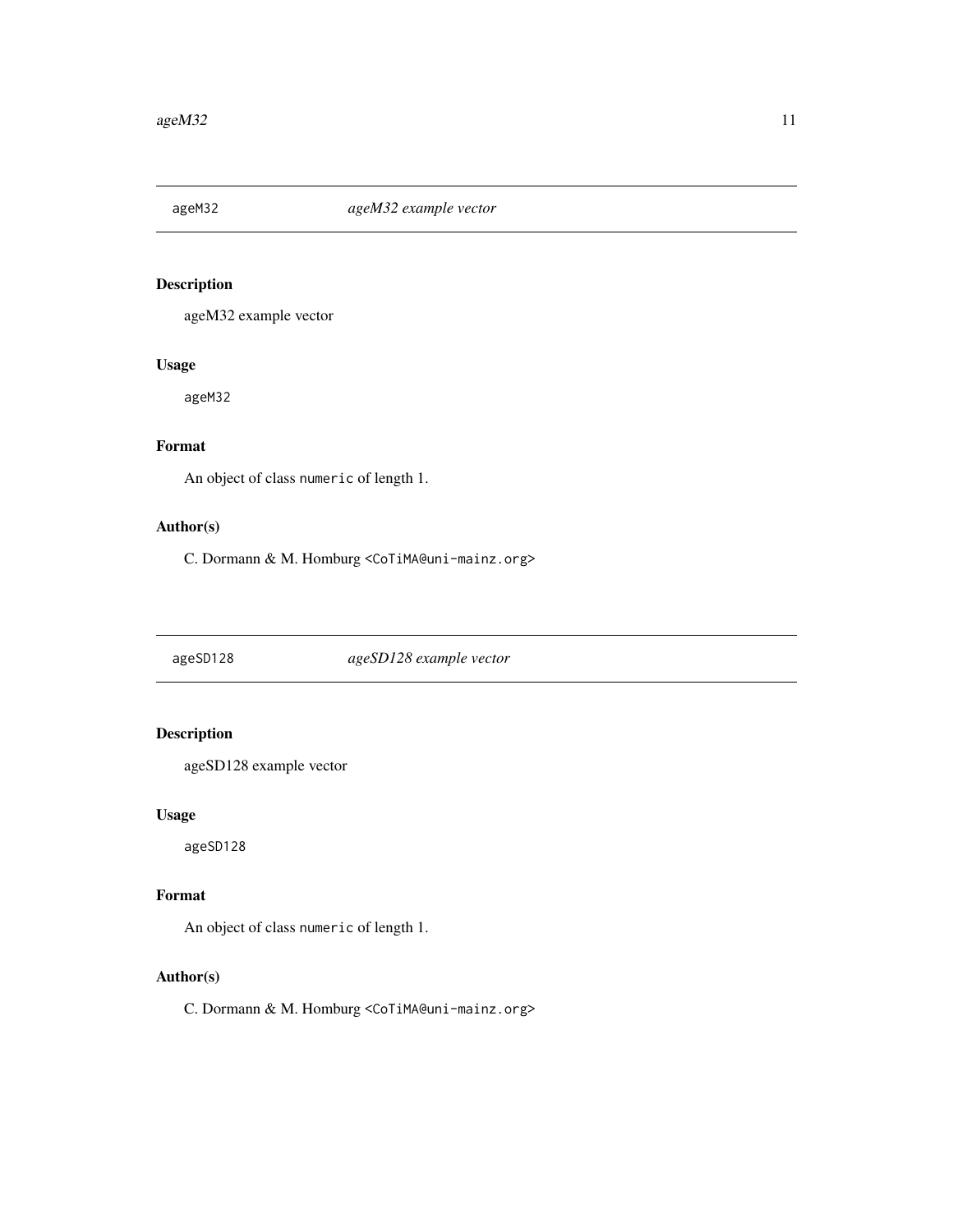<span id="page-11-0"></span>

ageSD18 example vector

#### Usage

ageSD18

# Format

An object of class numeric of length 1.

#### Author(s)

C. Dormann & M. Homburg <CoTiMA@uni-mainz.org>

ageSD2 *ageSD2 example vector*

# Description

ageSD2 example vector

#### Usage

ageSD2

# Format

An object of class numeric of length 1.

#### Author(s)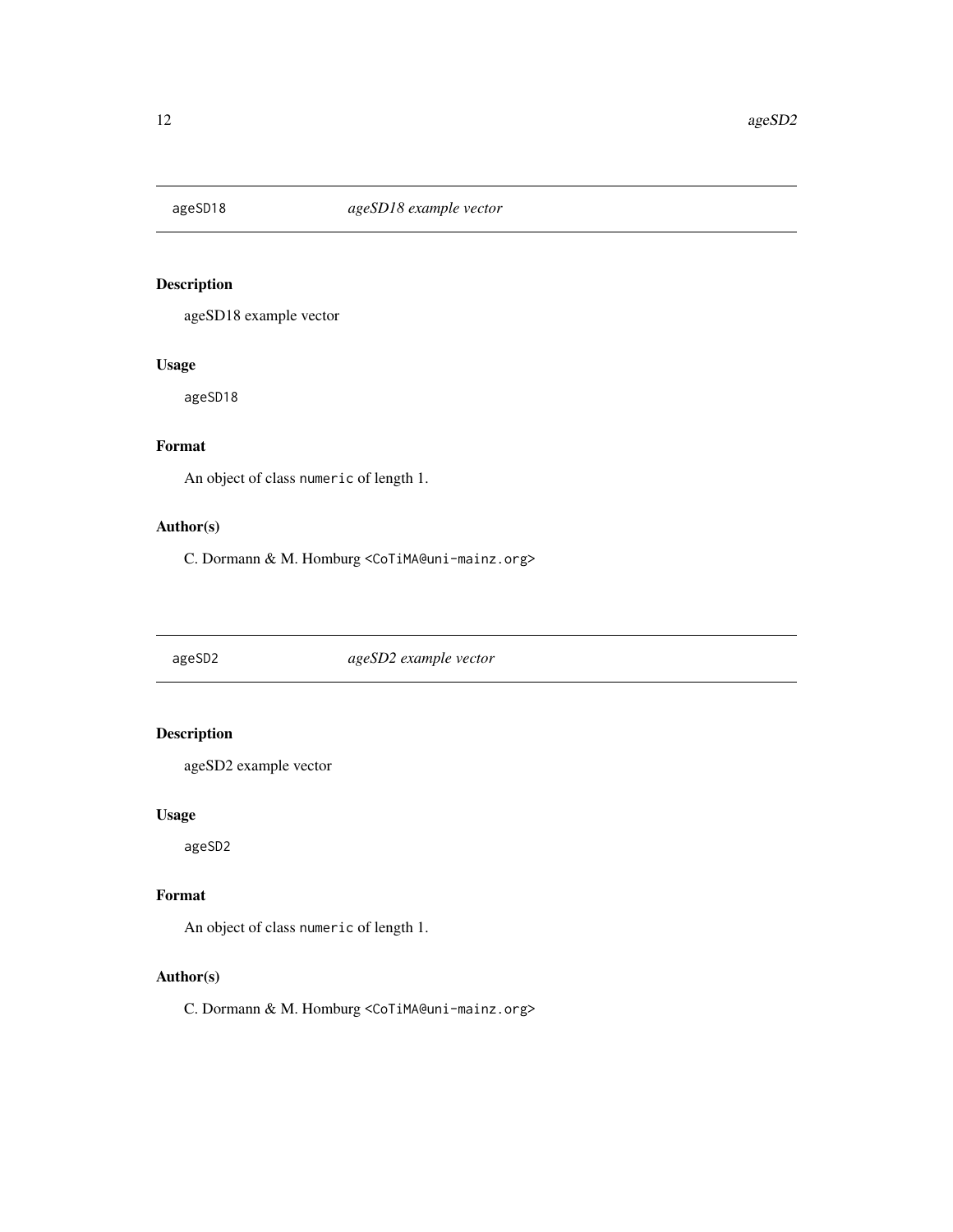<span id="page-12-0"></span>

ageSD201 example vector

#### Usage

ageSD201

# Format

An object of class numeric of length 1.

#### Author(s)

C. Dormann & M. Homburg <CoTiMA@uni-mainz.org>

ageSD3 *ageSD3 example vector*

# Description

ageSD3 example vector

#### Usage

ageSD3

# Format

An object of class numeric of length 1.

#### Author(s)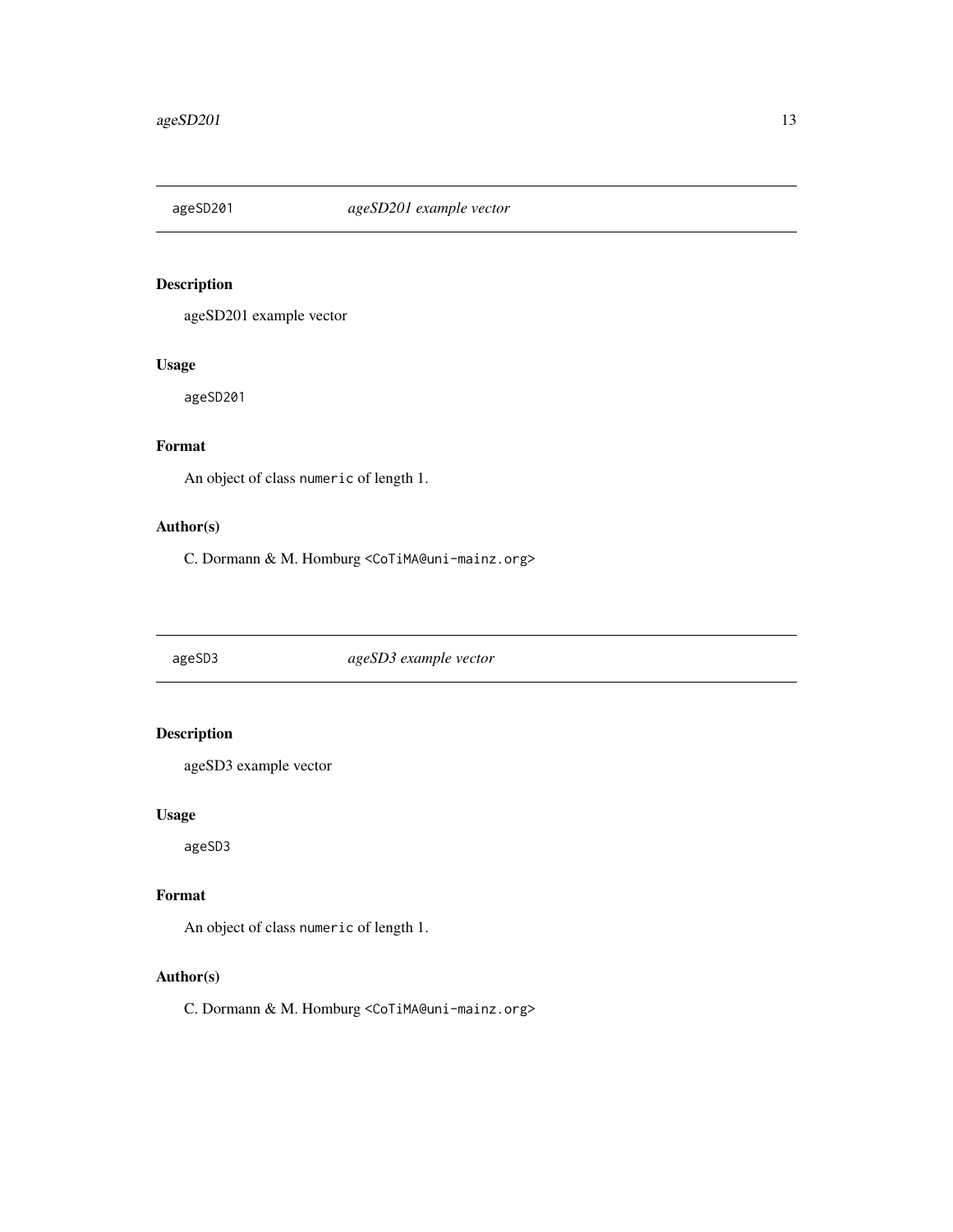<span id="page-13-0"></span>

ageSD313 example vector

# Usage

ageSD313

# Format

An object of class numeric of length 1.

#### Author(s)

C. Dormann & M. Homburg <CoTiMA@uni-mainz.org>

ageSD32 *ageSD32 example vector*

# Description

ageSD32 example vector

#### Usage

ageSD32

#### Format

An object of class numeric of length 1.

#### Author(s)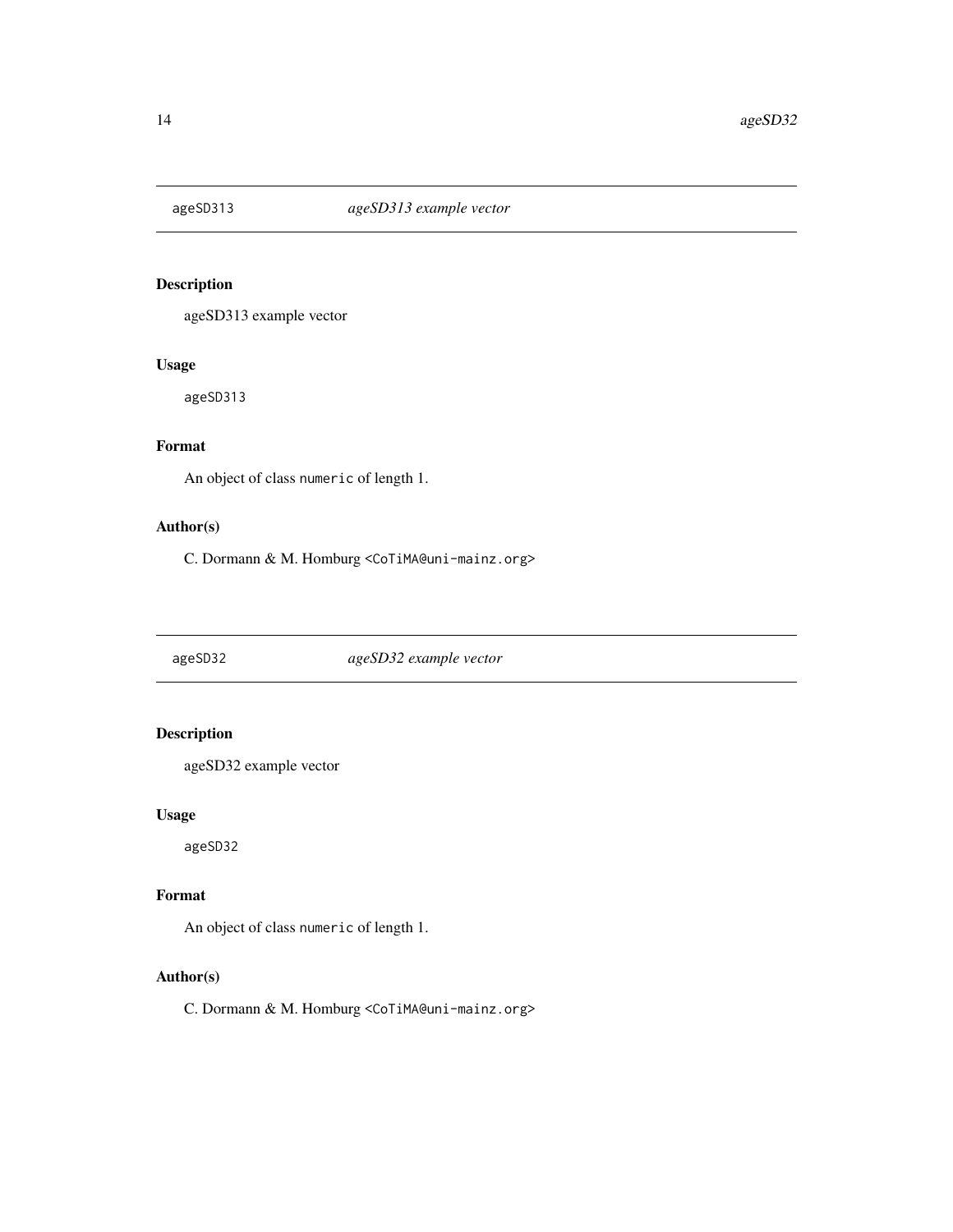<span id="page-14-0"></span>

alphas128 example vector

#### Usage

alphas128

# Format

An object of class numeric of length 9.

#### Author(s)

C. Dormann & M. Homburg <CoTiMA@uni-mainz.org>

alphas313 *alphas313 example vector*

# Description

alphas313 example vector

#### Usage

alphas313

# Format

An object of class numeric of length 6.

#### Author(s)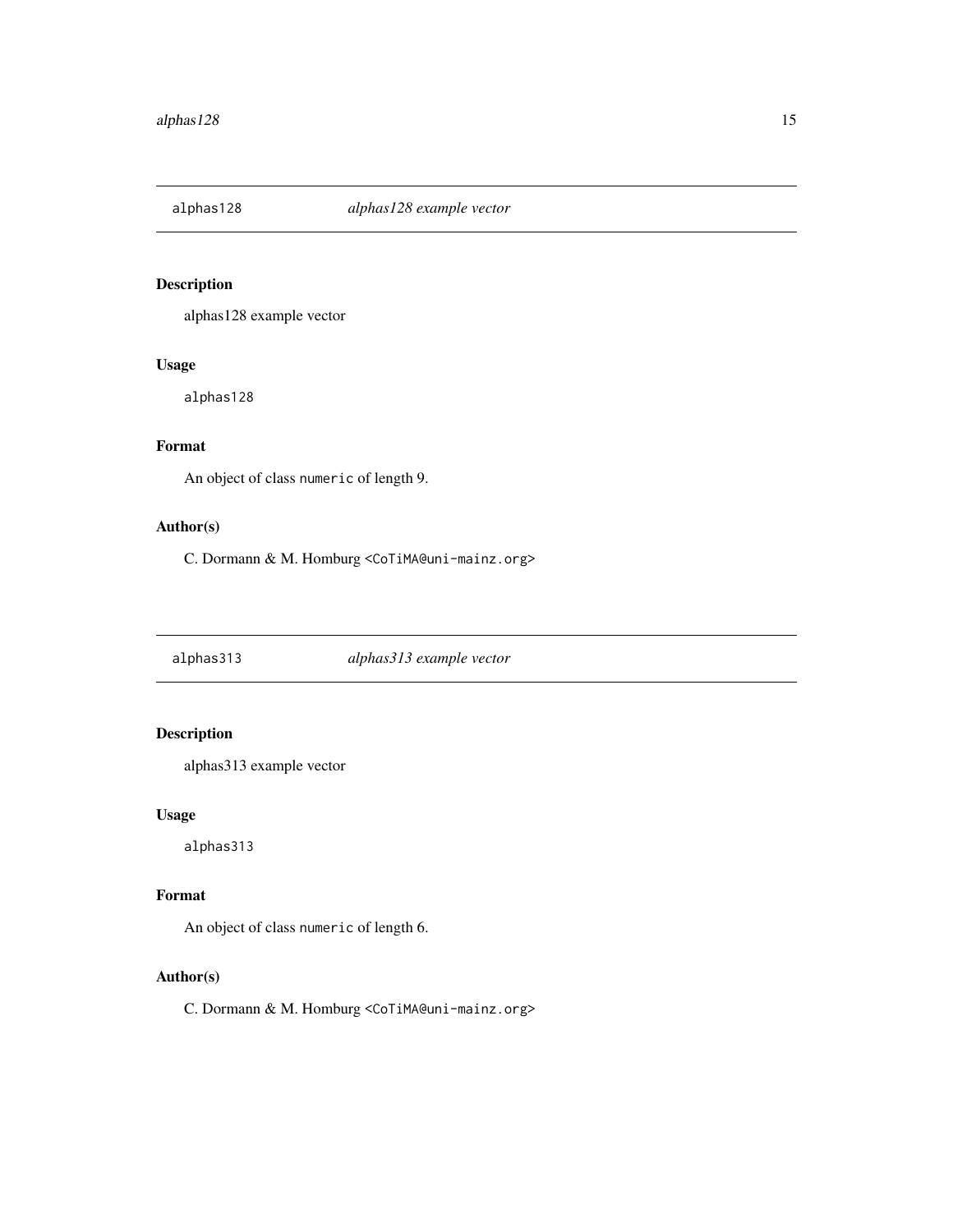<span id="page-15-0"></span>

burnout128 example vector

#### Usage

burnout128

# Format

An object of class character of length 2.

#### Author(s)

C. Dormann & M. Homburg <CoTiMA@uni-mainz.org>

burnout18 *burnout18 example vector*

# Description

burnout18 example vector

#### Usage

burnout18

#### Format

An object of class character of length 2.

#### Author(s)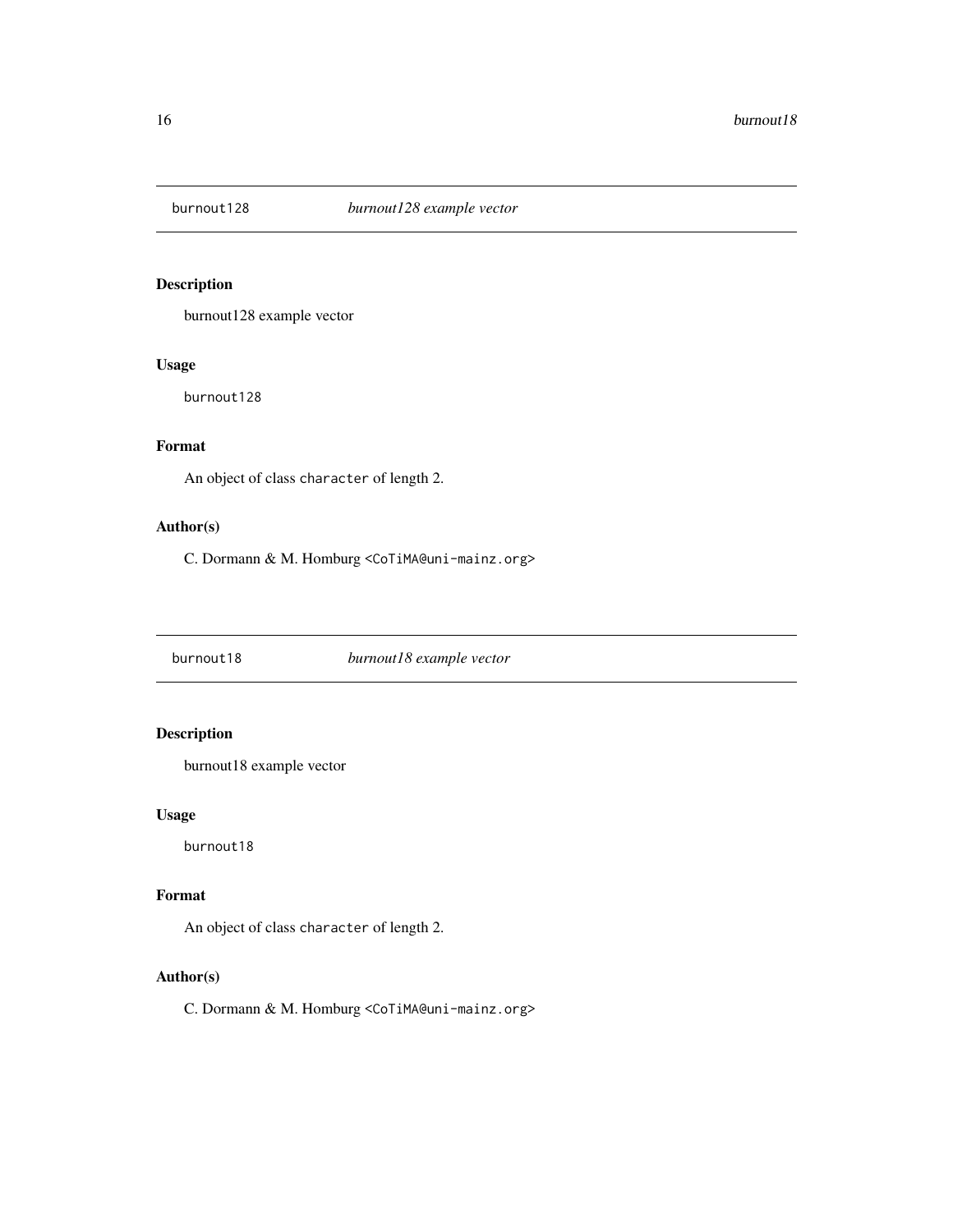<span id="page-16-0"></span>

burnout2 example vector

#### Usage

burnout2

# Format

An object of class character of length 1.

#### Author(s)

C. Dormann & M. Homburg <CoTiMA@uni-mainz.org>

burnout201 *burnout201 example vector*

### Description

burnout201 example vector

#### Usage

burnout201

#### Format

An object of class character of length 1.

#### Author(s)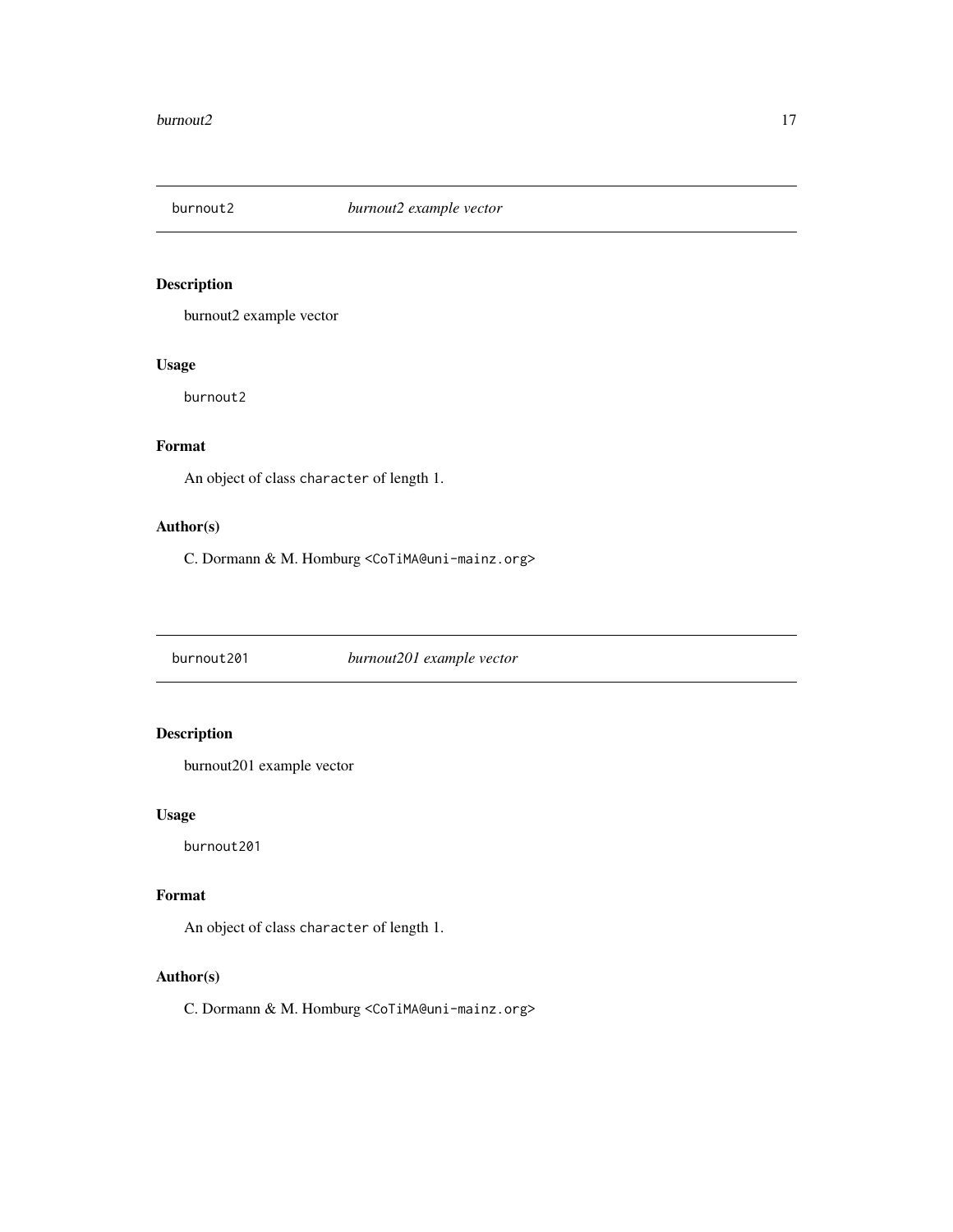<span id="page-17-0"></span>

burnout3 example vector

#### Usage

burnout3

# Format

An object of class character of length 1.

#### Author(s)

C. Dormann & M. Homburg <CoTiMA@uni-mainz.org>

burnout313 *burnout313 example vector*

# Description

burnout313 example vector

#### Usage

burnout313

#### Format

An object of class character of length 1.

#### Author(s)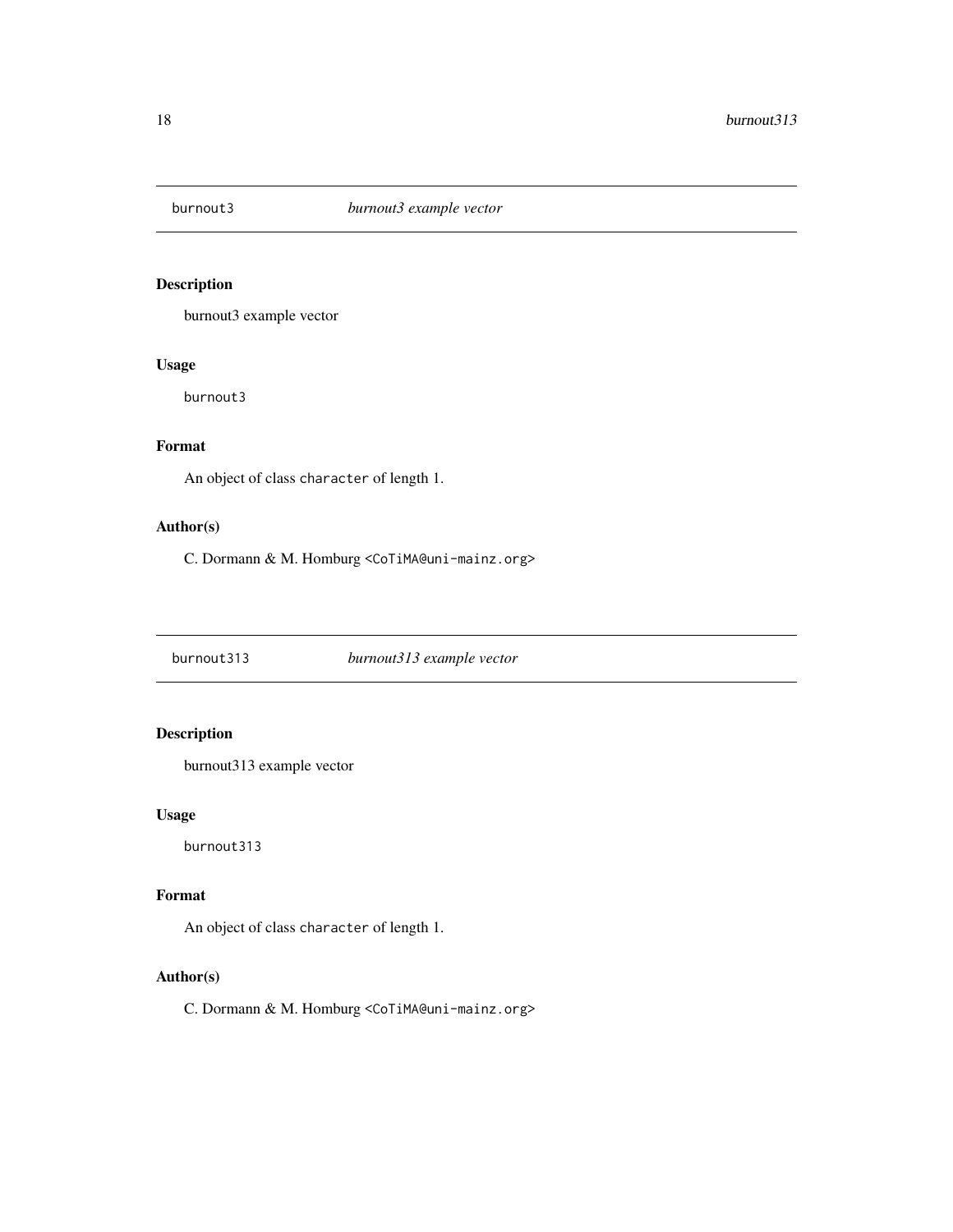<span id="page-18-0"></span>

burnout32 example vector

#### Usage

burnout32

# Format

An object of class character of length 2.

#### Author(s)

C. Dormann & M. Homburg <CoTiMA@uni-mainz.org>

combineVariables128 *combineVariables128 example vector*

# Description

combineVariables128 example vector

#### Usage

combineVariables128

#### Format

An object of class list of length 3.

#### Author(s)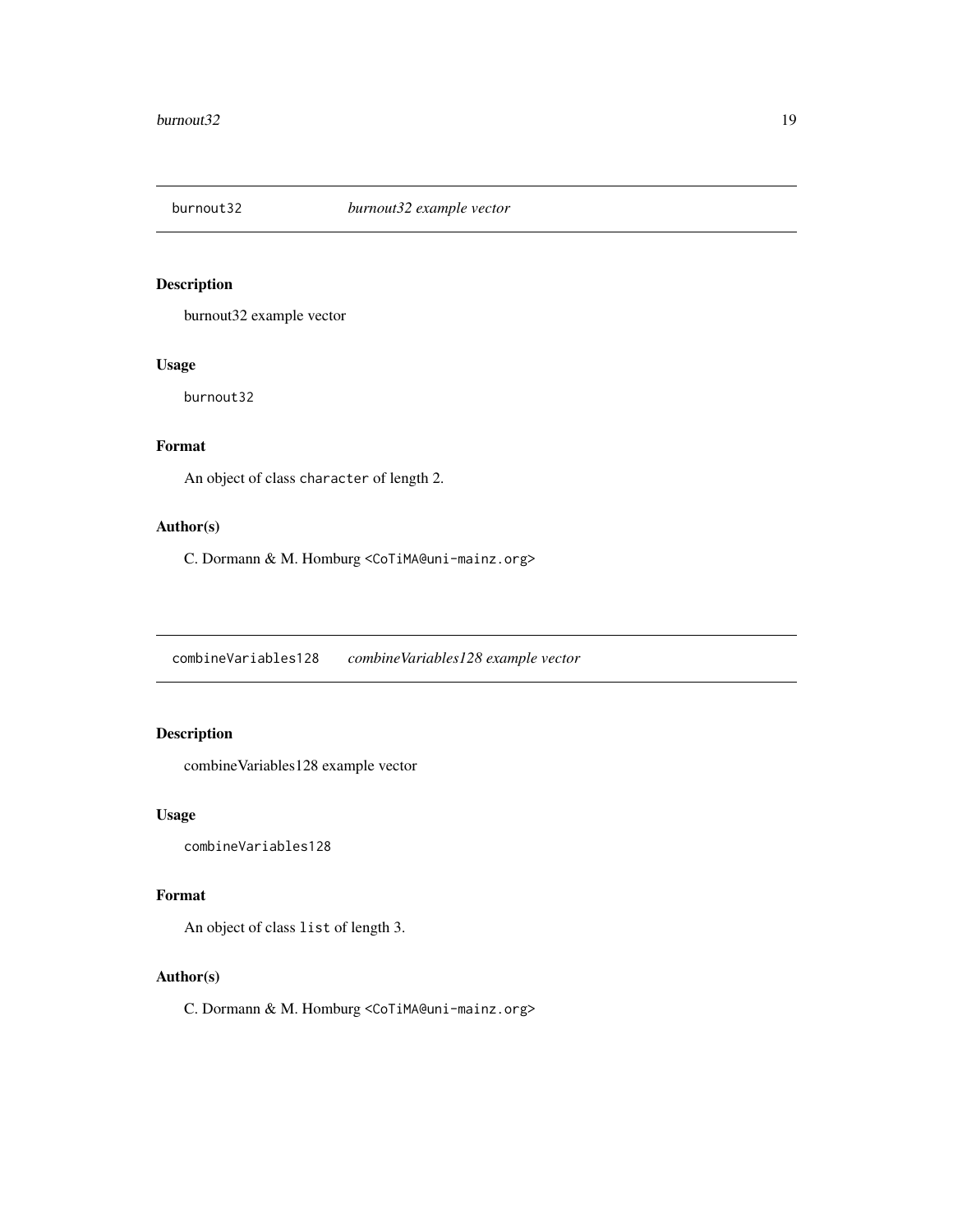<span id="page-19-0"></span>combineVariablesNames128

*combineVariablesNames128 example vector*

# Description

combineVariablesNames128 example vector

#### Usage

combineVariablesNames128

#### Format

An object of class character of length 3.

# Author(s)

C. Dormann & M. Homburg <CoTiMA@uni-mainz.org>

CoTiMABiG\_D\_BO *ctmaBiG-object reproducing results of Guthier et al. (2020)*

# Description

ctmaBiG-object reproducing results of Guthier et al. (2020)

#### Usage

CoTiMABiG\_D\_BO

#### Format

An object of class CoTiMAFit of length 10.

#### Author(s)

C. Guthier, C. Dormann & J. Cortina <CoTiMA@uni-mainz.org>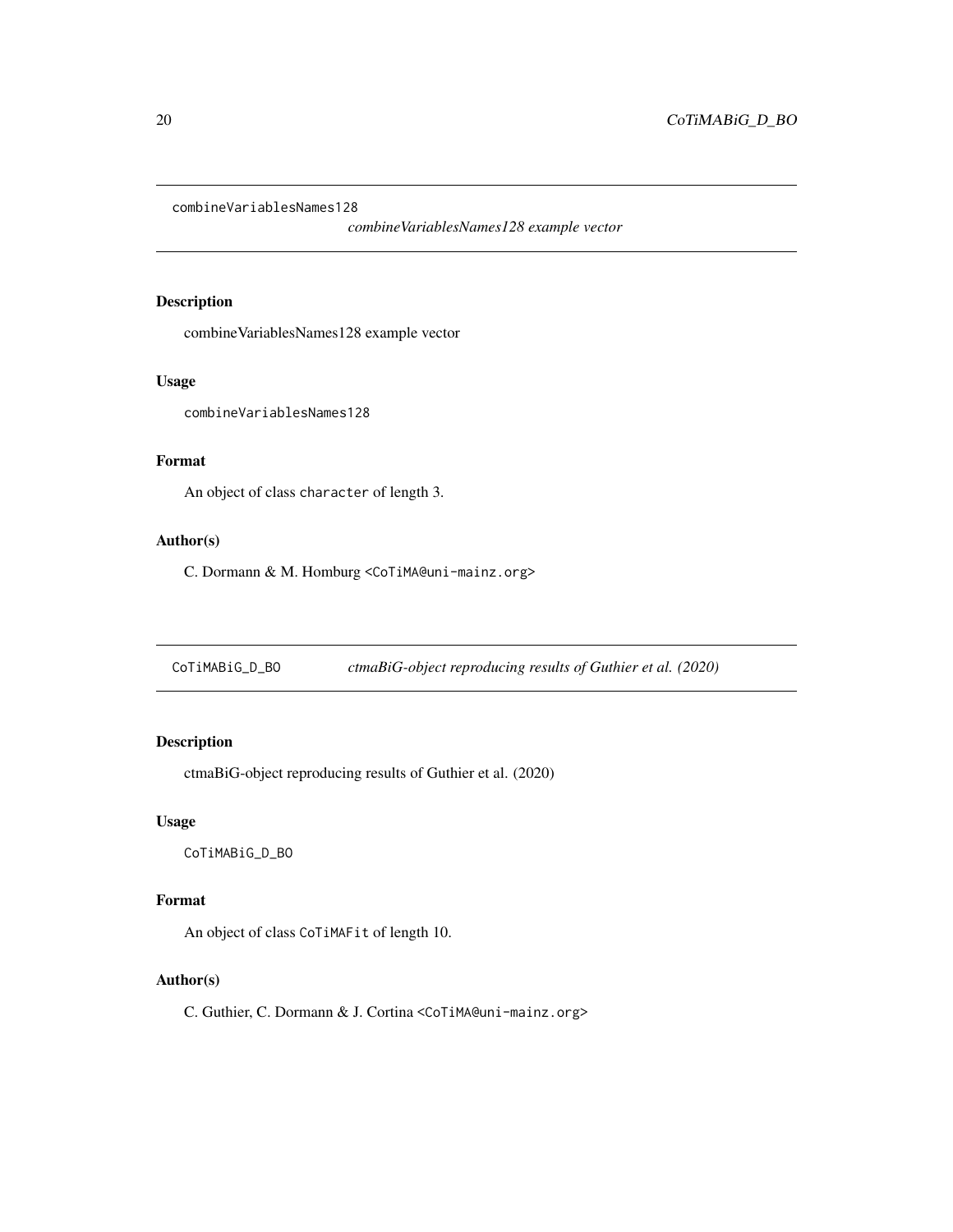<span id="page-20-0"></span>CoTiMAFullFit\_3 *ctmaFit-object with a 'full' CoTiMA of 3 studies*

#### Description

ctmaFit-object with a 'full' CoTiMA of 3 studies

#### Usage

```
CoTiMAFullFit_3
```
#### Format

An object of class CoTiMAFit of length 16.

#### Author(s)

C. Dormann & M. Homburg <CoTiMA@uni-mainz.org>

CoTiMAFullFit\_6 *ctmaFit-object with a 'full' CoTiMA of 6 studies*

### Description

ctmaFit-object with a 'full' CoTiMA of 6 studies

#### Usage

CoTiMAFullFit\_6

#### Format

An object of class CoTiMAFit of length 12.

#### Author(s)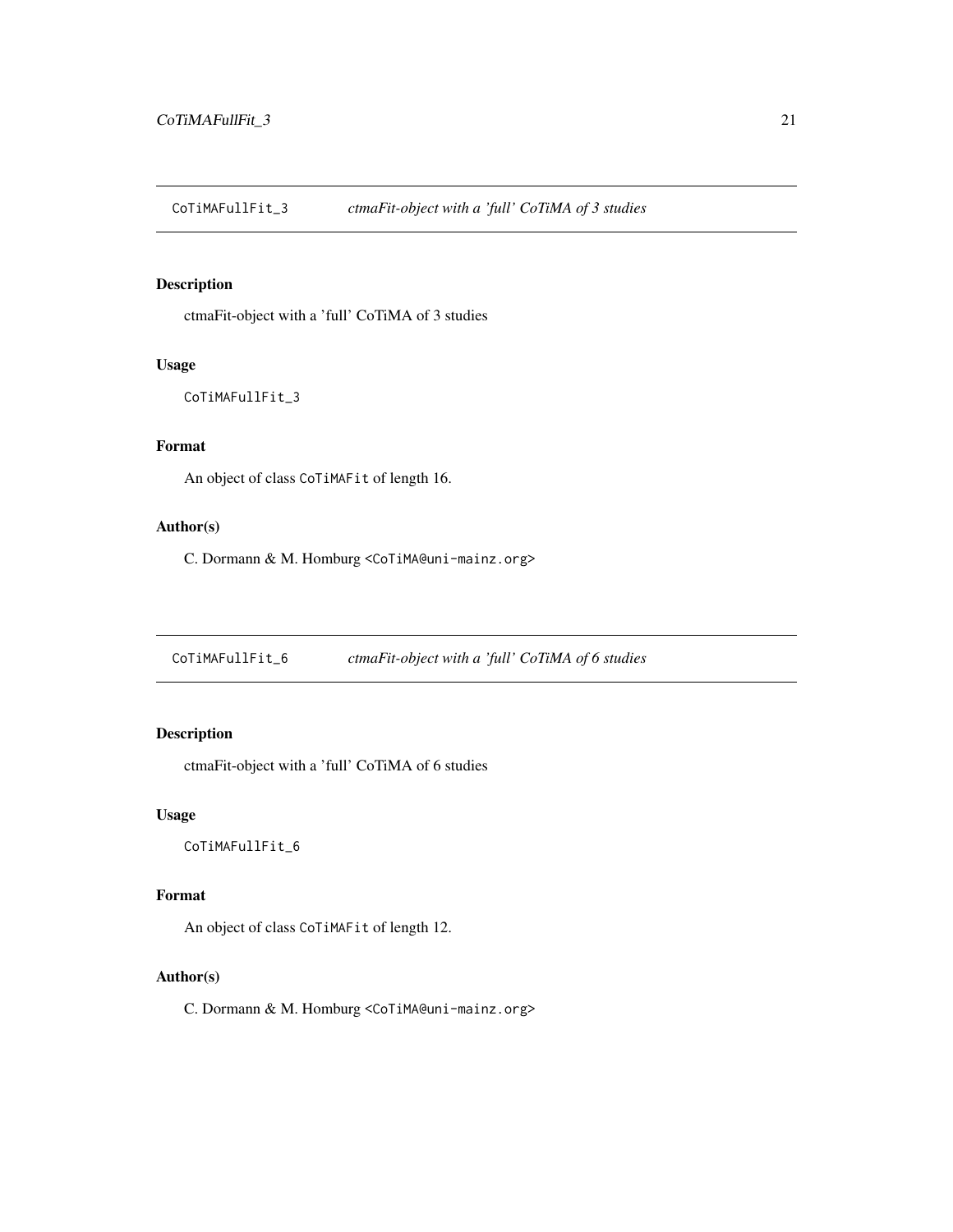<span id="page-21-0"></span>CoTiMAFullFit\_6\_new *ctmaFit-object with a 'full' CoTiMA of 6 studies*

#### Description

ctmaFit-object with a 'full' CoTiMA of 6 studies

#### Usage

CoTiMAFullFit\_6\_new

#### Format

An object of class CoTiMAFit of length 13.

#### Author(s)

C. Dormann & M. Homburg <CoTiMA@uni-mainz.org>

CoTiMAFullInv23Fit\_6 *1st fitted ctmaFit-object in a series of 2 to test equality of 2 cross effects*

### Description

1st fitted ctmaFit-object in a series of 2 to test equality of 2 cross effects

#### Usage

```
CoTiMAFullInv23Fit_6
```
#### Format

An object of class CoTiMAFit of length 14.

#### Author(s)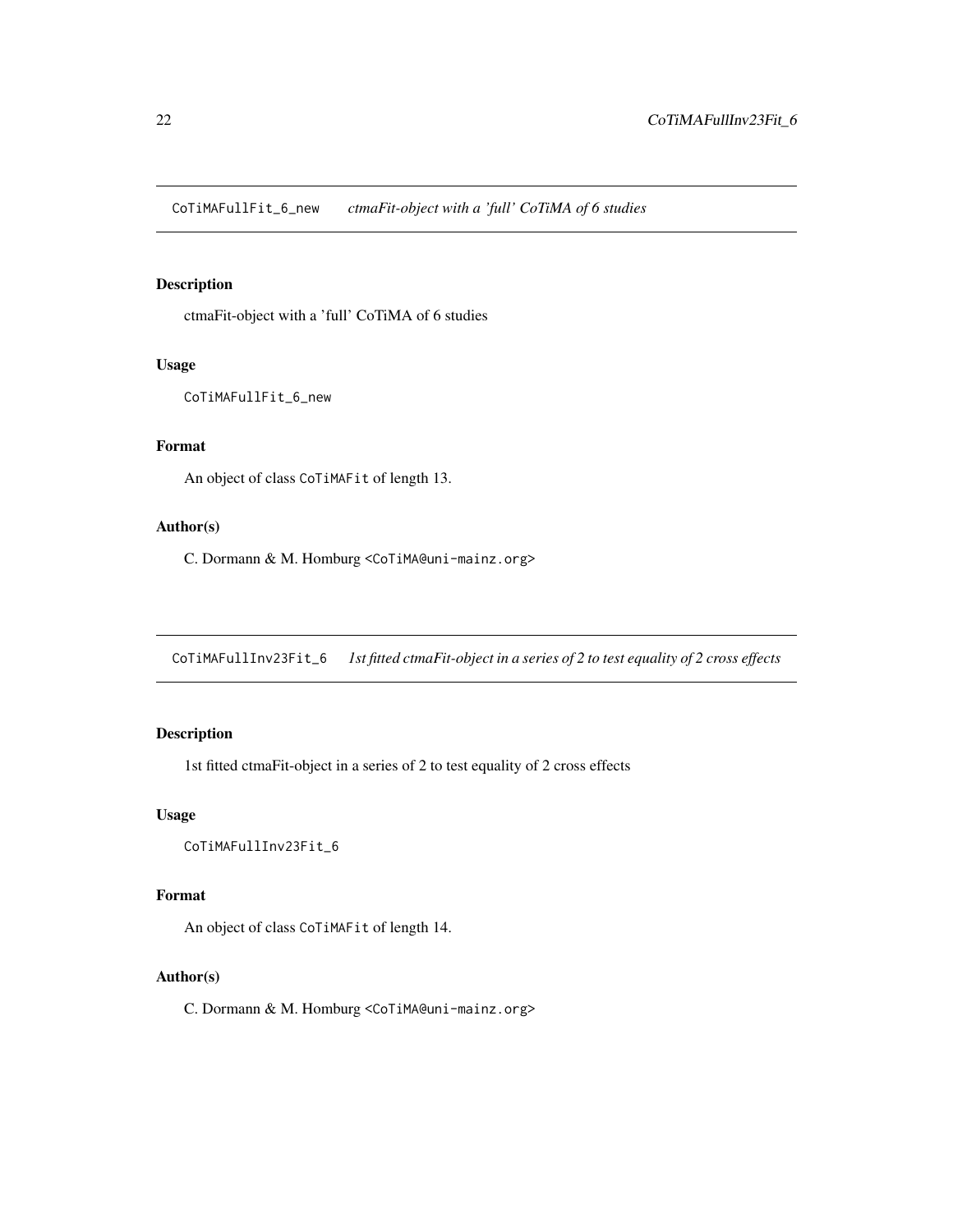<span id="page-22-0"></span>CoTiMAFullInvEq23Fit\_6

*2nd fitted ctmaFit-object in a series of 2 to test equality of 2 cross effects*

#### Description

2nd fitted ctmaFit-object in a series of 2 to test equality of 2 cross effects

#### Usage

```
CoTiMAFullInvEq23Fit_6
```
#### Format

An object of class CoTiMAFit of length 12.

#### Author(s)

C. Dormann & M. Homburg <CoTiMA@uni-mainz.org>

CoTiMAInitFit\_3 *ctmaInit-object with of 3 primary studies*

#### Description

ctmaInit-object with of 3 primary studies

#### Usage

CoTiMAInitFit\_3

### Format

An object of class CoTiMAFit of length 15.

### Author(s)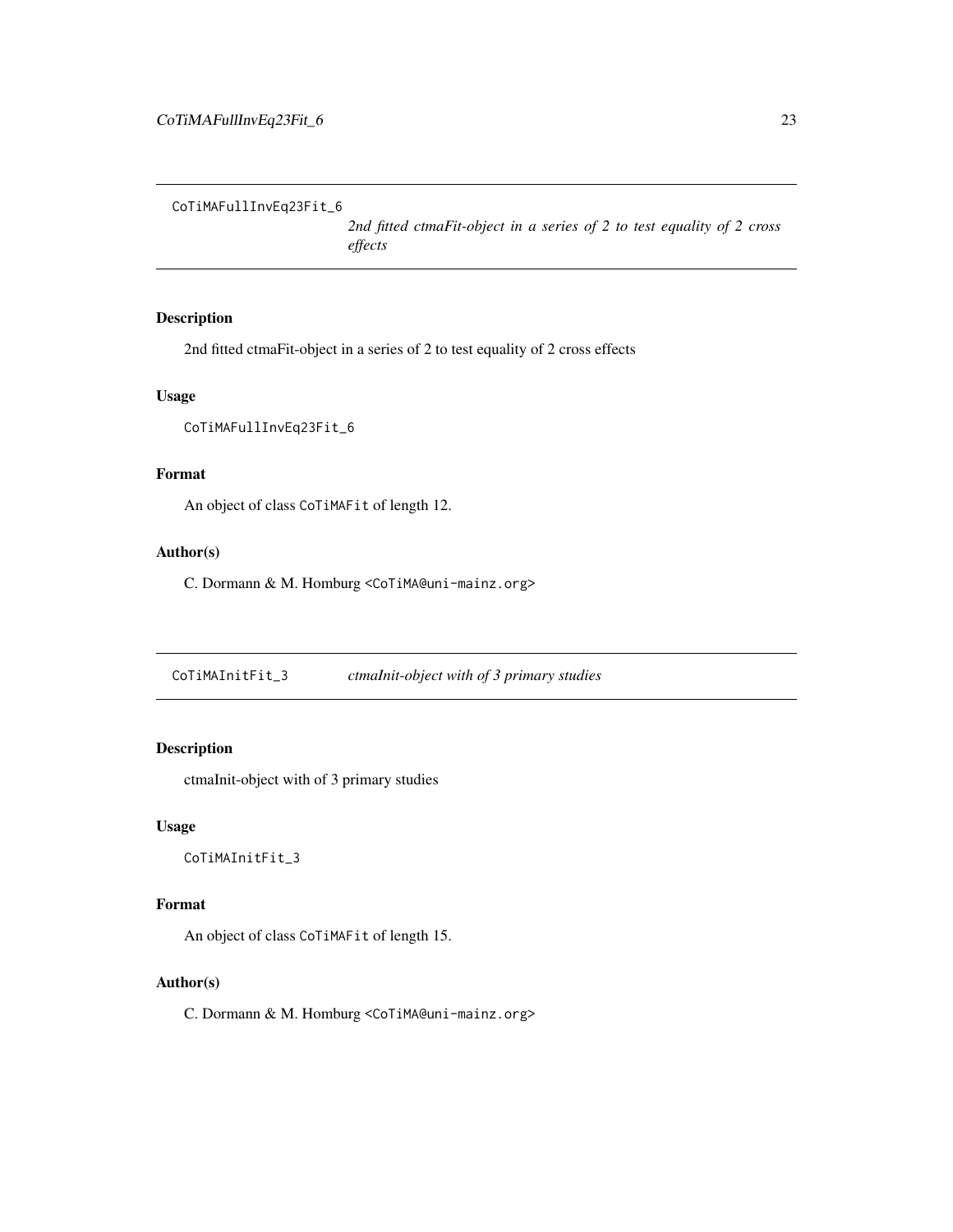<span id="page-23-0"></span>CoTiMAInitFit\_6 *ctmaInit-object with 6 primary studies*

#### Description

ctmaInit-object with 6 primary studies

#### Usage

CoTiMAInitFit\_6

## Format

An object of class CoTiMAFit of length 17.

#### Author(s)

C. Dormann & M. Homburg <CoTiMA@uni-mainz.org>

CoTiMAInitFit\_6\_new *ctmaInit-object with 6 primary studies*

### Description

ctmaInit-object with 6 primary studies

#### Usage

CoTiMAInitFit\_6\_new

#### Format

An object of class CoTiMAFit of length 15.

#### Author(s)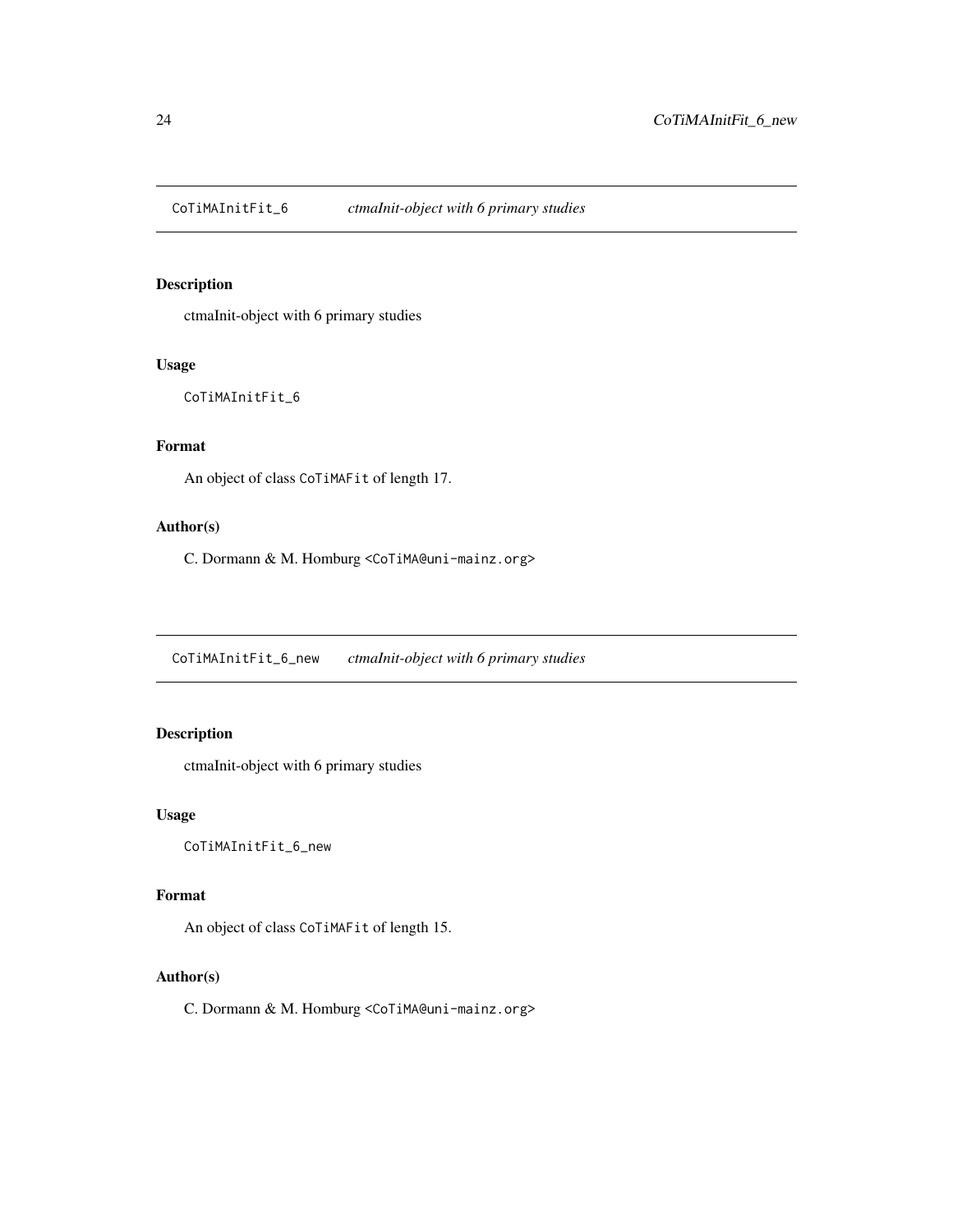<span id="page-24-0"></span>CoTiMAInitFit\_6\_NUTS *ctmaInit-object with a 'full' CoTiMA of 6 studies using NUTS sampler*

# Description

ctmaInit-object with a 'full' CoTiMA of 6 studies using NUTS sampler

#### Usage

```
CoTiMAInitFit_6_NUTS
```
### Format

An object of class CoTiMAFit of length 16.

#### Author(s)

C. Dormann & M. Homburg <CoTiMA@uni-mainz.org>

| CoTiMAInitFit_D_BO | ctmaInit-object created by Guthier et al. (2020) with 48 primary stud- |
|--------------------|------------------------------------------------------------------------|
|                    | <i>ies</i>                                                             |

# Description

ctmaInit-object created by Guthier et al. (2020) with 48 primary studies

# Usage

CoTiMAInitFit\_D\_BO

#### Format

An object of class CoTiMAFit of length 12.

#### Author(s)

C. Guthier, C. Dormann & J. Cortina <CoTiMA@uni-mainz.org>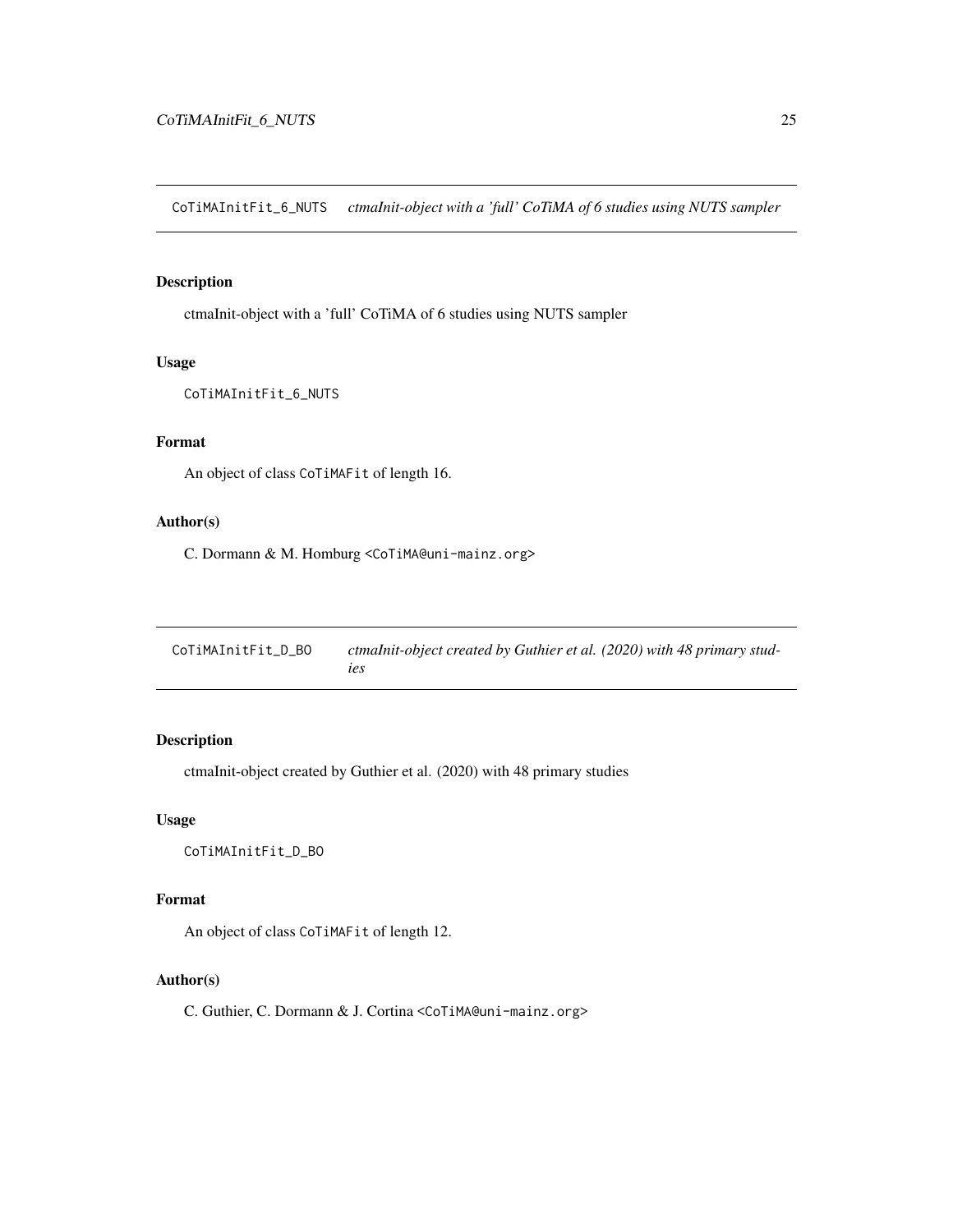<span id="page-25-0"></span>CoTiMAMod1onFullFit\_6 *ctmaFit-object with a categorical moderator of the full drift matrix*

# Description

ctmaFit-object with a categorical moderator of the full drift matrix

#### Usage

```
CoTiMAMod1onFullFit_6
```
#### Format

An object of class CoTiMAFit of length 15.

#### Author(s)

C. Dormann & M. Homburg <CoTiMA@uni-mainz.org>

CoTiMAMod1onFullFit\_6\_cats12

*ctmaFit-object with a categorical moderator of the full drift matrix*

#### Description

ctmaFit-object with a categorical moderator of the full drift matrix

#### Usage

```
CoTiMAMod1onFullFit_6_cats12
```
#### Format

An object of class CoTiMAFit of length 13.

#### Author(s)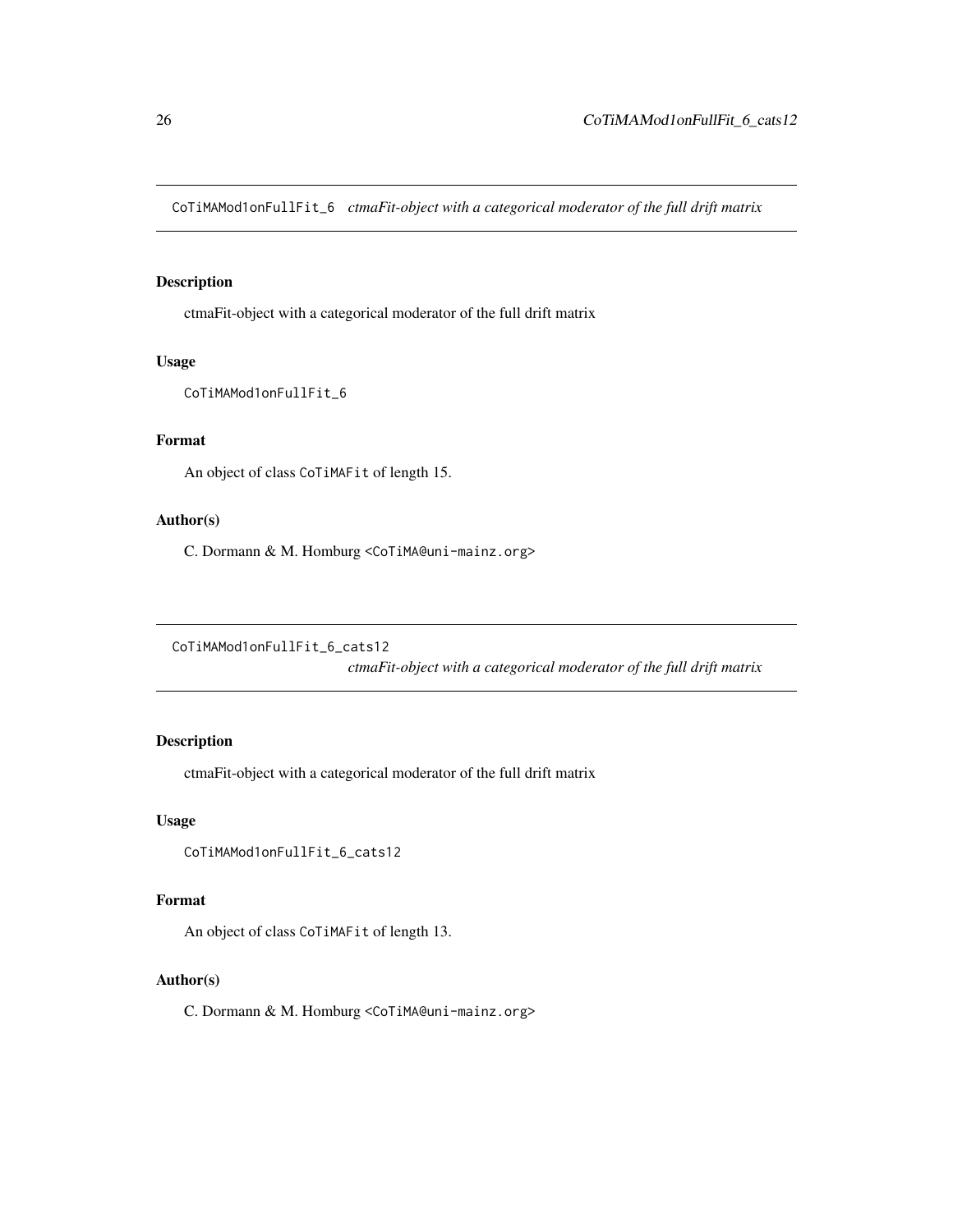<span id="page-26-0"></span>CoTiMAMod2on23Fit\_6 *ctmaFit-object with a continuous moderator of 2 cross effects*

#### Description

ctmaFit-object with a continuous moderator of 2 cross effects

#### Usage

```
CoTiMAMod2on23Fit_6
```
## Format

An object of class CoTiMAFit of length 15.

#### Author(s)

C. Dormann & M. Homburg <CoTiMA@uni-mainz.org>

CoTiMAoptimFit313 *CoTiMAoptimFit313 example vector*

### Description

CoTiMAoptimFit313 example vector

#### Usage

CoTiMAoptimFit313

#### Format

An object of class CoTiMAFit of length 4.

#### Author(s)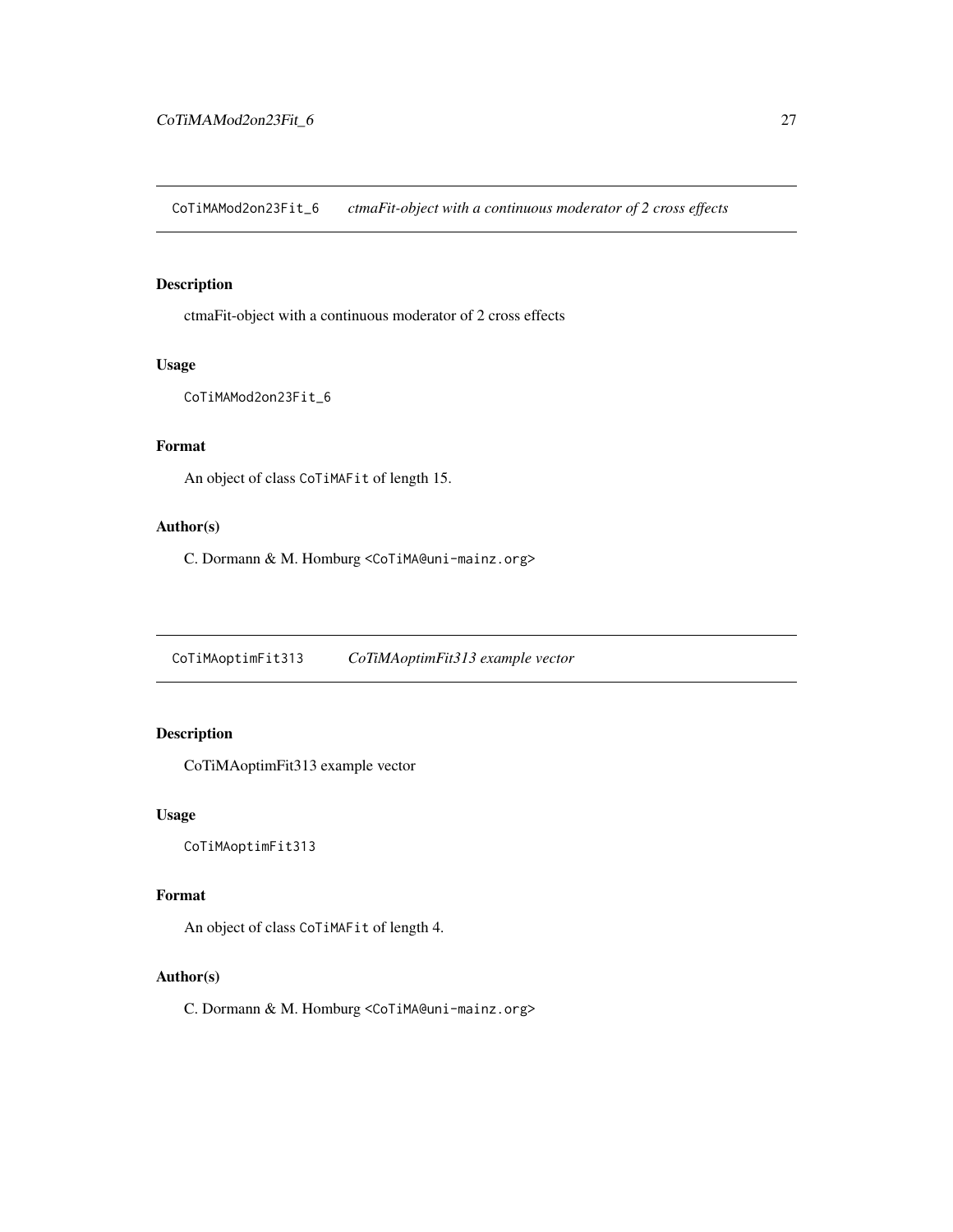<span id="page-27-0"></span>CoTiMAPart134Inv3Fit\_6

*ctmaFit-object with with only one cross effect and this one set equal across primary studies*

#### Description

ctmaFit-object with with only one cross effect and this one set equal across primary studies

#### Usage

```
CoTiMAPart134Inv3Fit_6
```
#### Format

An object of class CoTiMAFit of length 16.

#### Author(s)

C. Dormann & M. Homburg <CoTiMA@uni-mainz.org>

CoTiMAPower\_D\_BO *ctmaPower-object reproducing results of Guthier et al. (2020)*

#### Description

ctmaPower-object reproducing results of Guthier et al. (2020)

#### Usage

CoTiMAPower\_D\_BO

#### Format

An object of class CoTiMAFit of length 10.

### Author(s)

C. Guthier, C. Dormann & J. Cortina <CoTiMA@uni-mainz.org>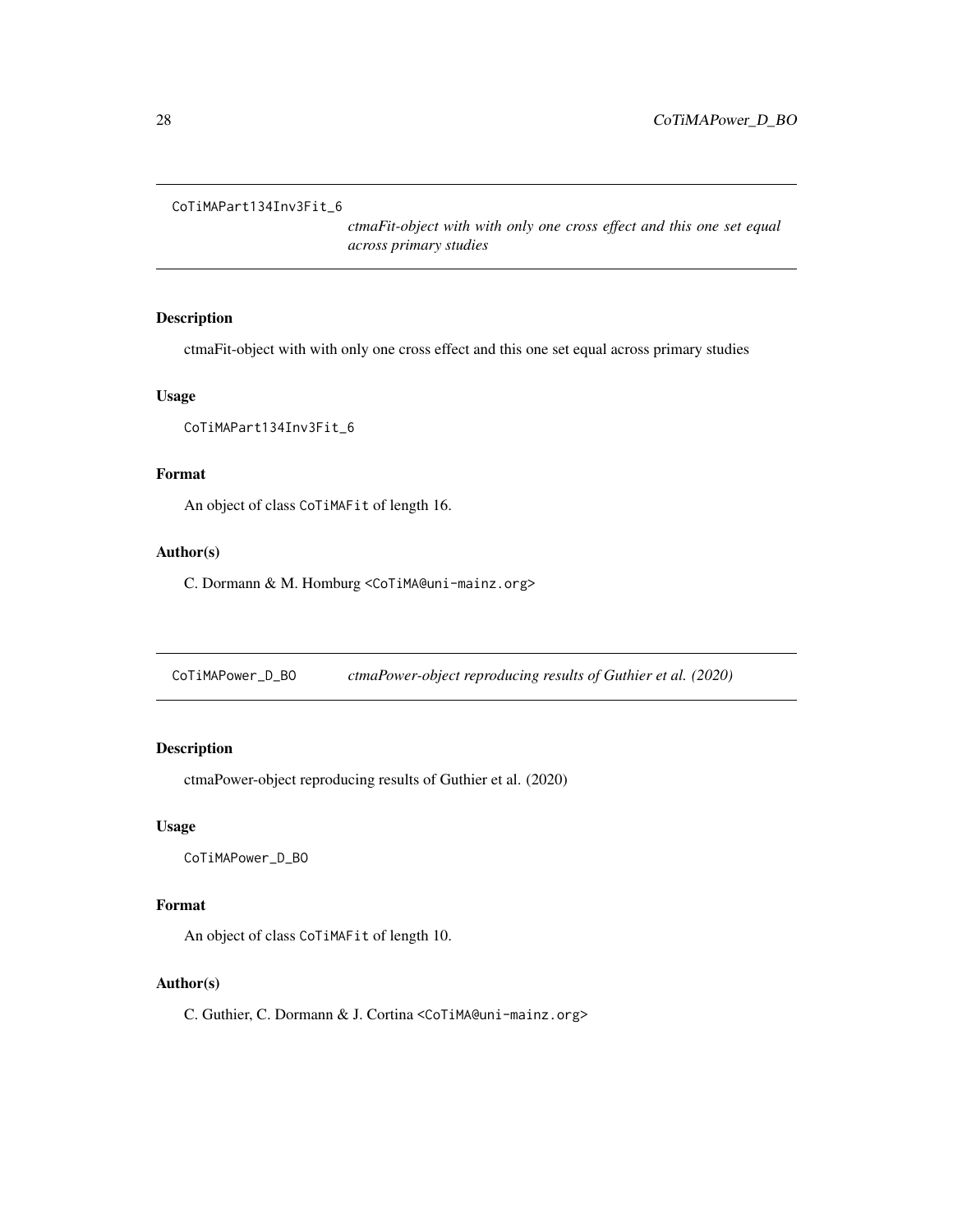<span id="page-28-0"></span>This are preset arguments

#### Usage

CoTiMAStanctArgs

#### Format

An object of class list of length 33.

CoTiMAstudyList\_3 *ctmaPrep-object created with 3 primary studies*

# Description

ctmaPrep-object created with 3 primary studies

### Usage

CoTiMAstudyList\_3

#### Format

An object of class CoTiMAFit of length 28.

### Author(s)

C. Guthier, C. Dormann & J. Cortina <CoTiMA@uni-mainz.org>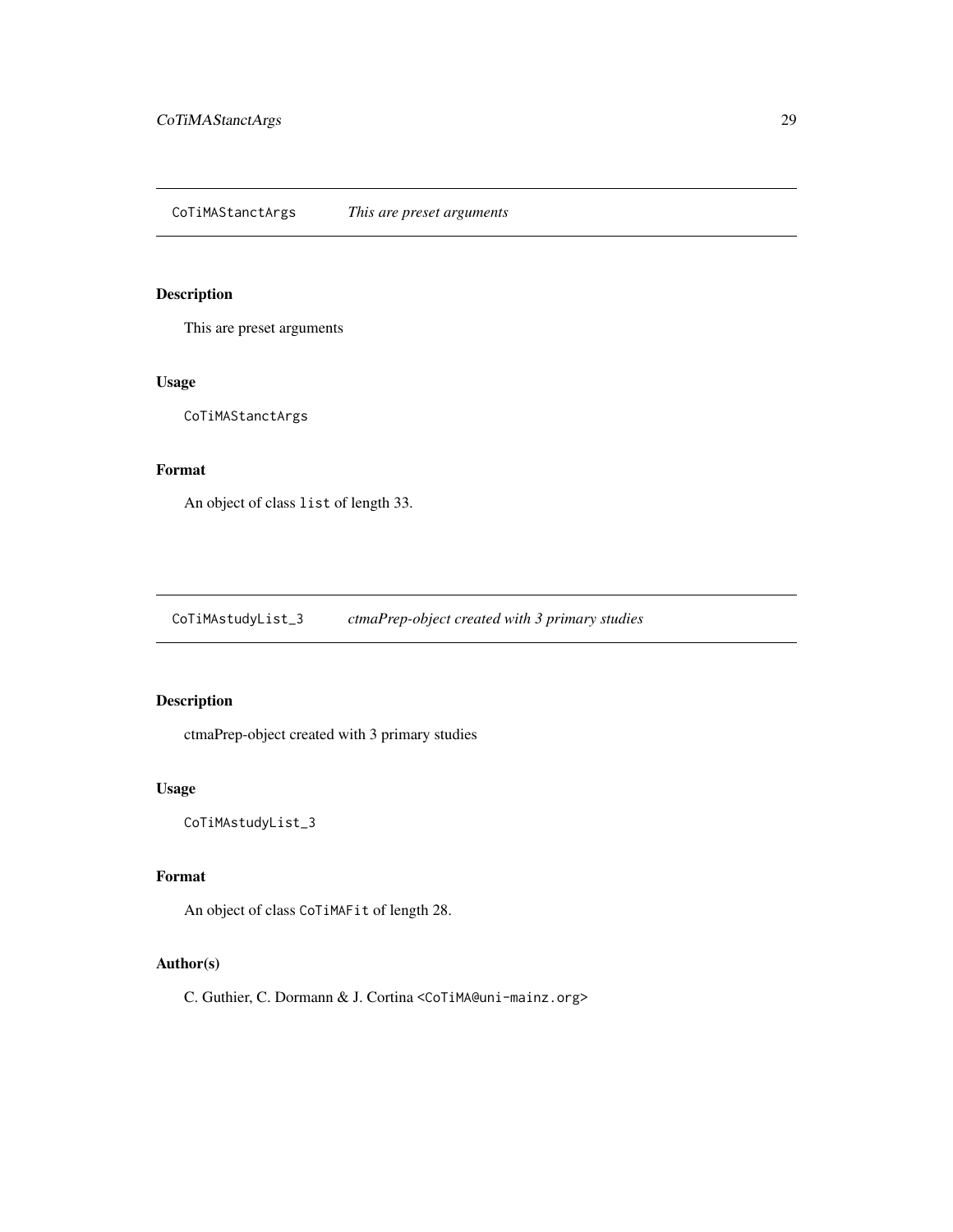<span id="page-29-0"></span>CoTiMAstudyList\_6 *ctmaPrep-object created with 6 primary studies*

#### Description

ctmaPrep-object created with 6 primary studies

#### Usage

```
CoTiMAstudyList_6
```
# Format

An object of class CoTiMAFit of length 29.

#### Author(s)

C. Dormann & M. Homburg <CoTiMA@uni-mainz.org>

CoTiMAstudyList\_6\_new *ctmaPrep-object created with 6 primary studies*

#### Description

ctmaPrep-object created with 6 primary studies

#### Usage

CoTiMAstudyList\_6\_new

#### Format

An object of class CoTiMAFit of length 29.

#### Author(s)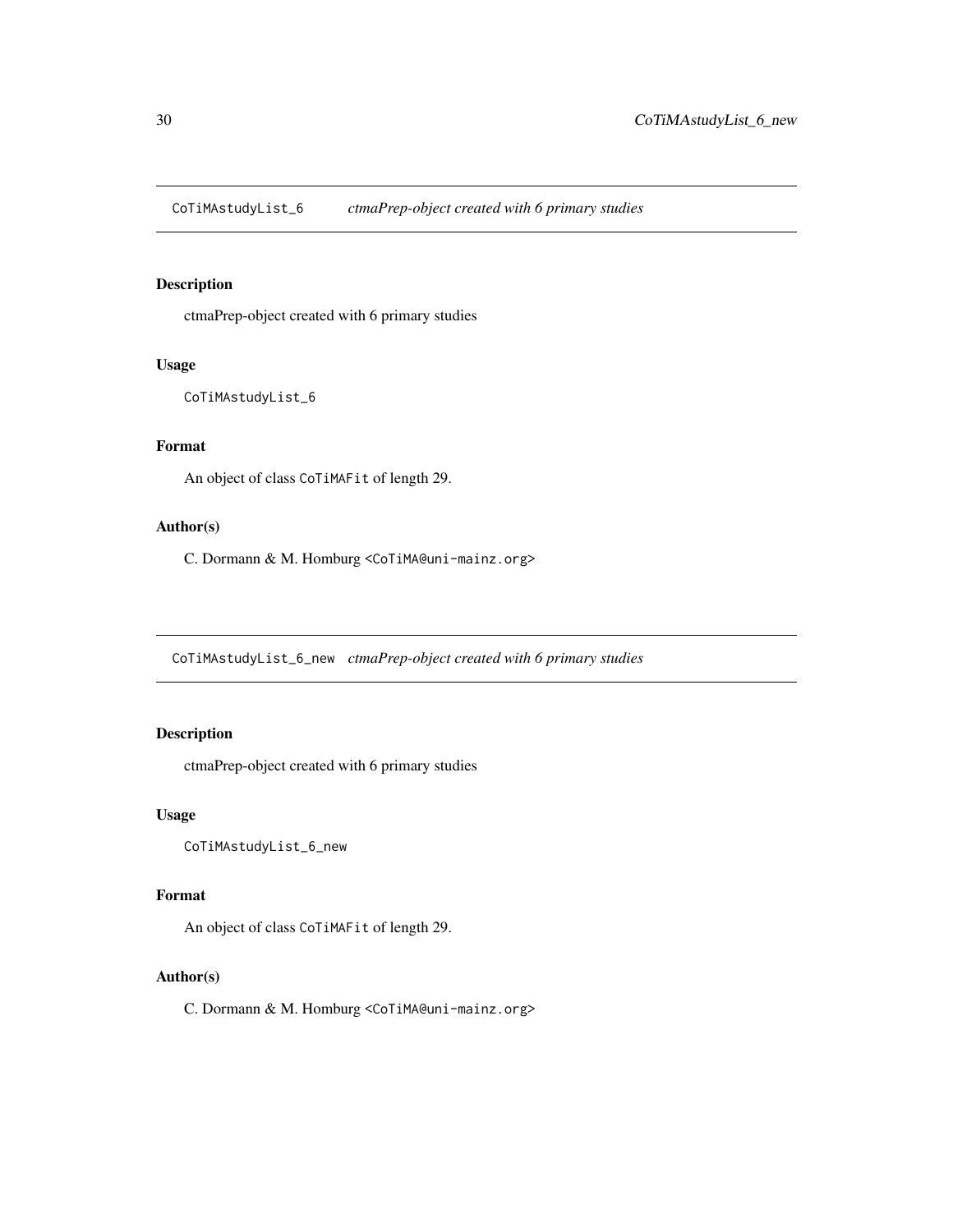<span id="page-30-0"></span>

country128 example vector

#### Usage

country128

# Format

An object of class character of length 1.

#### Author(s)

C. Dormann & M. Homburg <CoTiMA@uni-mainz.org>

country18 *country18 example vector*

# Description

country18 example vector

#### Usage

country18

#### Format

An object of class character of length 1.

#### Author(s)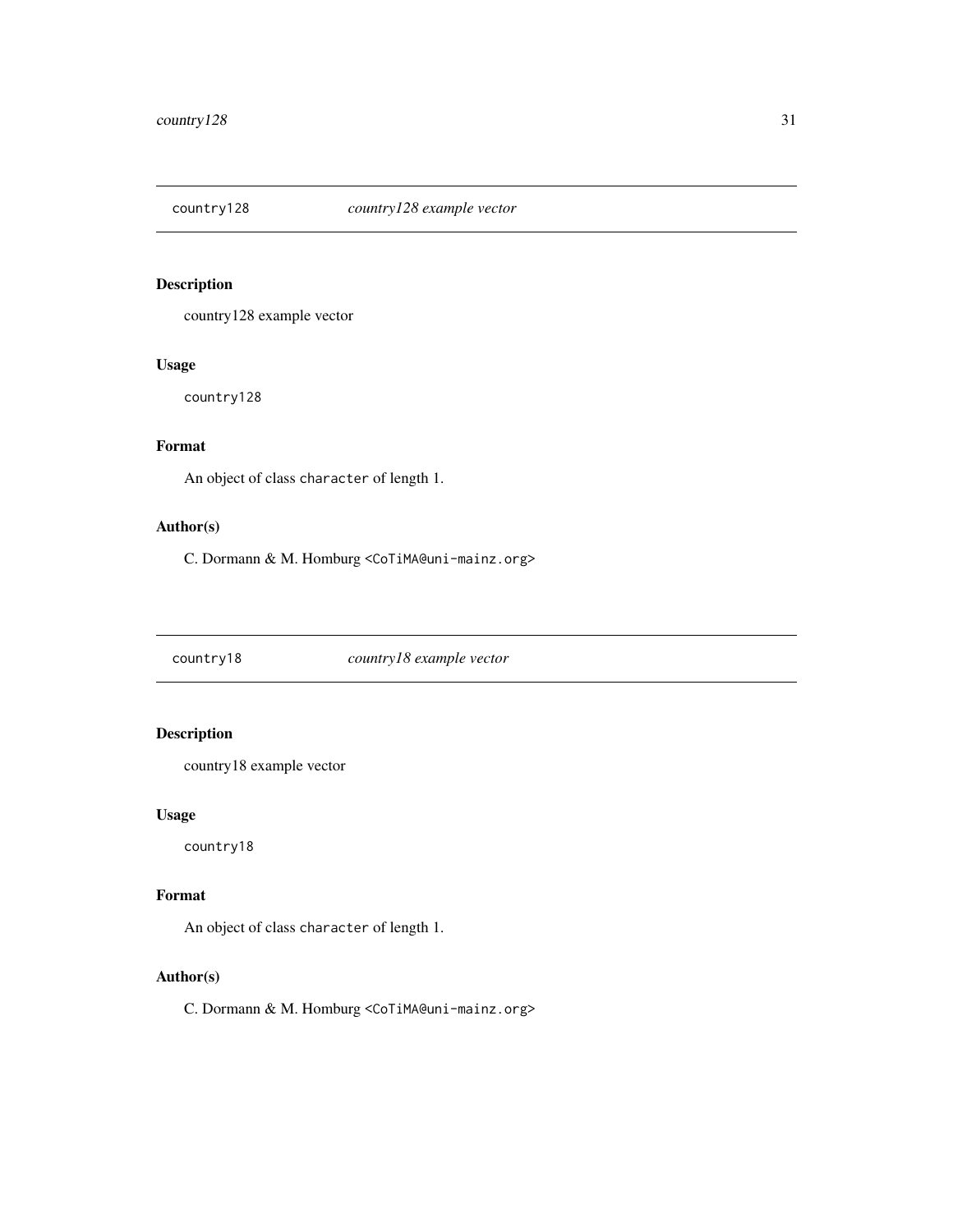<span id="page-31-0"></span>

country2 example vector

#### Usage

country2

# Format

An object of class character of length 1.

#### Author(s)

C. Dormann & M. Homburg <CoTiMA@uni-mainz.org>

country201 *country201 example vector*

# Description

country201 example vector

#### Usage

country201

#### Format

An object of class character of length 1.

#### Author(s)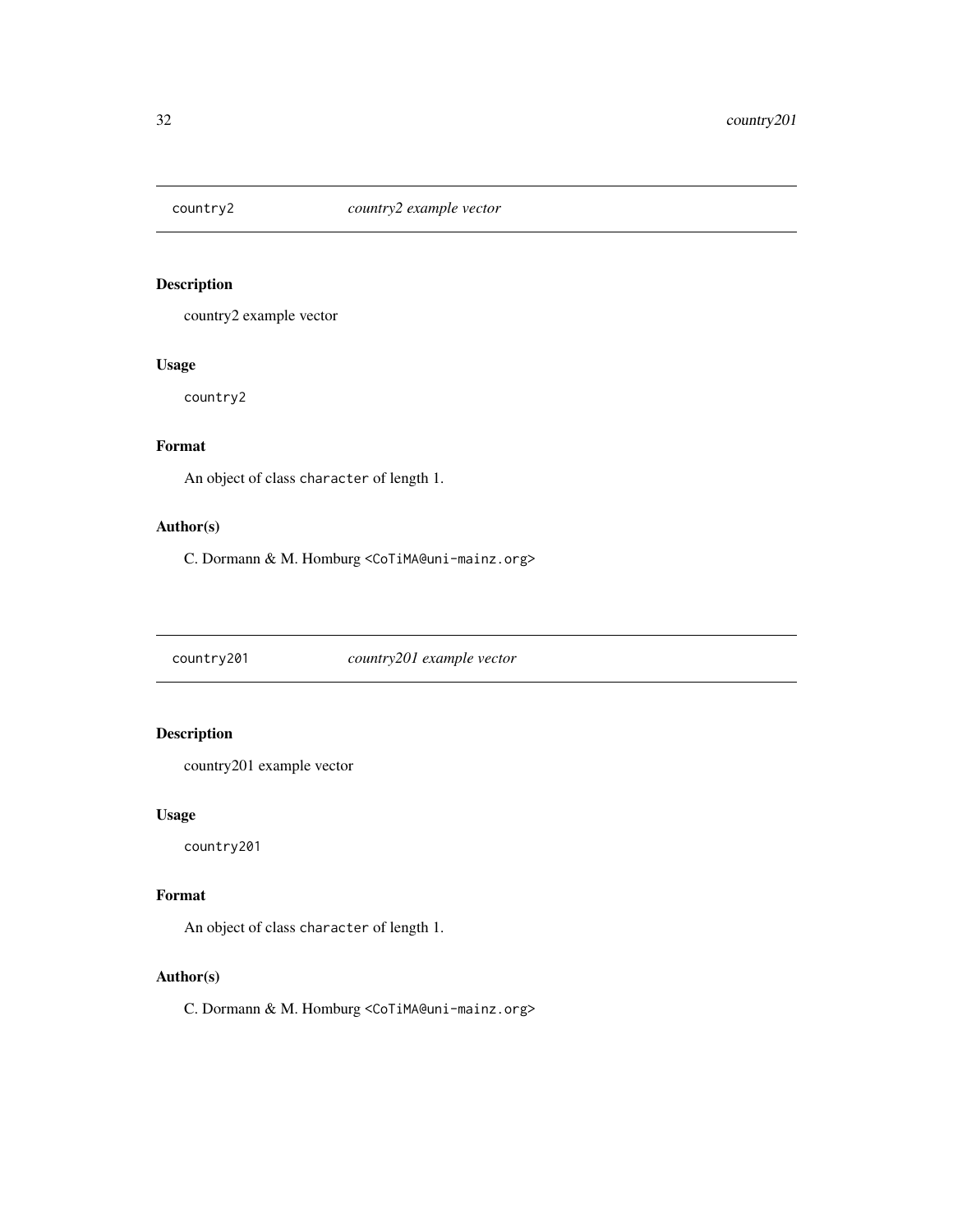<span id="page-32-0"></span>

country3 example vector

#### Usage

country3

# Format

An object of class character of length 1.

#### Author(s)

C. Dormann & M. Homburg <CoTiMA@uni-mainz.org>

country313 *country313 example vector*

# Description

country313 example vector

#### Usage

country313

#### Format

An object of class character of length 1.

#### Author(s)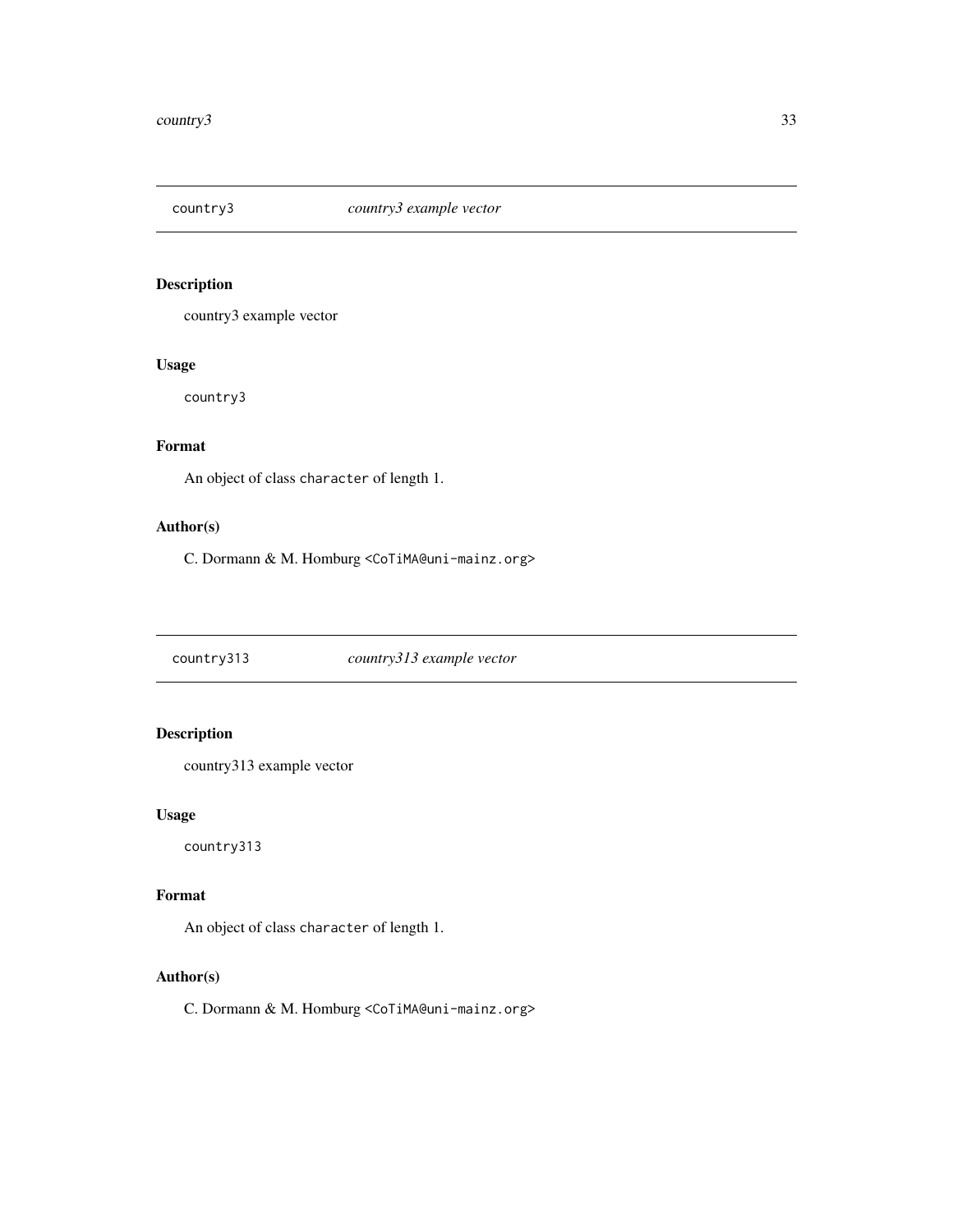<span id="page-33-0"></span>

country32 example vector

#### Usage

country32

# Format

An object of class character of length 1.

#### Author(s)

C. Dormann & M. Homburg <CoTiMA@uni-mainz.org>

ctmaAllInvFit *ctmaAllInvFit*

### Description

#' @description Fit a CoTiMA model with all params (drift, T0var, diffusion) invariant across primary studies

#### Usage

```
ctmaAllInvFit(
  ctmaInitFit = NULL,
  activeDirectory = NULL,
  activateRPB = FALSE,
  digits = 4,
  drift = drift,coresTolse = c(1),n.mainloop.manifest = 0,
  indVarying = FALSE,
  scaleTime = NULL,
  optimize = TRUE,
  nopriors = TRUE,
  finishsamples = NULL,
  iter = NULL,
  chains = NULL,
  verbose = NULL,
  loadAllInvFit = c(),
```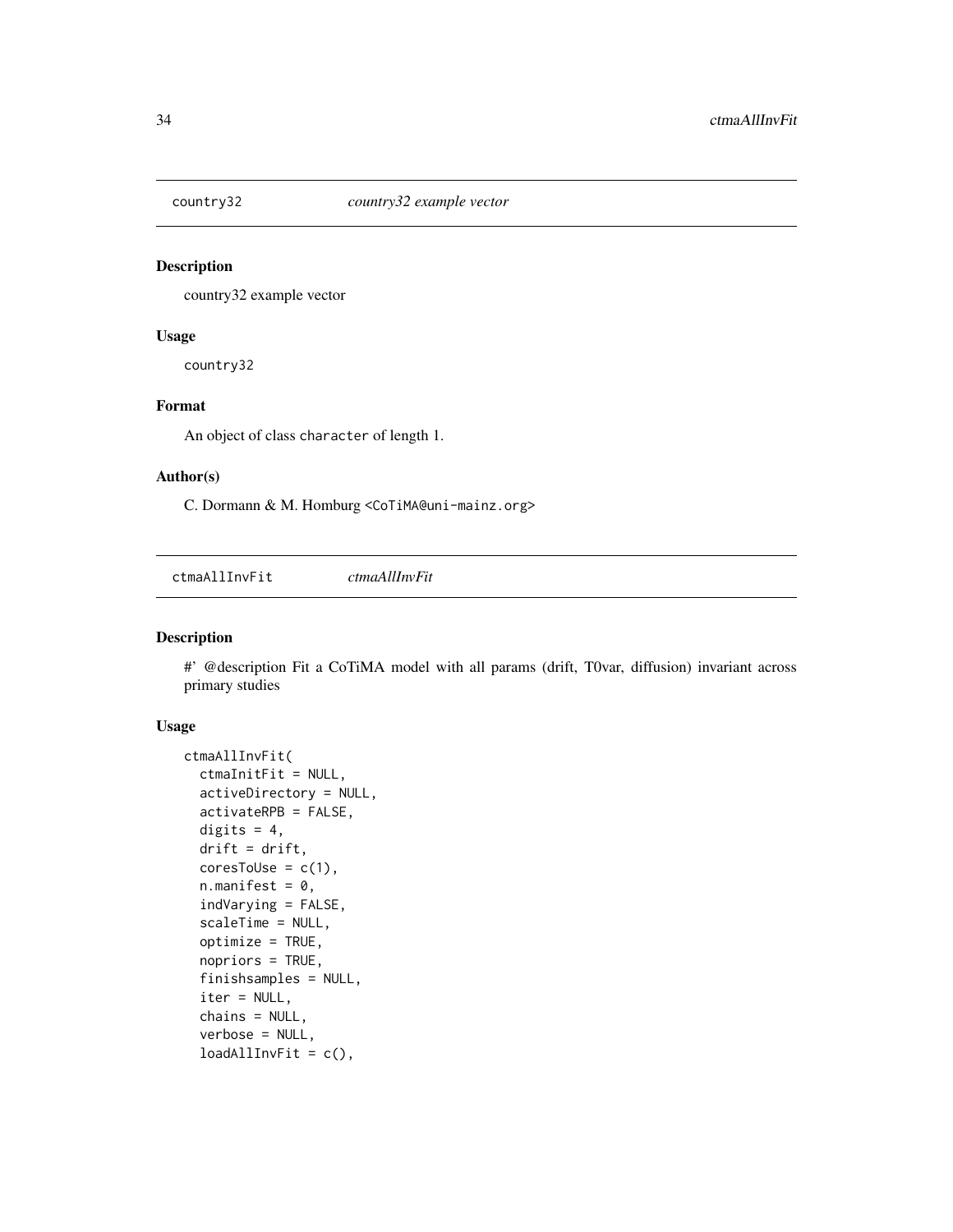# ctmaAllInvFit 35

```
saveAllInvFit = c(),
  silentOverwrite = FALSE,
  customPar = TRUE
\mathcal{L}
```
# Arguments

| ctmaInitFit     | ctmaInitFit                                                                                                                                                           |  |  |
|-----------------|-----------------------------------------------------------------------------------------------------------------------------------------------------------------------|--|--|
| activeDirectory |                                                                                                                                                                       |  |  |
|                 | activeDirectory                                                                                                                                                       |  |  |
| activateRPB     | activateRPB                                                                                                                                                           |  |  |
| digits          | digits                                                                                                                                                                |  |  |
| drift           | Labels for drift effects. Have to be either of the type V1toV2 or 0 for effects to<br>be excluded, which is usually not recommended)                                  |  |  |
| coresToUse      | coresToUse                                                                                                                                                            |  |  |
| n.manifest      | Number of manifest variables of the model (if left empty it will assumed to be<br>identical with n.latent).                                                           |  |  |
| indVarying      | Allows ct intercepts to vary at the individual level (random effects model, ac-<br>counts for unobserved heterogeneity)                                               |  |  |
| scaleTime       | scaleTime                                                                                                                                                             |  |  |
| optimize        | optimize                                                                                                                                                              |  |  |
| nopriors        | nopriors                                                                                                                                                              |  |  |
| finishsamples   | finishsamples                                                                                                                                                         |  |  |
| iter            | iter                                                                                                                                                                  |  |  |
| chains          | chains                                                                                                                                                                |  |  |
| verbose         | verbose                                                                                                                                                               |  |  |
| loadAllInvFit   | loadAllInvFit                                                                                                                                                         |  |  |
| saveAllInvFit   | saveAllInvFit                                                                                                                                                         |  |  |
| silentOverwrite |                                                                                                                                                                       |  |  |
|                 | silentOverwrite                                                                                                                                                       |  |  |
| customPar       | logical. If set TRUE (default) leverages the first pass using priors and ensure<br>that the drift diagonal cannot easily go too negative (helps since ctsem $> 3.4$ ) |  |  |

#### Value

returns a fitted CoTiMA object, in which all drift parameters, Time 0 variances and covariances, and diffusion parameters were set invariant across primary studies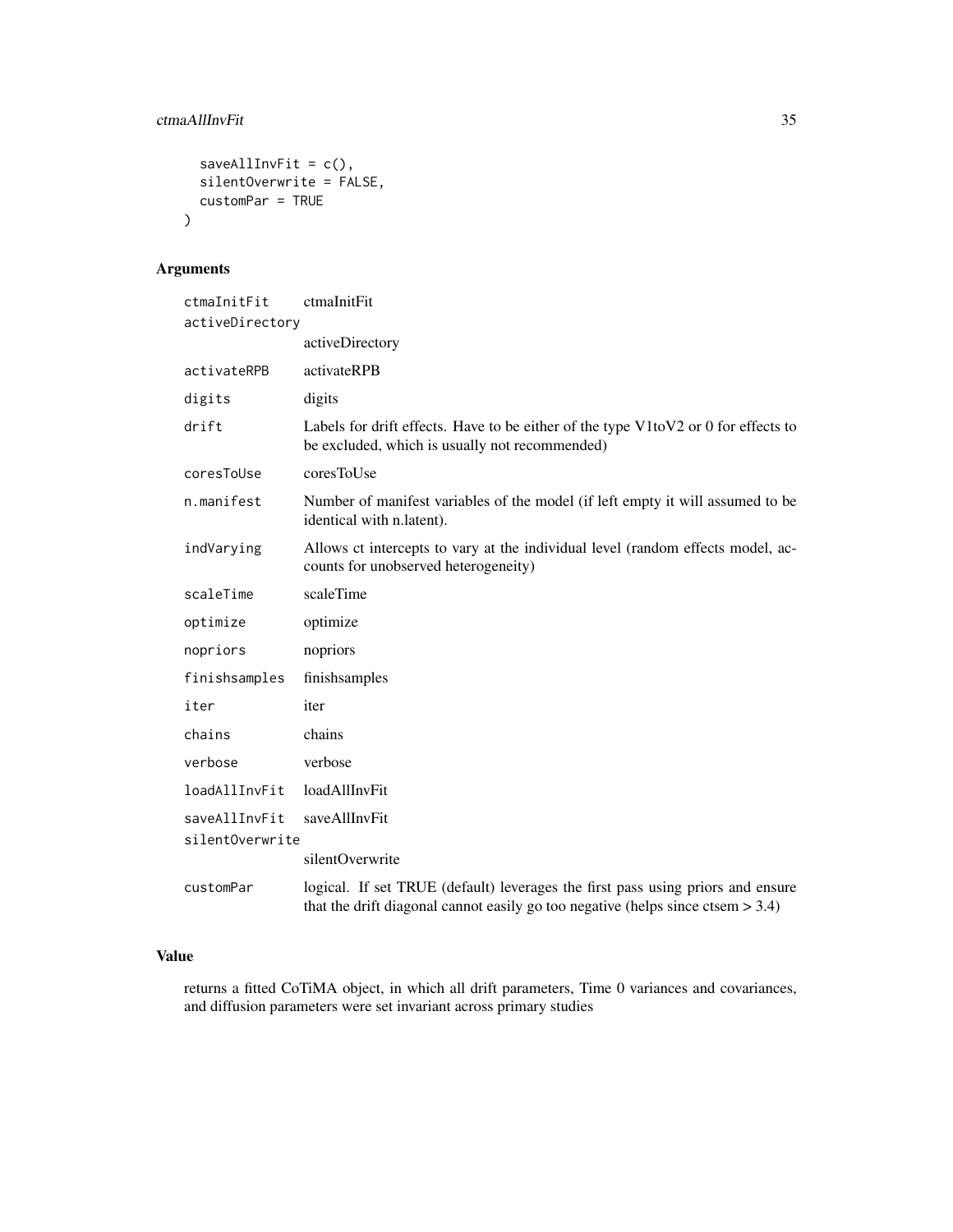<span id="page-35-0"></span>Analysis of publication bias and generalizability. The function takes a CoTiMA fit object (created with [ctmaInit](#page-47-1)) and estimates fixed and random effects of single drift coefficients, heterogeneity (Q, I square, H square, tau square), PET-PEESE corrections, Egger's tests, and z-curve analysis yielding expected replication and detection rates (ERR, EDR).

#### Usage

```
ctmaBiG(
  ctmaInitFit = NULL,
  activeDirectory = NULL,
 PETPEESEalpha = 0.1,
  activateRPB = FALSE,
  digits = 4,
  zcurve = FALSE,undoTimeScaling = TRUE
)
```
#### Arguments

| ctmaInitFit     | fit object created with ctmaInit containing the fitted ctsem model of each pri-<br>mary study                                         |  |
|-----------------|---------------------------------------------------------------------------------------------------------------------------------------|--|
| activeDirectory |                                                                                                                                       |  |
|                 | the directory where to save results (if not specified, it is taken from ctmaInitFit)                                                  |  |
| PETPEESEalpha   | probability level (condition) below which to switch from PET to PEESE (cf.<br>Stanley, 2017, p. 582, below Eq. 2; default $p = .10$ ) |  |
| activateRPB     | if TRUE, messages (warning, finished) could be send to smart phone (default $=$<br>FALSE)                                             |  |
| digits          | rounding (default = $4$ )                                                                                                             |  |
| zcurve          | performs z-curve analysis. Could fail if too few studies (e.g. around 10) are<br>supplied. default=FALSE                              |  |
| undoTimeScaling |                                                                                                                                       |  |
|                 | if TRUE, the original time scale is used (timeScale argument possibly used in<br>$ctmalnit$ is undone)                                |  |

#### Value

ctmaBiG returns a list containing some arguments supplied, the results of analyses of publication bias and generalizability, model type, and the type of plot that could be performed with the returned object. The arguments in the returned object are activeDirectory, and coresToUse. Further arguments, which are just copied from the init-fit object supplied, are, n.studies, n.latent, studyList, statisticsList, modelResults (all parameter estimates and their standard error), and parameter names.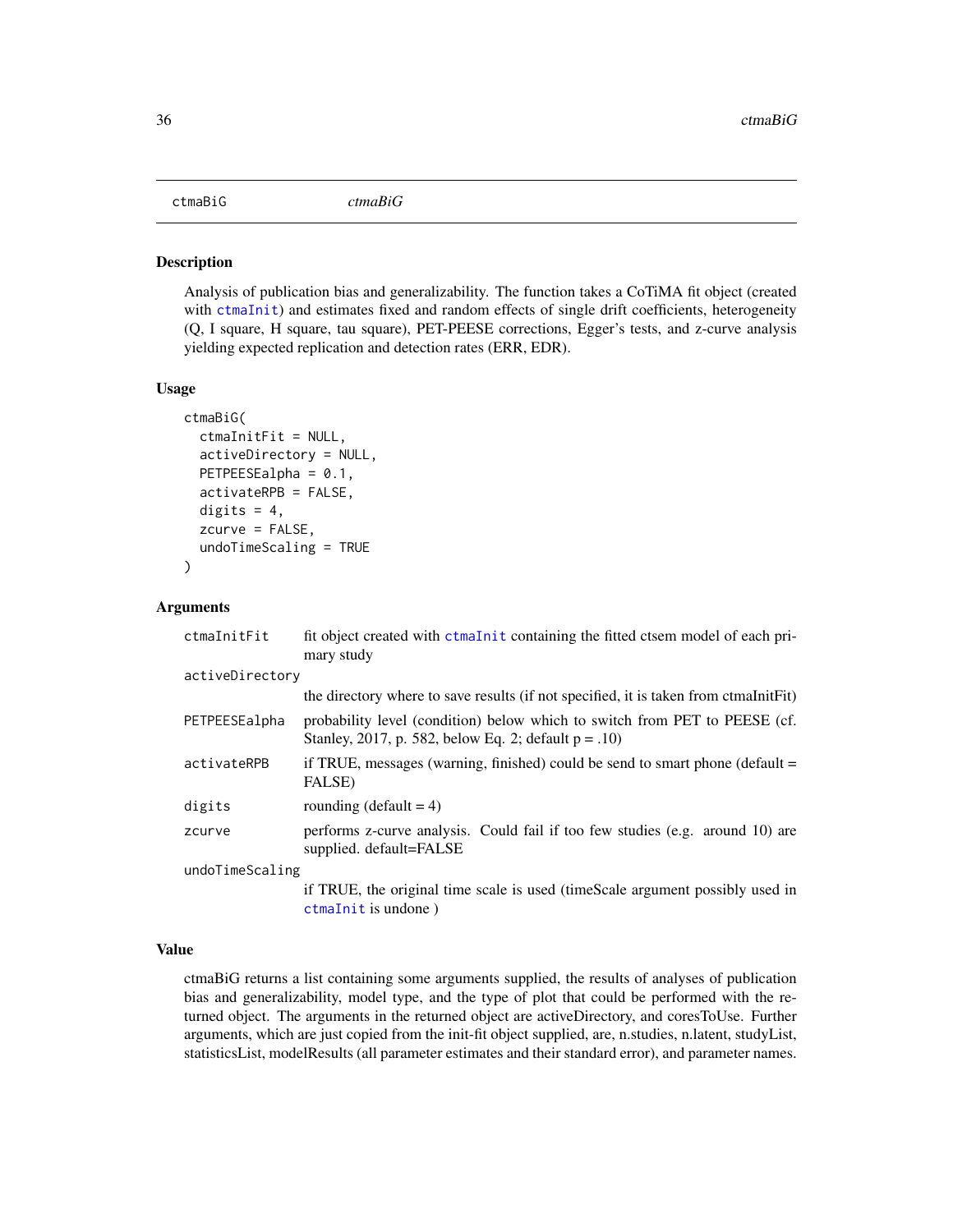## ctmaBiGOMX 37

All new results are returned as the list element "summary", which is printed if the summary function is applied to the returned object. The summary list element comprises a title (model='Analysis of Publication Bias & Generalizability') and "estimates", which is another list comprising "Fixed Effects of Drift Coefficients", "Heterogeneity", "Random Effects of Drift Coefficients", "PET-PEESE corrections", "Egger's tests" (constant of the WLS regression of drift coefficients on their standard errors (SE) with 1/SE^2 as weights), "Egger's tests Alt. Version" (constant of the OLS regression of the standard normal deviates of the drift coefficients on their precision), and "Z-Curve 2.0 Results". Plot type is plot.type=c("funnel", "forest") and model.type="BiG".

#### Examples

```
## Not run:
# perform analyses of publication bias and generalizability
CoTiMAInitFit_D_BO$activeDirectory <- "/Users/tmp/" # adapt!
CoTiMABiG_D_BO <- ctmaBiG(ctmaInitFit=CoTiMAInitFit_D_BO, zcurve=FALSE)
## End(Not run)
# display results
summary(CoTiMABiG_D_BO)
## Not run:
# get funnel & forest plots
CoTiMABiG_D_BO$activeDirectory <- "/Users/tmp/" # adapt!
plot(CoTiMABiG_D_BO)
```
## End(Not run)

ctmaBiGOMX *ctmaBiGOMX*

#### **Description**

Analysis of publication bias and fixed and ranom effects analysis of single drift coefficients if OLD OpenMx fit files are supplied

#### Usage

```
ctmaBiGOMX(
  ctmaInitFit = NULL,
  activeDirectory = NULL,
  PETPEESEalpha = 0.1,
  activateRPB = FALSE,
  digits = 4)
```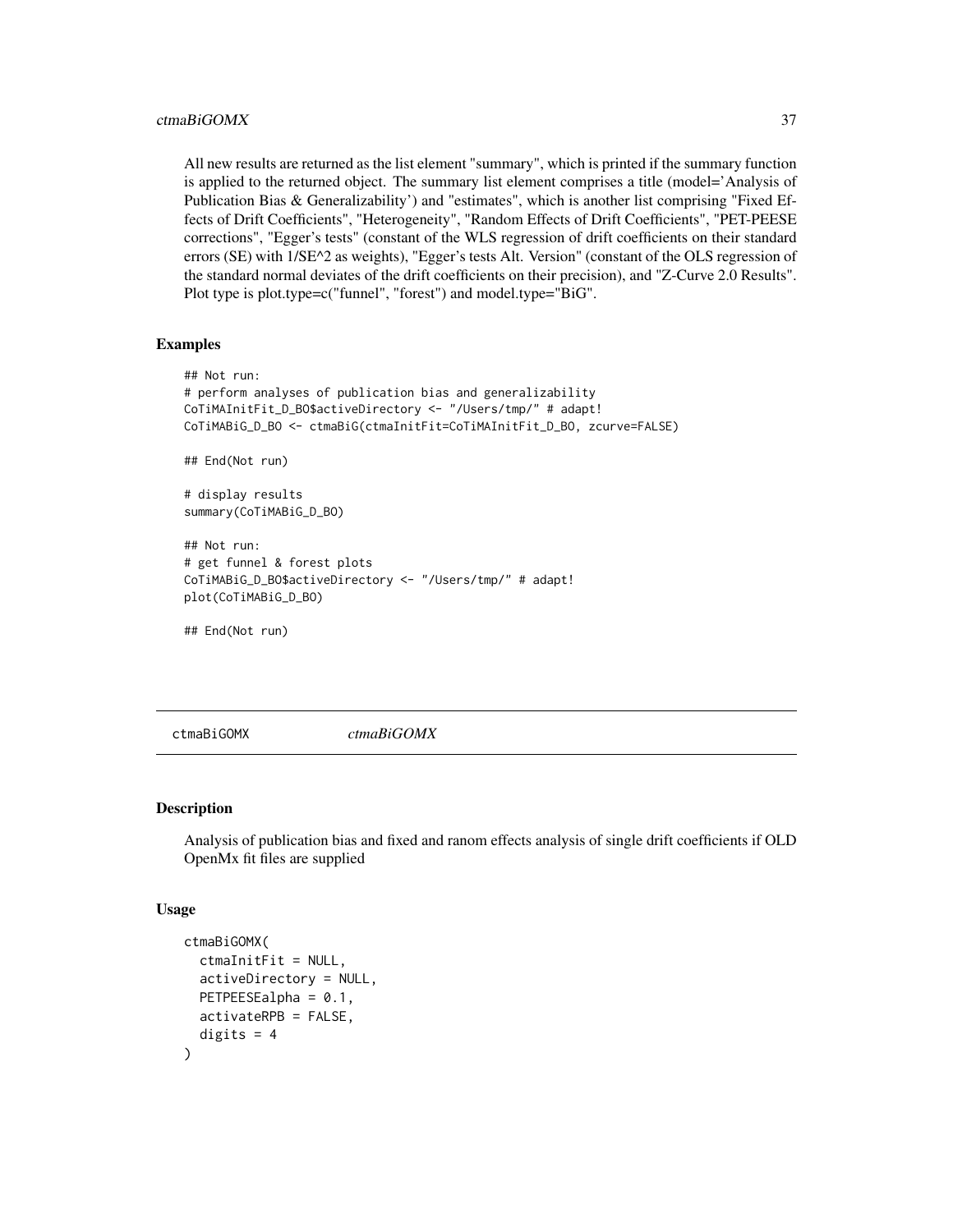# Arguments

| ctmaInitFit     | fit object created with ctmaInti containing the fitted ctsem model of each primary<br>study                                                  |
|-----------------|----------------------------------------------------------------------------------------------------------------------------------------------|
| activeDirectory |                                                                                                                                              |
|                 | the directory where to save results (if not specified, it is taken from ctmalniterit)                                                        |
| PETPEESEalpha   | # probability level (condition) below which to switch from PET to PEESE (Stan-<br>ley, 2017, SPPS, p. 582, below Eq. 2; (default $p = .10$ ) |
| activateRPB     | if TRUE, messages (warning, finishs) could be send to smart phone (default $=$<br>FALSE)                                                     |
| digits          | rounding (default $= 4$ )                                                                                                                    |

# Value

returns a CoTiMA fit object with results of publication bias analysis, fixed and random effect analysis, Egger's tests, PET-PEESE corrections.

ctmaCombPRaw *ctmaCombPRaw*

# Description

Combine Pseudo Raw Data (extract them from 'CoTiMAFit object'\$studyFitList)

## Usage

ctmaCombPRaw(listOfStudyFits = NULL, moderatorValues = NULL)

# Arguments

listOfStudyFits

"Listobject of Studyfits"

moderatorValues

"Moderators

#### Value

returns a pseudo raw data set that combines pseudo raw data and moderators of primary studies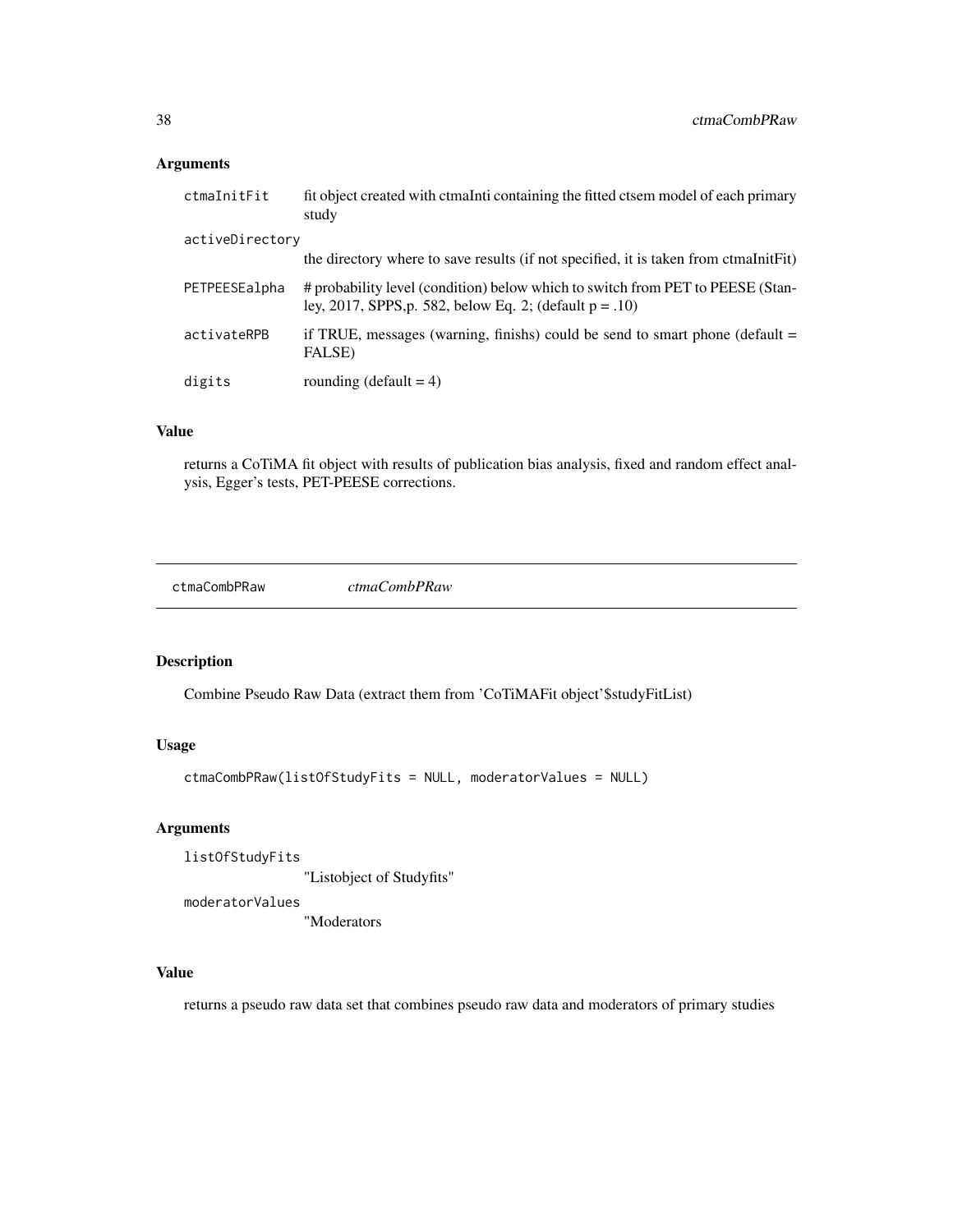Performs log-liklihood ratio tests to compare the fit of 2 models (CoTiMAFit objects created with [ctmaFit](#page-42-0) or [ctmaEqual](#page-41-0)), i.e., the difference between the two -2 times LLs between the first model and the more constrained second model. The nested structure of the two models is assumed to be given and not checked.

# Usage

ctmaCompFit(model1 = NULL, model2 = NULL)

#### Arguments

| model1 | Model 1 |
|--------|---------|
| model2 | Model 2 |

#### Value

Returns the the difference between the two -2 times LLs (Diff\_Minus2LL), the associated difference in degrees of freedom (Diff\_df (= Diff\_n.params)), and the probability (prob).

#### Examples

```
minus2llDiffTest <- ctmaCompFit(CoTiMAFullInv23Fit_6,
                                CoTiMAFullInvEq23Fit_6)
summary(minus2llDiffTest)
```
ctmaCorRel *ctmaCorRel*

# Description

Disattenuates the entries in a correlation matrix using a vector of reliabilities.

#### Usage

ctmaCorRel(empcov = NULL, alphas = NULL)

# Arguments

| empcov | Empirical correlation matrix |
|--------|------------------------------|
| alphas | Vector reliabilities         |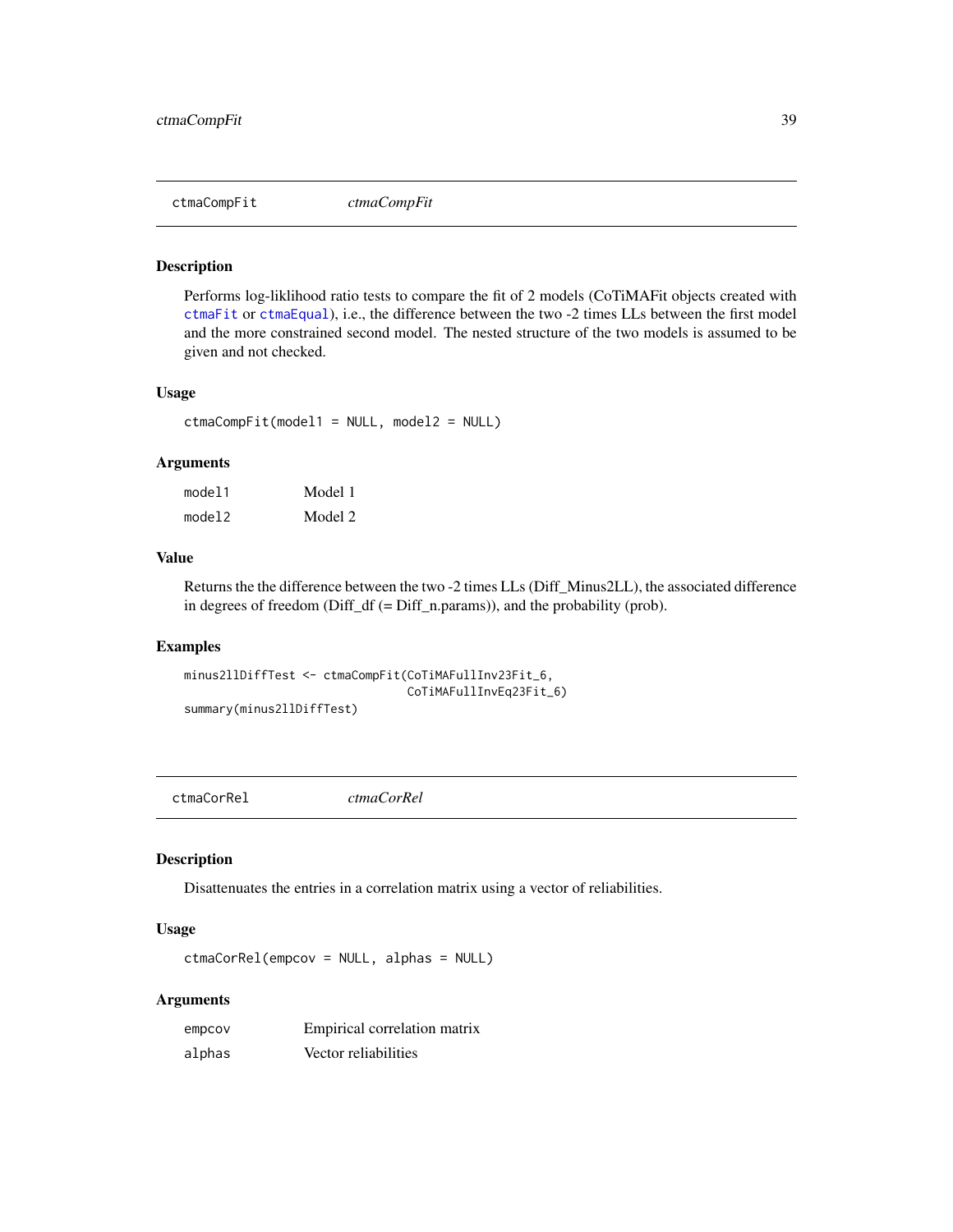#### Value

A corrected correlation matrix (corEmpcov). Corrections leading to  $r > 1.0$  are set to 1.0.

#### Examples

```
empcov313new <- ctmaCorRel(empcov=empcov313, alphas=alphas313)
```
ctmaEmpCov *ctmaEmpCov*

#### Description

changes a full covariance matrix by selecting target variables, recoding them, combining them (compute the mean of two or more variables), and by adding rows/columns with NA if focal variables are not available.

## Usage

```
ctmaEmpCov(
  targetVariables = NULL,
  recodeVariables = c(),
  combineVariables = c(),
  combineVariablesNames = c(),
  missingVariables = c(),
  nlatents = NULL,
  Tpoints = NULL,
  sampleSize = NULL,
  pairwiseN = NULL,
  empcov = NULL)
```
#### Arguments

targetVariables

(col-/row-) number or names of the target variables

recodeVariables

(col-/row-) number or names of the target variables require inverse coding

combineVariables

list of vectors, which put together the targeted variables that should be used for composite variables

combineVariablesNames

new names for combined variables - not really important

missingVariables

missing variables

nlatents number of (latent) variables - actually it is the number of all variables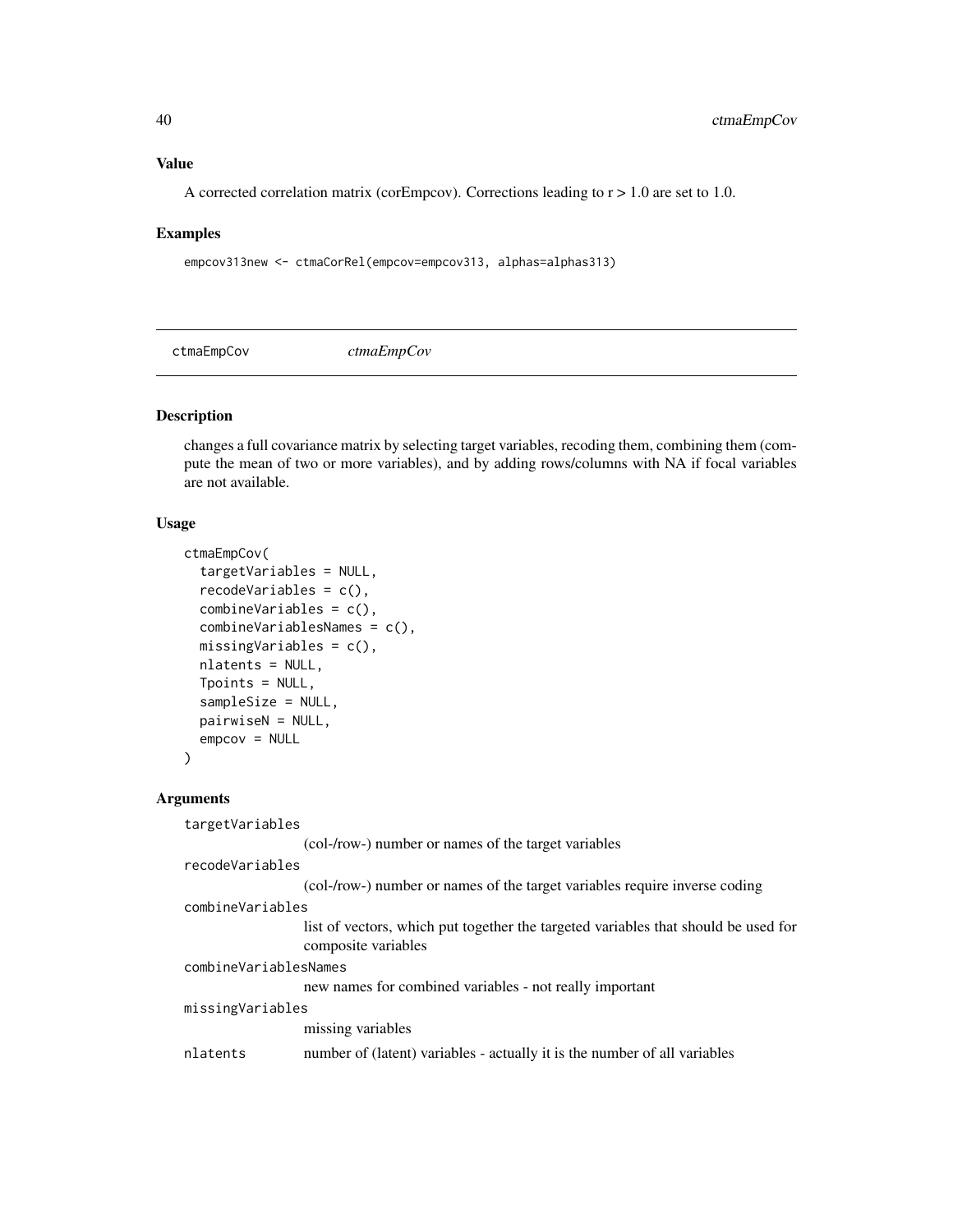#### ctmaEmpCov 41

| Tpoints    | number of time points.                                            |
|------------|-------------------------------------------------------------------|
| sampleSize | sample size                                                       |
| pairwiseN  | matrix of same dimensions as empcov containing possible pairwise. |
| empcov     | empirical correlation matrix                                      |

#### Value

returns a list with two elements. The first element (results\$r) contains the adapted correlation matrix, and the second element (results\$pairwiseNNew) an adapted version of a matrix of pairwise N if pariwiseN was provided for the original correlation matrix supplied.

#### Examples

```
source17 < -c()delta_t17 <- c(12)
sampleSize17 <- 440
empcov17 <- matrix(
 c( 1.00, -0.60, -0.36, 0.20, 0.62, -0.47, -0.18, 0.20,
    -0.60, 1.00, 0.55, -0.38, -0.43, 0.52, 0.27, -0.21,
   -0.36, 0.55, 1.00, -0.47, -0.26, 0.37, 0.51, -0.28,
    0.20, -0.38, -0.47, 1.00, 0.15, -0.28, -0.35, 0.56,
     0.62, -0.43, -0.26, 0.15, 1.00, -0.63, -0.30, 0.27,
    -0.47, 0.52, 0.37, -0.28, -0.63, 1.00, 0.55, -0.37,
    -0.18, 0.27, 0.51, -0.35, -0.30, 0.55, 1.00, -0.51,
     0.20, -0.21, -0.28, 0.56, 0.27, -0.37, -0.51, 1.00),
nrow=8, ncol=8)
moderator17 < -c(3, 2)rownames(empcov17) <- colnames(empcov17) <-
 c("Workload_1", "Exhaustion_1", "Cynicism_1", "Values_1",
    "Workload_2", "Exhaustion_2", "Cynicism_2", "Values_2")
targetVariables17 <-
 c("Workload_1", "Exhaustion_1", "Cynicism_1",
    "Workload_2", "Exhaustion_2", "Cynicism_2")
recodeVariables17 <- c("Workload_1", "Workload_2")
combineVariables17 <- list("Workload_1", c("Exhaustion_1", "Cynicism_1"),
                           "Workload_2", c("Exhaustion_2", "Cynicism_2"))
combineVariablesNames17 <- c("Demands_1", "Burnout_1",
                             "Demands_2", "Burnout_2")
missingVariables17 <- c();
results17 <- ctmaEmpCov(targetVariables = targetVariables17,
                       recodeVariables = recodeVariables17,
                       combineVariables = combineVariables17,
                       combineVariablesNames = combineVariablesNames17,
                       missingVariables = missingVariables17,
                       nlatents = 2, sampleSize = sampleSize17,
                       Tpoints = 2, empcov = empcov17)
empcov17 <- results17$r
```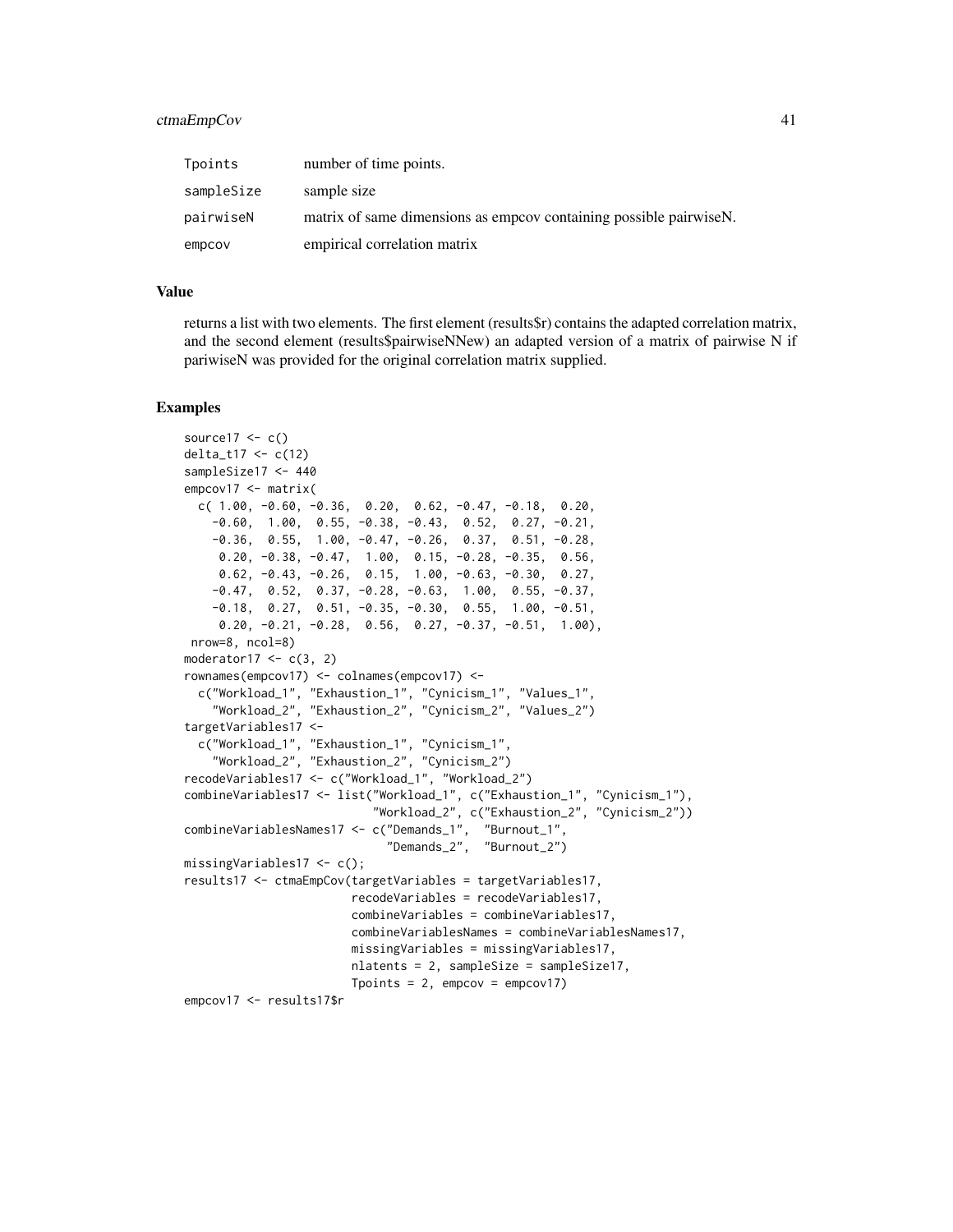<span id="page-41-0"></span>

test if the two or more invariant drift parameters in the CoTiMAFit object supplied are equal. The supplied CoTiMA fit-object (ctmaInvariantFit) has to be a model fitted with [ctmaFit](#page-42-0) where at least two parameters were set invariant across primary studies (e.g., 2 cross effects). All parameters that are set invariant in the supplied model are then constrained to be equal by ctmaEqual (no user action required), the model is fitted, and a log-liklihood ratio test is performed informing about the probability that equality applies.

#### Usage

```
ctmaEqual(
  ctmaInvariantFit = NULL,
  activeDirectory = NULL,
  activateRPB = FALSE,
  digits = 4,
  coresToUse = 1
)
```
#### Arguments

ctmaInvariantFit

object to which a CoTiMA fit has been assigned to (i.e., what has been returned by [ctmaFit](#page-42-0)). In most cases probably a model in which (only) two effects were specified with invariantDrift.

| activeDirectory |                                                                                    |
|-----------------|------------------------------------------------------------------------------------|
|                 | defines another active directory than the one used in ctmaInvariantFit             |
| activateRPB     | set to TRUE to receive push messages with CoTiMA notifications on your phone       |
| digits          | Number of digits used for rounding (in outputs)                                    |
| coresToUse      | If neg., the value is subtracted from available cores, else value $=$ cores to use |

## Value

returns a model where two or more parameteres were set equal across primary studies and a logliklihood difference test informing about the probablity that the equality assumption is correct.

#### Examples

```
# Fit a CoTiMA with a set of parameters set equal that were set
# invariant in a previous model (of which the fit object is
# supplied in argument ctmaInvariantFit)
## Not run:
CoTiMAFullInv23Fit_6$activeDirectory <- "/Users/tmp/" # adapt!
CoTiMAFullInvEq23Fit_6 <- ctmaEqual(ctmaInvariantFit=CoTiMAFullInv23Fit_6)
```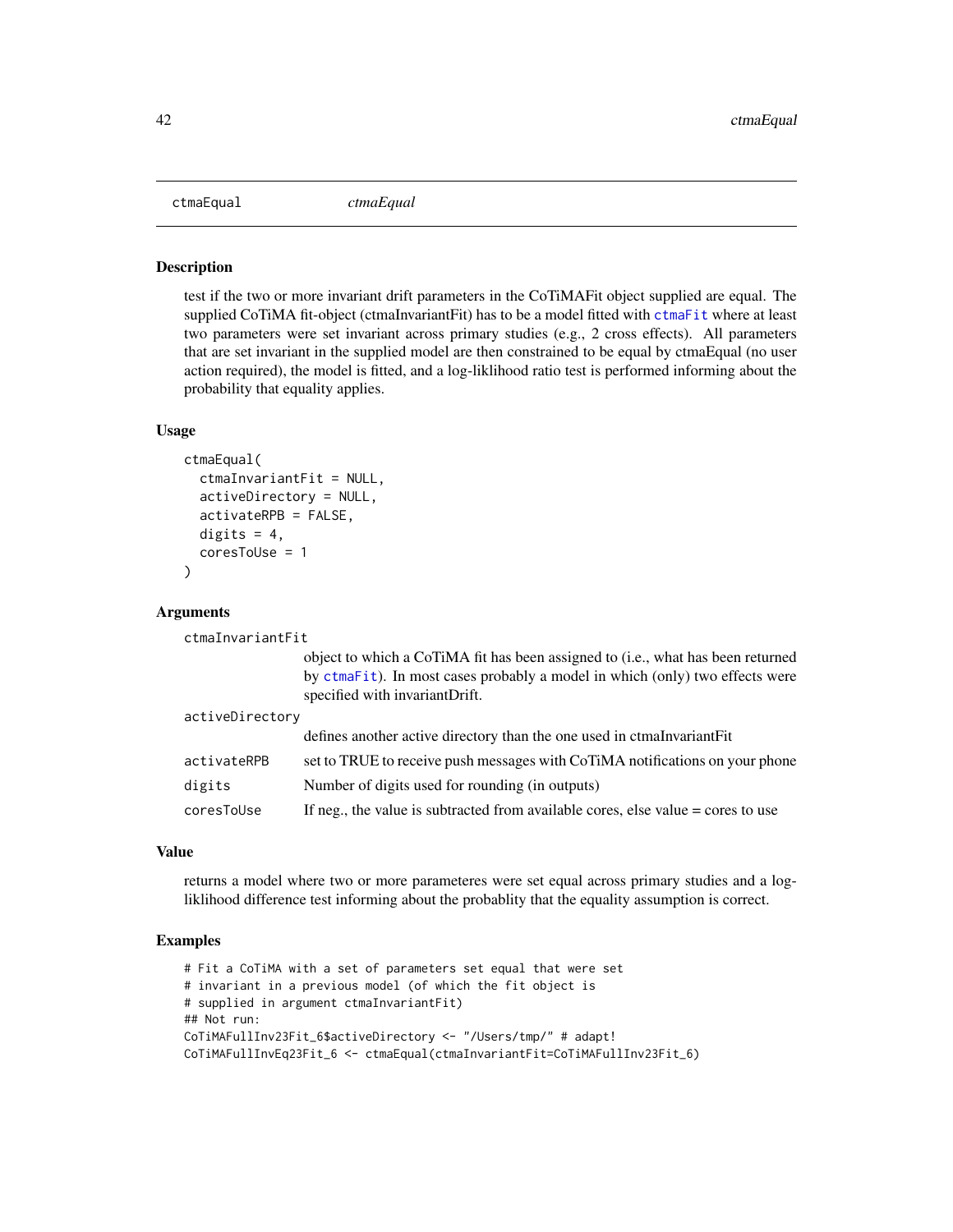#### ctmaFit 43

## End(Not run)

<span id="page-42-0"></span>ctmaFit *ctmaFit*

# Description

Fits a ctsem model with invariant drift effects across primary studies, possible multiple moderators (but all of them of the the same type, either "cont" or "cat"), and possible cluster (e.g., countries where primary studies were conducted).

#### Usage

```
ctmaFit(
  ctmaInitFit = NULL,
  primaryStudyList = NULL,
  cluster = NULL,
  activeDirectory = NULL,
  activateRPB = FALSE,
  digits = 4,
  drift = NULL,invariantDrift = NULL,
  moderatedDrift = NULL,
  equalDrift = NULL,mod.number = NULL,
  mod.type = "cont",
  mod.names = NULL,
  indVarying = FALSE,
  coresTolse = c(1),
  scaleTI = NULL,scaleMod = NULL,
  transfMod = NULL,
  scaleClus = NULL,
  scaleTime = NULL,
  optimize = TRUE,
  nopriors = TRUE,
  finishsamples = NULL,
  iter = NULL,
  chains = NULL,
  verbose = NULL,
  allInvModel = FALSE,
  customPar = FALSE,
  inits = NULL,
  modsToCompare = NULL,
  catsToCompare = NULL,
```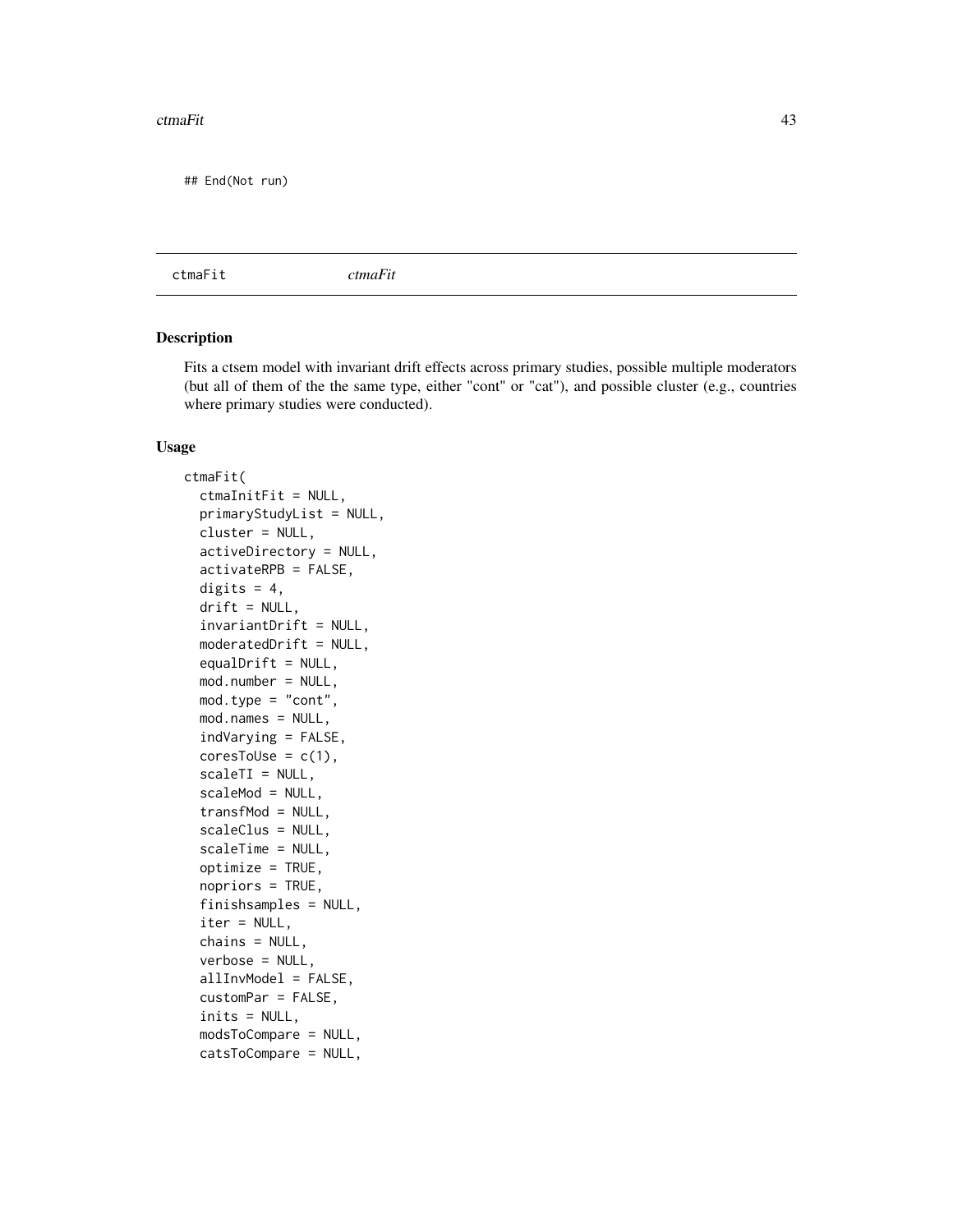```
driftsToCompare = NULL,
  useSampleFraction = NULL
\mathcal{L}
```
# Arguments

| ctmaInitFit      | object to which all single ctsem fits of primary studies has been assigned to (i.e.,<br>what has been returned by ctmaInit)                       |
|------------------|---------------------------------------------------------------------------------------------------------------------------------------------------|
| primaryStudyList |                                                                                                                                                   |
|                  | could be a list of primary studies compiled with ctmaPrep that defines the subset<br>of studies in ctmaInitFit that should actually be used       |
| cluster          | vector with cluster variables (e.g., countries). Has to be set up carfully. Will be<br>included in ctmaPrep in later 'CoTiMA' versions.           |
| activeDirectory  |                                                                                                                                                   |
|                  | defines another active directory than the one used in ctmaInitFit                                                                                 |
| activateRPB      | set to TRUE to receive push messages with 'CoTiMA' notifications on your<br>phone                                                                 |
| digits           | Number of digits used for rounding (in outputs)                                                                                                   |
| drift            | labels for drift effects. Have to be either of the type 'V1toV2' or '0' for effects<br>to be excluded.                                            |
|                  | invariantDrift drift labels for drift effects that are set invariant across primary studies (default<br>$=$ all drift effects).                   |
|                  | moderatedDrift labels for drift effects that are moderated (default = all drift effects)                                                          |
| equalDrift       | Not enabled                                                                                                                                       |
| mod.number       | which in the vector of moderator values shall be used (e.g., 2 for a single mod-<br>erator or 1:3 for 3 moderators simultaneously)                |
| mod.type         | 'cont' or 'cat' (mixing them in a single model not yet possible)                                                                                  |
| mod.names        | vector of names for moderators used in output                                                                                                     |
| indVarying       | allows continuous time intercepts to vary at the individual level (random effects<br>model, accounts for unobserved heterogeneity)                |
| coresToUse       | if negative, the value is subtracted from available cores, else value = cores to use                                                              |
| scaleTI          | scale TI predictors - not recommended if TI are dummies representing primary<br>studies, which would be the usual case                            |
| scaleMod         | scale moderator variables - FALSE (default) highly recommended for categori-<br>cal moderators, TRUE highly recommended for continuous moderators |
| transfMod        | more general option to change moderator values. A vector as long as number of<br>moderators analyzed (e.g., $c("mean(x)", "x - median(x)"))$ )    |
| scaleClus        | scale vector of cluster indicators - TRUE (default) yields avg. drift estimates,<br>FALSE yields drift estimates of last cluster                  |
| scaleTime        | scale time (interval) - sometimes desirable to improve fitting                                                                                    |
| optimize         | if set to FALSE, Stan's Hamiltonian Monte Carlo sampler is used (default =<br>$TRUE = maximum$ a posteriori / importance sampling).               |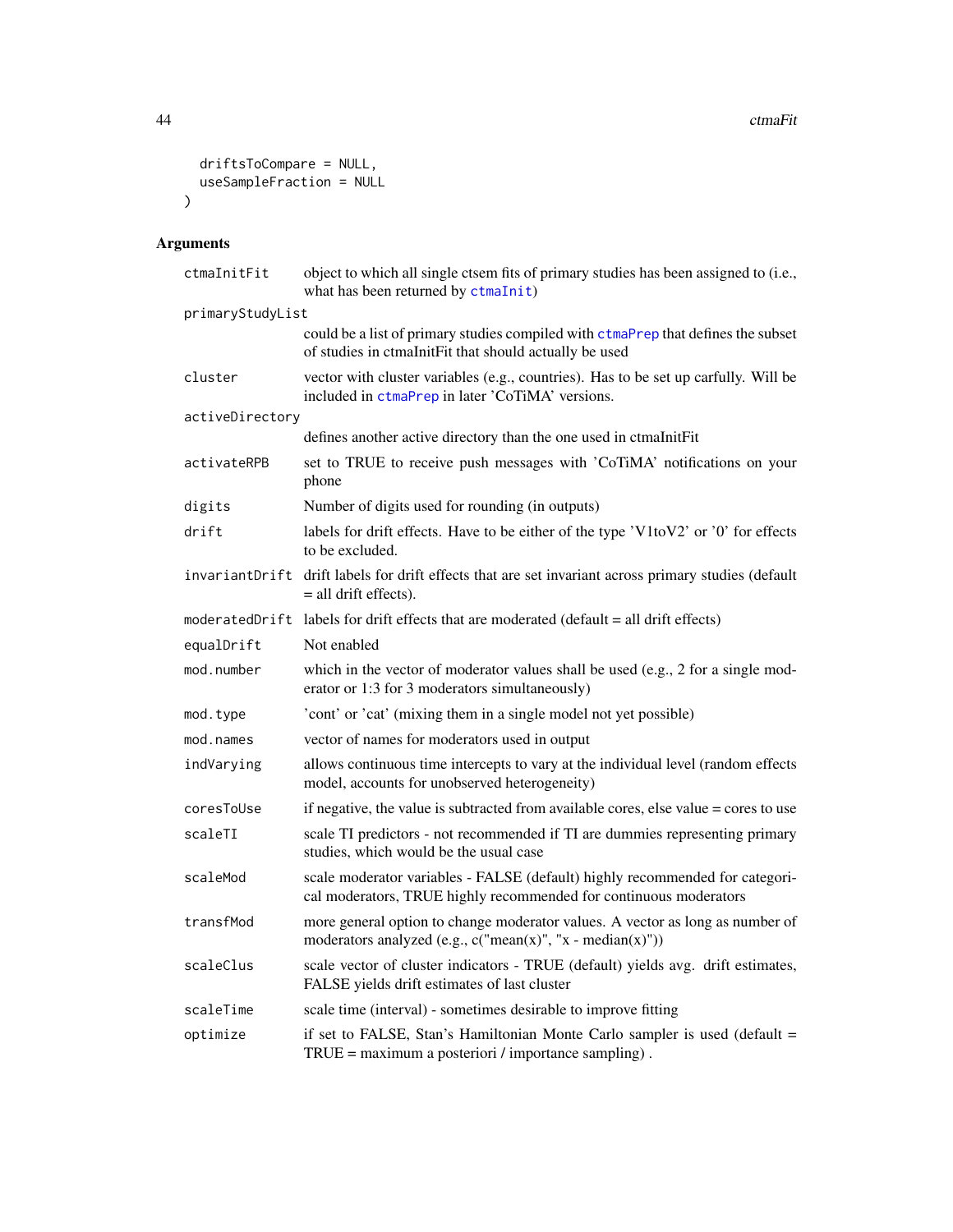#### ctmaFit 45

| nopriors          | if TRUE, any priors are disabled – sometimes desirable for optimization                                                                                     |  |
|-------------------|-------------------------------------------------------------------------------------------------------------------------------------------------------------|--|
| finishsamples     | number of samples to draw (either from hessian based covariance or posterior<br>distribution) for final results computation (default = $1000$ ).            |  |
| iter              | number of iterations (defaul = $1000$ ). Sometimes larger values could be required<br>fom Bayesian estimation                                               |  |
| chains            | number of chains to sample, during HMC or post-optimization importance sam-<br>pling.                                                                       |  |
| verbose           | integer from 0 to 2. Higher values print more information during model fit – for<br>debugging                                                               |  |
| allInvModel       | estimates a model with all parameters invariant (DRIFT, DIFFUSION, T0VAR)<br>if set $TRUE$ (defautl = $FALSE$ )                                             |  |
| customPar         | logical. If set TRUE leverages the first pass using priors and ensure that the drift<br>diagonal cannot easily go too negative (helps since ctsem $> 3.4$ ) |  |
| inits             | vector of start values                                                                                                                                      |  |
| modsToCompare     | when performing contrasts for categorical moderators, the moderator numbers<br>(position in mod.number) that is used                                        |  |
| catsToCompare     | when performing contrasts for categorical moderators, the categories (values,<br>not positions) for which effects are set equal                             |  |
| driftsToCompare   |                                                                                                                                                             |  |
|                   | when performing contrasts for categorical moderators, the (subset of) drift ef-<br>fects analyzed                                                           |  |
| useSampleFraction |                                                                                                                                                             |  |

to speed up debugging. Provided as fraction (e.g., 1/10).

#### Value

ctmaFit returns a list containing somearguments supplied, the fitted model, different elements summarizing the main results, model type, and the type of plot that could be performed with the returned object. The arguments in the returned object are activeDirectory, coresToUse, moderator names (mod.names), and moderator type (mod.type). Further arguments, which are just copied from the init-fit object supplied, are, n.latent, studyList, parameterNames, and statisticsList. The fitted model is found in studyFitList, which is a large list with many elements (e.g., the ctsem model specified by CoTiMA, the rstan model created by ctsem, the fitted rstan model etc.). Further results returned are n.studies = 1 (required for proper plotting), data (created pseudo raw data), and a list with modelResults (i.e., DRIFT=model\_Drift\_Coef, DIFFUSION=model\_Diffusion\_Coef, T0VAR=model\_T0var\_Coef, CINT=model\_Cint\_Coef, MOD=modTI\_Coeff, and CLUS=clusTI\_Coeff). Possible invariance constraints are included in invariantDrift. The number of moderators simultaneously analyzed are included in ' n.moderators. The most important new results are returned as the list element "summary", which is printed if the summary function is applied to the returned object. The summary list element comprises "estimates" (the aggregated effects), possible randomEffects (not yet fully working), the minus2ll value and its n.parameters, the opt. lag sensu Dormann  $\&$  Griffin (2015) and the max.effects that occur at the opt.lag, clus.effects and mod.effects, and possible warning messages (message). Plot type is plot.type=c("drift") and model.type="stanct" ("omx" was deprecated).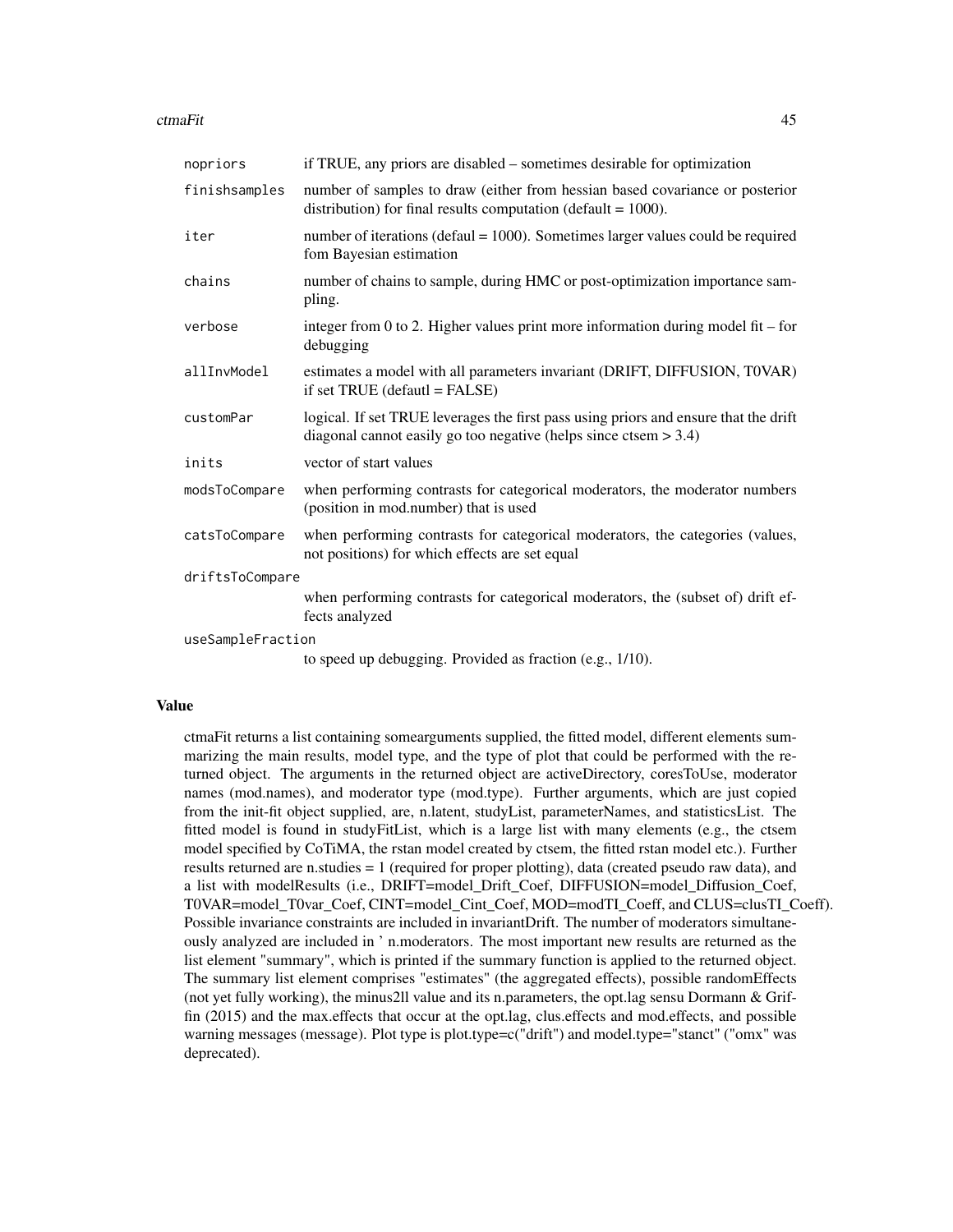#### Examples

```
## Not run:
# Example 1. Fit a CoTiMA to all primary studies previously fitted one by one
# with the fits assigned to CoTiMAInitFit_6
CoTiMAFullFit_6 <- ctmaFit(ctmaInitFit=CoTiMAInitFit_6)
summary(CoTiMAFullFit_6)
## End(Not run)
## Not run:
# Example 2. Fit a CoTiMA with only 2 cross effects invariant (not the auto
# effects) to all primary studies previously fitted one by one with the fits
# assigned to CoTiMAInitFit_6
CoTiMAInitFit_6$activeDirectory <- "/Users/tmp/" # adapt!
CoTiMAFullInv23Fit_6 <- ctmaFit(ctmaInitFit=CoTiMAInitFit_6,
                        invariantDrift=c("V1toV2", "V2toV1"))
summary(CoTiMAFullInv23Fit_6)
## End(Not run)
## Not run:
# Example 3. Fit a moderated CoTiMA
CoTiMAInitFit_6$activeDirectory <- "/Users/tmp/" # adapt!
CoTiMAMod1onFullFit_6 <- ctmaFit(ctmaInitFit=CoTiMAInitFit_6,
                                 mod.number=1, mod.type="cont",
                                 mod.names=c("Control"))
summary(CoTiMAMod1onFullFit_6)
## End(Not run)
```
ctmaFitList *ctmaFitList*

#### Description

Combines CoTiMAFit objects into a list with class CoTiMAFit to inform generic functions what to do

#### Usage

ctmaFitList(...)

#### Arguments

... any number of CoTiMAFit objects

## Value

a list that combines all objects supplied and is assigned the class 'CoTiMAFit'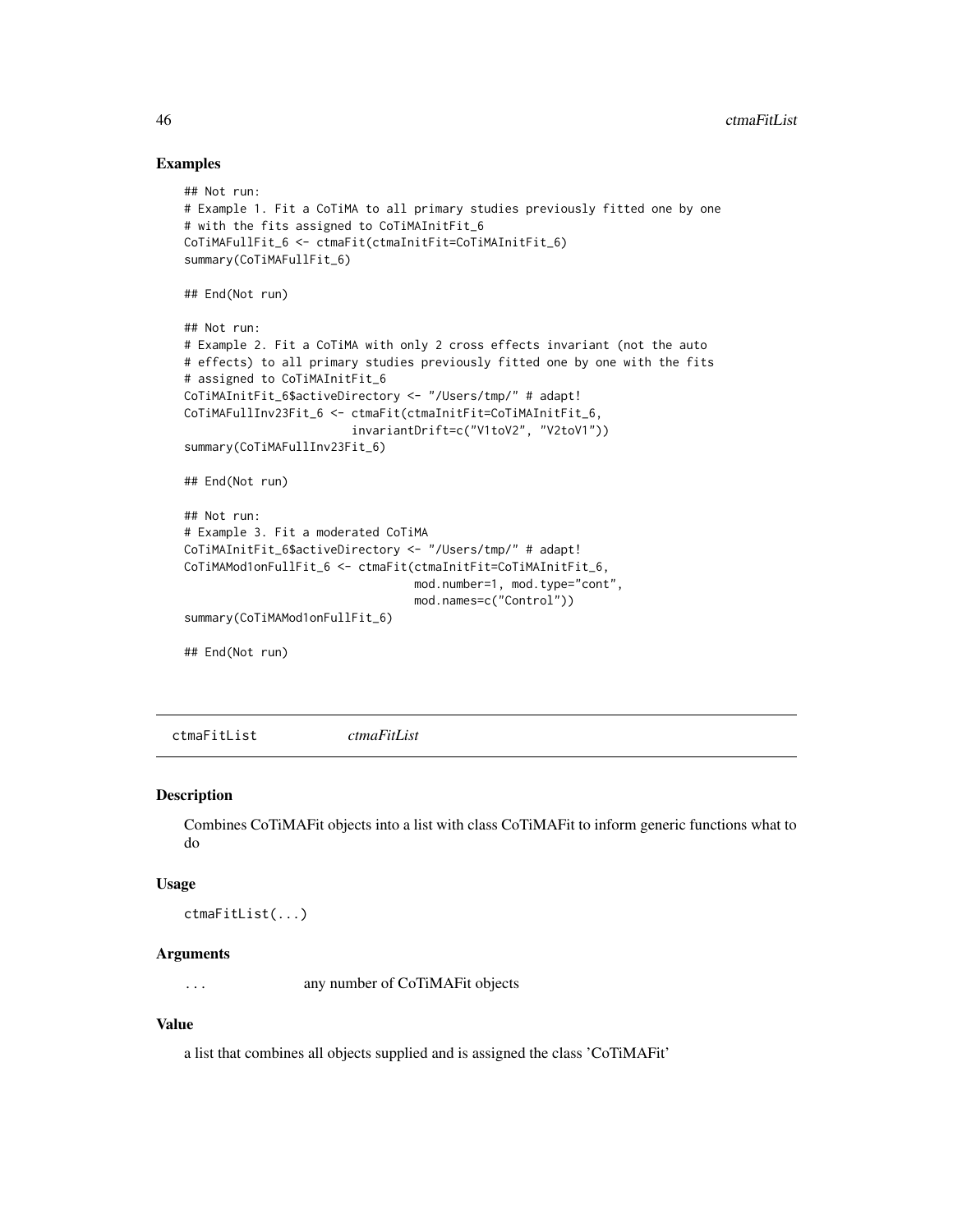# ctmaFitToPrep 47

# Examples

```
## Not run:
CoTiMAInitFit_3$activeDirectory <- "/Users/tmp/" # adapt!
CoTiMAFullFit_3$activeDirectory <- "/Users/tmp/" # adapt!
plot(ctmaFitList(CoTiMAInitFit_3, CoTiMAFullFit_3),
     timeUnit="Months",
     timeRange=c(1, 144, 1) )
```
## End(Not run)

<span id="page-46-0"></span>ctmaFitToPrep *ctmaFitToPrep*

# Description

Extracts information from fitted CoTiMA objects to (re-)crearte list of primary studies originally created with [ctmaPrep](#page-57-0)

## Usage

ctmaFitToPrep(ctmaFitObject = NULL)

#### Arguments

ctmaFitObject ctmaFitObject

#### Value

list that could be used for fitting new CoTiMA models with [ctmaInit](#page-47-0) or [ctmaFit](#page-42-0).

#### Examples

newStudyList <- ctmaFitToPrep(CoTiMAInitFit\_3)

<span id="page-46-1"></span>ctmaGetPub *ctmaGetPub*

#### Description

Retrieves publication and citation information from google scholar based on the supplied author names and their google ID (user)

#### Usage

```
ctmaGetPub(authorList = NULL, flush = FALSE, yearsToExclude = NULL)
```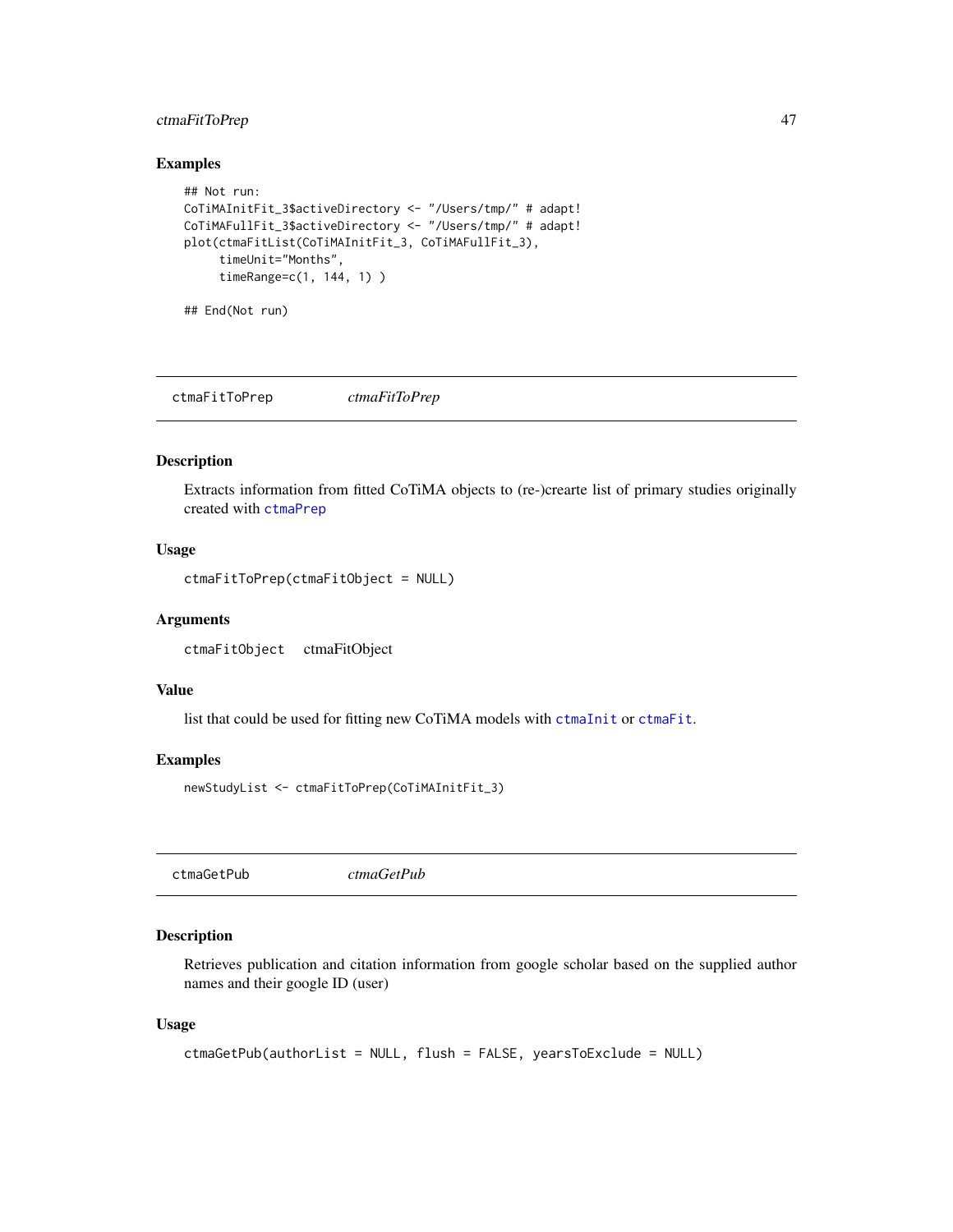#### **Arguments**

| authorList | list of authors and googe scholar addresses                           |
|------------|-----------------------------------------------------------------------|
| flush      | if TRUE, the cache will be cleared and the data reloaded from Google. |
|            | $yearsToExclude$ the years to be excluded (default = current year)    |

#### Value

list with (cumulative) frequencies and (cumulative) citations in google scholar

#### Note

Set flush=TRUE only if retrieving is necessary (e.g., first retrieval on a day)

#### Examples

```
pubList_8 <- ctmaGetPub(authorList = list( c("J; de Jonge",
              "https://scholar.google.de/citations?hl=de&user=0q27IckAAAAJ"),
              c("Arnold B.; Bakker", "user=FTl3bwUAAAAJ"),
              c("Evangelia; Demerouti", "user=9mj5LvMAAAAJ"),
              c("Joachim; Stoeber", "user=T9xdVusAAAAJ"),
              c("Claude; Fernet", "user=KwzjP4sAAAAJ"),
              c("Frederic; Guay", "user=99vnhX4AAAAJ"),
              c("Caroline; Senecal", "user=64ArFWQAAAAJ"),
              c("Stéphanie; Austin", "user=PPyTI7EAAAAJ")),
              flush=FALSE)
summary(pubList_8)
```
<span id="page-47-0"></span>ctmaInit *ctmaInit*

#### Description

Fits ctsem models to each primary study in the supplied list of primary studies prepared by  $ctmaprep$ .

#### Usage

```
ctmaInit(
  primaryStudies = NULL,
  activeDirectory = NULL,
  activateRPB = FALSE,
  checkSingleStudyResults = TRUE,
  digits = 4,
  n.latent = NULL,
  n.manifest = 0,
  lambda = NULL,
```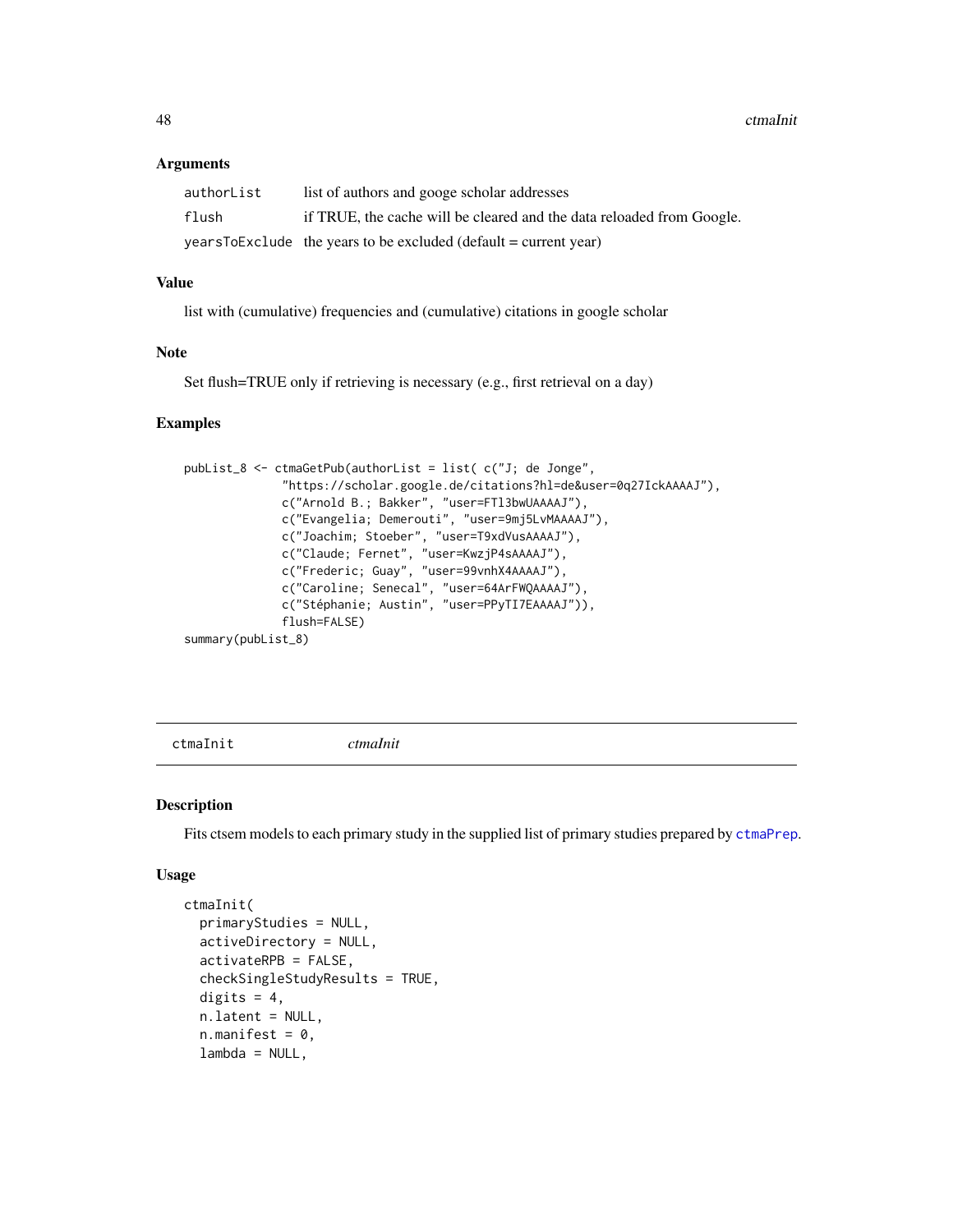#### ctmaInit 49

```
manifestVars = NULL,
drift = NULL,indVarying = FALSE,
saveRawData = list(),
coresTolse = c(1),silentOverwrite = FALSE,
saveSingleStudyModelFit = c(),
loadSingleStudyModelFit = c(),
scaleTI = NULL,
scaleTime = NULL,
optimize = TRUE,
nopriors = TRUE,
finishsamples = NULL,
chains = NULL,
iter = NULL,
verbose = NULL,
customPar = FALSE,
doPar = 1,
useSV = TRUE,experimental = FALSE
```
# Arguments

)

|                         | primaryStudies list of primary study information created with ctmaPrep                                                                      |
|-------------------------|---------------------------------------------------------------------------------------------------------------------------------------------|
| activeDirectory         |                                                                                                                                             |
|                         | defines another active directory than the one used in ctmaPrep                                                                              |
| activateRPB             | set to TRUE to receive push messages with 'CoTiMA' notifications on your<br>phone                                                           |
| checkSingleStudyResults |                                                                                                                                             |
|                         | Displays estimates from single study ctsem models and waits for user input to<br>continue. Useful to check estimates before they are saved. |
| digits                  | number of digits used for rounding (in outputs)                                                                                             |
| n.latent                | number of latent variables of the model (hast to be specified)!                                                                             |
| n.manifest              | number of manifest variables of the model (if left empty it will assumed to be<br>identical with n.latent).                                 |
| lambda                  | R-type matrix with pattern of fixed $(=1)$ or free (any string) loadings.                                                                   |
| manifestVars            | define the error variances of the manifests with a single time point using R-type<br>matrix with nrow=n.manifest & ncol=n.manifest.         |
| drift                   | labels for drift effects. Have to be either of the type V1toV2 or 0 for effects to<br>be excluded, which is usually not recommended)        |
| indVarying              | control for unobserved heterogeneity by having randomly (inter-individually)<br>varying manifest means                                      |
| saveRawData             | save (created pseudo) raw date. List: saveRawData\$studyNumbers, \$fileName,<br>\$row.names, col.names, \$sep, \$dec                        |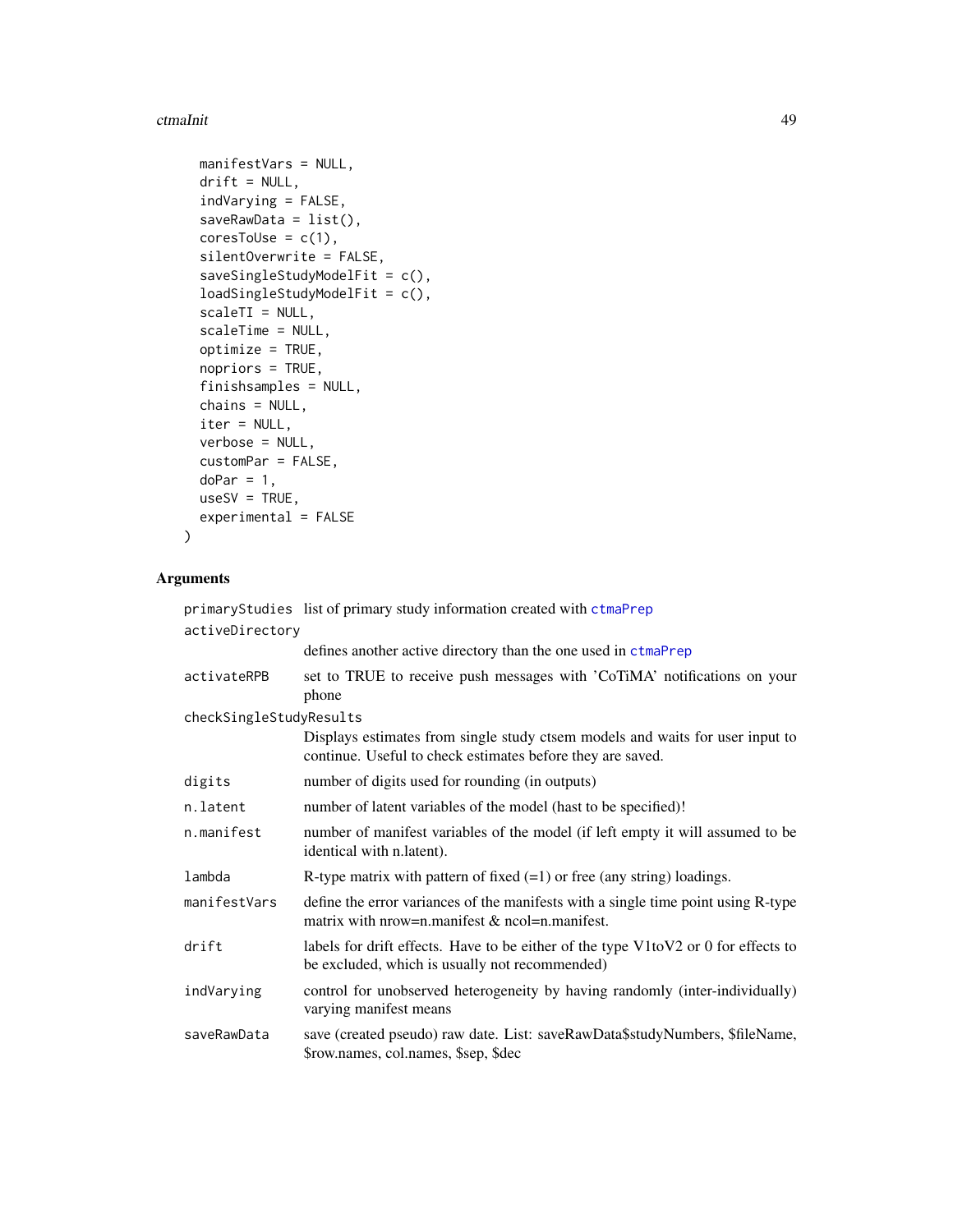| coresToUse              | if neg., the value is subtracted from available cores, else value $=$ cores to use                                                                          |
|-------------------------|-------------------------------------------------------------------------------------------------------------------------------------------------------------|
| silentOverwrite         |                                                                                                                                                             |
|                         | overwrite old files without asking                                                                                                                          |
| saveSingleStudyModelFit |                                                                                                                                                             |
|                         | save the fit of single study ctsem models (could save a lot of time afterwards if                                                                           |
|                         | the fit is loaded)                                                                                                                                          |
| loadSingleStudyModelFit |                                                                                                                                                             |
|                         | load the fit of single study ctsem models                                                                                                                   |
| scaleTI                 | scale TI predictors                                                                                                                                         |
| scaleTime               | scale time (interval) - sometimes desirable to improve fitting                                                                                              |
| optimize                | if set to FALSE, Stan's Hamiltonian Monte Carlo sampler is used (default $=$<br>$TRUE = maximum$ a posteriori / importance sampling).                       |
| nopriors                | if TRUE, any priors are disabled - sometimes desirable for optimization                                                                                     |
| finishsamples           | number of samples to draw (either from hessian based covariance or posterior<br>distribution) for final results computation (default = $1000$ ).            |
| chains                  | number of chains to sample, during HMC or post-optimization importance sam-<br>pling.                                                                       |
| iter                    | number of interation (defaul $= 1000$ ). Sometimes larger values could be required<br>fom Bayesian estimation                                               |
| verbose                 | integer from 0 to 2. Higher values print more information during model fit - for<br>debugging                                                               |
| customPar               | logical. If set TRUE leverages the first pass using priors and ensure that the drift<br>diagonal cannot easily go too negative (helps since ctsem $> 3.4$ ) |
| doPar                   | parallel and multiple fitting if single studies                                                                                                             |
| useSV                   | if TRUE (default) start values will be used if provided in the list of primary<br>studies                                                                   |
| experimental            | set TRUE to try new pairwise N function                                                                                                                     |

#### Value

ctmaFit returns a list containing some arguments supplied, the fitted models, different elements summarizing the main results, model type, and the type of plot that could be performed with the returned object. The arguments in the returned object are activeDirectory, coresToUse, n.latent, n.manifest, and primaryStudyList. The study count is returned as n.studies, the created matrix of loadings of manifest on latent factors is returned as lambda, and a re-organized list of primary studies with some information ommited is returned as studyList. The fitted models for each primary study are found in studyFitList, which is a large list with many elements (e.g., the ctsem model specified by CoTiMA, the rstan model created by ctsem, the fitted rstan model etc.). Further results returned are emprawList (containing the pseudo raw data created), statisticsList (comprising baisc stats such as average sample size, no. of measurement points, etc.), a list with modelResults (i.e., DRIFT=model\_Drift\_Coef, DIFFUSION=model\_Diffusion\_Coef, T0VAR=model\_T0var\_Coef, CINT=model\_Cint\_Coef), and the paramter names internally used. The summary list, which is printed if the summary function is applied to the returned object, comprises "estimates" (the aggregated effects), possible randomEffects (not yet fully working), confidenceIntervals, the minus2ll value and its n.parameters, and possible warning messages (message). Plot type is plot.type=c("drift") and model.type="stanct" ("omx" was deprecated).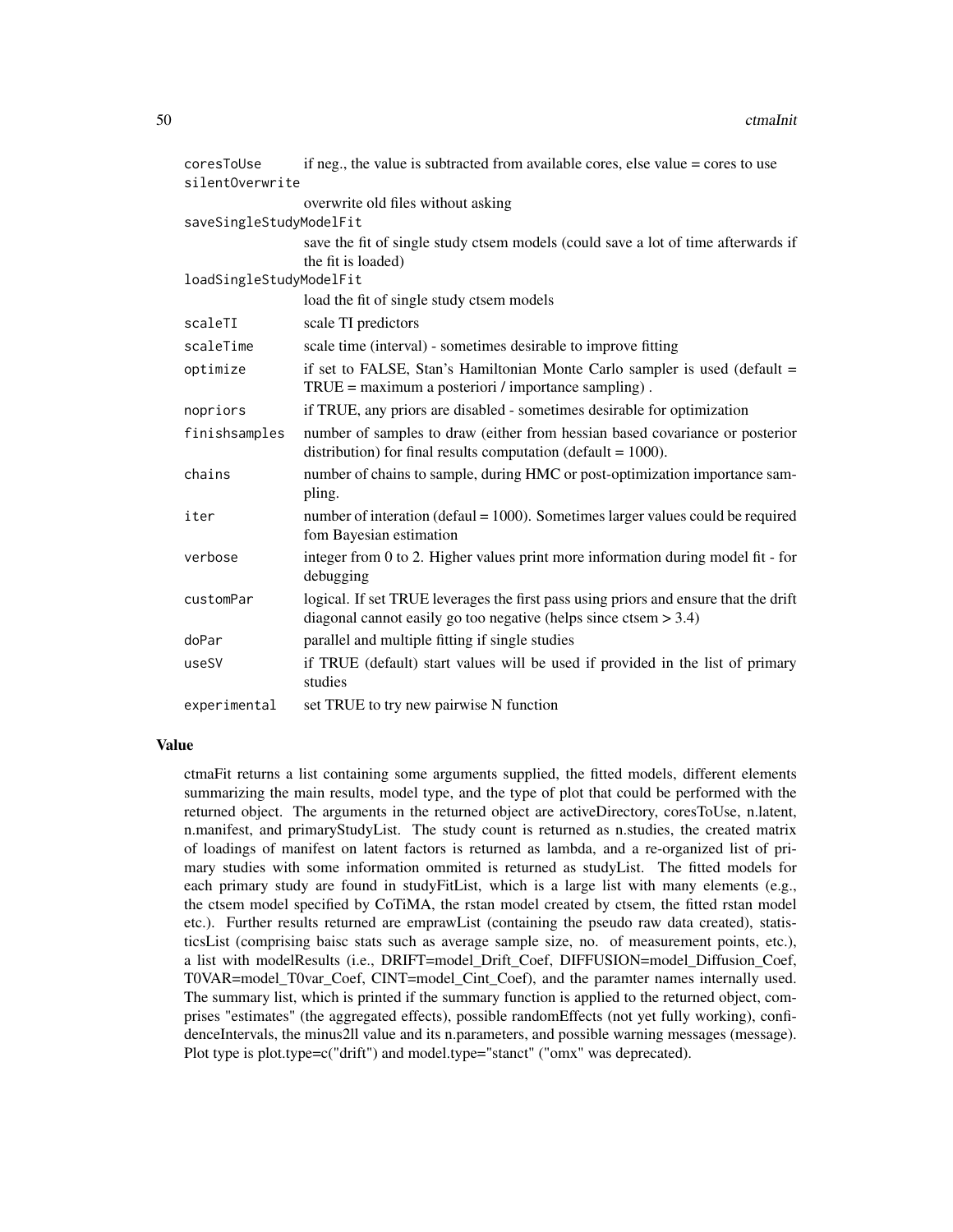#### ctmaLabels 51

## Examples

```
# Fit a ctsem model to all three primary studies summarized in
# CoTiMAstudyList_3 and save the three fitted models
## Not run:
CoTiMAInitFit_3 <- ctmaInit(primaryStudies=CoTiMAstudyList_3,
                            n.latent=2,
                            checkSingleStudyResults=FALSE,
                            activeDirectory="/Users/tmp/") # adapt!
summary(CoTiMAInitFit_3)
```
## End(Not run)

ctmaLabels *ctmaLabels*

#### Description

used for consistent labeling of names and parameters

## Usage

```
ctmaLabels(
  n.latent = NULL,
  n.mainloop.manifest = 0,
  lambda = NULL,manifestVar = NULL,
  drift = NULL,
  invariantDrift = NULL,
 moderatedDrift = NULL,
  equalDrift = NULL)
```
# Arguments

| n.latent                      | n.latent    |
|-------------------------------|-------------|
| n.manifest                    | n.manifest  |
| lambda                        | lambda      |
| manifestVar                   | manifestVar |
| drift                         | drift       |
| invariantDrift invariantDrift |             |
| moderatedDrift moderatedDrift |             |
| equalDrift                    | equalDrift  |

# Value

returns consistently named parameters (e.g., "V1toV2") as well es their symbolic values, which are used to fix or free parameters when fitting a 'CoTiMA' model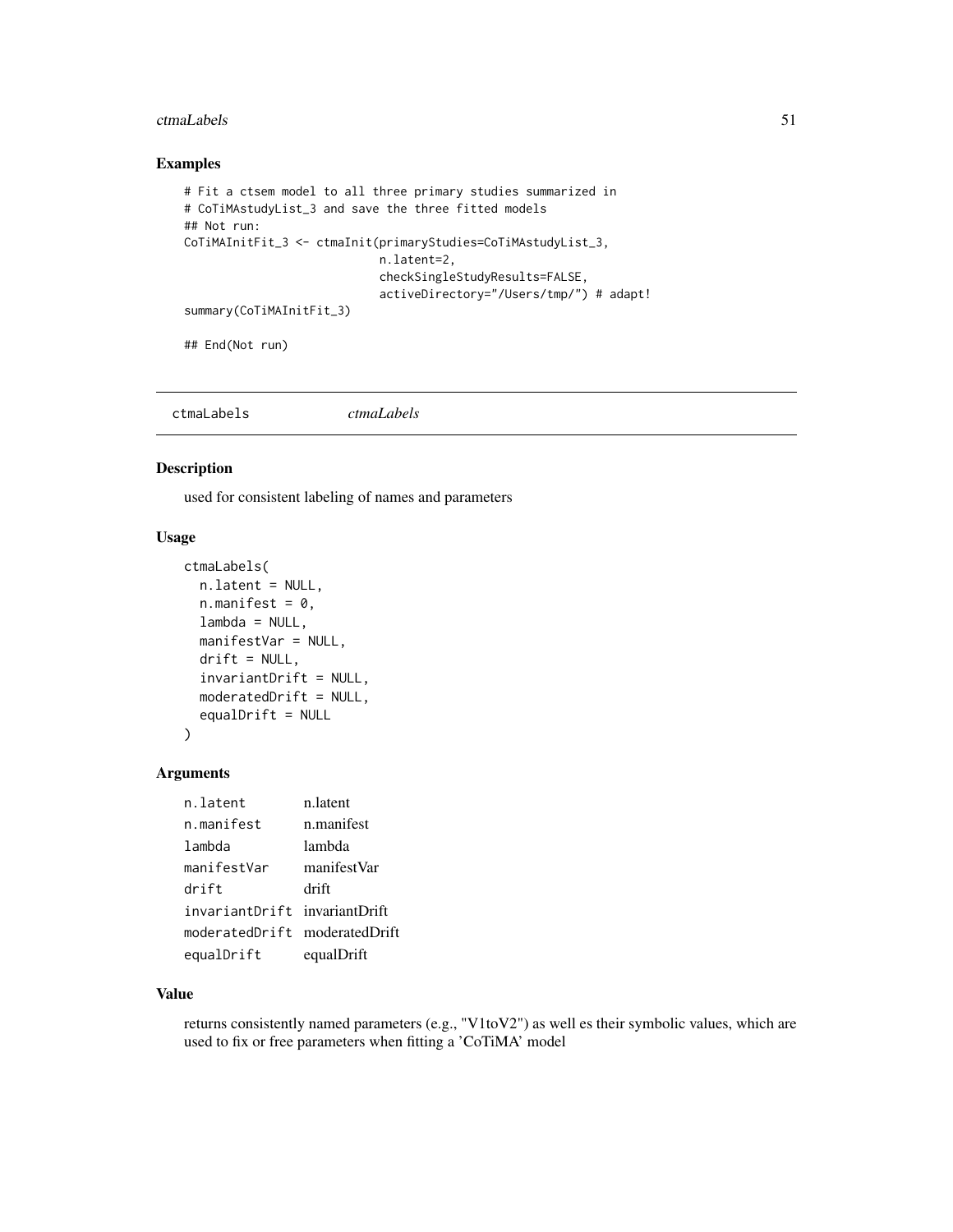ctmaOptimizeInit *ctmaOptimizeInit*

#### Description

Initial fitting (i.e., applies [ctmaInit](#page-47-0)) to a primary study reFit times to capitalize on chance for obtaining a hard-to-find optimal fit. This could be very helpful if a primary yields out-of-range estimates, which could happen if the fitting algorithm unfortunately used random start values that resulted in a locally but not globally optimal fit. Essentially, using ctmaOptimizeInit is like gambling, hoping that at leas one set of starting values (the number is tries is specified in the reFits argument) eneables finding the global optimal fit. On unix-like machines (e.g. MacOS), this could be done in parallel mode if coresToUse > 1.

# Usage

```
ctmaOptimizeInit(
  primaryStudies = NULL,
  activeDirectory = NULL,
  problemStudy = NULL,
  reFits = NULL,
  n.latent = NULL,
  coresTolse = c(1),activateRPB = FALSE,
  checkSingleStudyResults = FALSE,
  customPar = TRUE
\lambda
```
## Arguments

primaryStudies list of primary study information created with [ctmaPrep](#page-57-0) or [ctmaFitToPrep](#page-46-0) activeDirectory

|                         | activeDirectory                                                                                                                                                       |  |
|-------------------------|-----------------------------------------------------------------------------------------------------------------------------------------------------------------------|--|
| problemStudy            | number (position in list) where the problem study in primary Studies is found                                                                                         |  |
| reFits                  | how many refits should be done                                                                                                                                        |  |
| n.latent                | number of latent variables of the model (hast to be specified)!                                                                                                       |  |
| coresToUse              | if neg., the value is subtracted from available cores, else value = cores to use                                                                                      |  |
| activateRPB             | set to TRUE to receive push messages with 'CoTiMA' notifications on your<br>phone                                                                                     |  |
| checkSingleStudyResults |                                                                                                                                                                       |  |
|                         | displays estimates from single study 'ctsem' models and waits for user input to<br>continue. Useful to check estimates before they are saved.                         |  |
| customPar               | logical. If set TRUE (default) leverages the first pass using priors and ensure<br>that the drift diagonal cannot easily go too negative (helps since ctsem $> 3.4$ ) |  |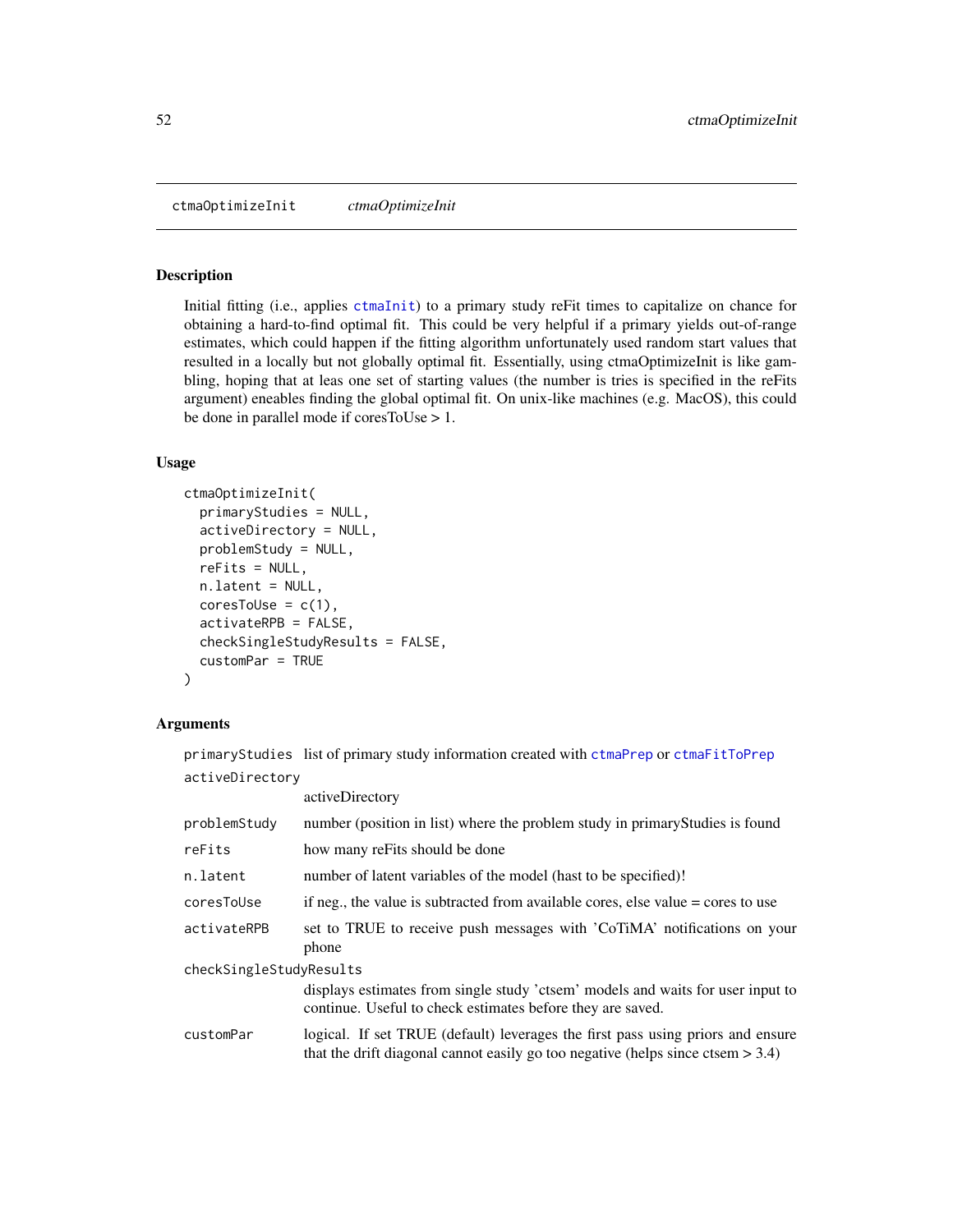#### ctmaPlot 53

# Value

returns a list with bestFit (= the best fit achieved), all\_minus2ll (= all -2ll values for all fitted models), and summary, which is printed if the summary function is applied to the returned object, and which shows the summary information of the ctsem model with the best fit.

## Note

All but one of multiple cores are used on unix-type machines for parallel fitting

During fitting, not output is generated. Be patient.

## Examples

```
## Not run:
optimFit313 <- ctmaOptimizeInit(primaryStudies=CoTiMAstudyList_3,
                                activeDirectory="/Users/tmp/", # adapt!
                              problemStudy=which(CoTiMAstudyList_3$studyNumbers == 313),
                                reFits=10,
                                n.latent=2)
summary(optimFit313)
## End(Not run)
```

# Description

Forest plot, funnel plots, plots of discrete time cross-lagged and autoregressive effect, and plots of required sample sizes

#### Usage

```
ctmaPlot(
  ctmaFitObject = NULL,
  activeDirectory = NULL,
  saveFilePrefix = "ctmaPlot",
  activateRPB = FALSE,
 plotCrossEffects = TRUE,
  plotAutoEffects = TRUE,
  timeUnit = "timeUnit (not specified)",
  timeRange = c(),
  yLimitsForEffects = c(),
  mod.number = 1,
 mod.values = -2:2,
  aggregateLabel = "",
  xLabels = NULL,
```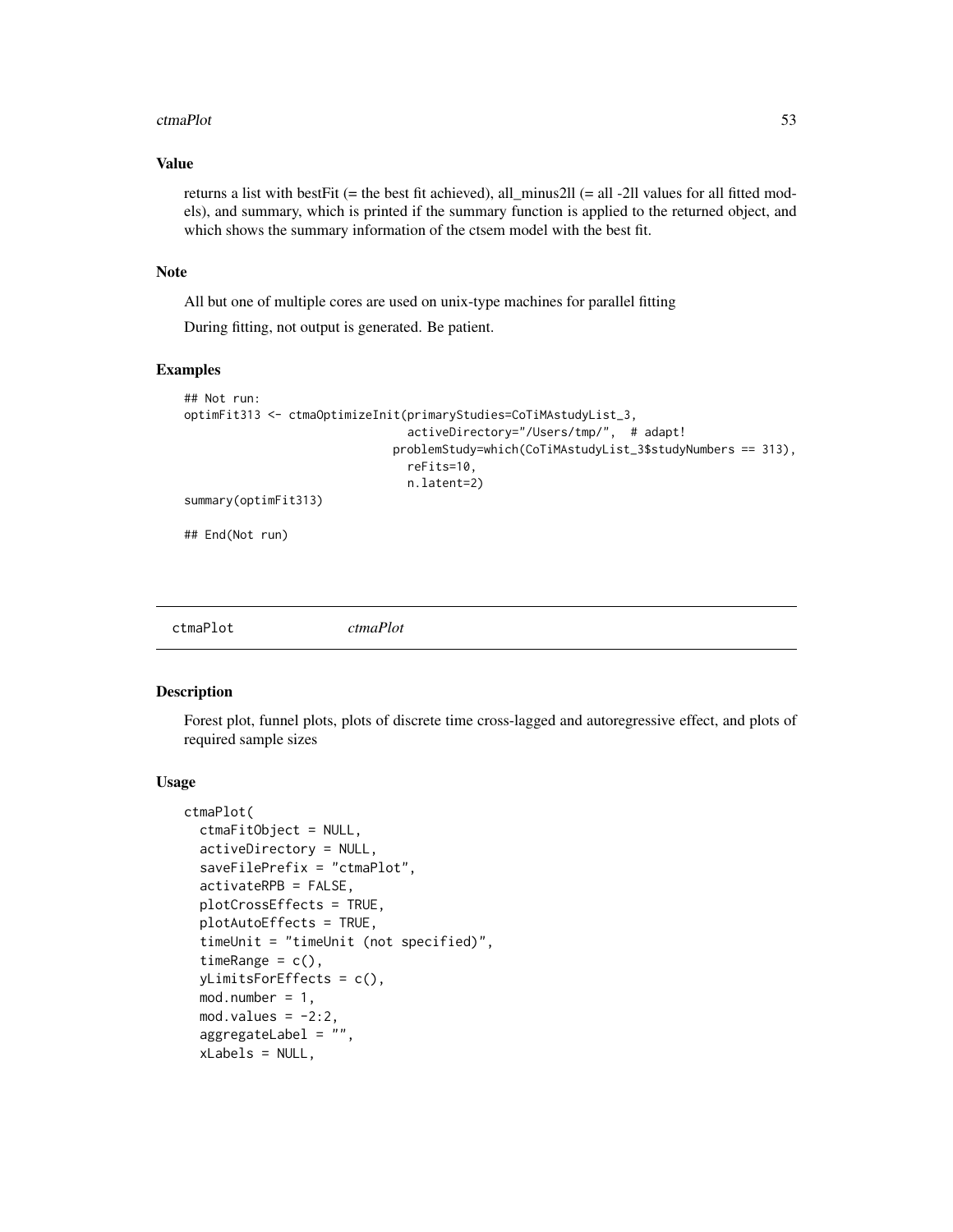```
undoTimeScaling = TRUE,
  ...
\mathcal{L}
```
# Arguments

| ctmaFitObject 'CoTiMA' Fit object                                                                    |
|------------------------------------------------------------------------------------------------------|
| activeDirectory                                                                                      |
| defines another active directory than the one used in ctmaInitFit                                    |
| saveFilePrefix Prefix used for saved plots                                                           |
| set to TRUE to receive push messages with 'CoTiMA' notifications on your<br>phone                    |
| plotCrossEffects                                                                                     |
| logical                                                                                              |
| plotAutoEffects                                                                                      |
| logical                                                                                              |
| label for x-axis when plotting discrete time plots                                                   |
| vector describing the time range for x-axis as sequence from/to/stepSize (e.g.,<br>c(1, 144, 1)      |
| yLimitsForEffects                                                                                    |
| range for y-axis                                                                                     |
| moderator number that should be used for plots                                                       |
| moderator values that should be used for plots                                                       |
| aggregateLabel label to indicate aggregated discrete time effects                                    |
| labes used for x-axis                                                                                |
| undoTimeScaling                                                                                      |
| if TRUE, the original time scale is used (timeScale argument possibly used in<br>ctmaInit is undone) |
| arguments passed through to plot()                                                                   |
|                                                                                                      |

#### Value

depending on the CoTiMA fit object supplied, generates funnel plots, forest plots, discrete time plots of autoregressive and cross-lagged effects, plots of required samples sizes across a range of discrete time intervals to achieve desired levels of statistical power, and post hoc power of primary studies. Plots are saved to disk.

# Examples

```
## Not run:
# cannot run without proper activeDirectory specified. Adapt!
CoTiMAFullFit_3$activeDirectory <- "/Users/tmp/" # adapt!
plot(ctmaFitList(CoTiMAInitFit_3, CoTiMAFullFit_3),
     timeUnit="Months", timeRange=c(1, 144, 1),
     plotAutoEffects=FALSE)
```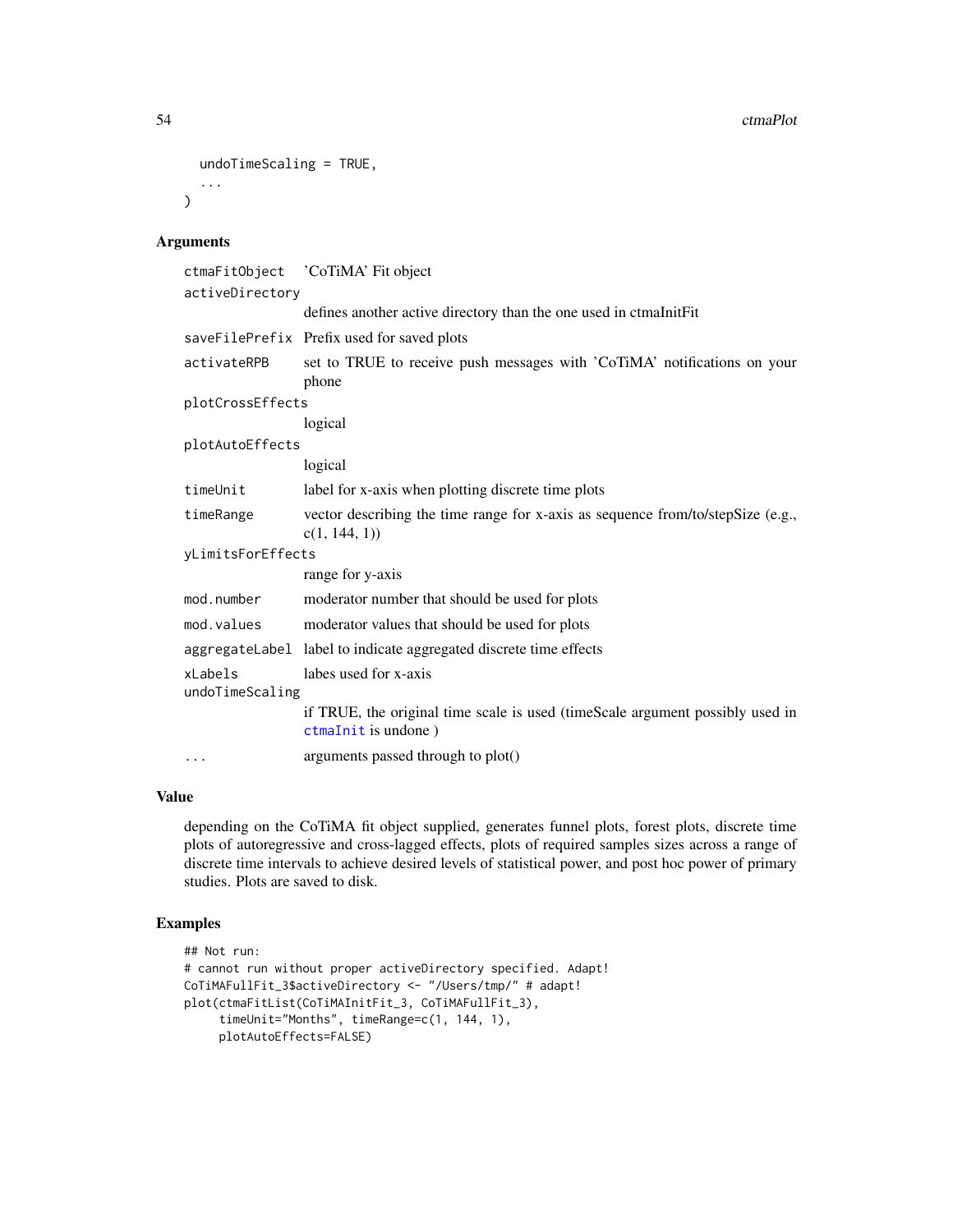#### ctmaPower 55

## End(Not run) ## Not run: # cannot run without proper activeDirectory specified. Adapt! CoTiMABiG\_D\_BO\$activeDirectory <- "/Users/tmp/" # adapt! plot(CoTiMABiG\_D\_BO) ## End(Not run)

ctmaPower *ctmaPower*

#### Description

Fits a full invariant model to a list of primary studies and performs analyses of expected (post hoc) power and required sample sizes.

# Usage

```
ctmaPower(
  ctmaInitFit = NULL,
  activeDirectory = NULL,
  statisticalPower = c(),
  failSafeN = NULL,
  failSafeP = NULL,
  timeRange = NULL,
  useMBESS = FALSE,
  coresTolve = 1,digits = 4,
  indVarying = FALSE,
  activateRPB = FALSE,
  silentOverwrite = FALSE,
  loadAllInvFit = c(),
  saveAllInvFit = c(),
  loadAllInvWOSingFit = c(),
  saveAllInvWOSingFit = c(),skipScaling = TRUE,
  useSampleFraction = NULL,
  optimize = TRUE,nopriors = TRUE,
  finishsamples = NULL,
  iter = NULL,
  chains = NULL,
  verbose = NULL,
  customPar = TRUE
)
```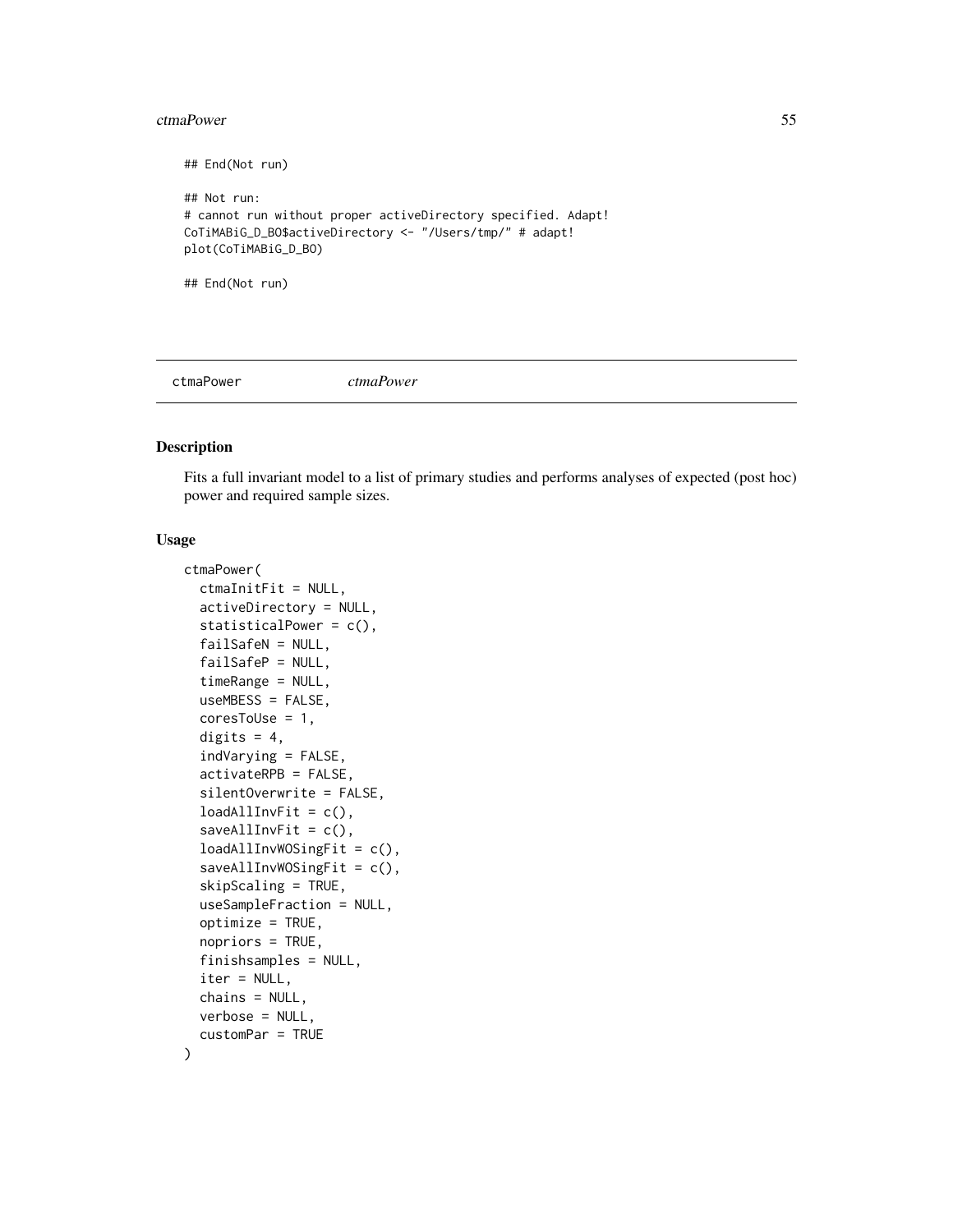# Arguments

| ctmaInitFit         | object to which all single 'ctsem' fits of primary studies has been assigned to<br>(i.e., what has been returned by ctmaInit)                    |
|---------------------|--------------------------------------------------------------------------------------------------------------------------------------------------|
| activeDirectory     |                                                                                                                                                  |
|                     | defines another active directory than the one used in ctmaInit                                                                                   |
| statisticalPower    |                                                                                                                                                  |
|                     | vector of requested statistical power values                                                                                                     |
| failSafeN           | sample size used to determine across which time intervals effects become non-<br>significant                                                     |
| failSafeP           | p-value used to determine across which time intervals effects become non-significant                                                             |
| timeRange           | vector describing the time range for x-axis as sequence from/to/stepSize (e.g.,<br>c(1, 144, 1)                                                  |
| useMBESS            | use 'MBESS' package to calculate statistical power (slower)                                                                                      |
| coresToUse          | if negative, the value is subtracted from available cores, else value $=$ cores to use                                                           |
| digits              | number of digits used for rounding (in outputs)                                                                                                  |
| indVarying          | Allows continuous time intercepts to vary at the individual level (random effects<br>model, accounts for unobserved heterogeneity)               |
| activateRPB         | set to TRUE to receive push messages with 'CoTiMA' notifications on your<br>phone                                                                |
| silentOverwrite     |                                                                                                                                                  |
|                     | overwrite old files without asking                                                                                                               |
| loadAllInvFit       | load the fit of fully constrained 'CoTiMA' model                                                                                                 |
| saveAllInvFit       | save the fit of fully constrained 'CoTiMA' model                                                                                                 |
| loadAllInvWOSingFit |                                                                                                                                                  |
|                     | load series of fits of fully constrained 'CoTiMA' model with single cross effects<br>excluded, respectively                                      |
| saveAllInvWOSingFit |                                                                                                                                                  |
|                     | save series of fits of fully constrained 'CoTiMA' model with single cross effects<br>excluded, respectively                                      |
| skipScaling         | does not (re-)scale raw data (re-scaling of imported pseudo raw data achieves<br>correlations = $1)$                                             |
| useSampleFraction   |                                                                                                                                                  |
|                     | to speed up debugging. Provided as fraction (e.g., 1/10)                                                                                         |
| optimize            | if set to FALSE, Stan's Hamiltonian Monte Carlo sampler is used (default =<br>$TRUE = maximum$ a posteriori / importance sampling).              |
| nopriors            | if TRUE, any priors are disabled – sometimes desirable for optimization                                                                          |
| finishsamples       | number of samples to draw (either from hessian based covariance or posterior<br>distribution) for final results computation (default = $1000$ ). |
| iter                | number of iterations (defaul $= 1000$ ). Sometimes larger values could be required<br>fom Bayesian estimation                                    |
| chains              | number of chains to sample, during HMC or post-optimization importance sam-<br>pling.                                                            |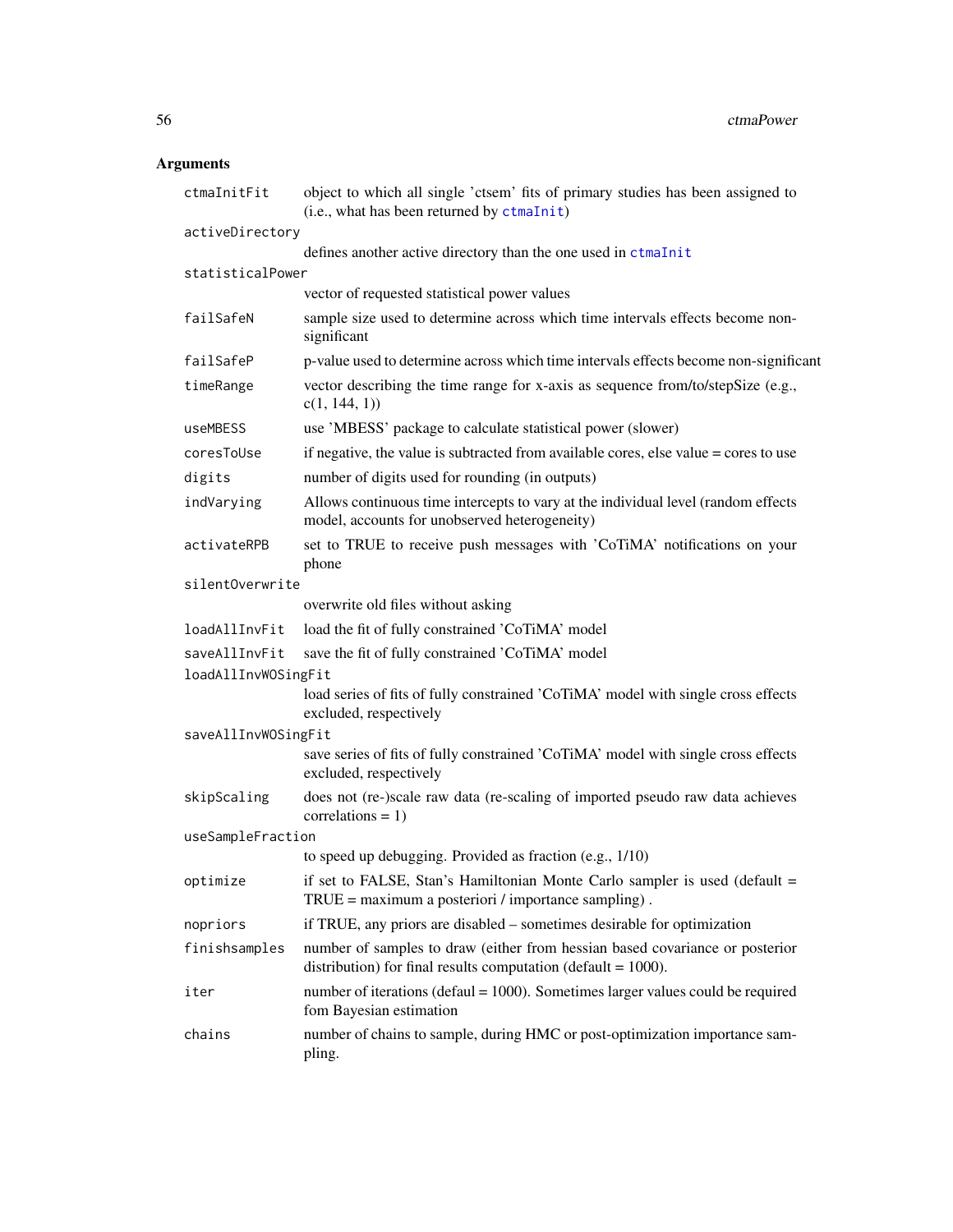#### ctmaPRaw 57

| verbose   | integer from 0 to 2. Higher values print more information during model fit – for<br>debugging                                                                         |
|-----------|-----------------------------------------------------------------------------------------------------------------------------------------------------------------------|
| customPar | logical. If set TRUE (default) leverages the first pass using priors and ensure<br>that the drift diagonal cannot easily go too negative (helps since ctsem $> 3.4$ ) |

#### Value

ctmaPower returns a list containing some arguments supplied, a fitted model with all (!) parameters invariant across primary studies, different elements summarizing the main results, model type, and the type of plot that could be performed with the returned object. The arguments in the returned object are activeDirectory, coresToUse, n.latent, n.manifest, and primaryStudyList. A further result returned is n.studies = 1 (required for proper plotting). Further arguments, which are just copied from the init-fit object supplied, are, n.latent, studyList, and the statisticsList. The fitted model is found in studyFitList, which is a large list with many elements (e.g., the ctsem model specified by CoTiMA, the rstan model created by ctsem, the fitted rstan model etc.). Further results returned are a list with modelResults (i.e., DRIFT=DRIFT, DIFFUSION=DIFFUSION, T0VAR=T0VAR, CINT=NULL) and the paramter names internally used. The summary list, which is printed if the summary function is applied to the returned object, contains "estimates", which is itself a list comprising "Estimates of Model with all Effects Invariant", "Requested Statistical Power" (which just returns the argument statisticalPower), "Power (post hoc) for Drift Effects", "Required Sample Sizes" "Effect Sizes (based on discrete-time calcs; used for power calcs.)", and "Range of significant effects" (across which intervals effects were significant). Plot type is plot.type=c("power") and model.type="stanct" ("omx" was deprecated).

#### Examples

```
## Not run:
CoTiMAInitFit_D_BO$activeDirectory <- "/Users/tmp/" # adapt!
CoTiMAPower_D_BO <- ctmaPower(ctmaInitFit=CoTiMAInitFit_D_BO,
                              statisticalPower = c(.50, .80, .95),
                              finishsamples = 10000)
summary(CoTiMAPower_D_BO)
```
## End(Not run)

ctmaPRaw *ctmaPRaw*

#### Description

Converts empirical correlation matrices to pseudo raw data (i.e. random data, that perfectly reproduce the correlations)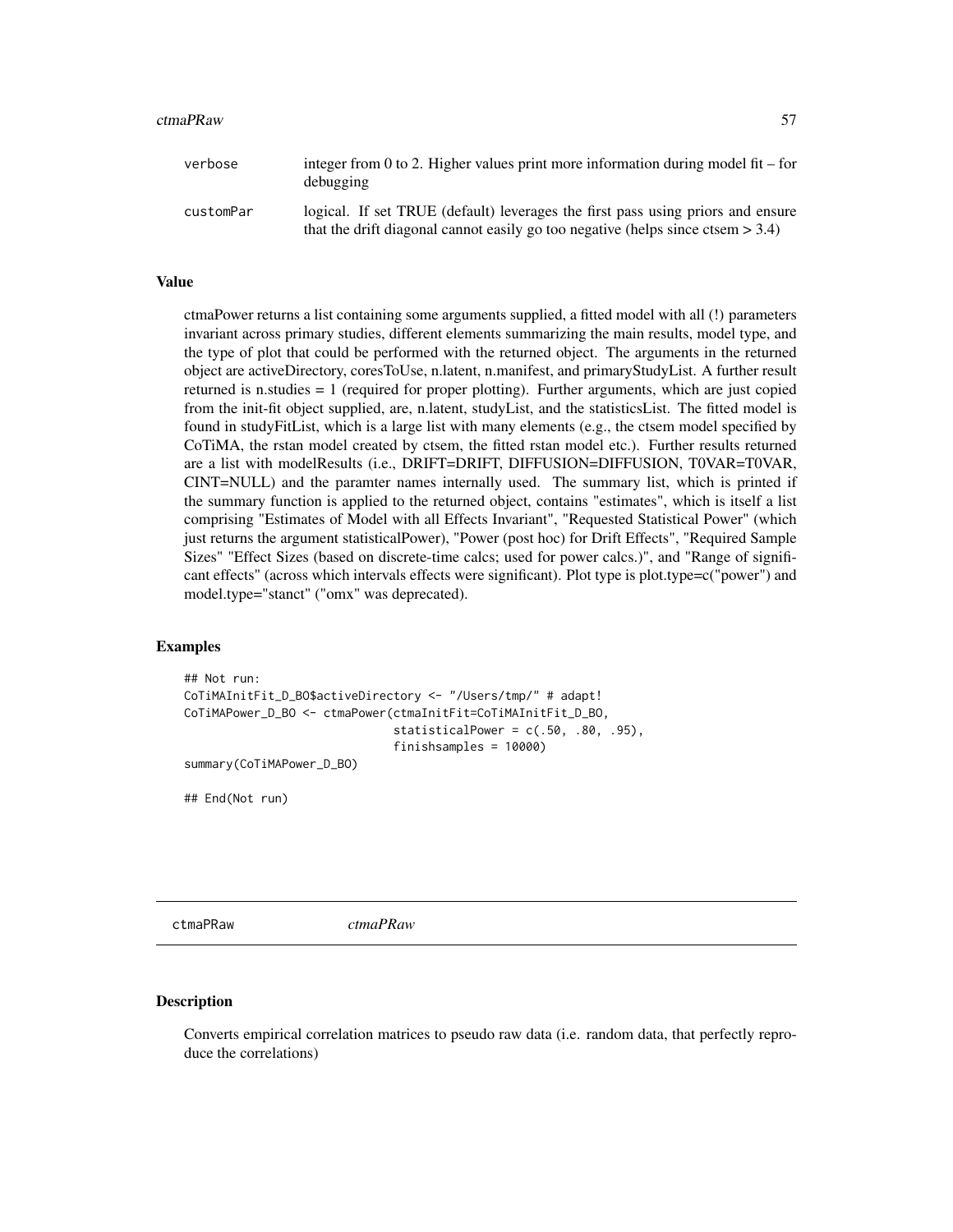# Usage

```
ctmaPRaw(
  empCovMat = NULL,
  empNMat = matrix(0, 0, 0),empN = NULL,studyNumber = NULL,
  empMeanVector = NULL,
  empVarVector = NULL,
  activateRPB = FALSE,
  experimental = FALSE
)
```
# Arguments

| empCovMat     | empirical primary study covariance matrix                                   |
|---------------|-----------------------------------------------------------------------------|
| empNMat       | matrix of (possibly pairwise) N                                             |
| empN          | $N$ (in case of listwise N)                                                 |
| studyNumber   | internal number                                                             |
| empMeanVector | vector of means for all variables, usually 0                                |
| empVarVector  | vector of variances for all variables, usually 1                            |
| activateRPB   | set TRUE to receive push messages with 'CoTiMA' notifications on your phone |
| experimental  | set TRUE to try new pairwise N function                                     |
|               |                                                                             |

<span id="page-57-0"></span>ctmaPrep *ctmaPrep*

#### Description

Combines information of primary studies into a list object and returns this list. This list is then used as input to fit 'ctsem' models. Primary study information is expected to be assigned to 'numbered' objects. Some of these objects are pre-defined (e.g., 'empcov', 'ageM'). Most of the pre-defined objects could be empty, or they could be dropped by entering their names in the excludedElementsobject (e.g., excludedElements =  $c$ ('ageM')), but dropping them is not really necessary. Additional elements could also be added, which could be useful to put together all information about primary studies at the convenience of the researcher.

## Usage

```
ctmaPrep(
  selectedStudies = NULL,
  excludedElements = NULL,
  addElements = NULL,
  digits = 4,
  moderatorLabels = NULL,
```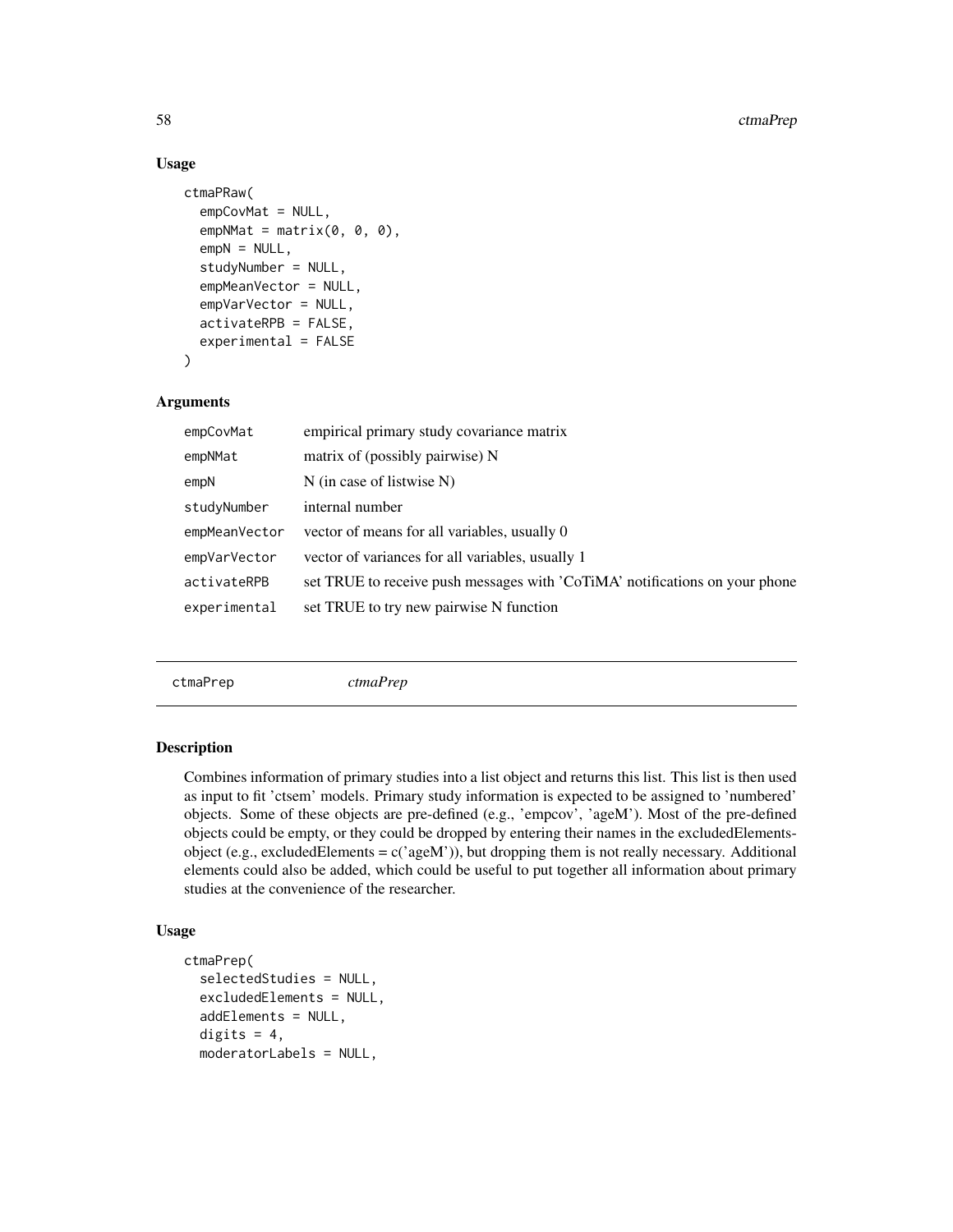#### ctmaPrep 59

```
moderatorValues = NULL,
  summary = TRUE,activeDirectory = NULL
)
```
#### Arguments

selectedStudies

Vector of primary study numbers (numeric values with no leading 0; e.g., '2' but not '02')

excludedElements

Vector of predefined objects used to code primary study information. Some predefined objects are strongly defined; they have to be used in a special way because they are actually used in subsequent analyses. Some other objects could be used at the researcher's convenience (information is just collected). Strongly predefined objects are 'delta\_t' (vector of time intervals; the only mandatory requirement; should be of the type c(NA, NA) in cases when raw data are provided), 'sampleSize' (single number), 'pairwiseN' (matrix of pairwise N; could be used if correlation matrix is based on pairwise N), 'empcov' (correlation matrix), 'moderator' (vector of numbers; could be continuous or categorical), 'startValues' (vector of start values), 'rawData' (information about file name and structure of raw data), 'empMeans' (means for variables; usually 0), and 'empVars' (varainces for variables; usually 1). Weakly predefined objects are 'studyNumber' (intended as a special number used for the outputs of subsequently fitted CoTiMA models), 'source' (intended as vector of authors' names and publication year), 'ageM' (intended as value indicating the mean age of participants in a primary study), 'malePercent' (intended as value indicating the percentage of male participants in a primary study), 'occupation' (intended as vector of character strings representing the occupations of participants in a primary study), 'country' (intended as single character string representing the country in which a primary study was conducted), 'alphas' (intended as vector of Cronbach's alphas of the variables of a primary study; not yet functional), and 'targetVariables' (intended as vector of character strings representing information about the variables used).'

addElements User-added objects that are handled as the weakly predefined objects. The major purpose is to collect information a researcher regards as important.

digits Rounding used for summary function

moderatorLabels

character vector of names

```
moderatorValues
```
list of character vectors

summary if TRUE (default) creates summary table and xlsx sheets. Could be set to FALSE in case of errors.

activeDirectory

Mandatory. If subsequent fitting is done using different folders or on different computers, it can be changed so that raw data files can be loaded.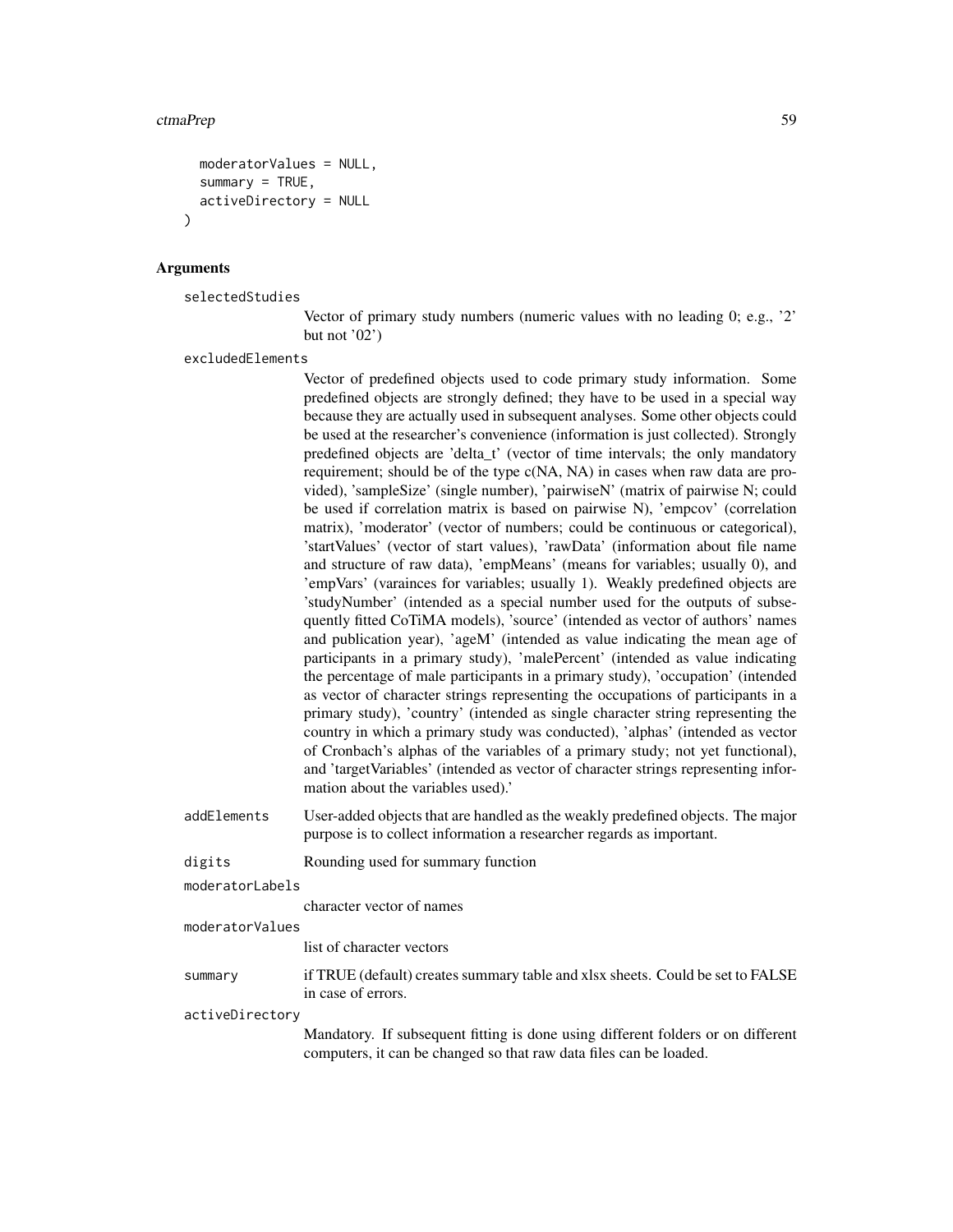#### Value

List of primary studies and parameters for the following CoTiMA (plus StudyInformation which could be saved to Excel)

#### Note

The following example shows information a researcher has about three studies, which have the numbers '2', '4' and '17'. All information about these studies are stored in objects ending with '2', '4', and '17', respectively. In most instances, one relevant piece of information is the empirical correlation (or covariance) matrix reported in this study, which is stored in the objects 'empcov2', 'empcov4', and 'empcov17'. Note that full and symmetric matrices are required for ctmaPrep. Usually, sample sizes ('sampleSize2', 'sampleSize4',  $\&$  'sampleSize17') and time lags ('delta t2', 'delta\_t4', & 'delta\_t17'), are required, too.

## Examples

```
# First Study
empcov2 <- matrix(c(1.00, 0.45, 0.57, 0.18,
                    0.45, 1.00, 0.31, 0.66,
                    0.57, 0.31, 1.00, 0.40,
                    0.18, 0.66, 0.40, 1.00), nrow=4, ncol=4)
delta_t2 <- 12
sampleSize2 <- 148
moderator2 \leq c(1, 0.72)source2 <- c("Houkes, I,", "Janssen, P, P, M,", "de Jonge, J",
              "& Bakker, A, B", "Study1", "2003")
addedByResearcher2 <- "something you want to add"
# Second Study
empcov3 <- matrix(c(1.00, 0.43, 0.71, 0.37,
                    0.43, 1.00, 0.34, 0.69,
                    0.71, 0.34, 1.00, 0.50,
                    0.37, 0.69, 0.50, 1.00), nrow=4, ncol=4)
delta_t3 <- 12
sampleSize3 <- 88
moderator3 <- c(1, 0.72)
source3 <- c("Houkes, I,", "Janssen, P, P, M,", "de Jonge, J",
              "& Bakker, A, B", "Study2", "2003")
addedByResearcher3 <- ""
# Third Study
empcov313 <- matrix(c(1.00, 0.38, 0.54, 0.34, 0.60, 0.28,
                      0.38, 1.00, 0.34, 0.68, 0.28, 0.68,
                      0.54, 0.34, 1.00, 0.47, 0.66, 0.39,
                      0.34, 0.68, 0.47, 1.00, 0.38, 0.72,
                      0.60, 0.28, 0.66, 0.38, 1.00, 0.38,
                      0.28, 0.68, 0.39, 0.72, 0.38, 1.00), nrow=6, ncol=6)
delta_t313 <- c(1.5, 1.5)
sampleSize313 <- 335
moderator313 <- c(0.8,2.47)
source313 <- c("Demerouti", "Bakker", "& Bulters", "2004")
```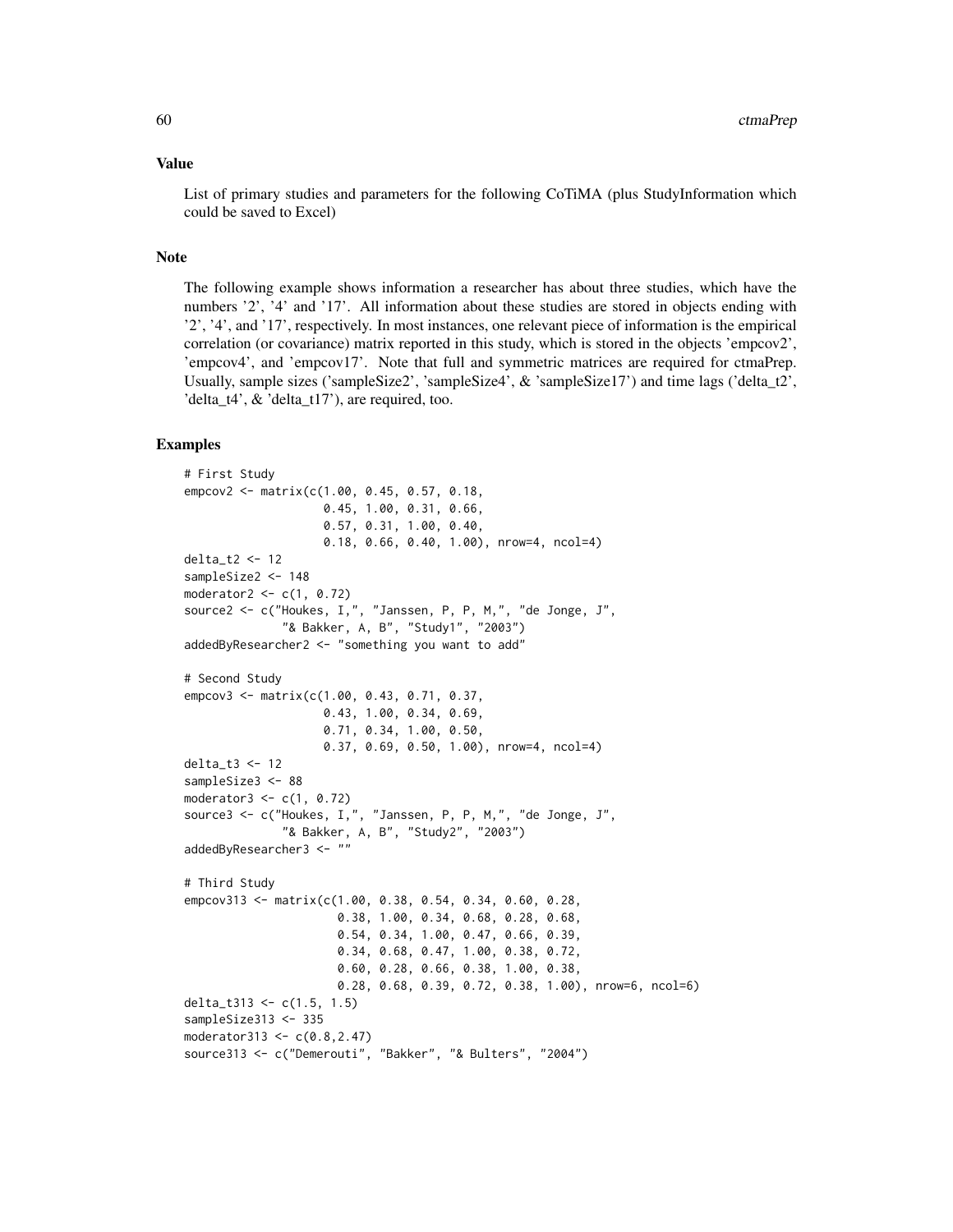#### ctmaPub 61

```
addedByResearcher313 <- "check correlation matrix"
# Add Labels and Values for Moderators (just for optional excel tables)
moderatorLabels <- c("Control", "Social Support")
moderatorValues <- list("continuous", c("1 = very low", "2 = low",
                        "3 = \text{medium"}, "4 = \text{high"}, "5 = \text{very high"})CoTiMAstudyList_3 <- ctmaPrep(selectedStudies = c(2, 3, 313),
                               activeDirectory="/user/",
                               excludedElements = "ageM",
                               addElements = "addedByResearcher",
                               moderatorLabels=moderatorLabels,
                               moderatorValues=moderatorValues)
```
ctmaPub *ctmaPub*

#### Description

Compute publication and citation scores for studies based on the (team of) authors' publication scores .

## Usage

```
ctmaPub(
  getPubObj = NULL,
  primaryStudyList = NULL,
  yearsToExclude = 0,
  recency = 5,
  targetYear = NULL,
  indFUN = "sum",colFUN = "mean",
  addAsMod = FALSE
)
```
# Arguments

| getPubObj        | publication information compiled with ctmaGetPub                                                        |  |
|------------------|---------------------------------------------------------------------------------------------------------|--|
| primaryStudyList |                                                                                                         |  |
|                  | vector with numbers of studies (e.g., $c(1,3)$ ; requires source1 and source3 to be<br>available)       |  |
|                  | yearsToExclude years to exclude from publications                                                       |  |
| recency          | years before target Year that are considered for recency analysis                                       |  |
| targetYear       | year (default = last year) after which publications are ignored                                         |  |
| indFUN           | function (default $=$ sum) how publications of each author within a collective<br>(team) are summarized |  |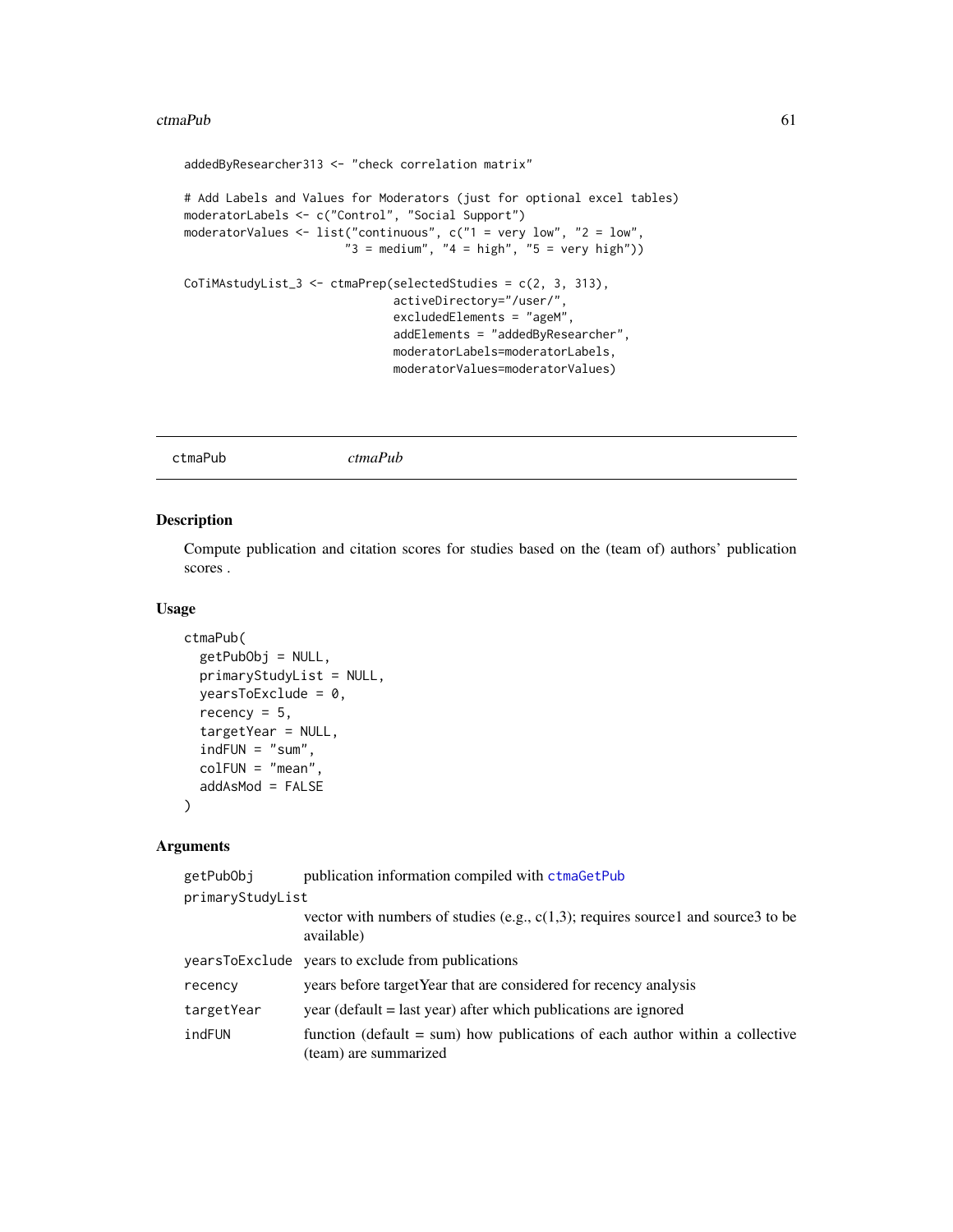| colFUN   | function (default $=$ mean) how publications all authors of collective (team) are<br>summarized                                       |
|----------|---------------------------------------------------------------------------------------------------------------------------------------|
| addAsMod | currently disabled. Add to existing moderator objects (or create them) in prima-<br>ryStudyList, which is part of the returned object |

#### Value

returns NEPP (= the  $\forall$ number $\forall$ <sup>s</sup> of studies published by the authors of the primary studies supplied UNTIL the year when the primary study was published), NEPPRecency (like NEPP, but limited to the number of years befor the publication as specified with the recency argument), "Meaning of NEPP" and "Meaning of NEPPRecency" which explain what \\*number\\* exactly means (e.g., could be the mean of the sum of each author's publication, or the sum of the maximum publications per year of the authors), and "primaryStudyList(full)", which just returns the primaryStudyList supplied).

#### Examples

```
pubResults_6 <- ctmaPub(getPubObj=pubList_8,
                        primaryStudyList=CoTiMAstudyList_6)
summary(pubResults_6)
```
ctmaSaveFile *ctmaSaveFile*

#### Description

Internal fcuntion to save files

#### Usage

```
ctmaSaveFile(
  activateRPB,
  activeDirectory = activeDirectory,
  SaveObject,
  FileName,
  Directory,
  silentOverwrite = FALSE
)
```
## Arguments

activateRPB set TRUE to receive push messages with 'CoTiMA' notifications on your phone activeDirectory

directory name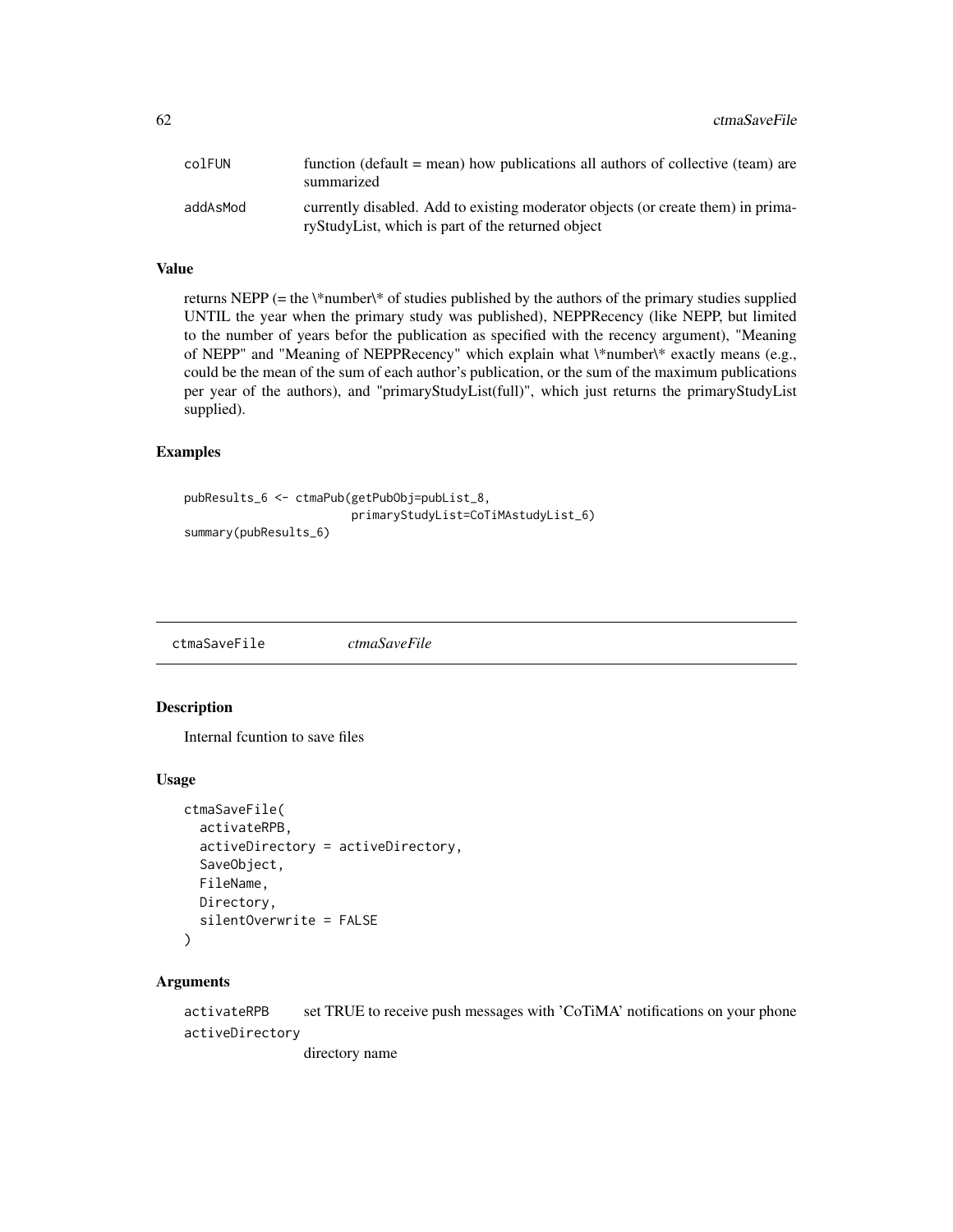# ctmaStanResample 63

| SaveObject      | object to save                    |
|-----------------|-----------------------------------|
| FileName        | filename                          |
| Directory       | directory to save file in         |
| silentOverwrite |                                   |
|                 | override old files without asking |

#### Value

No return value. Just saves files

ctmaStanResample *ctmaStanResample*

# Description

re-sample from a fitted stanct model to achieve desired number of finishsamples (could be useful to prevent exhausted memory)

# Usage

```
ctmaStanResample(ctmaFittedModel = NULL, nsamples = 25, overallSamples = 500)
```
# Arguments

ctmaFittedModel a 'CoTiMA' fit object, usually with few 'finishsamples' to prevent memory exhaustion nsamples sample size per run

overallSamples overall samples size to be achieved

#### Value

returns a CoTiMA fit object with an increased number of finish samples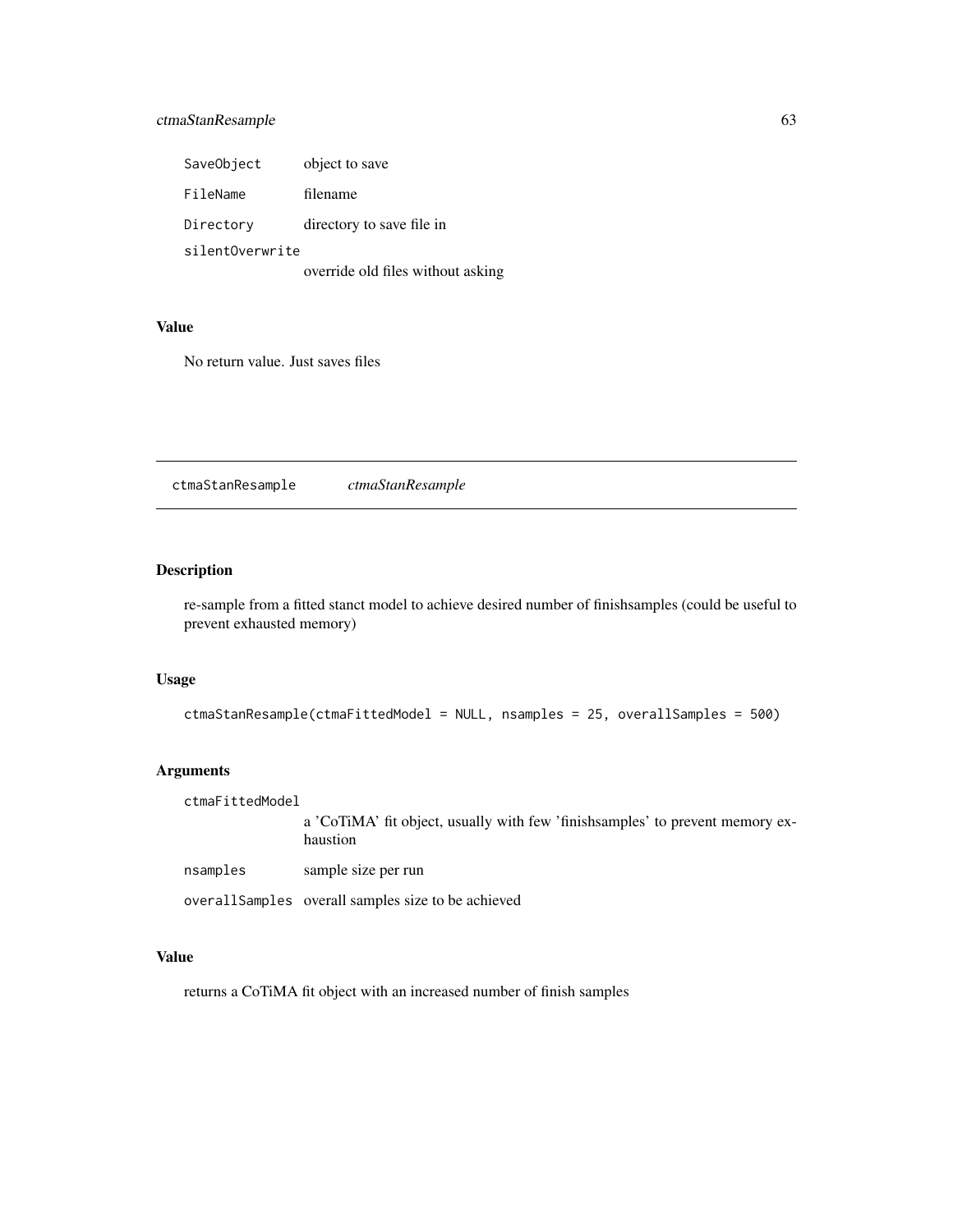ctmaSV *ctmaSV*

# Description

derives start values by average discrete time SEM effects, converting them to continuous time, and inversely apply transformations used by 'ctsem'

#### Usage

```
ctmaSV(
  ctmaInitFit = NULL,
  activeDirectory = NULL,
  primaryStudies = NULL,
  coresToUse = 1,
  replaceSV = TRUE
\mathcal{E}
```
#### Arguments

| ctmaInitFit     | object to which all single 'ctsem' fits of primary studies has been assigned to<br>$(i.e., what has been returned by ctm of (i.e., what is the same)$ |
|-----------------|-------------------------------------------------------------------------------------------------------------------------------------------------------|
| activeDirectory |                                                                                                                                                       |
|                 | defines another active directory than the one used in ctmaInit                                                                                        |
|                 | primaryStudies if ctmaInitFit does not contain the primaryStudies object created with ctmaPrep<br>it could be added                                   |
| coresToUse      | if negative, the value is subtracted from available cores, else value = cores to use                                                                  |
| replaceSV       | if TRUE replaces startValues in primaryStudies, else it saves them as list element<br>inits                                                           |

## Value

returns a modified list of primary studies with starting values added or replaced

# Examples

```
## Not run:
newPrimaryStudyList <- ctmaSV(ctmaInitFit=CoTiMAInitFit_6)
```
## End(Not run)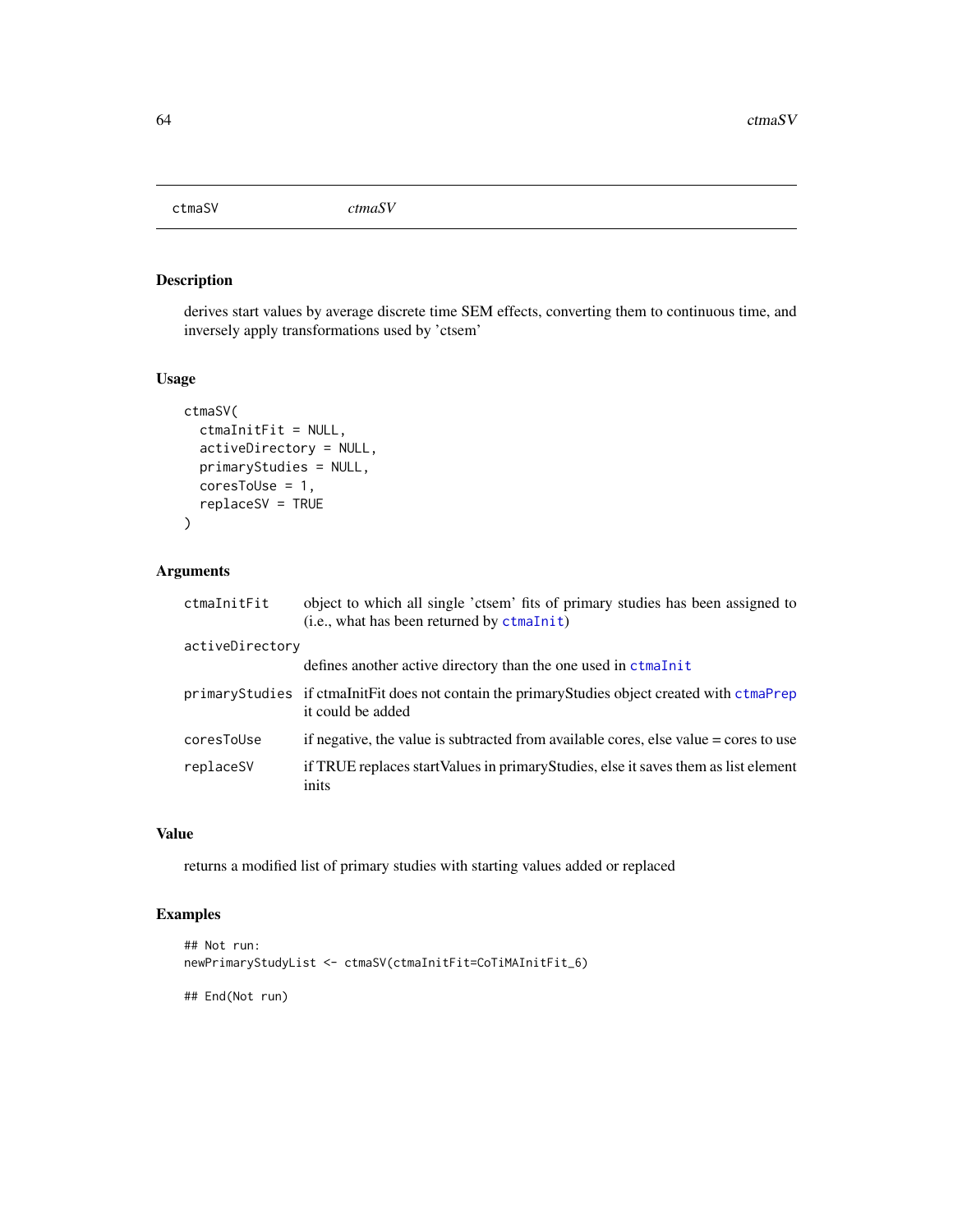delta\_t128 example vector

#### Usage

delta\_t128

# Format

An object of class numeric of length 1.

# Author(s)

C. Dormann & M. Homburg <CoTiMA@uni-mainz.org>

delta\_t18 *delta\_t18 example vector*

# Description

delta\_t18 example vector

## Usage

delta\_t18

# Format

An object of class numeric of length 1.

# Author(s)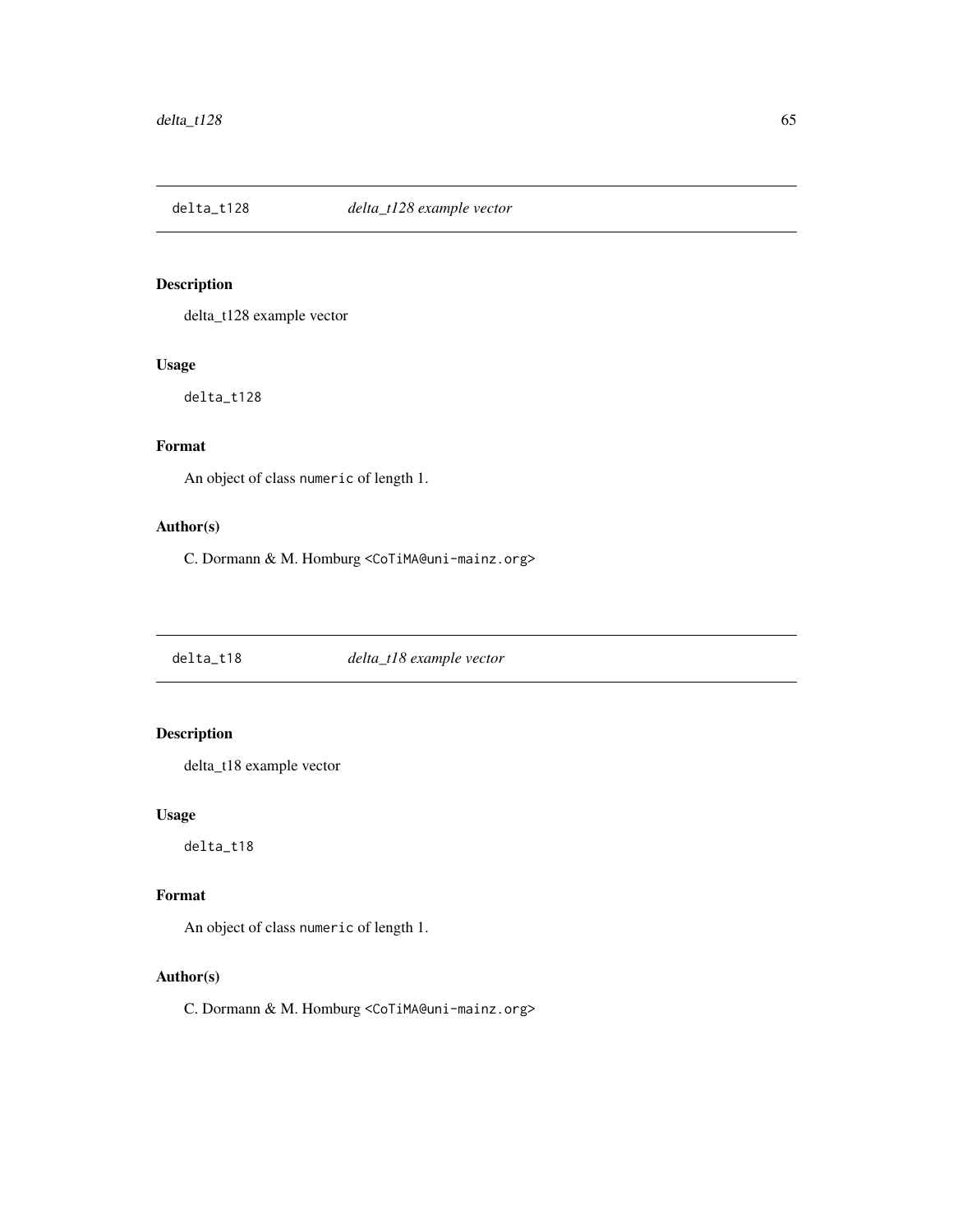delta\_t2 example vector

#### Usage

delta\_t2

# Format

An object of class numeric of length 1.

# Author(s)

C. Dormann & M. Homburg <CoTiMA@uni-mainz.org>

delta\_t201 *delta\_t201 example vector*

# Description

delta\_t201 example vector

## Usage

delta\_t201

# Format

An object of class numeric of length 2.

# Author(s)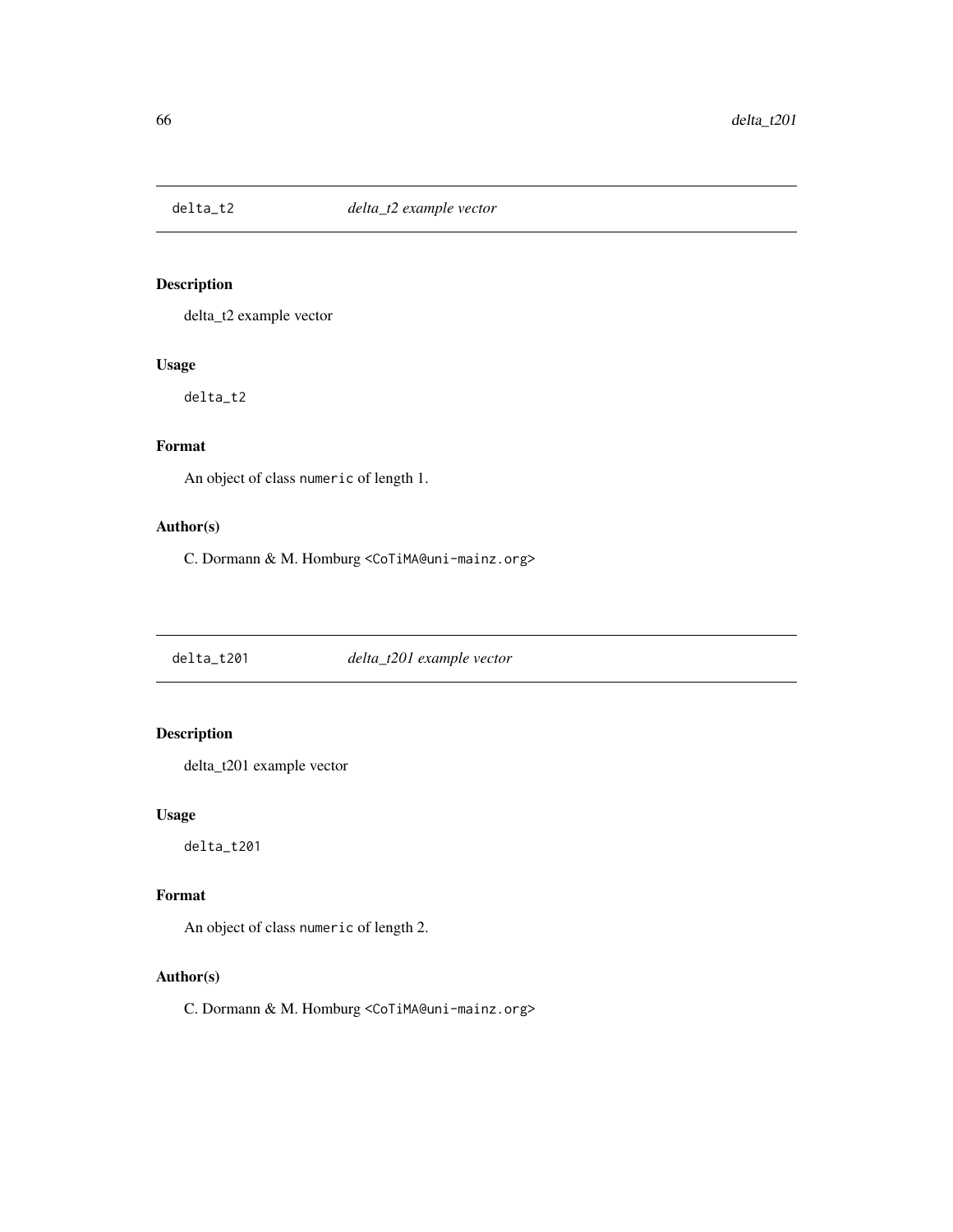delta\_t3 example vector

#### Usage

delta\_t3

# Format

An object of class numeric of length 1.

# Author(s)

C. Dormann & M. Homburg <CoTiMA@uni-mainz.org>

delta\_t313 *delta\_t313 example vector*

# Description

delta\_t313 example vector

# Usage

delta\_t313

# Format

An object of class numeric of length 2.

# Author(s)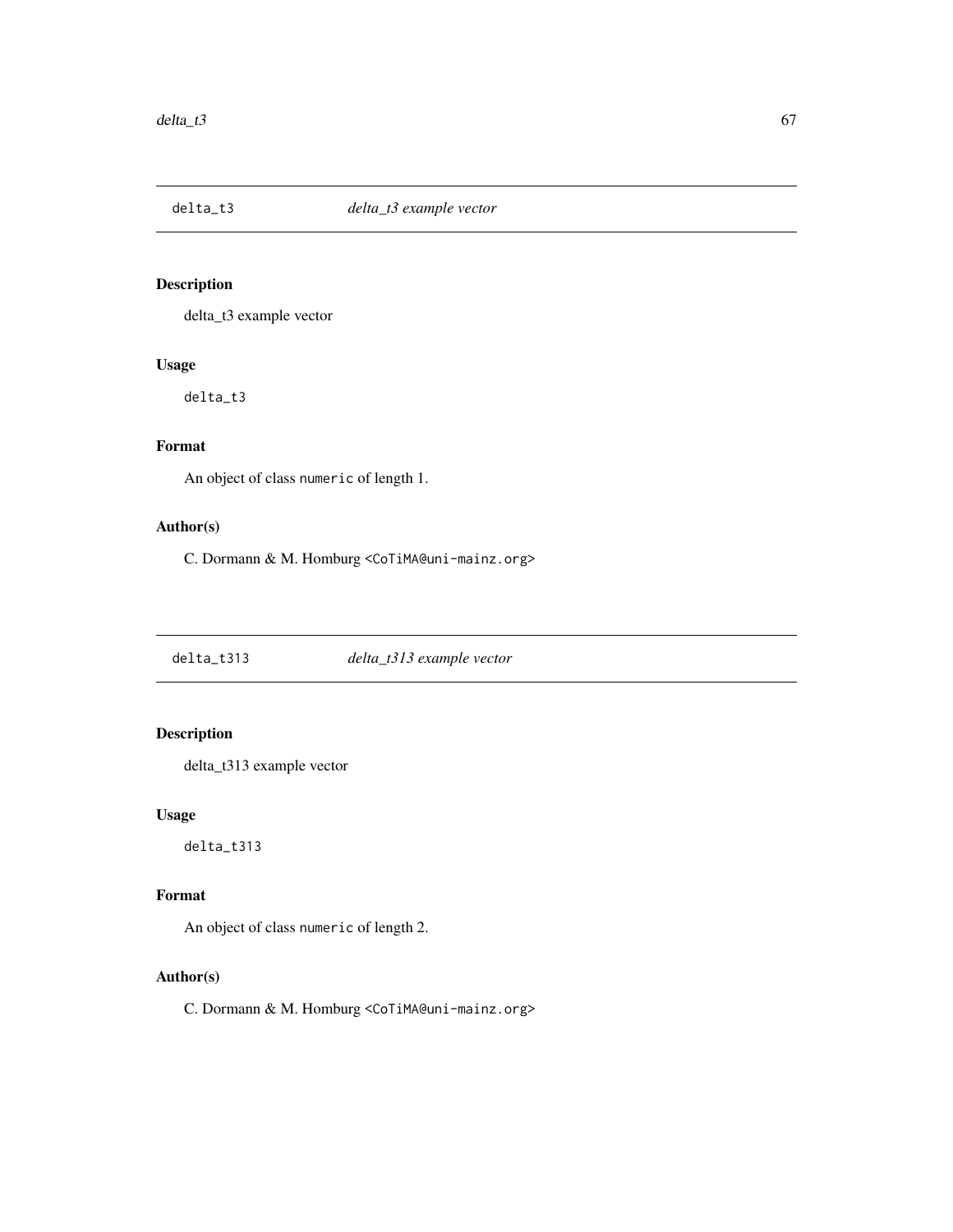delta\_t32 example vector

#### Usage

delta\_t32

# Format

An object of class numeric of length 1.

# Author(s)

C. Dormann & M. Homburg <CoTiMA@uni-mainz.org>

demands128 *demands128 example vector*

# Description

demands128 example vector

## Usage

demands128

## Format

An object of class character of length 1.

# Author(s)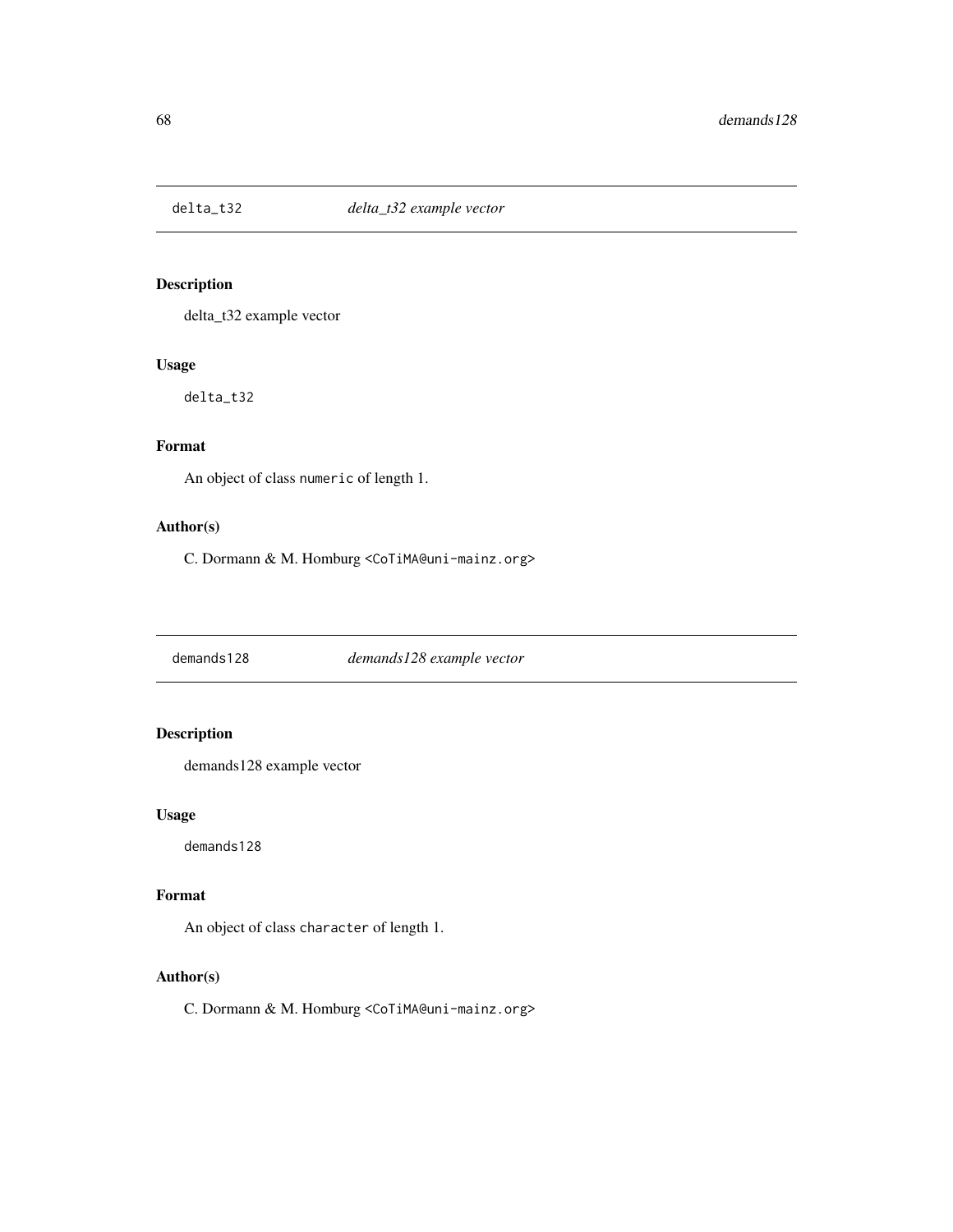demands18 example vector

# Usage

demands18

# Format

An object of class character of length 1.

# Author(s)

C. Dormann & M. Homburg <CoTiMA@uni-mainz.org>

demands2 *demands2 example vector*

# Description

demands2 example vector

# Usage

demands2

# Format

An object of class character of length 1.

# Author(s)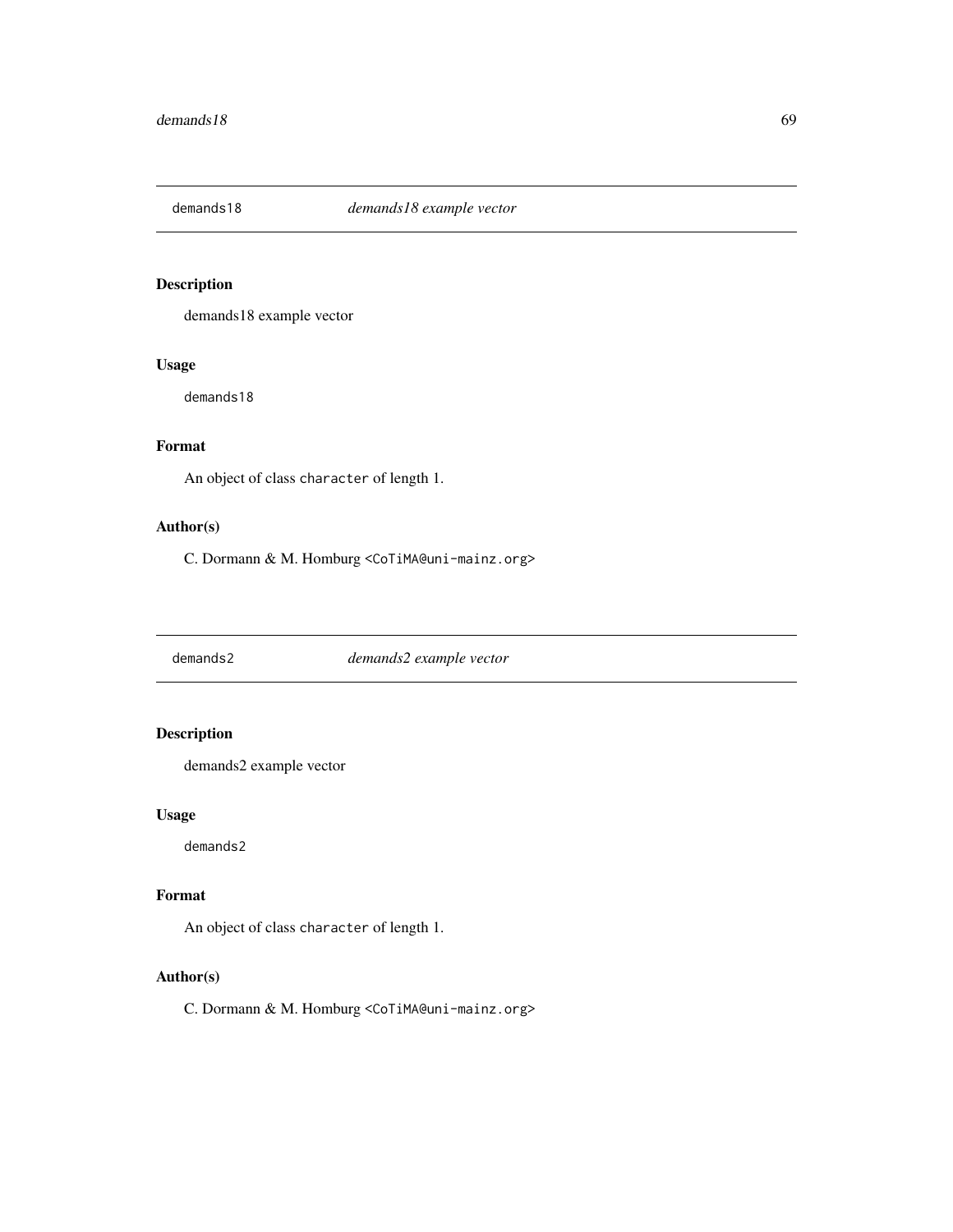demands201 example vector

# Usage

demands201

# Format

An object of class character of length 1.

# Author(s)

C. Dormann & M. Homburg <CoTiMA@uni-mainz.org>

demands3 *demands3 example vector*

# Description

demands3 example vector

## Usage

demands3

## Format

An object of class character of length 1.

# Author(s)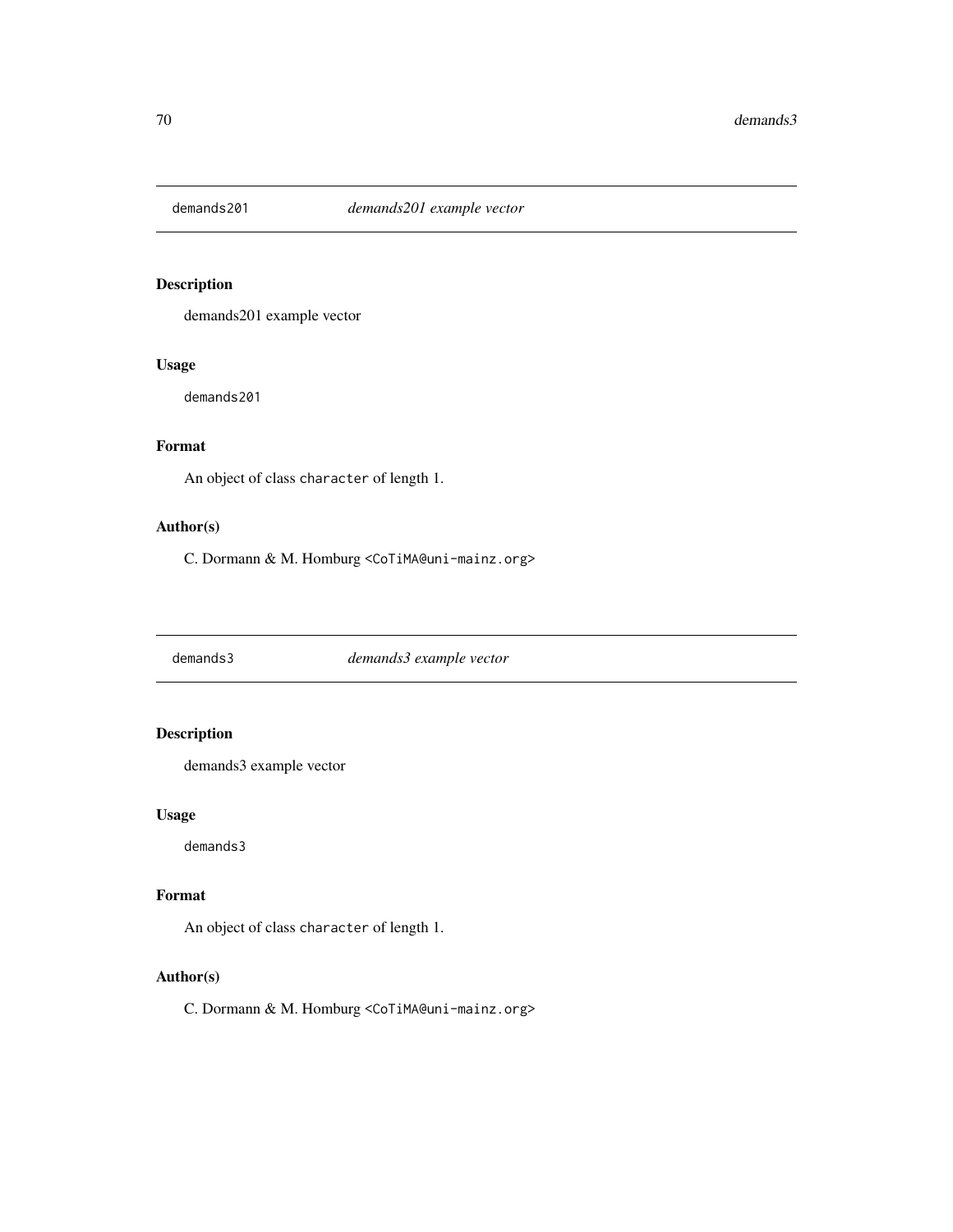demands313 example vector

# Usage

demands313

# Format

An object of class character of length 1.

# Author(s)

C. Dormann & M. Homburg <CoTiMA@uni-mainz.org>

demands32 *demands32 example vector*

# Description

demands32 example vector

# Usage

demands32

## Format

An object of class character of length 1.

# Author(s)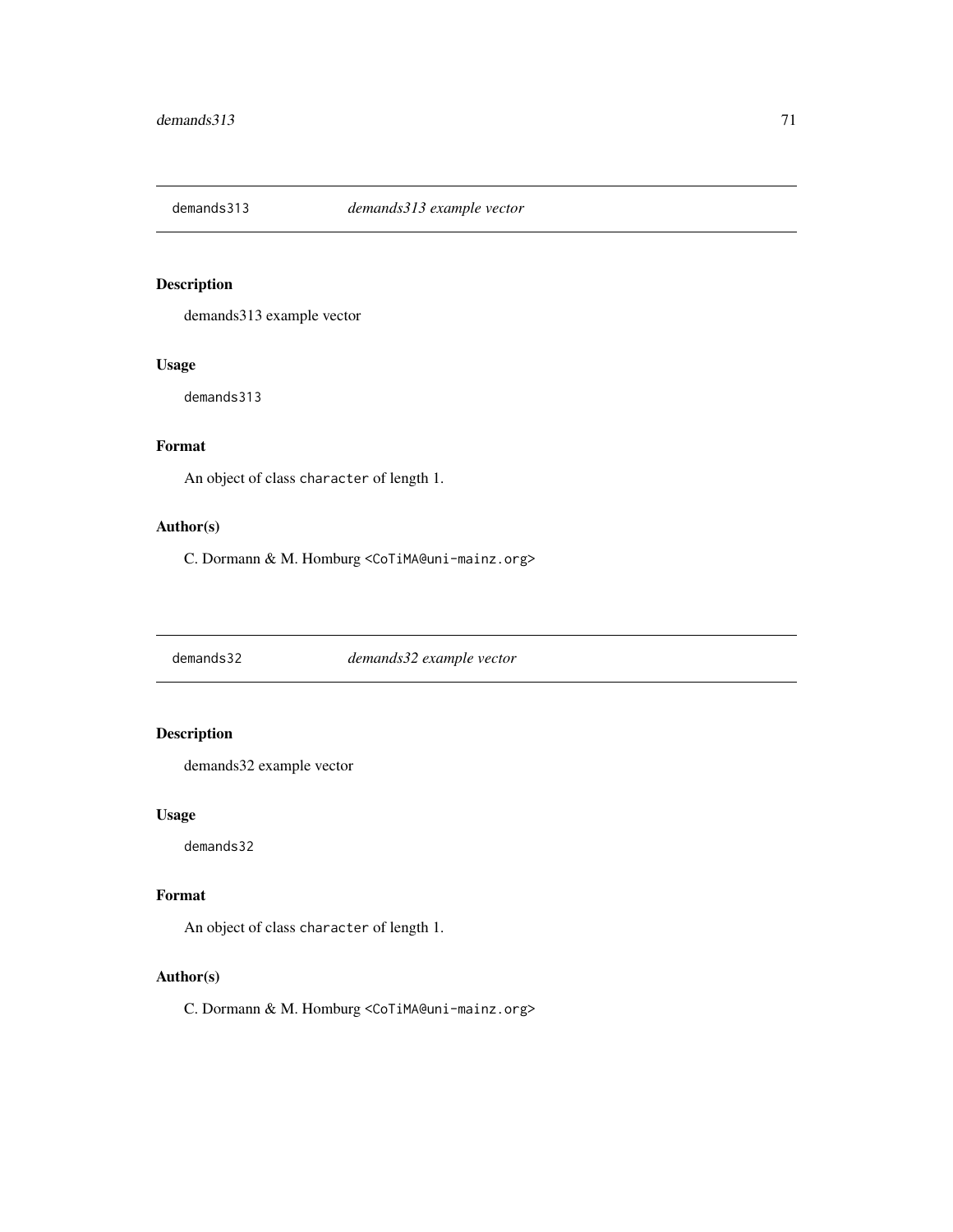dl\_link example path

# Usage

dl\_link

# Format

An object of class character of length 1.

# Author(s)

C. Dormann & M. Homburg <CoTiMA@uni-mainz.org>

empcov128 *empcov128 example matrix*

# Description

empcov128 example matrix

## Usage

empcov128

# Format

An object of class list of length 2.

# Author(s)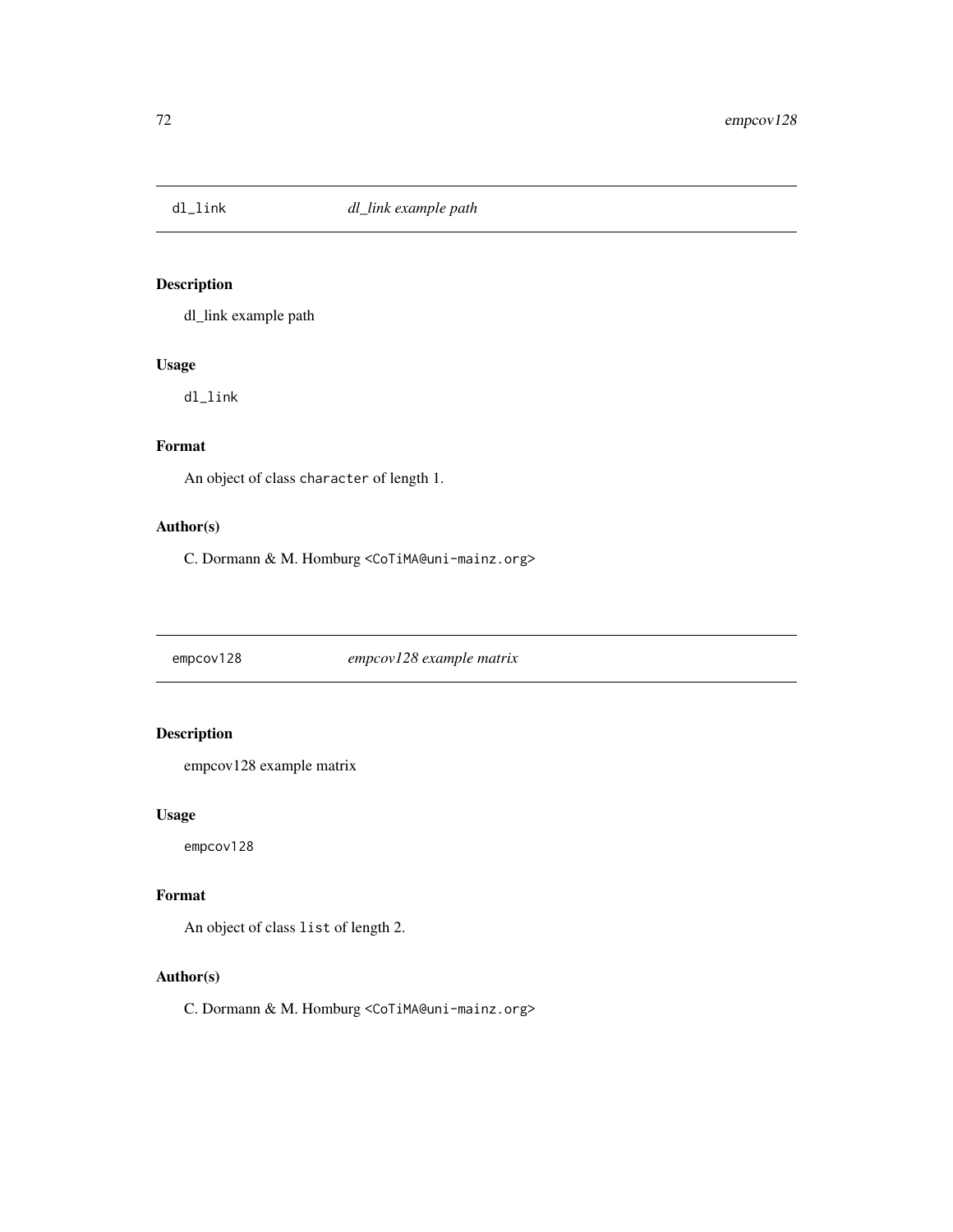<span id="page-72-0"></span>

empcov18 example matrix

#### Usage

empcov18

# Format

An object of class matrix (inherits from array) with 4 rows and 4 columns.

#### Author(s)

C. Dormann & M. Homburg <CoTiMA@uni-mainz.org>

empcov2 *empcov2 example matrix*

## Description

empcov2 example matrix

#### Usage

empcov2

#### Format

An object of class matrix (inherits from array) with 4 rows and 4 columns.

#### Author(s)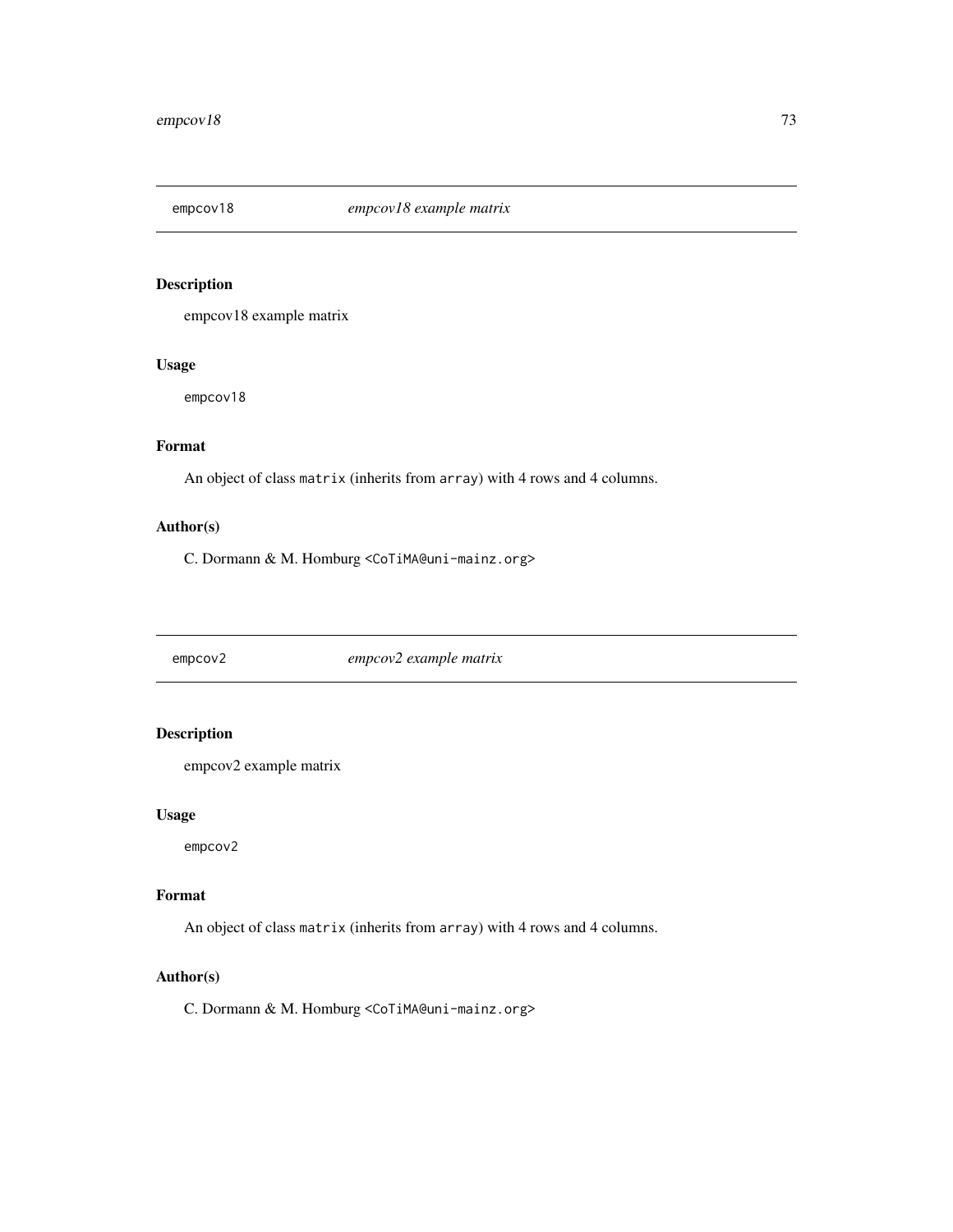<span id="page-73-0"></span>

empcov201 example matrix

#### Usage

empcov201

# Format

An object of class matrix (inherits from array) with 6 rows and 6 columns.

#### Author(s)

C. Dormann & M. Homburg <CoTiMA@uni-mainz.org>

empcov3 *empcov3 example matrix*

## Description

empcov3 example matrix

#### Usage

empcov3

#### Format

An object of class matrix (inherits from array) with 4 rows and 4 columns.

#### Author(s)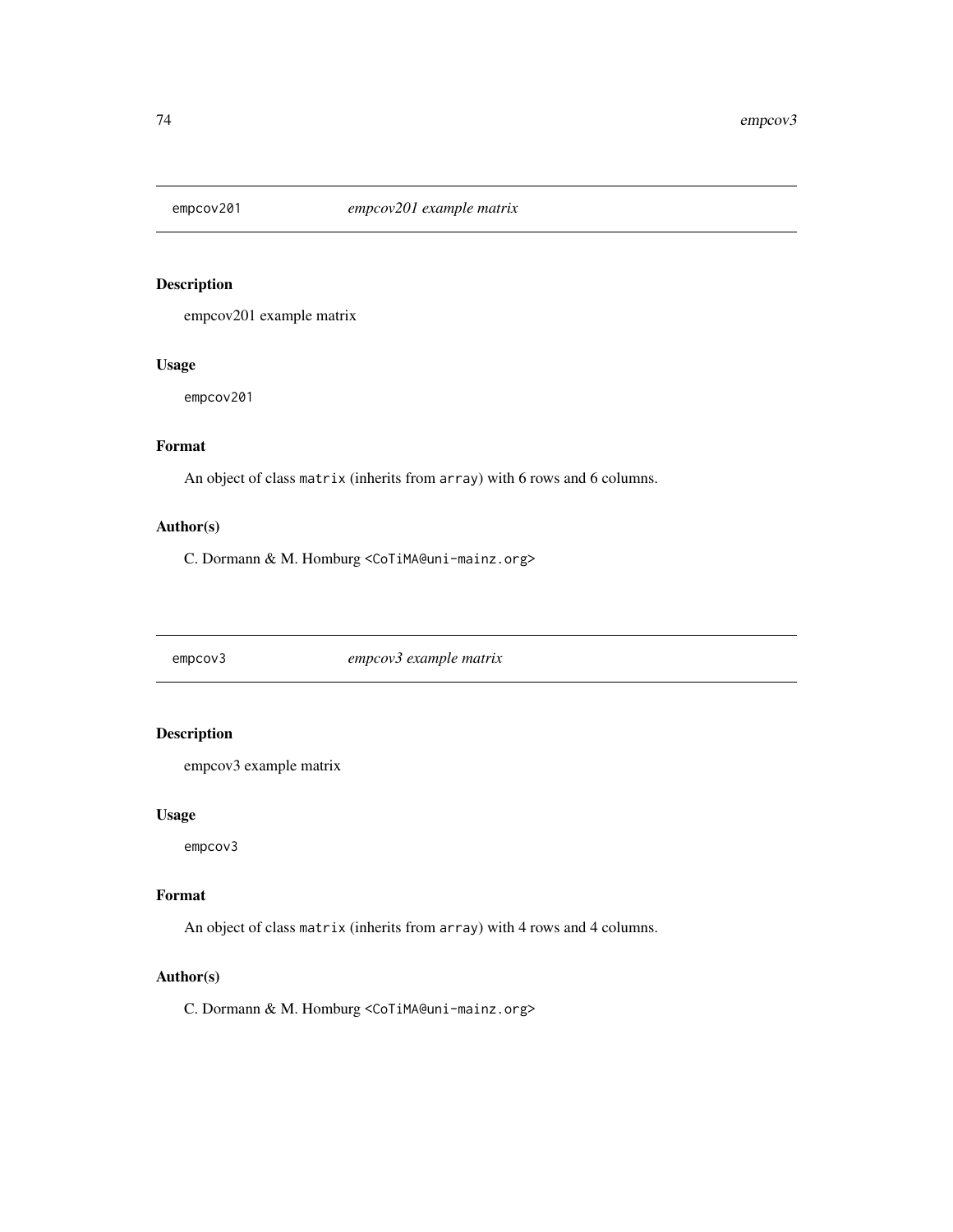<span id="page-74-0"></span>

empcov313 example matrix

#### Usage

empcov313

# Format

An object of class matrix (inherits from array) with 6 rows and 6 columns.

#### Author(s)

C. Dormann & M. Homburg <CoTiMA@uni-mainz.org>

empcov32 *empcov32 example matrix*

## Description

empcov32 example matrix

#### Usage

empcov32

#### Format

An object of class matrix (inherits from array) with 4 rows and 4 columns.

#### Author(s)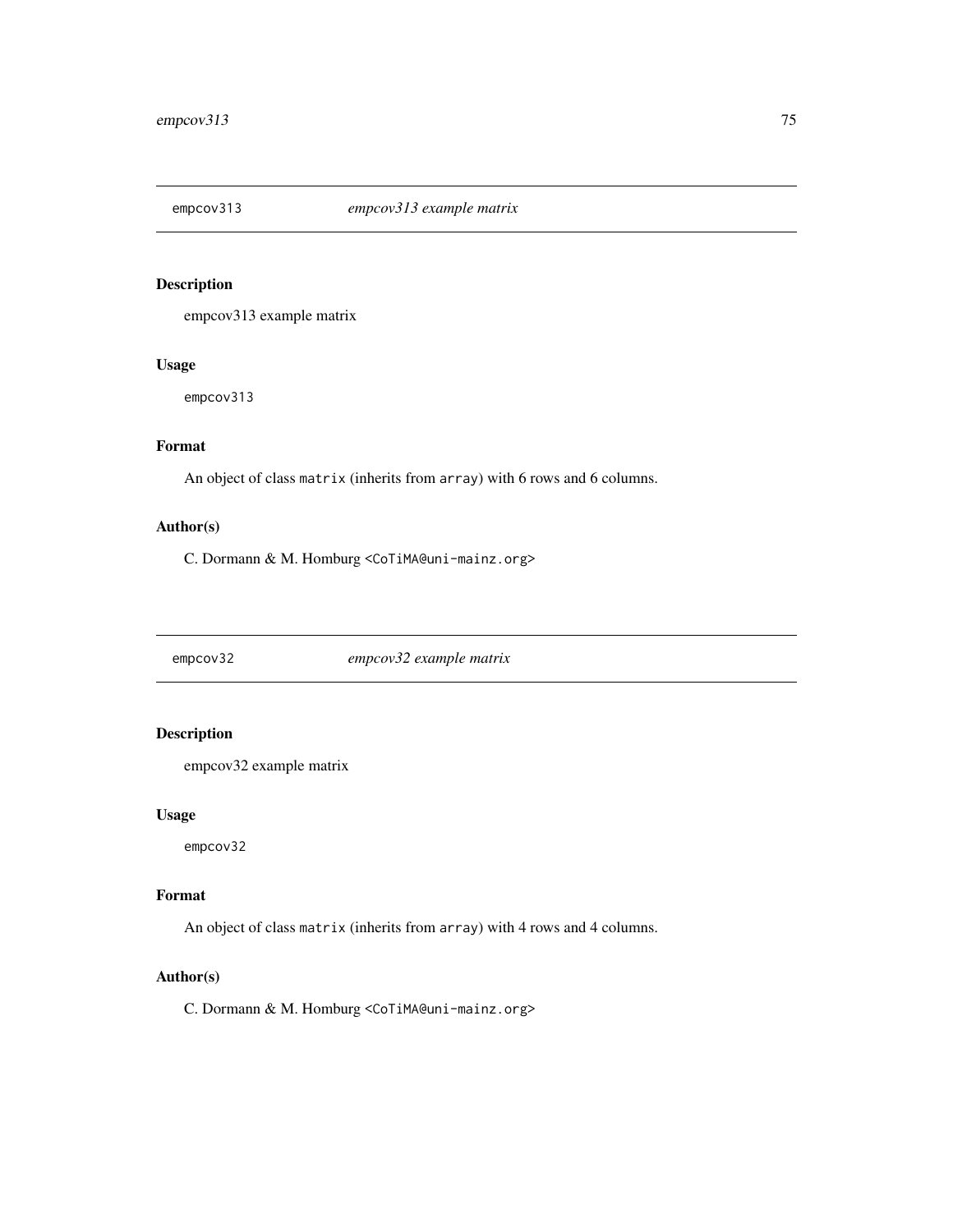<span id="page-75-0"></span>

malePercent128 example vector

#### Usage

malePercent128

# Format

An object of class numeric of length 1.

#### Author(s)

C. Dormann & M. Homburg <CoTiMA@uni-mainz.org>

malePercent18 *malePercent18 example vector*

# Description

malePercent18 example vector

#### Usage

malePercent18

#### Format

An object of class numeric of length 1.

#### Author(s)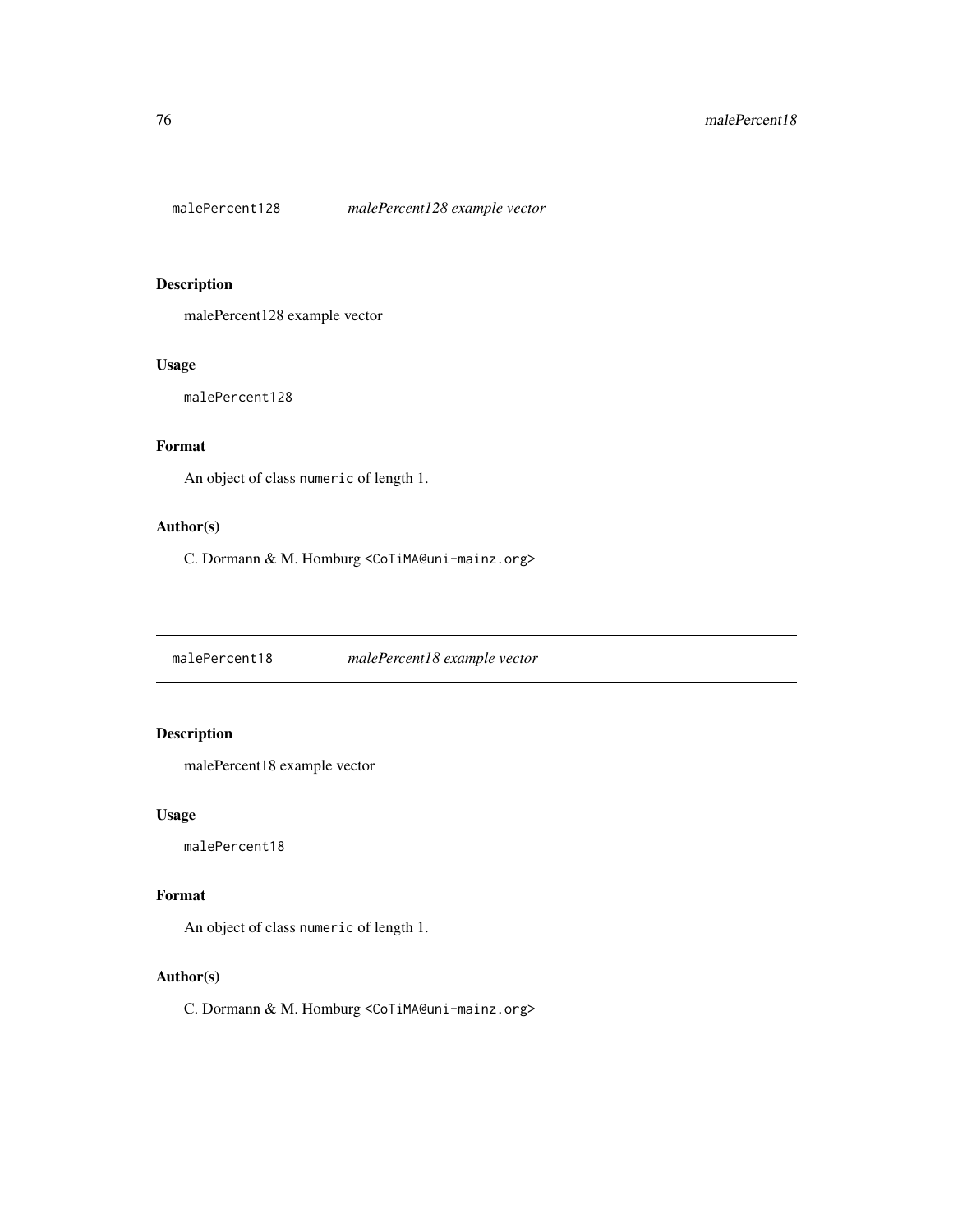<span id="page-76-0"></span>

malePercent2 example vector

#### Usage

malePercent2

# Format

An object of class numeric of length 1.

#### Author(s)

C. Dormann & M. Homburg <CoTiMA@uni-mainz.org>

malePercent201 *malePercent201 example vector*

# Description

malePercent201 example vector

#### Usage

malePercent201

#### Format

An object of class numeric of length 1.

#### Author(s)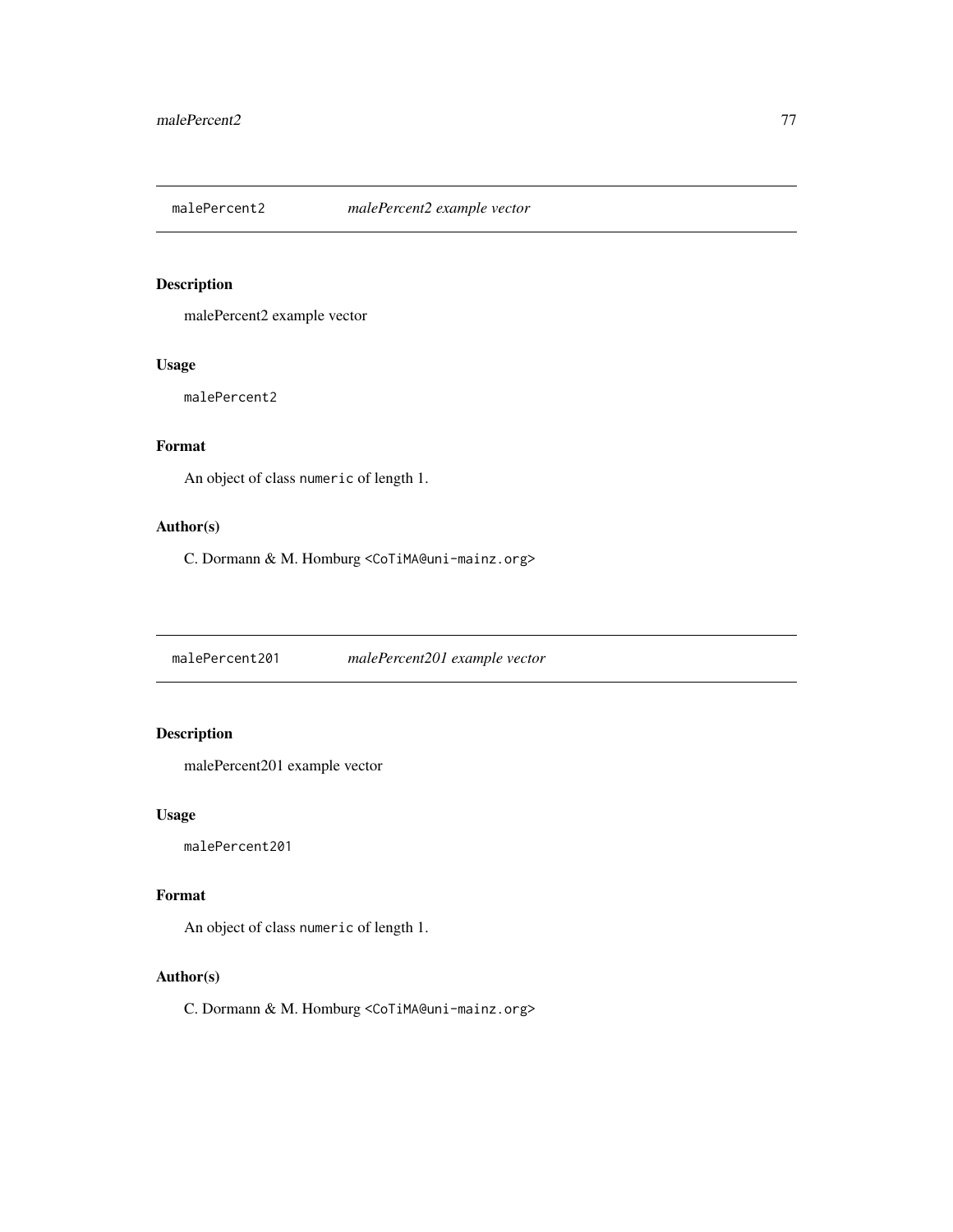<span id="page-77-0"></span>

malePercent3 example vector

#### Usage

malePercent3

# Format

An object of class numeric of length 1.

#### Author(s)

C. Dormann & M. Homburg <CoTiMA@uni-mainz.org>

malePercent313 *malePercent313 example vector*

# Description

malePercent313 example vector

#### Usage

malePercent313

#### Format

An object of class numeric of length 1.

#### Author(s)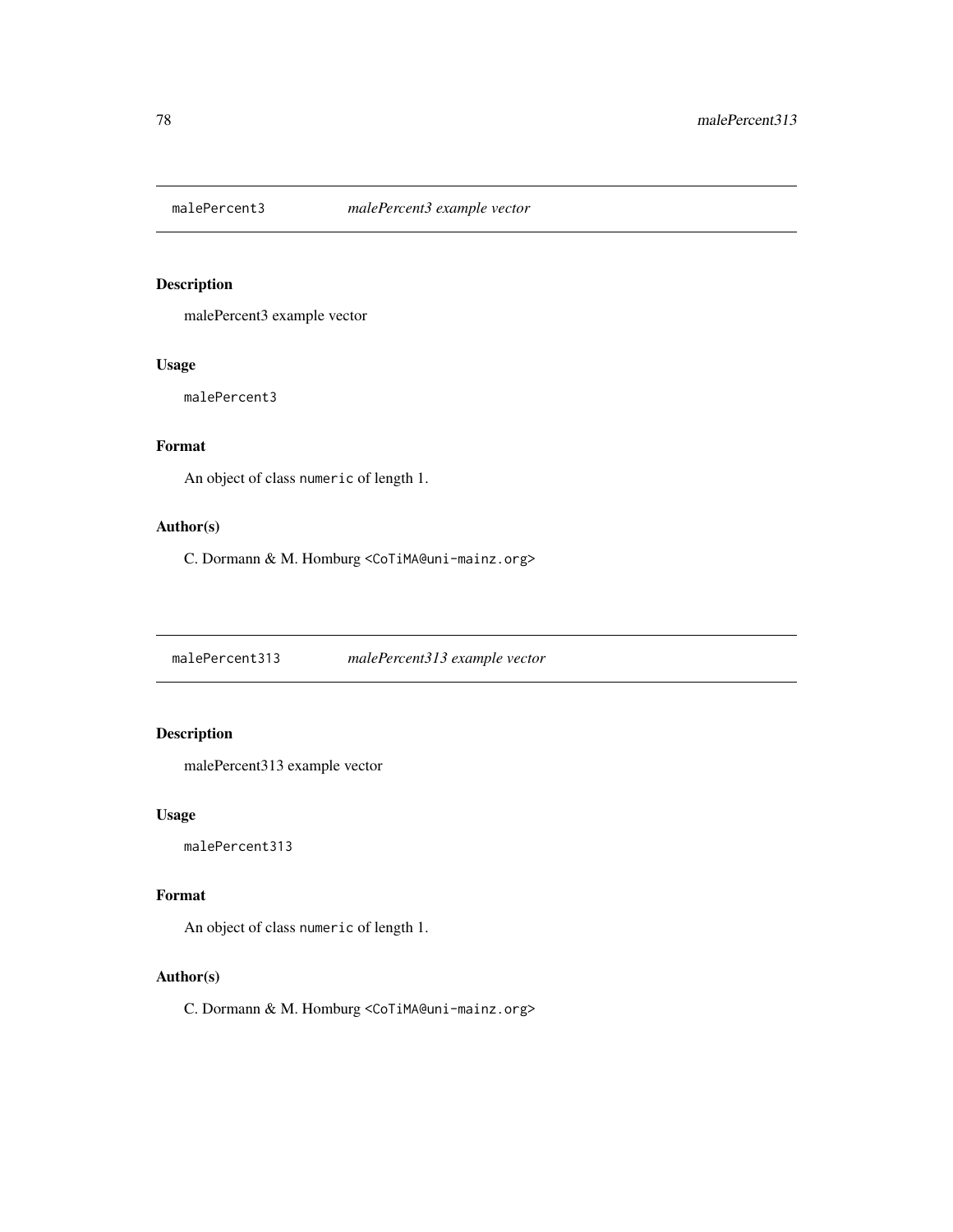<span id="page-78-0"></span>malePercent32 *malePercent32 example vector*

# Description

malePercent32 example vector

#### Usage

malePercent32

# Format

An object of class numeric of length 1.

#### Author(s)

C. Dormann & M. Homburg <CoTiMA@uni-mainz.org>

moderator128 *moderator128 example vector*

# Description

moderator128 example vector

#### Usage

moderator128

#### Format

An object of class numeric of length 2.

#### Author(s)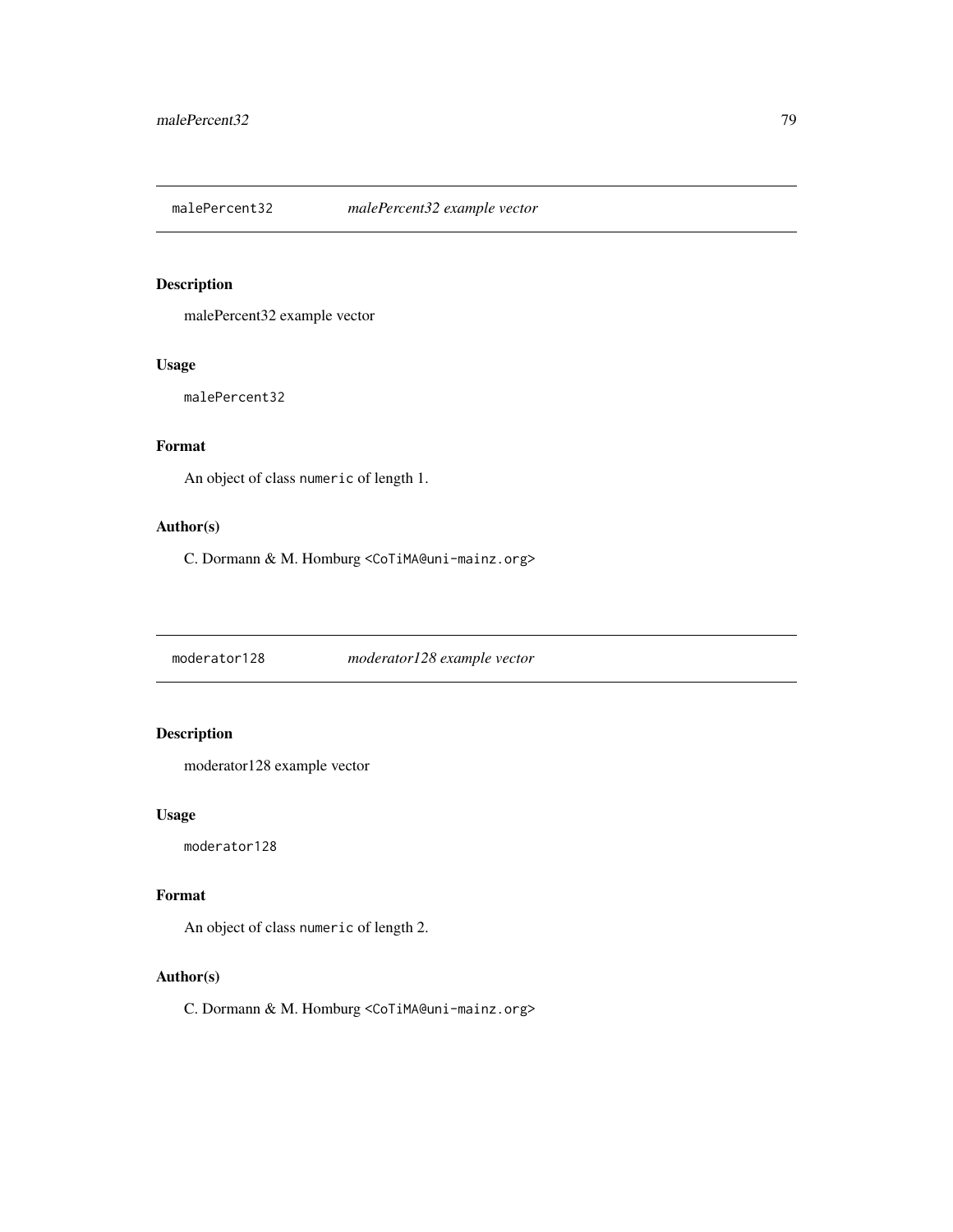<span id="page-79-0"></span>

moderator18 example vector

#### Usage

moderator18

# Format

An object of class numeric of length 2.

#### Author(s)

C. Dormann & M. Homburg <CoTiMA@uni-mainz.org>

moderator2 *moderator2 example vector*

# Description

moderator2 example vector

#### Usage

moderator2

#### Format

An object of class numeric of length 2.

#### Author(s)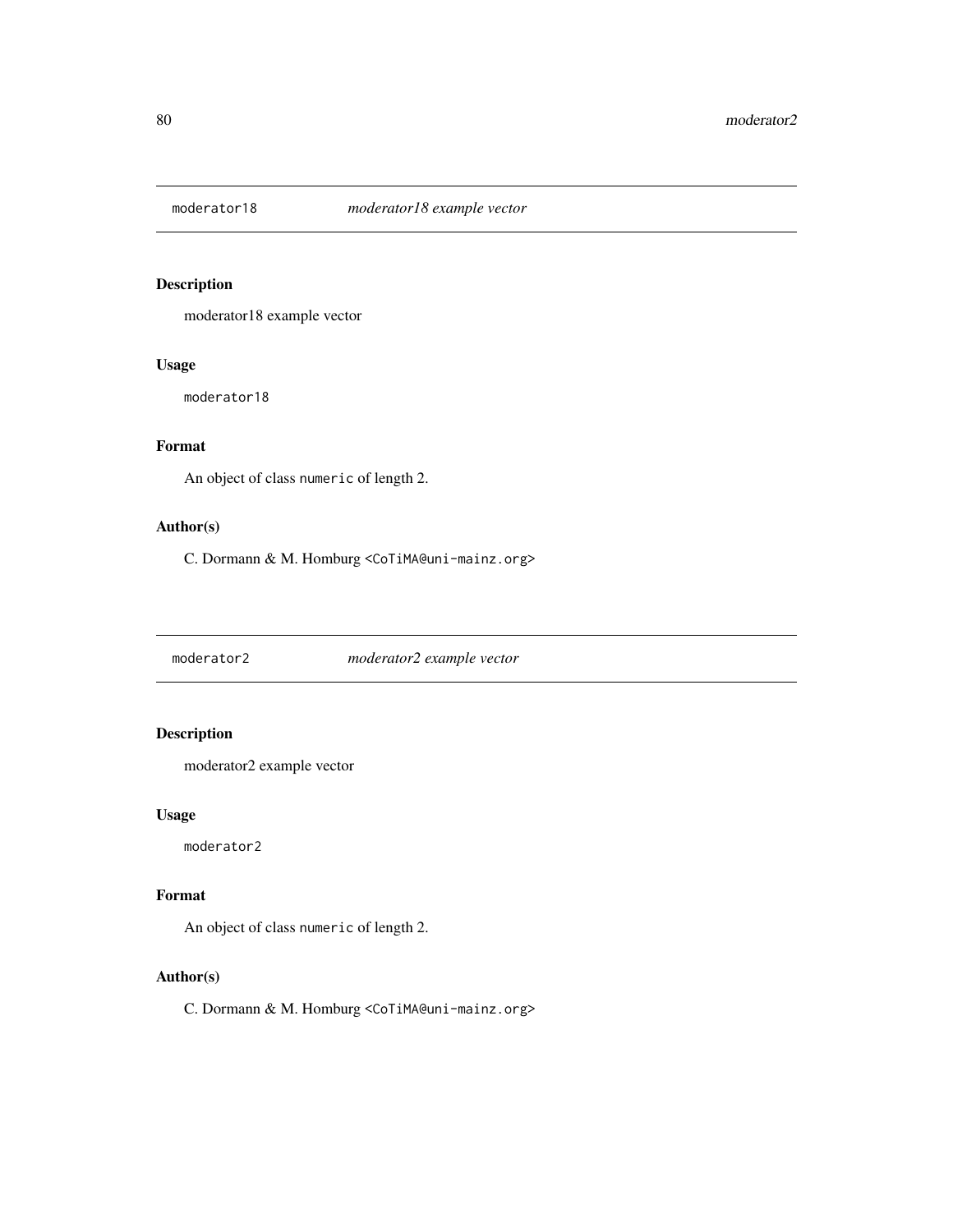<span id="page-80-0"></span>

moderator201 example vector

#### Usage

moderator201

# Format

An object of class numeric of length 2.

#### Author(s)

C. Dormann & M. Homburg <CoTiMA@uni-mainz.org>

moderator3 *moderator3 example vector*

# Description

moderator3 example vector

#### Usage

moderator3

#### Format

An object of class numeric of length 2.

#### Author(s)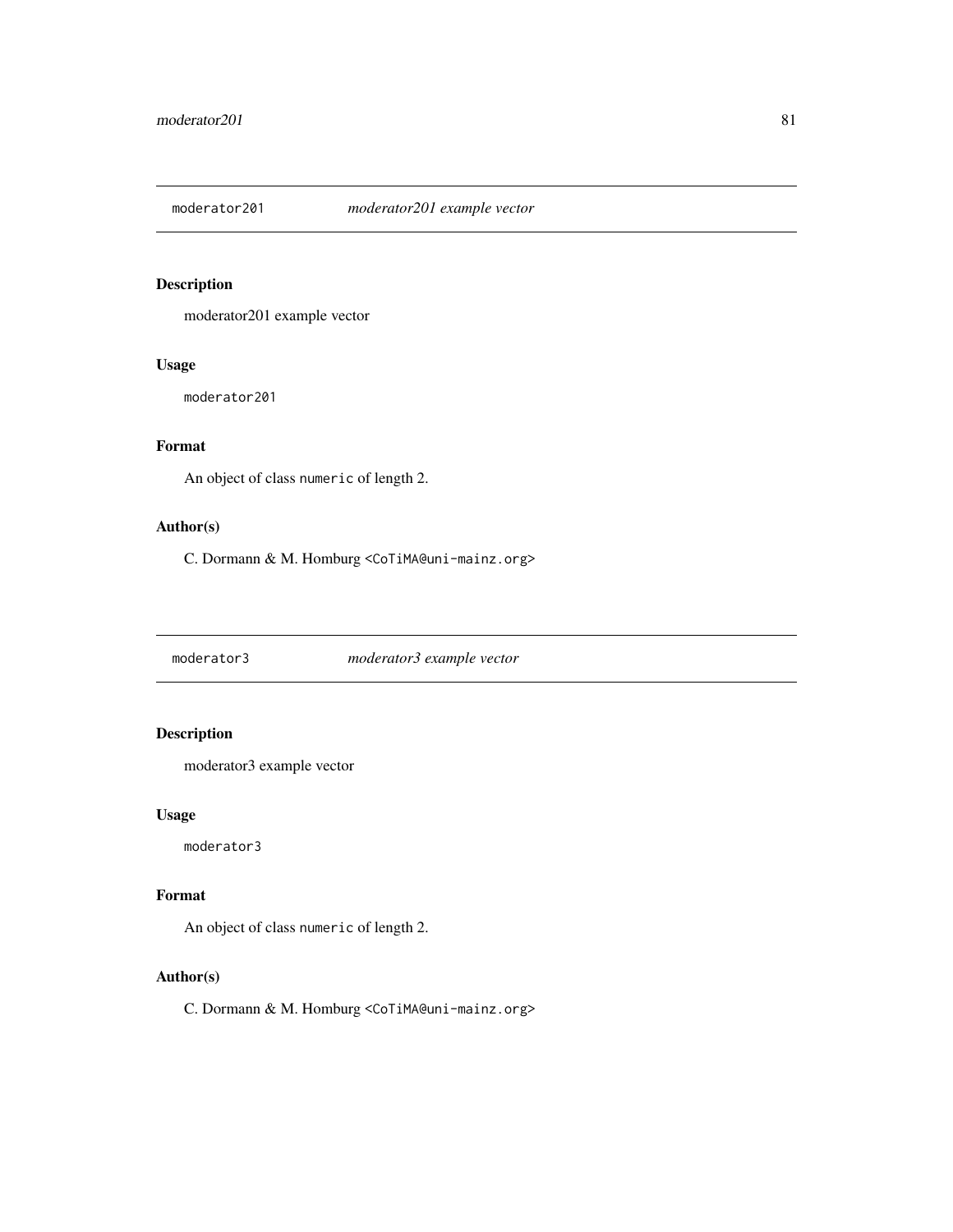<span id="page-81-0"></span>

moderator313 example vector

#### Usage

moderator313

# Format

An object of class numeric of length 2.

#### Author(s)

C. Dormann & M. Homburg <CoTiMA@uni-mainz.org>

moderator32 *moderator32 example vector*

# Description

moderator32 example vector

#### Usage

moderator32

#### Format

An object of class numeric of length 2.

#### Author(s)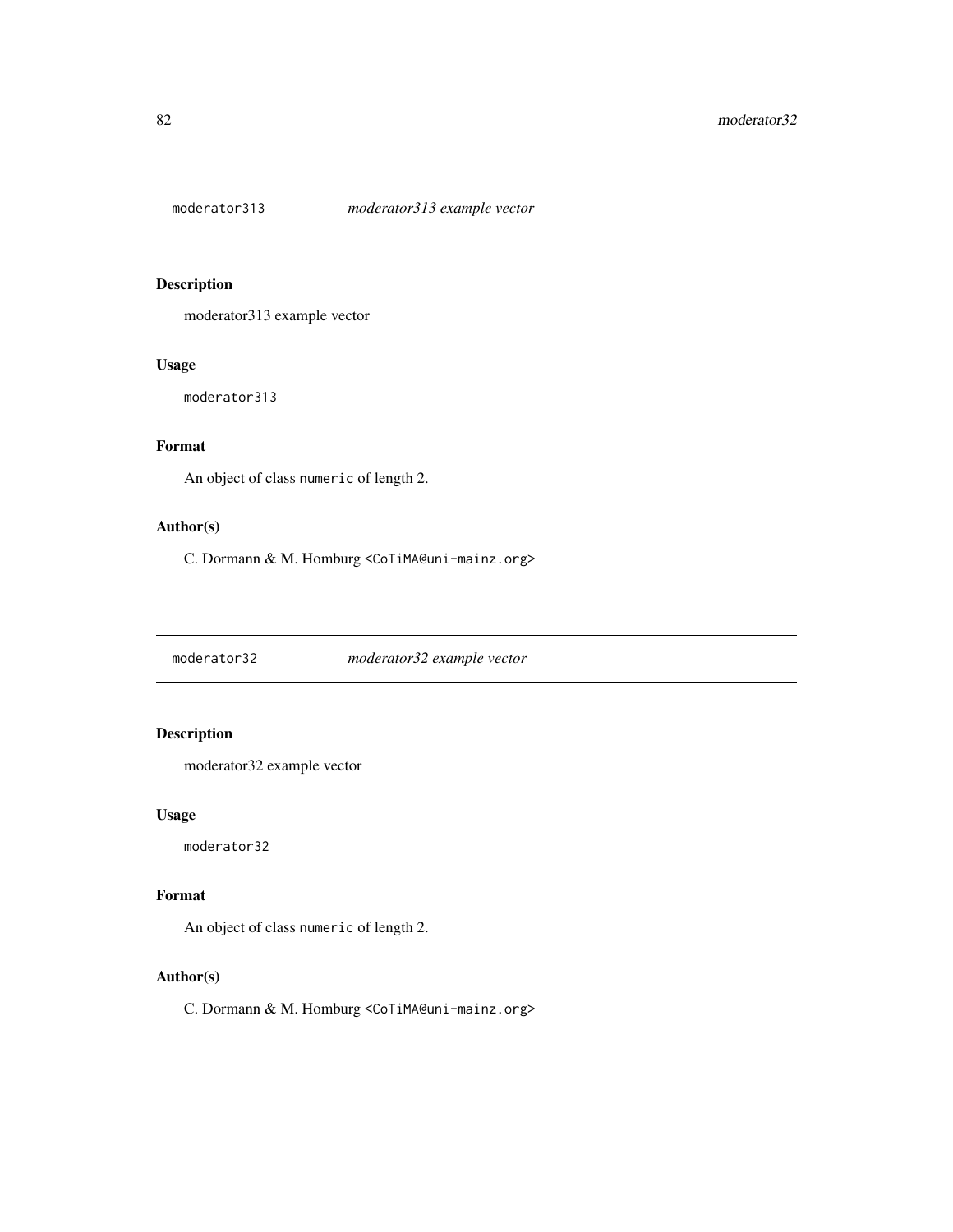<span id="page-82-0"></span>moderatorLabels *moderatorLabels example vector*

#### Description

moderatorLabels example vector

#### Usage

moderatorLabels

# Format

An object of class character of length 2.

#### Author(s)

C. Dormann & M. Homburg <CoTiMA@uni-mainz.org>

moderatorValues *moderatorValues example vector*

# Description

moderatorValues example vector

#### Usage

moderatorValues

#### Format

An object of class list of length 2.

#### Author(s)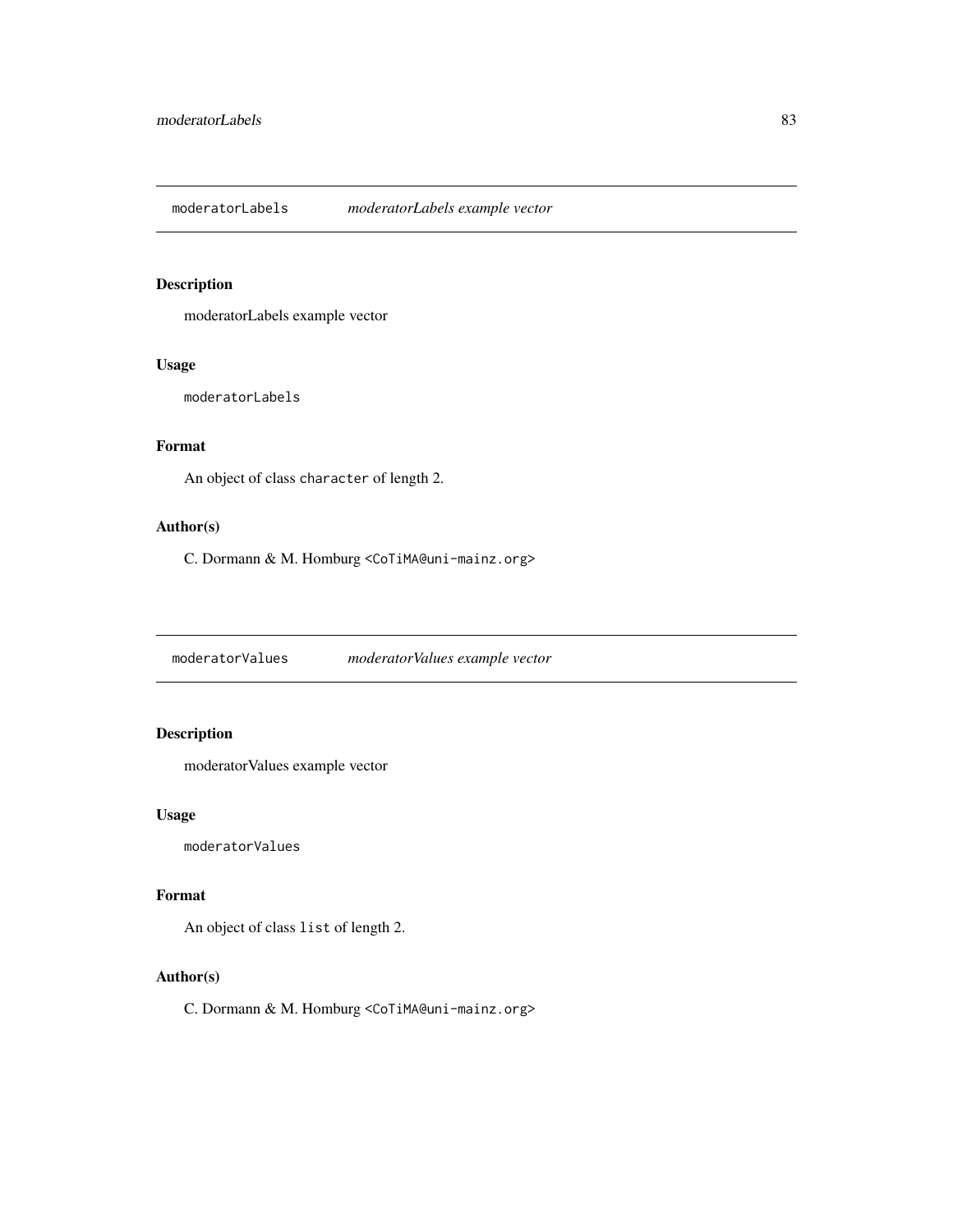<span id="page-83-0"></span>

occupation128 example vector

#### Usage

occupation128

# Format

An object of class character of length 1.

#### Author(s)

C. Dormann & M. Homburg <CoTiMA@uni-mainz.org>

occupation18 *occupation18 example vector*

# Description

occupation18 example vector

#### Usage

occupation18

#### Format

An object of class character of length 1.

#### Author(s)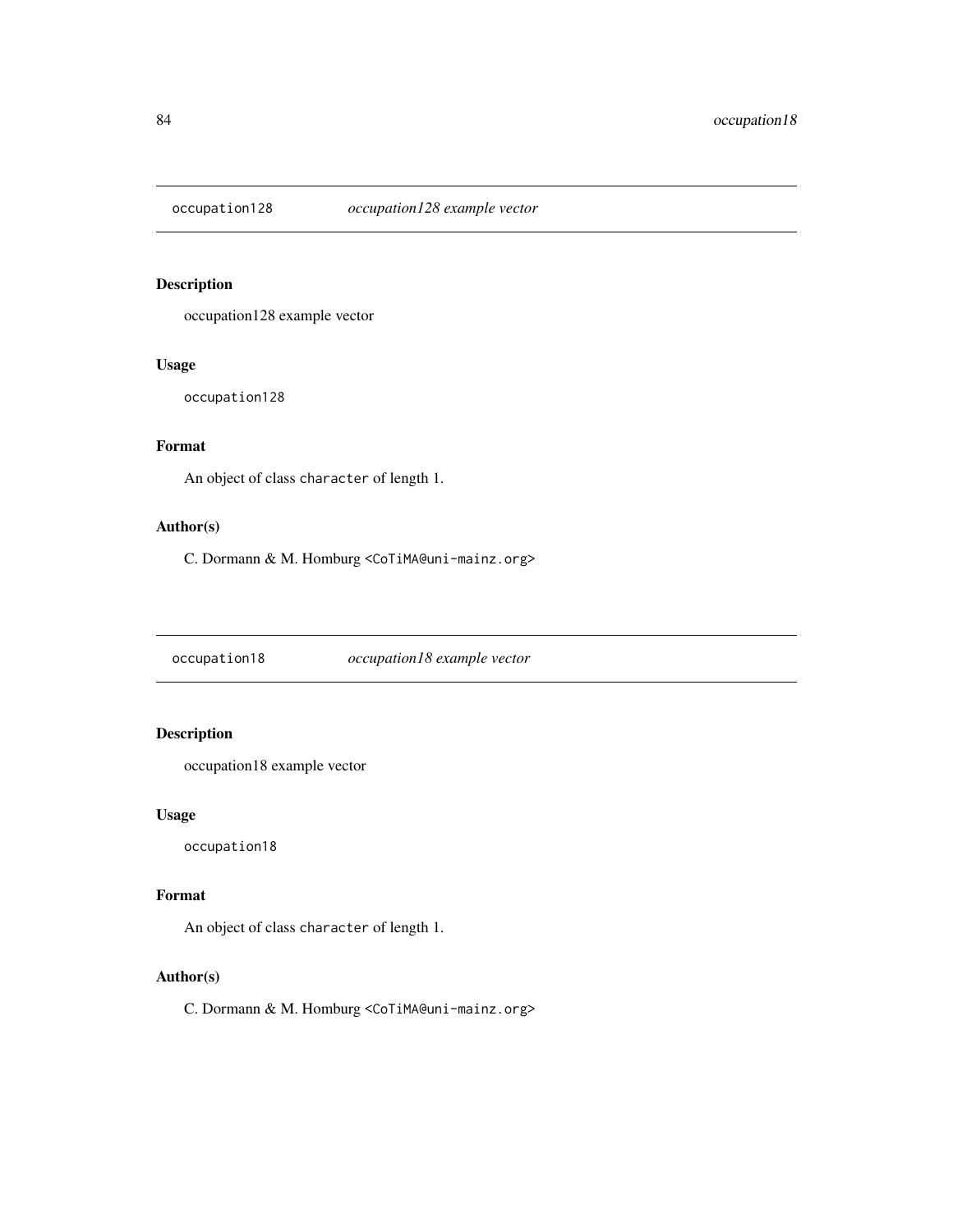<span id="page-84-0"></span>

occupation2 example vector

#### Usage

occupation2

# Format

An object of class character of length 1.

#### Author(s)

C. Dormann & M. Homburg <CoTiMA@uni-mainz.org>

occupation201 *occupation201 example vector*

# Description

occupation201 example vector

#### Usage

occupation201

#### Format

An object of class character of length 1.

#### Author(s)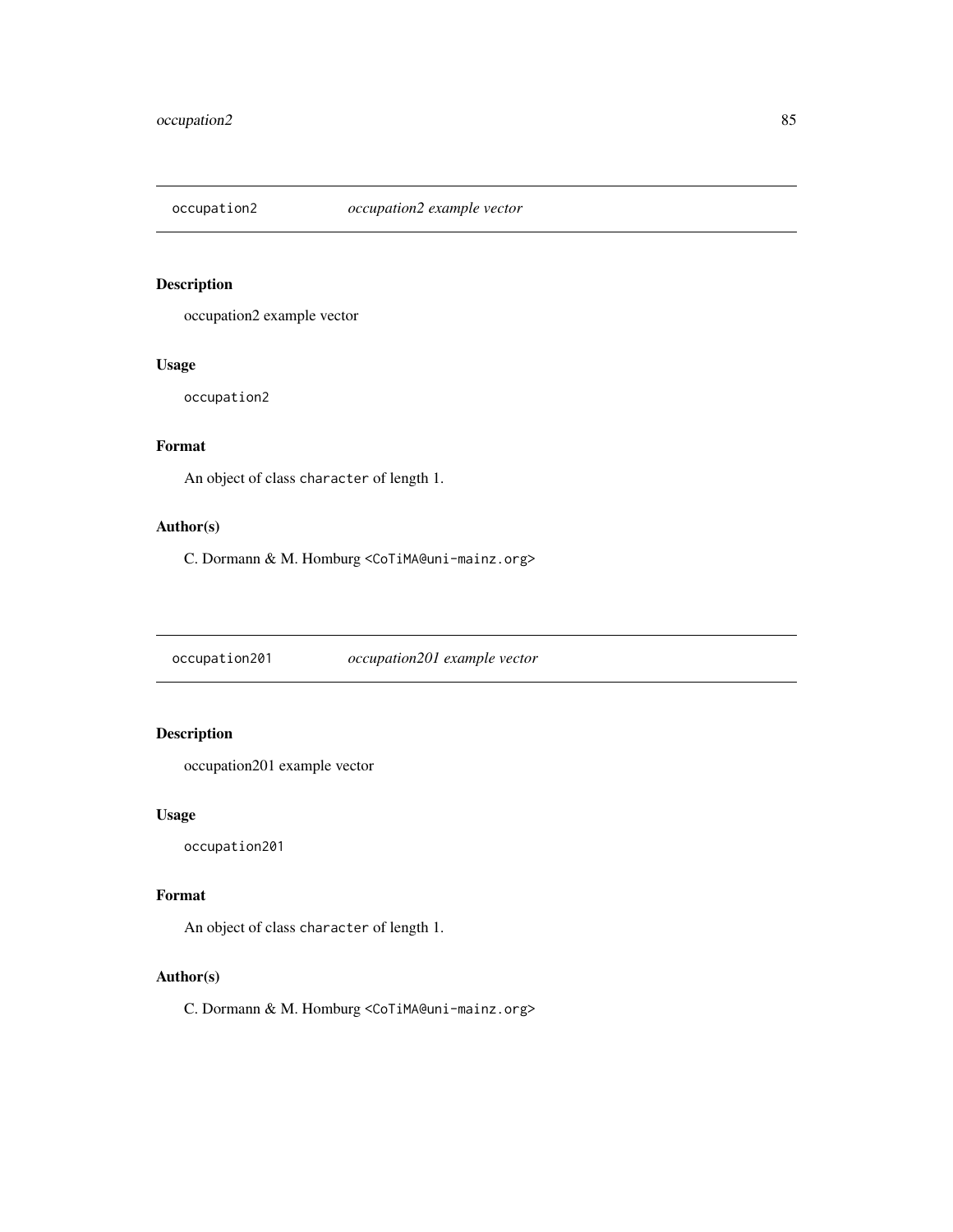<span id="page-85-0"></span>

occupation3 example vector

#### Usage

occupation3

# Format

An object of class character of length 1.

#### Author(s)

C. Dormann & M. Homburg <CoTiMA@uni-mainz.org>

occupation313 *occupation313 example vector*

# Description

occupation313 example vector

#### Usage

occupation313

#### Format

An object of class character of length 1.

#### Author(s)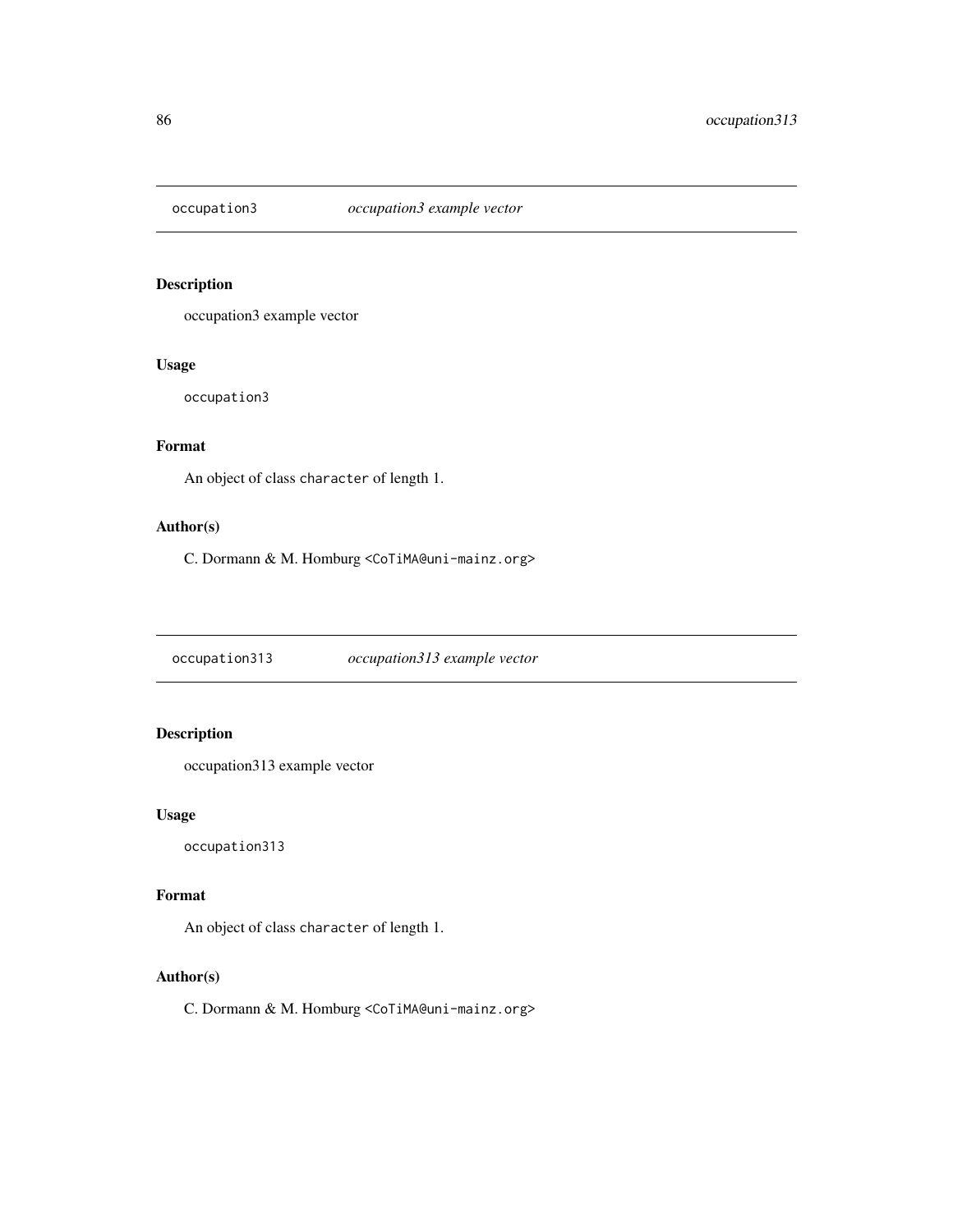<span id="page-86-0"></span>

occupation32 example vector

#### Usage

occupation32

# Format

An object of class character of length 1.

#### Author(s)

C. Dormann & M. Homburg <CoTiMA@uni-mainz.org>

pairwiseN128 *pairwiseN128 example vector*

# Description

pairwiseN128 example vector

#### Usage

pairwiseN128

#### Format

An object of class list of length 2.

#### Author(s)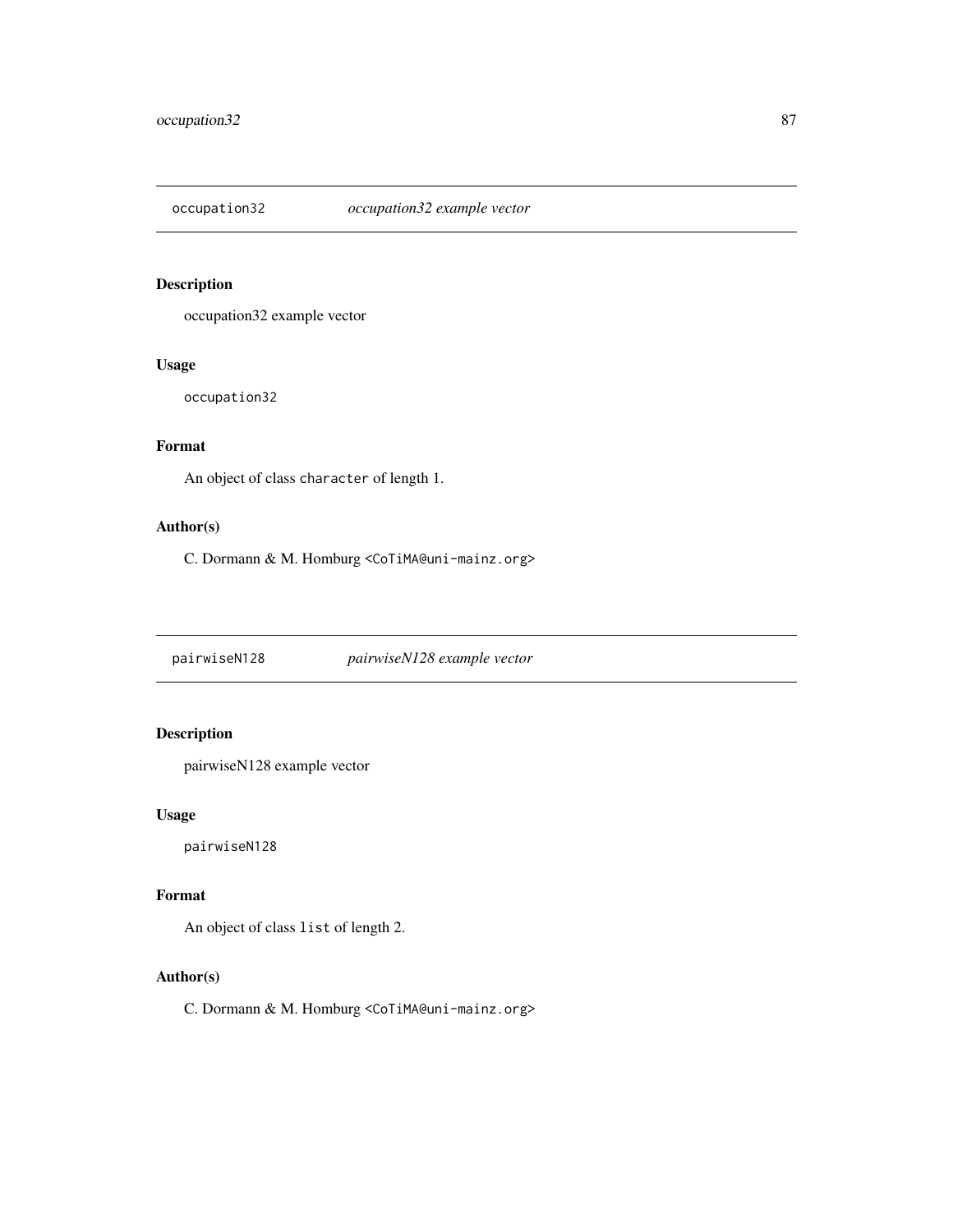<span id="page-87-0"></span>plot.CoTiMAFit *plot.CoTiMAFit*

# Description

call [ctmaPlot](#page-52-0) if a CoTiMAFit object is supplied to plot()

#### Usage

```
## S3 method for class 'CoTiMAFit'
plot(x, \ldots)
```
#### Arguments

|         | líst                                                |
|---------|-----------------------------------------------------|
| $\cdot$ | further arguments to be passed through to summary() |

# Value

returns a call to 'ctmaPlot', which is used to plot CoTiMA fit objects

| pubList_8 | pubList_8 example list |  |
|-----------|------------------------|--|
|           |                        |  |

#### Description

pubList\_8 example list

#### Usage

pubList\_8

### Format

An object of class CoTiMAFit of length 9.

# Author(s)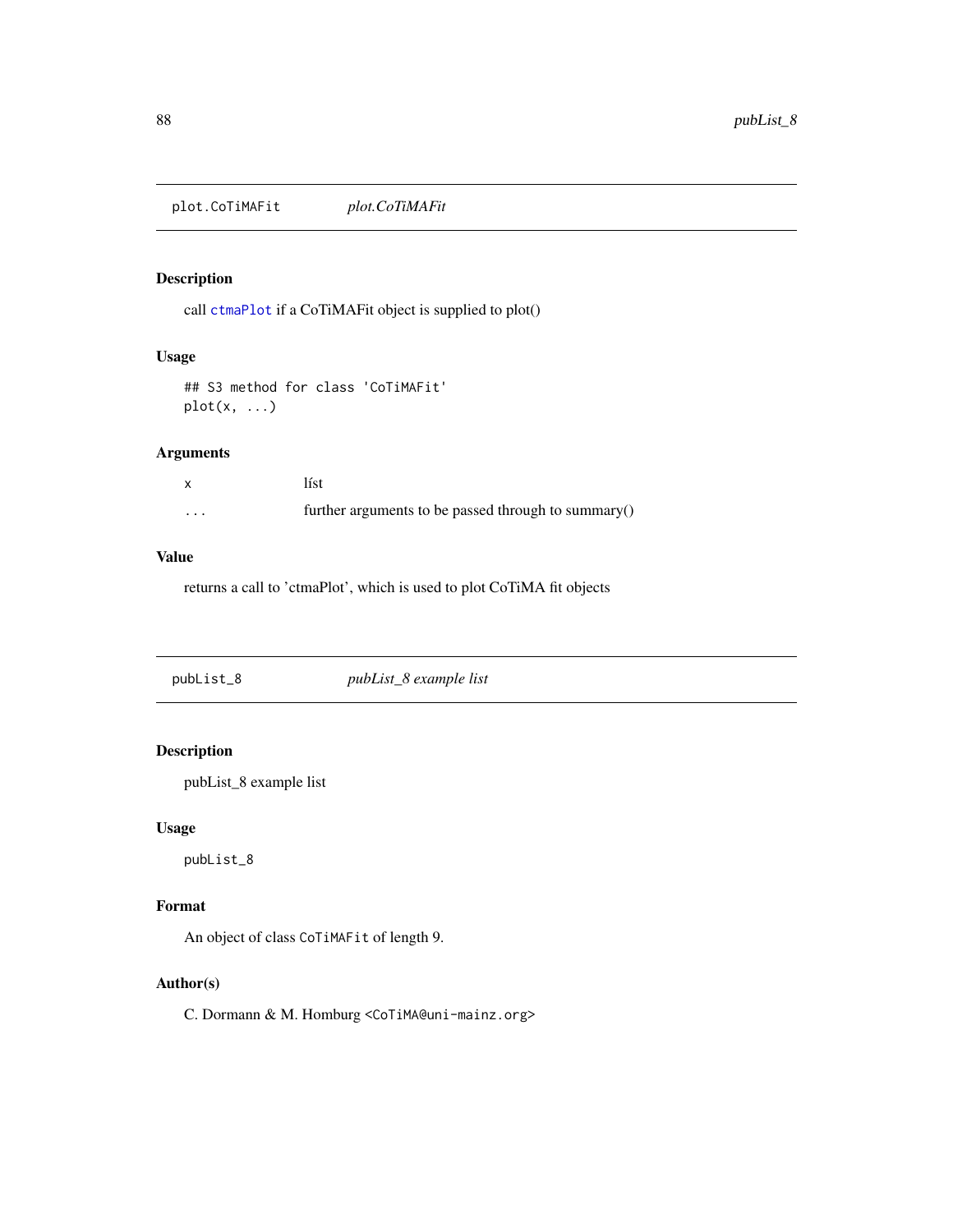<span id="page-88-0"></span>

rawData128 example list

#### Usage

rawData128

# Format

An object of class list of length 7.

#### Author(s)

C. Dormann & M. Homburg <CoTiMA@uni-mainz.org>

recodeVariables128 *recodeVariables128 example vector*

# Description

recodeVariables128 example vector

#### Usage

recodeVariables128

#### Format

An object of class character of length 2.

#### Author(s)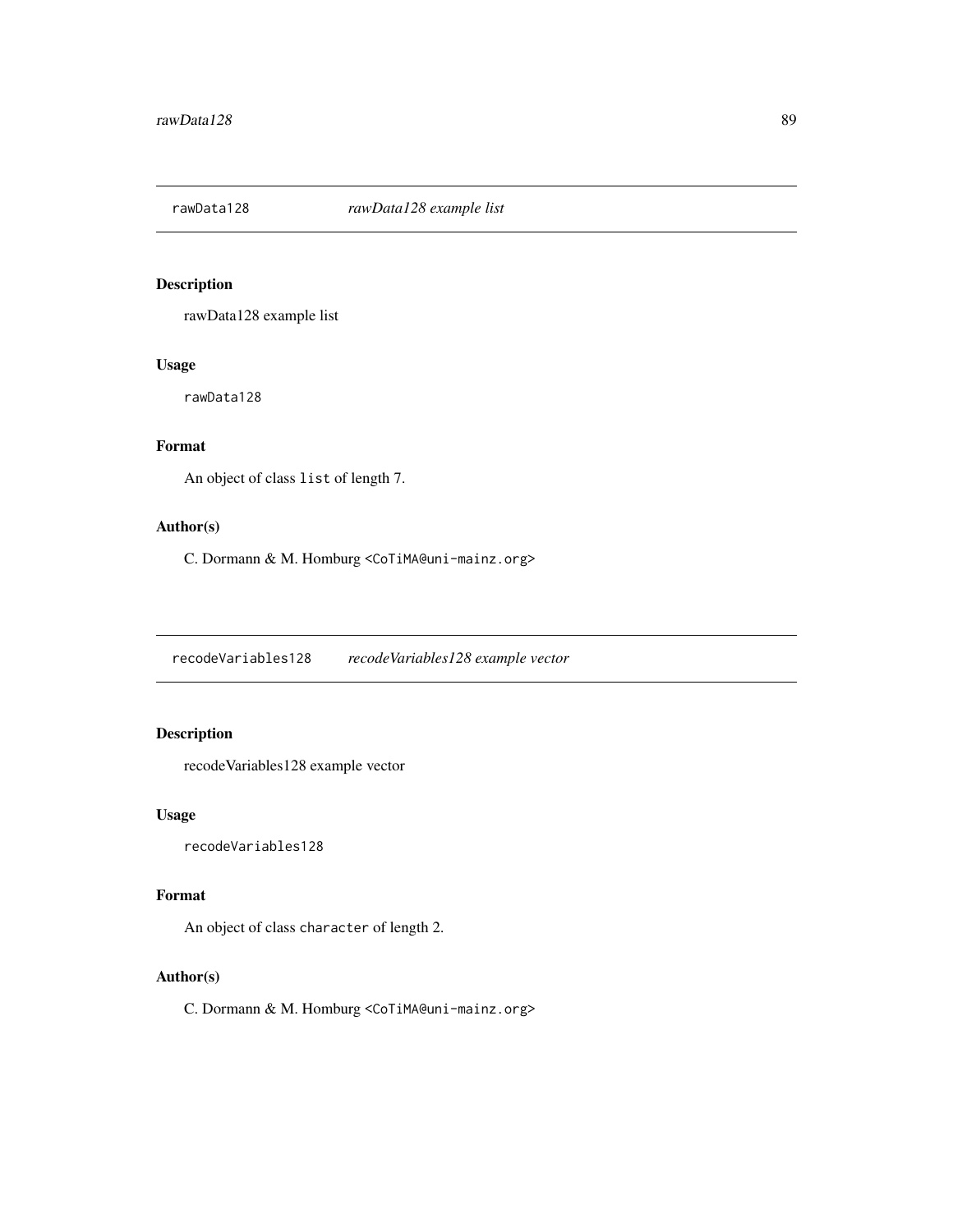<span id="page-89-0"></span>

results128 example list

#### Usage

results128

# Format

An object of class list of length 2.

#### Author(s)

C. Dormann & M. Homburg <CoTiMA@uni-mainz.org>

sampleSize128 *sampleSize128 example vector*

# Description

sampleSize128 example vector

#### Usage

sampleSize128

#### Format

An object of class NULL of length 0.

#### Author(s)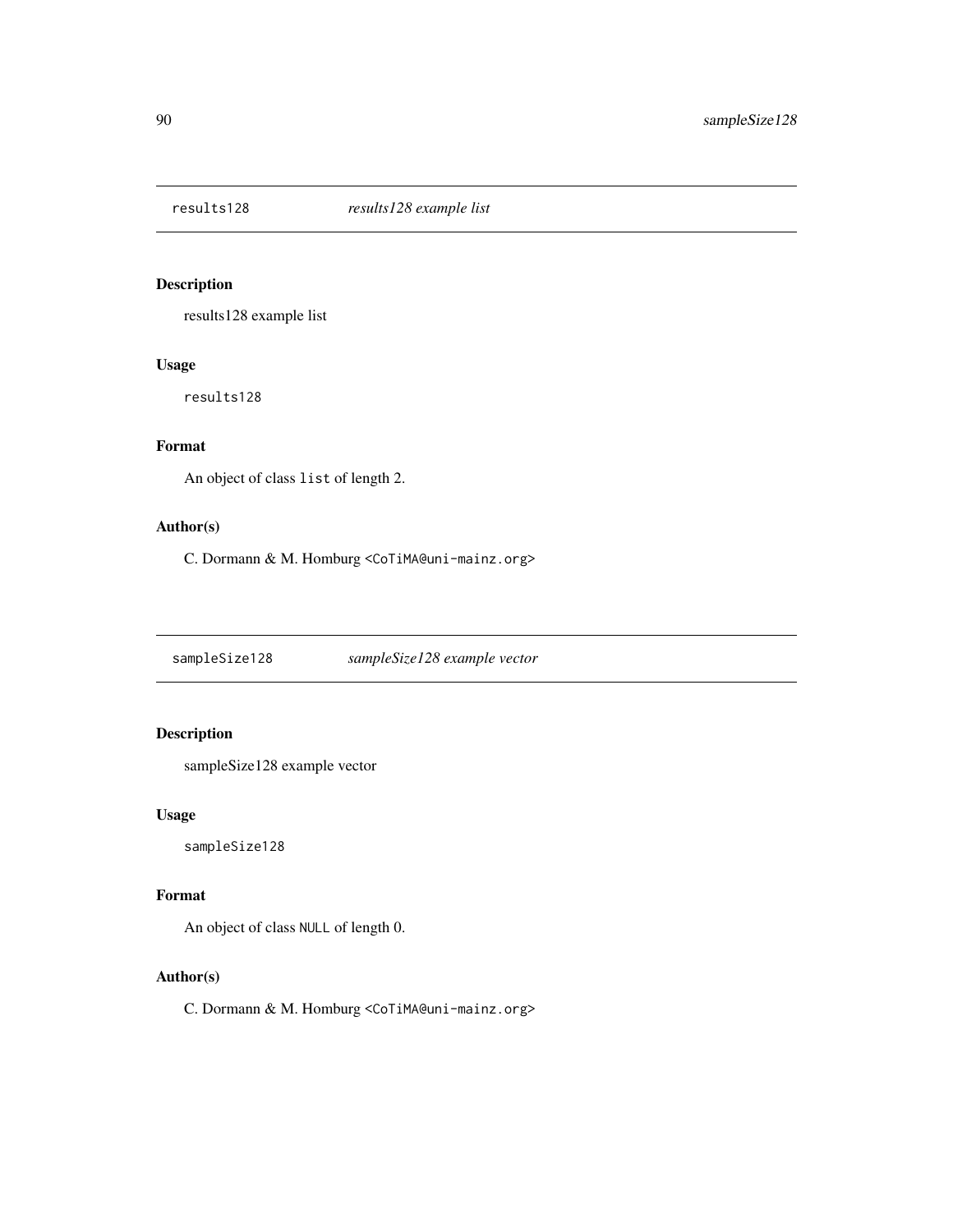<span id="page-90-0"></span>

sampleSize18 example vector

#### Usage

sampleSize18

# Format

An object of class numeric of length 1.

#### Author(s)

C. Dormann & M. Homburg <CoTiMA@uni-mainz.org>

sampleSize2 *sampleSize2 example vector*

# Description

sampleSize2 example vector

#### Usage

sampleSize2

#### Format

An object of class numeric of length 1.

#### Author(s)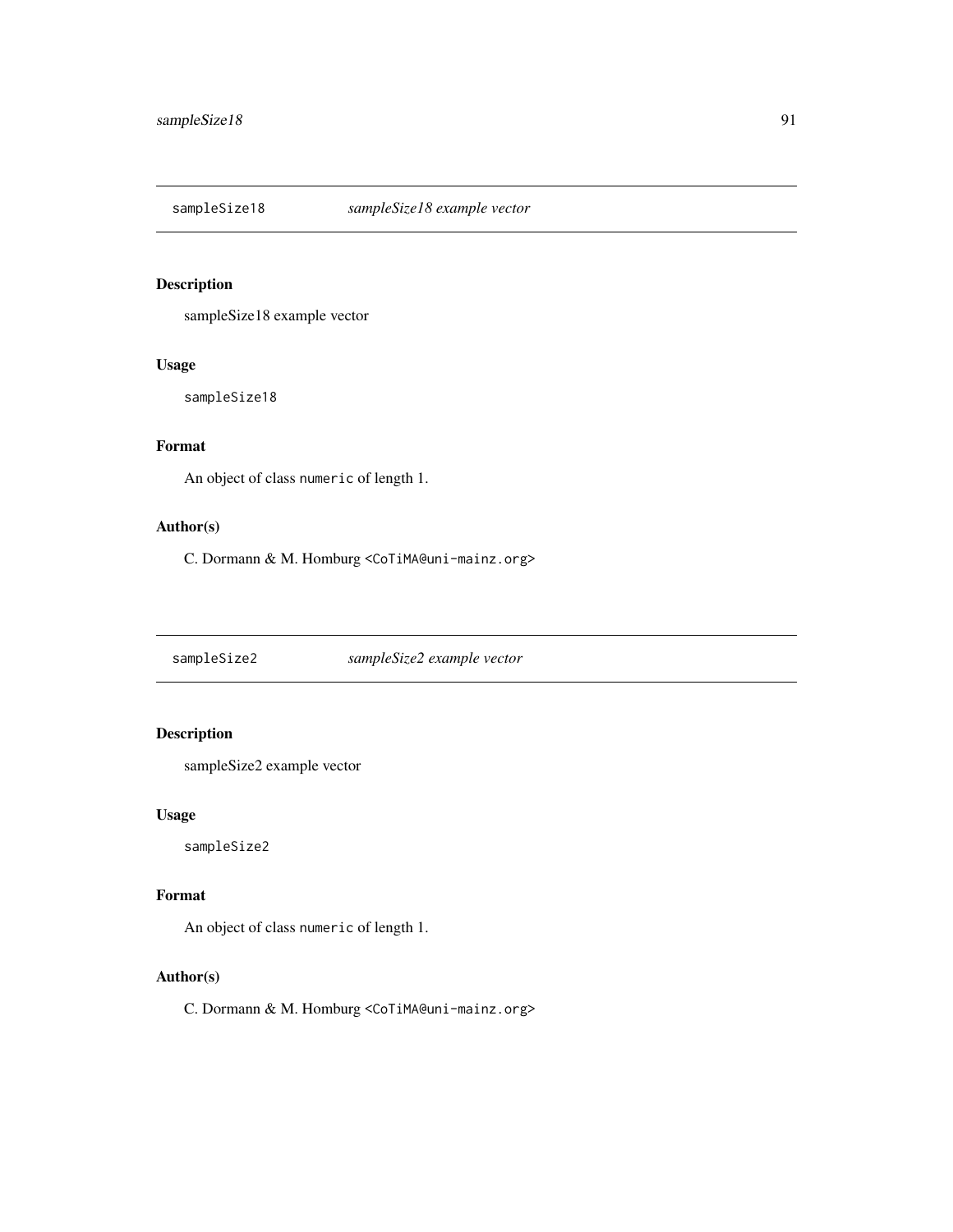<span id="page-91-0"></span>

sampleSize201 example vector

#### Usage

sampleSize201

# Format

An object of class numeric of length 1.

#### Author(s)

C. Dormann & M. Homburg <CoTiMA@uni-mainz.org>

sampleSize3 *sampleSize3 example vector*

# Description

sampleSize3 example vector

#### Usage

sampleSize3

#### Format

An object of class numeric of length 1.

#### Author(s)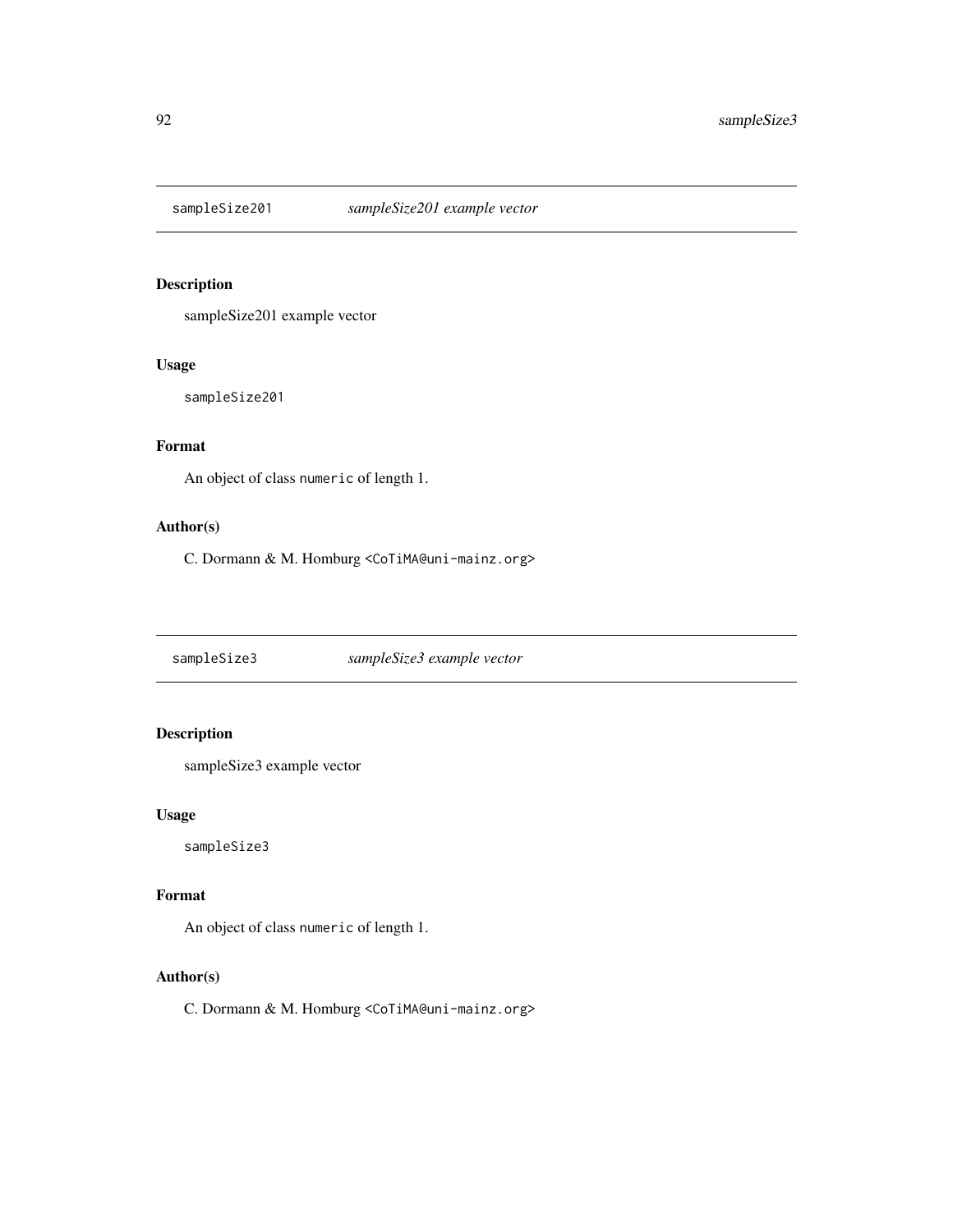<span id="page-92-0"></span>sampleSize313 *sampleSize313 example vector*

#### Description

sampleSize313 example vector

#### Usage

sampleSize313

# Format

An object of class numeric of length 1.

#### Author(s)

C. Dormann & M. Homburg <CoTiMA@uni-mainz.org>

sampleSize32 *sampleSize32 example vector*

# Description

sampleSize32 example vector

#### Usage

sampleSize32

#### Format

An object of class numeric of length 1.

#### Author(s)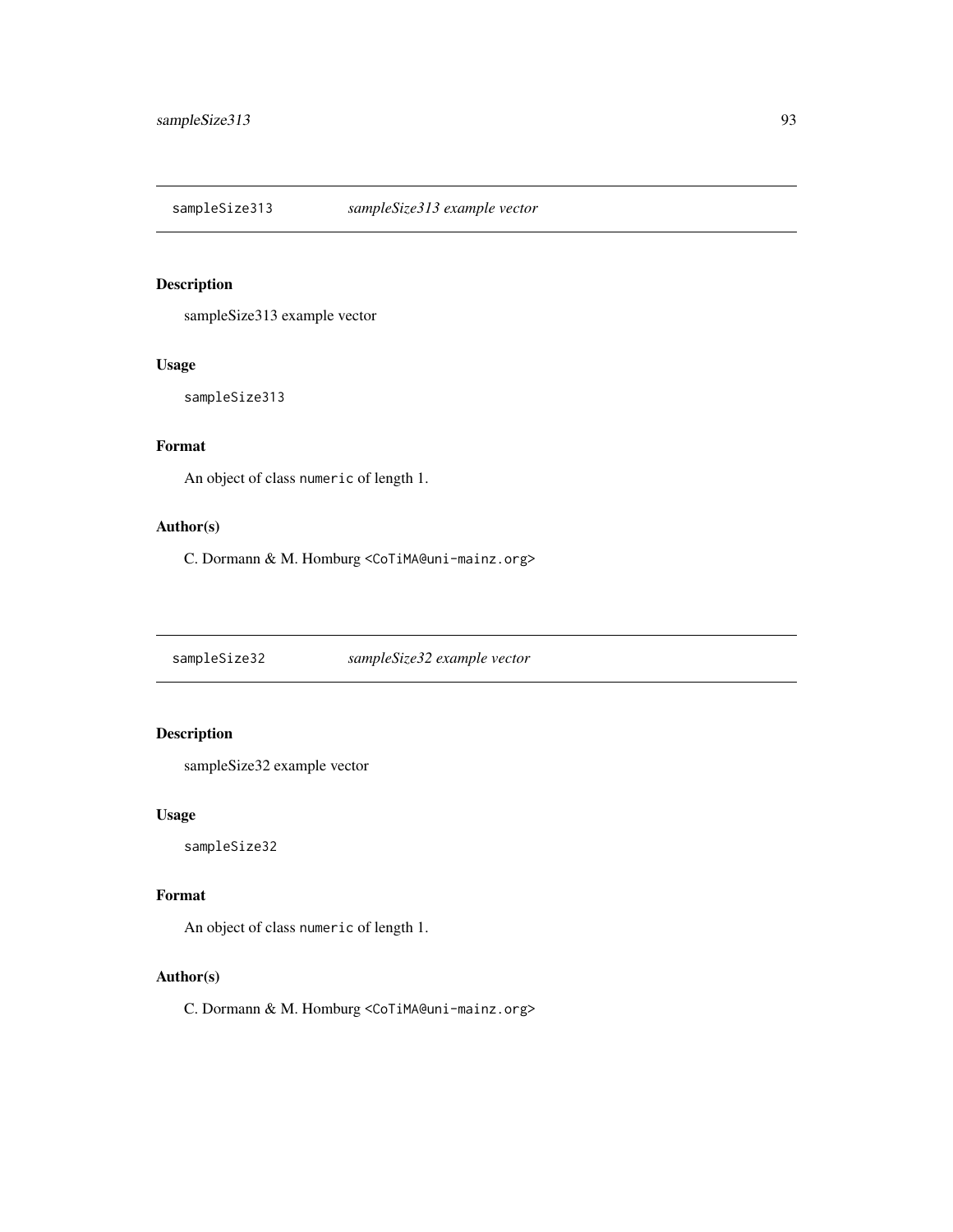<span id="page-93-0"></span>

source128 example vector

#### Usage

source128

# Format

An object of class character of length 4.

#### Author(s)

C. Dormann & M. Homburg <CoTiMA@uni-mainz.org>

source2 *source2 example vector*

# Description

source2 example vector

#### Usage

source2

#### Format

An object of class character of length 6.

#### Author(s)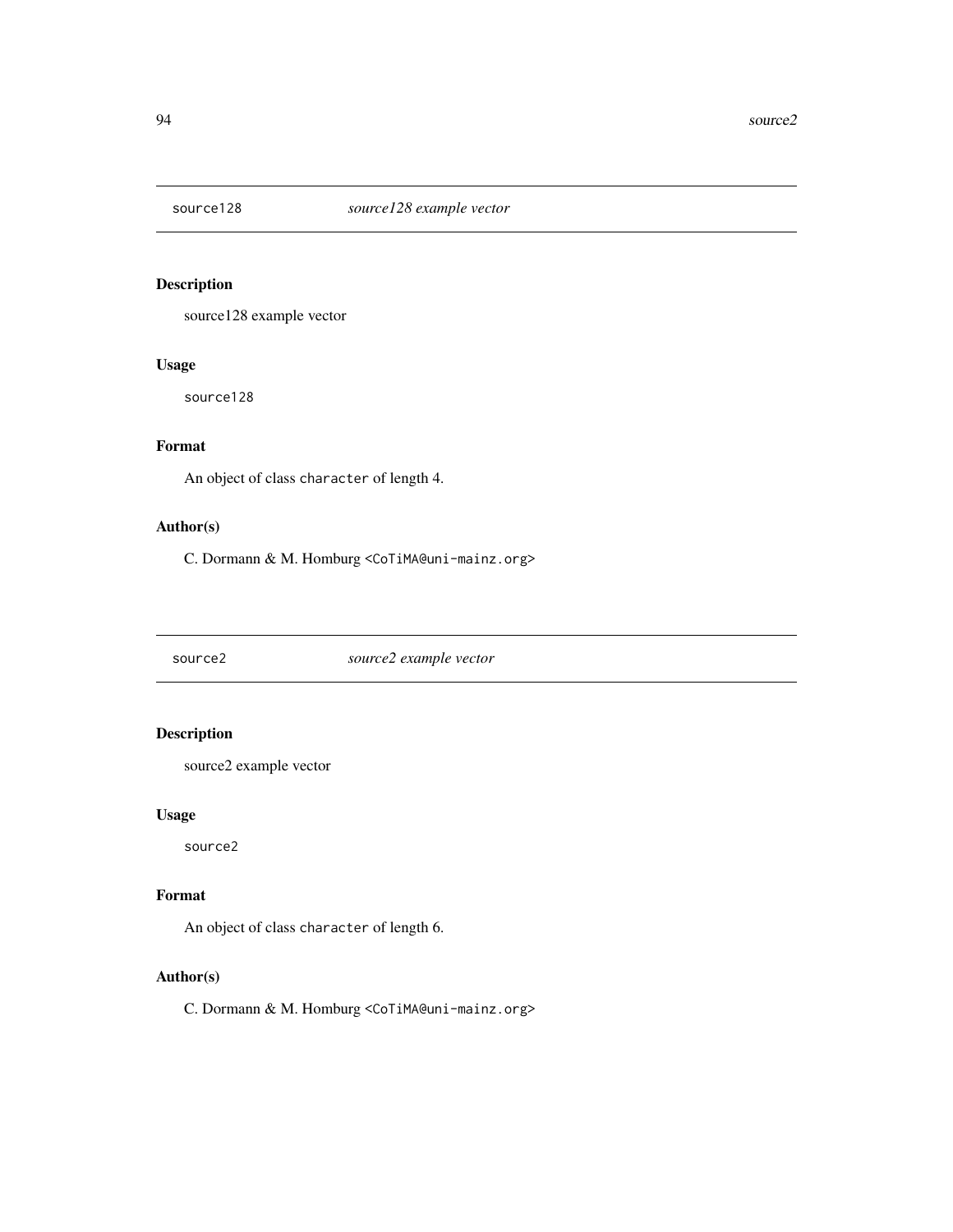<span id="page-94-0"></span>

source201 example vector

#### Usage

source201

# Format

An object of class character of length 6.

#### Author(s)

C. Dormann & M. Homburg <CoTiMA@uni-mainz.org>

source3 *source3 example vector*

# Description

source3 example vector

#### Usage

source3

#### Format

An object of class character of length 6.

#### Author(s)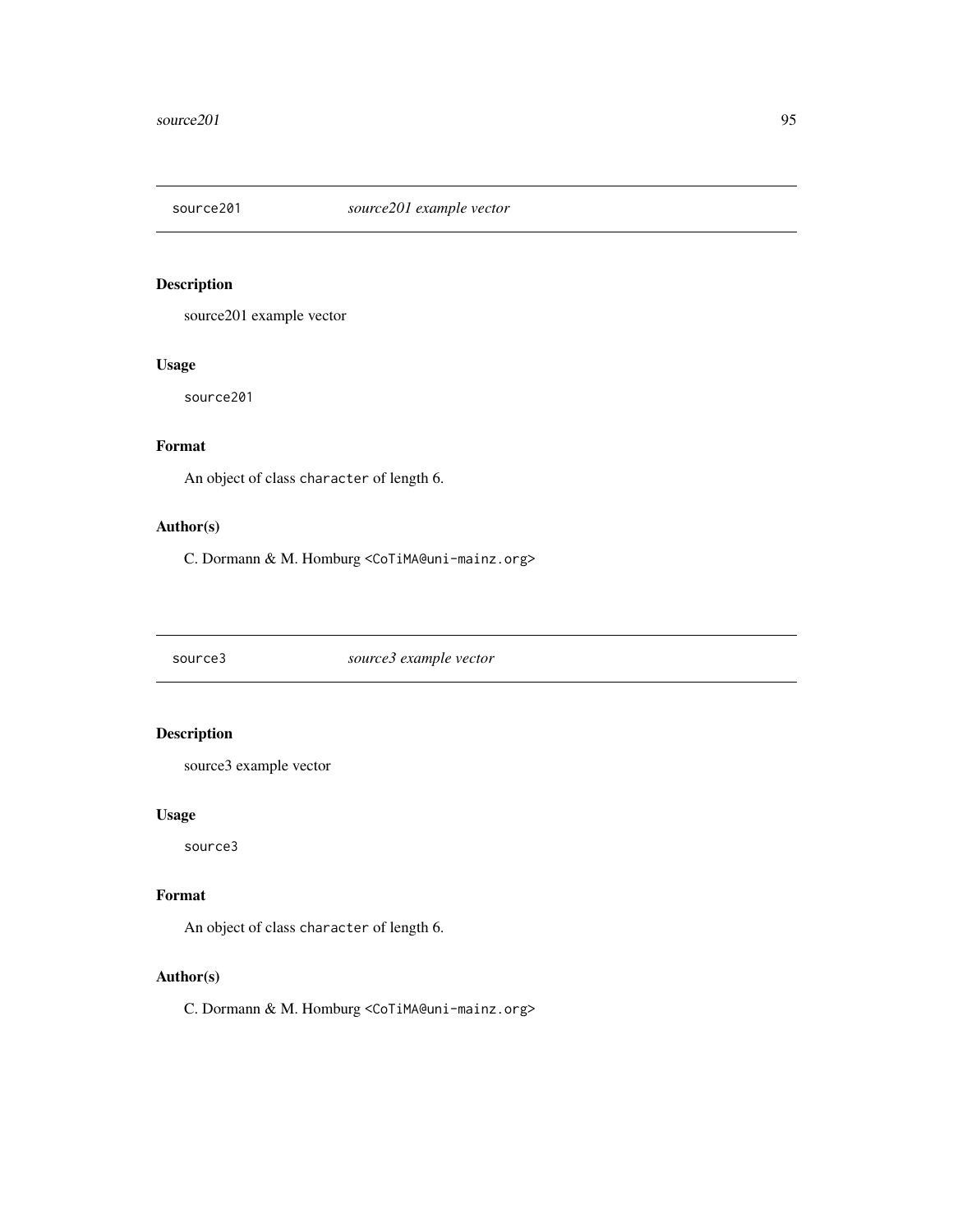<span id="page-95-0"></span>

source313 example vector

#### Usage

source313

# Format

An object of class character of length 4.

#### Author(s)

C. Dormann & M. Homburg <CoTiMA@uni-mainz.org>

summary.CoTiMAFit *summary.CoTiMAFit*

# Description

defines summary for 'CoTiMA' fit objects

#### Usage

```
## S3 method for class 'CoTiMAFit'
summary(object, ...)
```
#### Arguments

| object | one CoTiMAFit object or more as ctmaFitList(object1, object2, ) |
|--------|-----------------------------------------------------------------|
| .      | further arguments to be passed through to summary()             |

# Value

returns a printed summary of a 'CoTiMA' fit object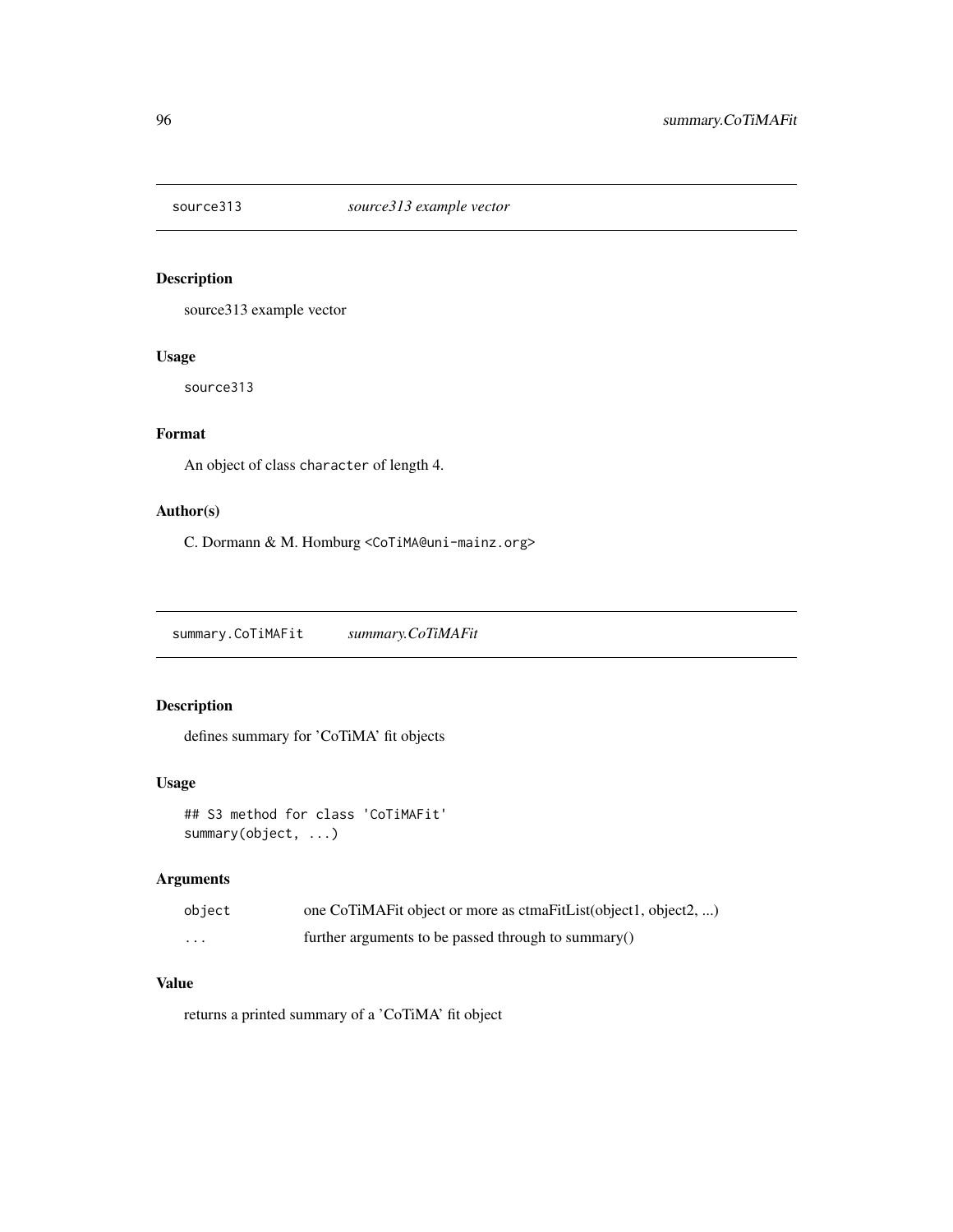<span id="page-96-0"></span>targetVariables128 example vector

#### Usage

targetVariables128

# Format

An object of class character of length 7.

#### Author(s)

C. Dormann & M. Homburg <CoTiMA@uni-mainz.org>

targetVariables2 *targetVariables2 example vector*

#### Description

targetVariables2 example vector

#### Usage

targetVariables2

#### Format

An object of class character of length 4.

#### Author(s)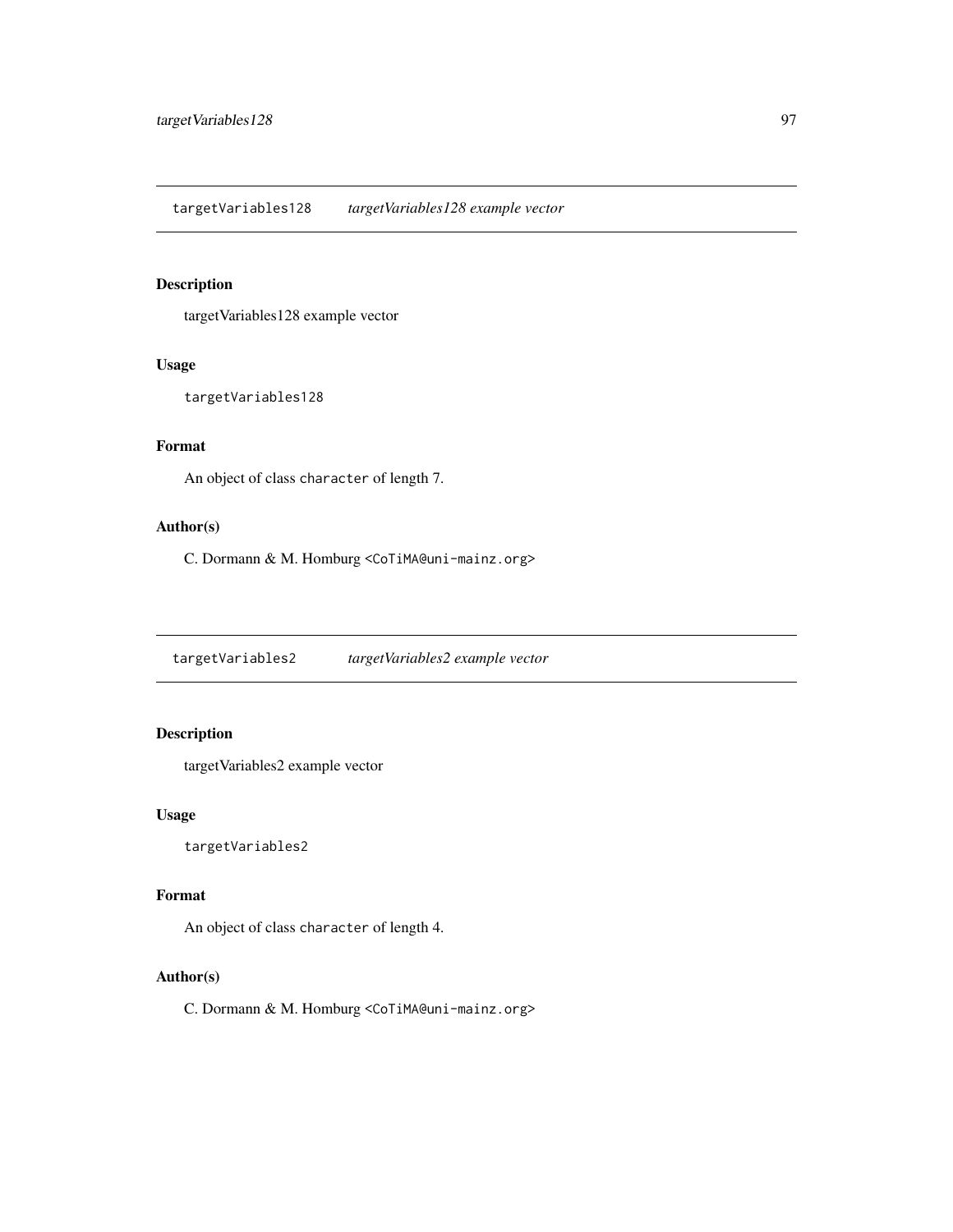<span id="page-97-0"></span>targetVariables3 *targetVariables3 example vector*

#### Description

targetVariables3 example vector

#### Usage

targetVariables3

# Format

An object of class character of length 4.

#### Author(s)

C. Dormann & M. Homburg <CoTiMA@uni-mainz.org>

targetVariables313 *targetVariables313 example vector*

## Description

targetVariables313 example vector

#### Usage

targetVariables313

#### Format

An object of class character of length 6.

#### Author(s)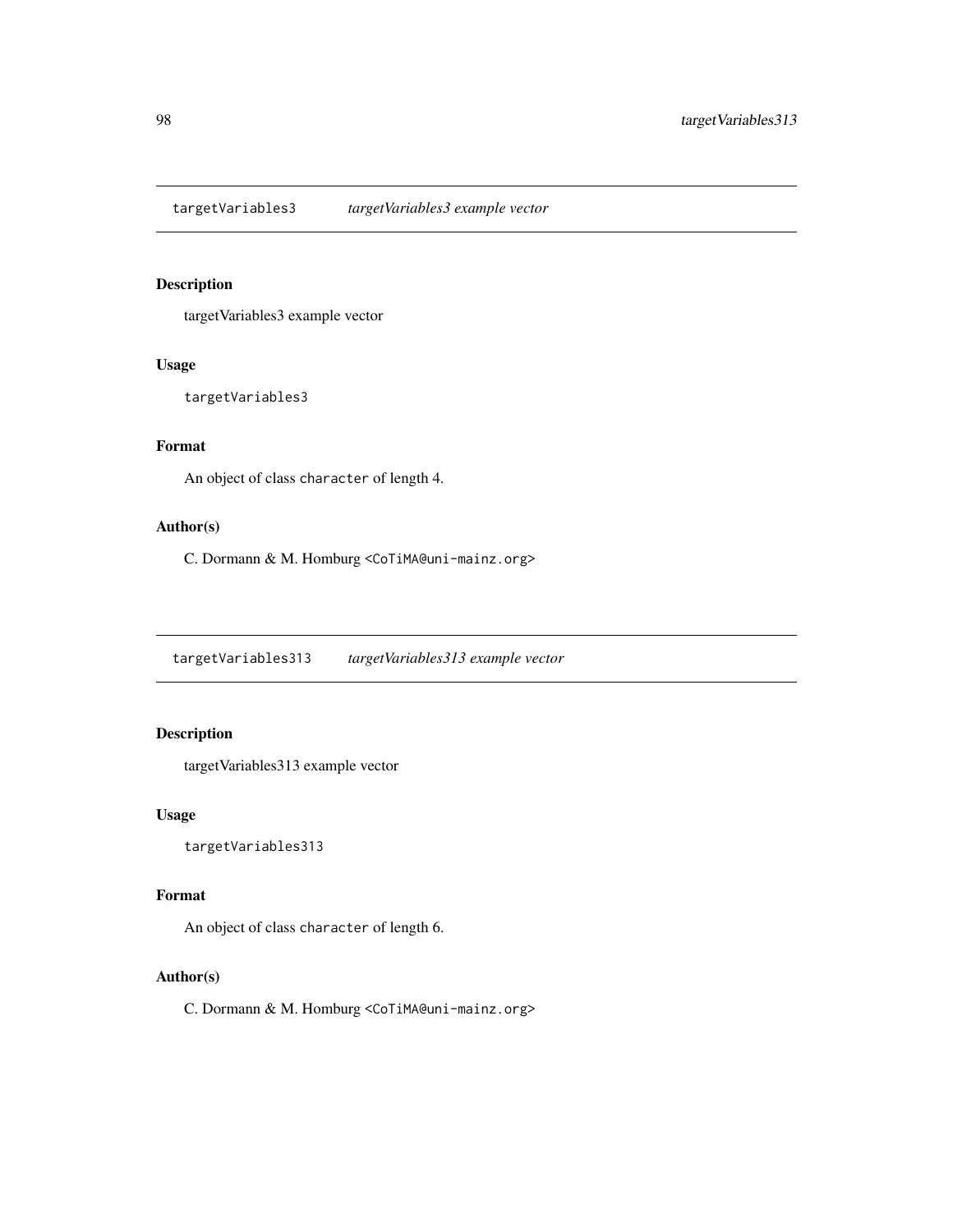<span id="page-98-0"></span>variableNames128 *variableNames128 example vector*

# Description

variableNames128 example vector

#### Usage

variableNames128

# Format

An object of class character of length 9.

#### Author(s)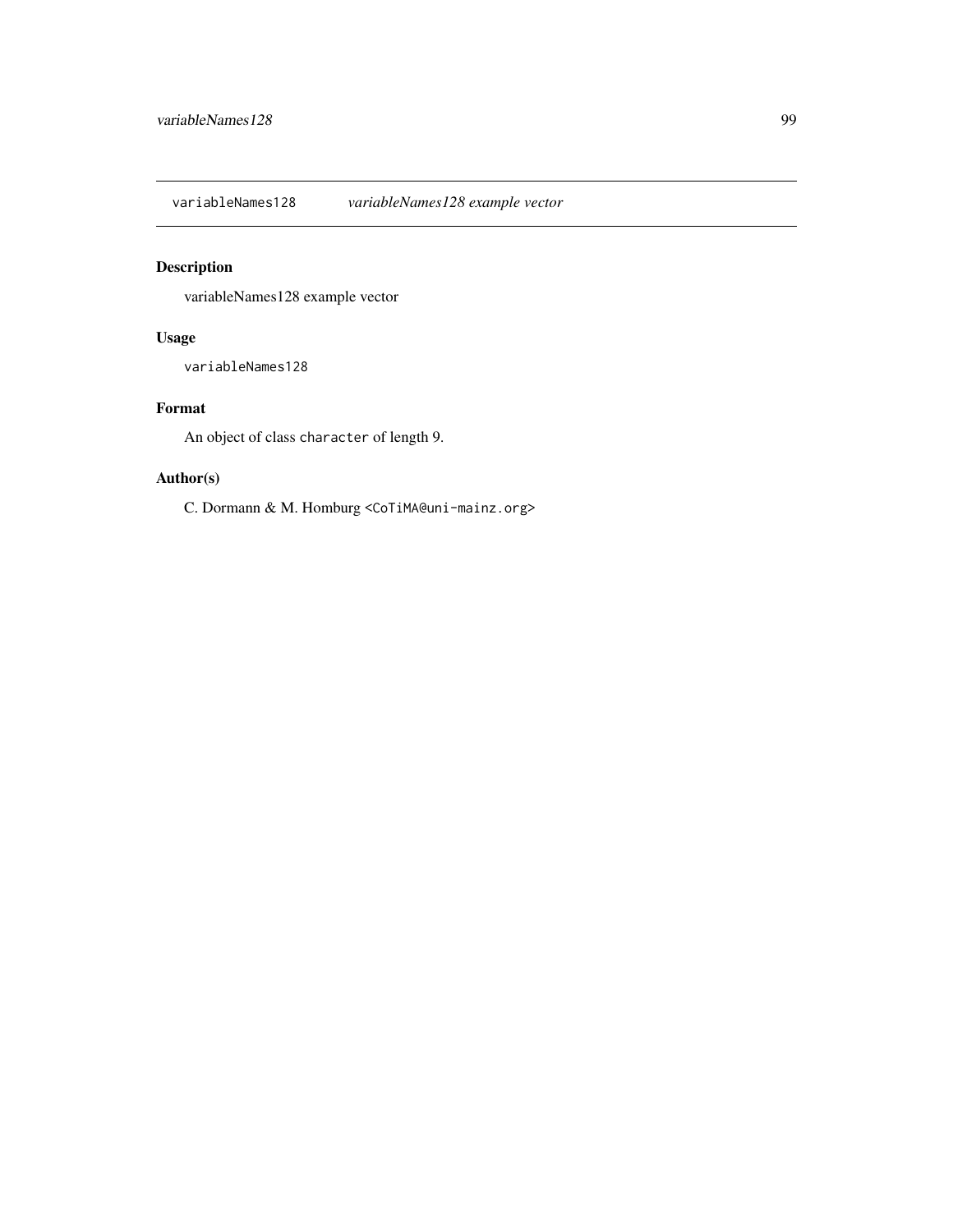# Index

∗ datasets CoTiMAStanctArgs, [29](#page-28-0) ∗ data A128, [5](#page-4-0) A313, [6](#page-5-0) addedByResearcher2, [6](#page-5-0) addedByResearcher3, [7](#page-6-0) addedByResearcher313, [7](#page-6-0) ageM128, [8](#page-7-0) ageM18, [8](#page-7-0) ageM2, [9](#page-8-0) ageM201, [9](#page-8-0) ageM3, [10](#page-9-0) ageM313, [10](#page-9-0) ageM32, [11](#page-10-0) ageSD128, [11](#page-10-0) ageSD18, [12](#page-11-0) ageSD2, [12](#page-11-0) ageSD201, [13](#page-12-0) ageSD3, [13](#page-12-0) ageSD313, [14](#page-13-0) ageSD32, [14](#page-13-0) alphas128, [15](#page-14-0) alphas313, [15](#page-14-0) burnout128, [16](#page-15-0) burnout18, [16](#page-15-0) burnout2, [17](#page-16-0) burnout201, [17](#page-16-0) burnout3, [18](#page-17-0) burnout313, [18](#page-17-0) burnout32, [19](#page-18-0) combineVariables128, [19](#page-18-0) combineVariablesNames128, [20](#page-19-0) CoTiMABiG\_D\_BO, [20](#page-19-0) CoTiMAFullFit\_3, [21](#page-20-0) CoTiMAFullFit\_6, [21](#page-20-0) CoTiMAFullFit\_6\_new, [22](#page-21-0) CoTiMAFullInv23Fit\_6, [22](#page-21-0) CoTiMAFullInvEq23Fit\_6, [23](#page-22-0)

CoTiMAInitFit\_3, [23](#page-22-0) CoTiMAInitFit\_6, [24](#page-23-0) CoTiMAInitFit\_6\_new, [24](#page-23-0) CoTiMAInitFit\_6\_NUTS, [25](#page-24-0) CoTiMAInitFit\_D\_BO, [25](#page-24-0) CoTiMAMod1onFullFit\_6, [26](#page-25-0) CoTiMAMod1onFullFit\_6\_cats12, [26](#page-25-0) CoTiMAMod2on23Fit\_6, [27](#page-26-0) CoTiMAoptimFit313, [27](#page-26-0) CoTiMAPart134Inv3Fit\_6, [28](#page-27-0) CoTiMAPower\_D\_BO, [28](#page-27-0) CoTiMAstudyList\_3, [29](#page-28-0) CoTiMAstudyList\_6, [30](#page-29-0) CoTiMAstudyList\_6\_new, [30](#page-29-0) country128, [31](#page-30-0) country18, [31](#page-30-0) country2, [32](#page-31-0) country201, [32](#page-31-0) country3, [33](#page-32-0) country313, [33](#page-32-0) country32, [34](#page-33-0) delta\_t128, [65](#page-64-0) delta\_t18, [65](#page-64-0) delta\_t2, [66](#page-65-0) delta\_t201, [66](#page-65-0) delta\_t3, [67](#page-66-0) delta\_t313, [67](#page-66-0) delta\_t32, [68](#page-67-0) demands128, [68](#page-67-0) demands18, [69](#page-68-0) demands2, [69](#page-68-0) demands201, [70](#page-69-0) demands3, [70](#page-69-0) demands313, [71](#page-70-0) demands32, [71](#page-70-0) dl\_link, [72](#page-71-0) empcov128, [72](#page-71-0) empcov18, [73](#page-72-0)

empcov2, [73](#page-72-0)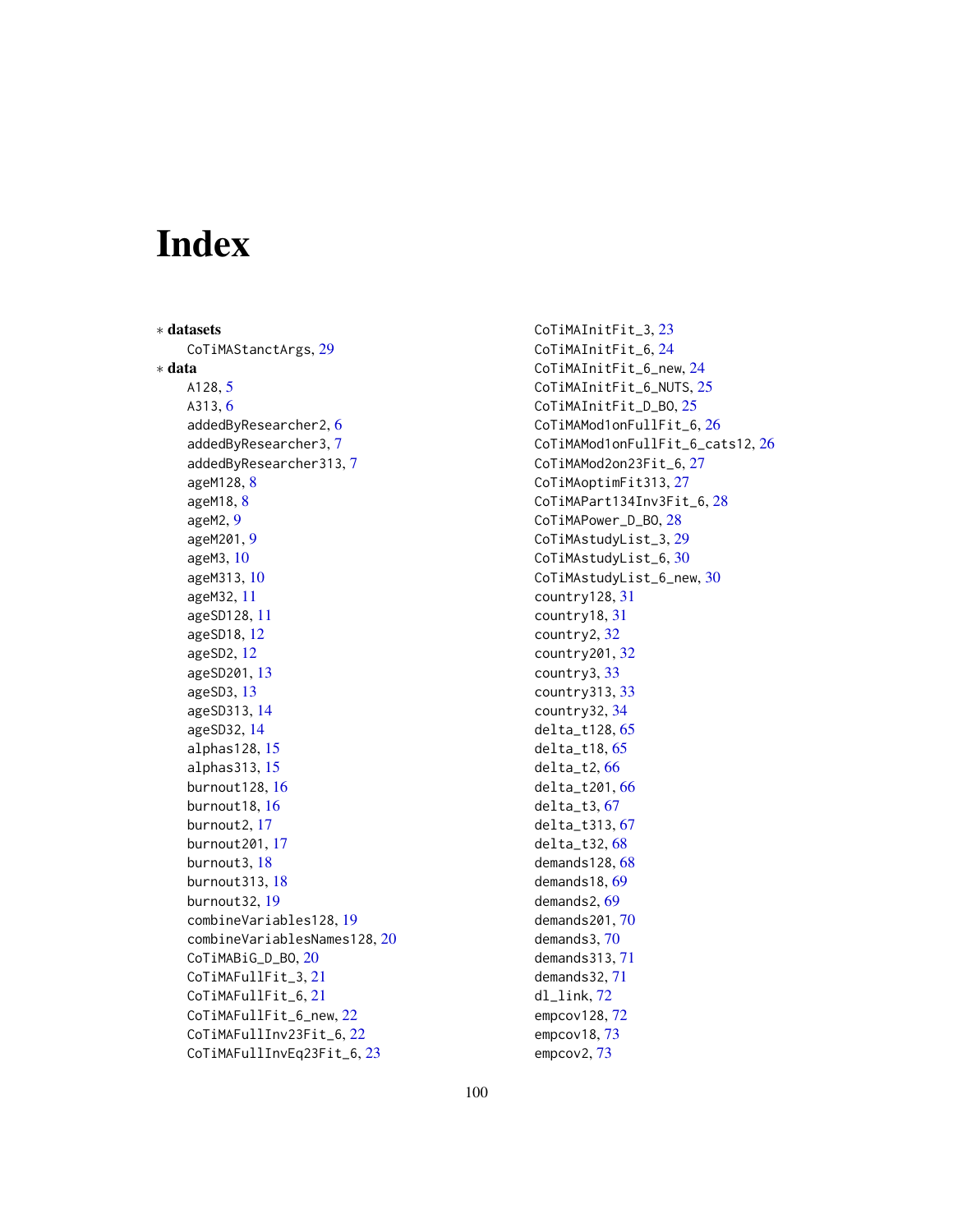empcov201 , [74](#page-73-0) empcov3 , [74](#page-73-0) empcov313 , [75](#page-74-0) empcov32 , [75](#page-74-0) malePercent128,[76](#page-75-0) malePercent18 , [76](#page-75-0) malePercent2,[77](#page-76-0) malePercent201 , [77](#page-76-0) malePercent3,<mark>[78](#page-77-0)</mark> malePercent313 , [78](#page-77-0) malePercent32 , [79](#page-78-0) moderator128,7<mark>9</mark> moderator18,[80](#page-79-0) moderator2, [80](#page-79-0) moderator201,[81](#page-80-0) moderator3 , [81](#page-80-0) moderator313,<mark>[82](#page-81-0)</mark> moderator32, [82](#page-81-0) moderatorLabels , [83](#page-82-0) moderatorValues , [83](#page-82-0) occupation128, [84](#page-83-0) occupation18, [84](#page-83-0) occupation2 , [85](#page-84-0) occupation201, [85](#page-84-0) occupation3 , [86](#page-85-0) occupation313 , [86](#page-85-0) occupation32 , [87](#page-86-0) pairwiseN128,<mark>8</mark>7 pubList\_8 , [88](#page-87-0) rawData128 , [89](#page-88-0) recodeVariables128 , [89](#page-88-0) results128 , [90](#page-89-0) sampleSize128, [90](#page-89-0) sampleSize18 , [91](#page-90-0) sampleSize2 , [91](#page-90-0) sampleSize201, [92](#page-91-0) sampleSize3 , [92](#page-91-0) sampleSize313, [93](#page-92-0) sampleSize32, [93](#page-92-0) source128 , [94](#page-93-0) source2 , [94](#page-93-0) source201 , [95](#page-94-0) source3 , [95](#page-94-0) source313 , [96](#page-95-0) targetVariables128 , [97](#page-96-0) targetVariables2 , [97](#page-96-0) targetVariables3 , [98](#page-97-0) targetVariables313 , [98](#page-97-0)

variableNames128 , [99](#page-98-0) A128, <mark>[5](#page-4-0)</mark> A313 , [6](#page-5-0) addedByResearcher2 , [6](#page-5-0) addedByResearcher3 , [7](#page-6-0) addedByResearcher313 , [7](#page-6-0) ageM12[8](#page-7-0), <mark>8</mark> ageM1[8](#page-7-0), 8 ageM2 , [9](#page-8-0) ageM201 , [9](#page-8-0) ageM3 , [10](#page-9-0) ageM313 , [10](#page-9-0) ageM32 , [11](#page-10-0) ageSD128 , [11](#page-10-0) ageSD18 , [12](#page-11-0) ageSD2 , [12](#page-11-0) ageSD201 , [13](#page-12-0) ageSD3 , [13](#page-12-0) ageSD313 , [14](#page-13-0) ageSD32 , [14](#page-13-0) alphas128 , [15](#page-14-0) alphas313 , [15](#page-14-0) burnout128, [16](#page-15-0) burnout18, [16](#page-15-0) burnout2 , [17](#page-16-0) burnout201 , [17](#page-16-0) burnout3, [18](#page-17-0) burnout313 , [18](#page-17-0) burnout32 , [19](#page-18-0) combineVariables128 , [19](#page-18-0) combineVariablesNames128 , [20](#page-19-0) CoTiMABiG\_D\_BO , [20](#page-19-0) CoTiMAFullFit\_3 , [21](#page-20-0) CoTiMAFullFit\_6 , [21](#page-20-0) CoTiMAFullFit\_6\_new , [22](#page-21-0) CoTiMAFullInv23Fit\_6 , [22](#page-21-0) CoTiMAFullInvEq23Fit\_6 , [23](#page-22-0) CoTiMAInitFit\_3 , [23](#page-22-0) CoTiMAInitFit\_6 , [24](#page-23-0) CoTiMAInitFit\_6\_new , [24](#page-23-0) CoTiMAInitFit\_6\_NUTS , [25](#page-24-0) CoTiMAInitFit\_D\_BO , [25](#page-24-0) <code>CoTiMAMod1onFullFit\_6,  $26$ </code> CoTiMAMod1onFullFit\_6\_cats12 , [26](#page-25-0) CoTiMAMod2on23Fit\_6 , [27](#page-26-0) CoTiMAoptimFit313 , [27](#page-26-0)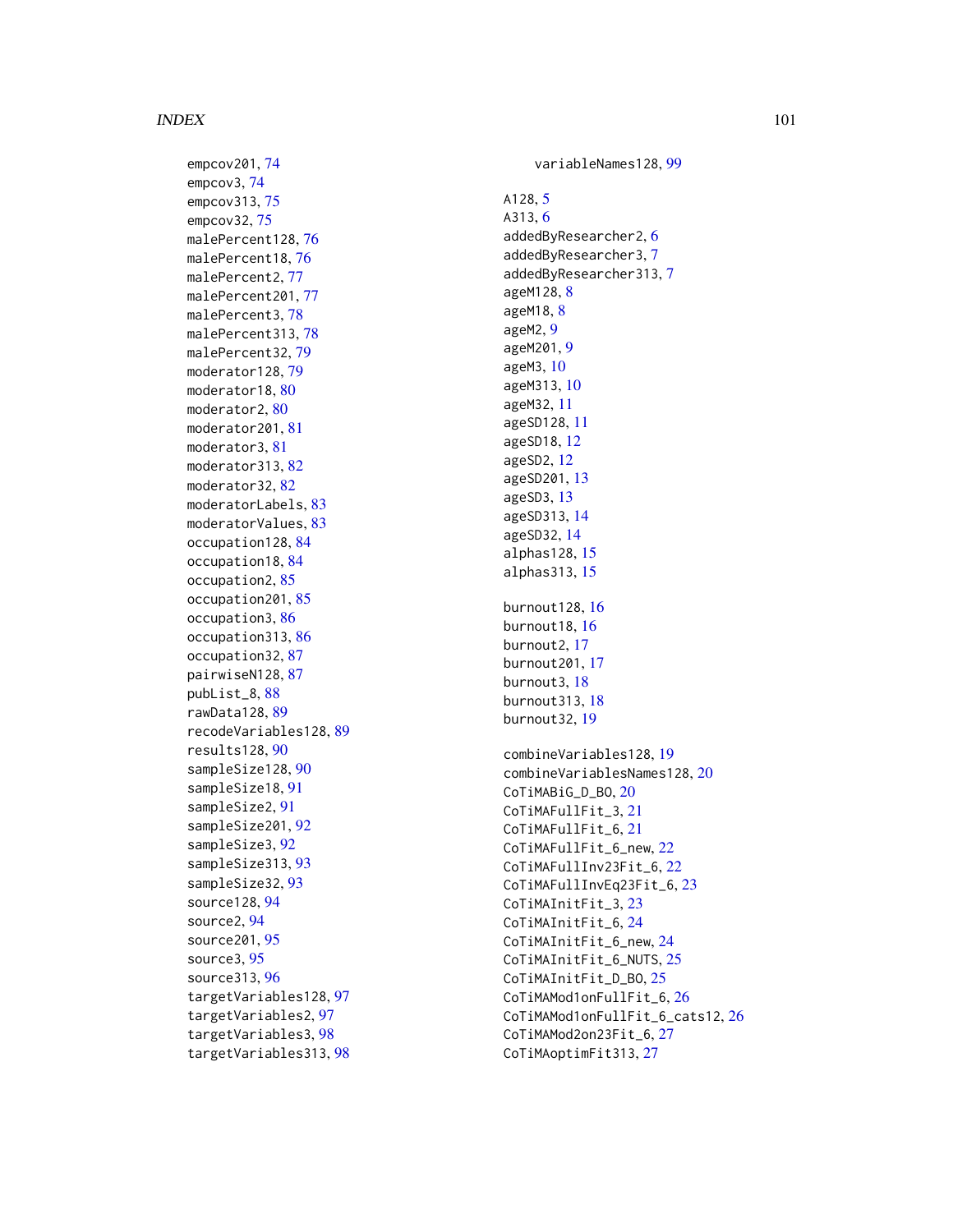#### 102 INDEX

CoTiMAPart134Inv3Fit\_6 , [28](#page-27-0) CoTiMAPower\_D\_BO , [28](#page-27-0) CoTiMAStanctArgs , [29](#page-28-0) CoTiMAstudyList\_3 , [29](#page-28-0) CoTiMAstudyList\_6 , [30](#page-29-0) CoTiMAstudyList\_6\_new , [30](#page-29-0) country128 , [31](#page-30-0) country18 , [31](#page-30-0) country2 , [32](#page-31-0) country201 , [32](#page-31-0) country3 , [33](#page-32-0) country313 , [33](#page-32-0) country32 , [34](#page-33-0) ctmaAllInvFit , [34](#page-33-0) ctmaBiG, [36](#page-35-0) ctmaBiGOMX , [37](#page-36-0) ctmaCombPRaw, [38](#page-37-0) ctmaCompFit , [39](#page-38-0) ctmaCorRel , [39](#page-38-0) ctmaEmpCov , [40](#page-39-0) ctmaEqual , *[39](#page-38-0)* , [42](#page-41-0) ctmaFit , *[39](#page-38-0)* , *[42](#page-41-0)* , [43](#page-42-0) , *[47](#page-46-0)* ctmaFitList , [46](#page-45-0) ctmaFitToPrep , [47](#page-46-0) , *[52](#page-51-0)* ctmaGetPub , [47](#page-46-0) , *[61](#page-60-0)* ctmaInit , *[36](#page-35-0)* , *[44](#page-43-0)* , *[47](#page-46-0)* , [48](#page-47-0) , *[52](#page-51-0)* , *[54](#page-53-0)* , *[56](#page-55-0)* , *[64](#page-63-0)* ctmaLabels , [51](#page-50-0) ctmaOptimizeInit , [52](#page-51-0) ctmaPlot , [53](#page-52-1) , *[88](#page-87-0)* ctmaPower , [55](#page-54-0) ctmaPRaw , [57](#page-56-0) ctmaPrep , *[44](#page-43-0)* , *[47](#page-46-0)[–49](#page-48-0)* , *[52](#page-51-0)* , [58](#page-57-0) , *[64](#page-63-0)* ctmaPub , [61](#page-60-0) ctmaSaveFile , [62](#page-61-0) ctmaStanResample , [63](#page-62-0) ctmaSV , [64](#page-63-0) delta\_t128 , [65](#page-64-0) delta\_t18 , [65](#page-64-0) delta\_t2 , [66](#page-65-0) delta\_t201 , [66](#page-65-0) delta\_t3 , [67](#page-66-0) delta\_t313 , [67](#page-66-0) delta\_t32 , [68](#page-67-0) demands128 , [68](#page-67-0) demands18 , [69](#page-68-0) demands2 , [69](#page-68-0) demands201 , [70](#page-69-0) demands3 , [70](#page-69-0)

demands313 , [71](#page-70-0) demands32 , [71](#page-70-0) dl\_link , [72](#page-71-0) empcov128 , [72](#page-71-0) empcov18 , [73](#page-72-0) empcov2 , [73](#page-72-0) empcov201 , [74](#page-73-0) empcov3 , [74](#page-73-0) empcov313,[75](#page-74-0) empcov32,[75](#page-74-0) malePercent128 , [76](#page-75-0) malePercent18 , [76](#page-75-0) malePercent2,[77](#page-76-0) malePercent201,[77](#page-76-0) malePercent3,[78](#page-77-0) malePercent313,[78](#page-77-0) malePercent32 , [79](#page-78-0) moderator128 , [79](#page-78-0) moderator18,[80](#page-79-0) moderator2,[80](#page-79-0) moderator201 , [81](#page-80-0) moderator3 , [81](#page-80-0) moderator313,[82](#page-81-0) moderator32,[82](#page-81-0) moderatorLabels , [83](#page-82-0) moderatorValues , [83](#page-82-0) occupation128, [84](#page-83-0) occupation18, [84](#page-83-0) occupation2, [85](#page-84-0) occupation201, [85](#page-84-0) occupation3 , [86](#page-85-0) occupation313, [86](#page-85-0) occupation32, [87](#page-86-0) pairwiseN128,[87](#page-86-0) plot.CoTiMAFit, [88](#page-87-0) pubList\_8 , [88](#page-87-0) rawData128 , [89](#page-88-0) recodeVariables128 , [89](#page-88-0) results128 , [90](#page-89-0) sampleSize128, [90](#page-89-0) sampleSize18, [91](#page-90-0) sampleSize2 , [91](#page-90-0) sampleSize201 , [92](#page-91-0) sampleSize3 , [92](#page-91-0)